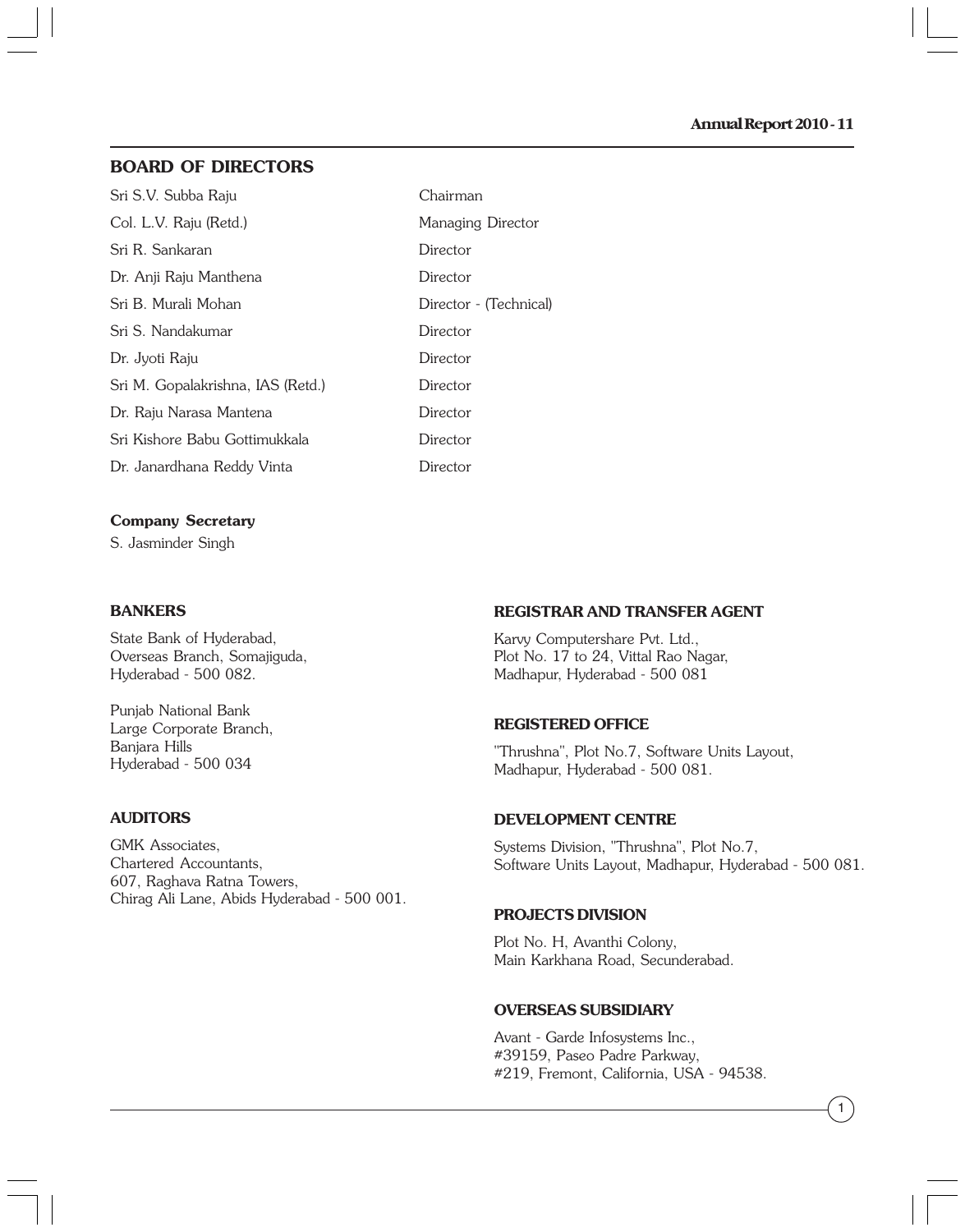# **CONTENTS**

# CONSOLIDATED FINANCIALS

# AVANT-GARDE INFOSYSTEMS INC., USA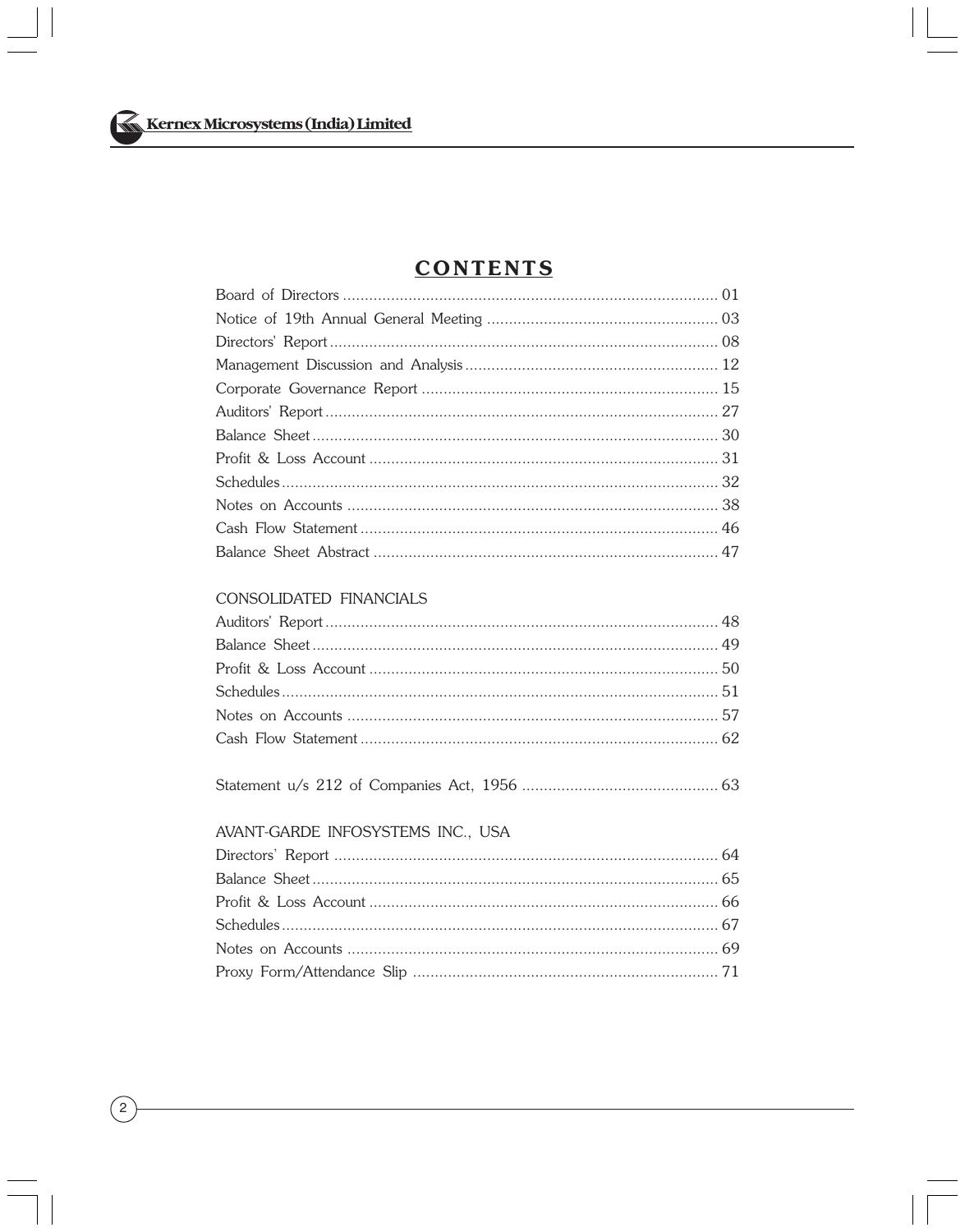# **NOTICE**

Notice is hereby given that the Nineteenth Annual General Meeting of the members of the company will be held on **Monday the September 26, 2011 at 3.00 P.M** at Hotel Minerva Grand, Sarojini Devi Road, Secunderabad to transact the following business.

#### **ORDINARY BUSINESS**

- 1) To receive, consider and adopt the audited Balance Sheet as at 31st March, 2011 and the Profit and Loss account for the year ended on that date together with the reports of the Director's and Auditors thereon.
- 2) To declare dividend on the equity shares for the year ended 31st March, 2011.
- 3) To appoint a Director in place of Sri S.V.Subba Raju who retires by rotation and being eligible, offers himself for re-appointment.
- 4) To appoint a Director in place of Sri M Gopalakrishna IAS (Retd.), who retires by rotation and being eligible, offers himself for re-appointment.
- 5) To appoint a Director in place of Dr. Raju Narasa Mantena who retires by rotation and being eligible, offers himself for re-appointment.
- 6) To appoint Auditors and fix their remuneration.

M/s GMK Associates, Chartered Accountants, Hyderabad retire at the conclusion of this Annual General Meeting and are eligible for re-appointment.

#### **SPECIAL BUSINESS**

6) To consider and if thought fit to pass with or without modification the following resolution as an ordinary resolution

"RESOLVED THAT in pursuance of provisions of section 198, 269, 309 and 311, schedule XIII and other applicable provisions, if any, of Companies Act, 1956 (including any statutory modifications thereof for the time being in force) consent of the Company be and is hereby accorded for the reappointment of Sri B Murali Mohan, Director as Director - (Technical) of the Company, not liable to retirement by rotation, till he attains the age of 65 years with effect from 21st January, 2011 as per the terms and conditions set out hereunder".

- 1. Remuneration:
- A) Salary:

On a salary of Rs. 1,75,000/- per month with authority to the Board of Directors and/or a Committee of the board, to fix his salary from time to time up to a maximum of Rs. 2,75,000/-. The annual increments will be merit-based and take into account the Company's performance.

B) Perquisites & Allowances:

In addition to the salary payable, Sri B Murali Mohan shall also be entitled to following perquisites and allowances

- a) House Rent Allowance @ 40% of the salary.
- b) Special Monthly allowance @ 60% of the salary.
- c) Reimbursement of Medical expenses incurred for self and his family not exceeding one month salary in a year or three months salary in a block of three years.
- d) Leave travel assistance: Expenses incurred for self and family in accordance with company rules.
- e) Car: The Company shall provide a car for company's business.
- f) Phone/cell phone: free except for personal long distance calls which shall be billed.
- g) Club Fee: Subject to a maximum of two clubs. This will not include admission and life membership.
- h) Group Medical Insurance and Personal Accident Insurance Premium as per the rules of the Company.
- i) Such other perquisites and allowances in accordance with the rules of the Company or as may be agreed to by the Board of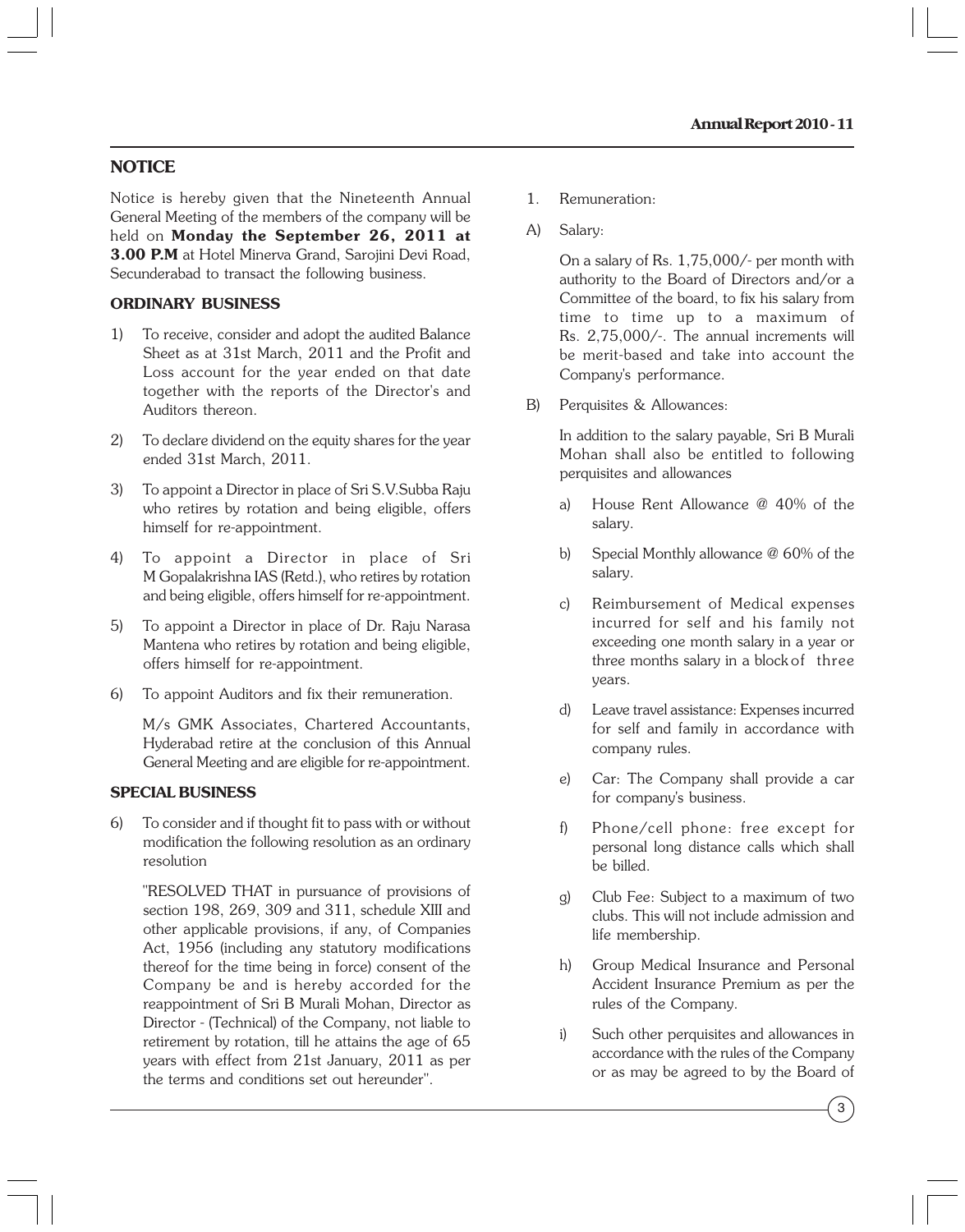Directors and/or Committee of the Board and Sri B Murali Mohan. Such perquisites and allowances will be restricted to 50% of his salary

- I. For the purpose of calculating the above ceiling, perquisites shall be evaluated as per the Income-tax rules, wherever applicable. In the absence of any such rules, perquisites shall be evaluated at actual cost.
- II. Company's contribution to provident fund and Superannuation Fund or annuity Fund, to the extent these, either singly or together are not taxable under the Income-tax Act, Gratuity payable as per rules of the company and encashment of leave as per rules of the Company, shall not be included in the computation of limits for the remuneration or perquisites aforesaid.
- III. In addition, he shall be entitled to reimbursement of entertainment expenditure actually and properly incurred for the business of the Company.
- 2. Commission: Such remuneration by way of commission, in addition to the Salary and perquisites and allowance payable, as may be determined by the Board of Directors of the company at the end of each financial year, subject to the overall ceilings stipulated in section 198 and 309 of the Companies Act' 1956, and subject to amendments, therein if any. The specific amount of commission payable to Sri B Murali Mohan would be upto 50% of his annual salary, will be based on

4

certain performance criteria to be laid down by the Board of Directors and/or a Committee of the Board and will be payable annually after the Annual accounts have been approved by the Board of Directors and adopted by the shareholders.

- 3. Minimum remuneration: Notwithstanding any thing to the contrary herein contained, if any in financial year during the currency of the tenure of Sri B Murali Mohan, the Company has no profits or its profits are inadequate, the Company will pay remuneration by way of salary, perquisites and allowance as specified above, subject to the limits specified in Part II in Section II to the Scheduled XIII of the Companies Act' 1956 including amendments made thereto.
- 4. The terms and conditions of the appointment and / or Agreement may be altered or varied from time to time by the Board of Directors and/or a Committee of the Board as it may, in its discretion, deem fit, within the Maximum amount payable to Sri B Murali Mohan in accordance with Schedule Xlll to the Companies Act' 1956, subject to amendments, if any, or any amendments made hereinafter in this regard.

 By order of the Board For **Kernex Microsystems (India) Limited**

Place : Hyderabad **Col. L.V. Raju (Retd.)** Date: 13th August, 2011 Managing Director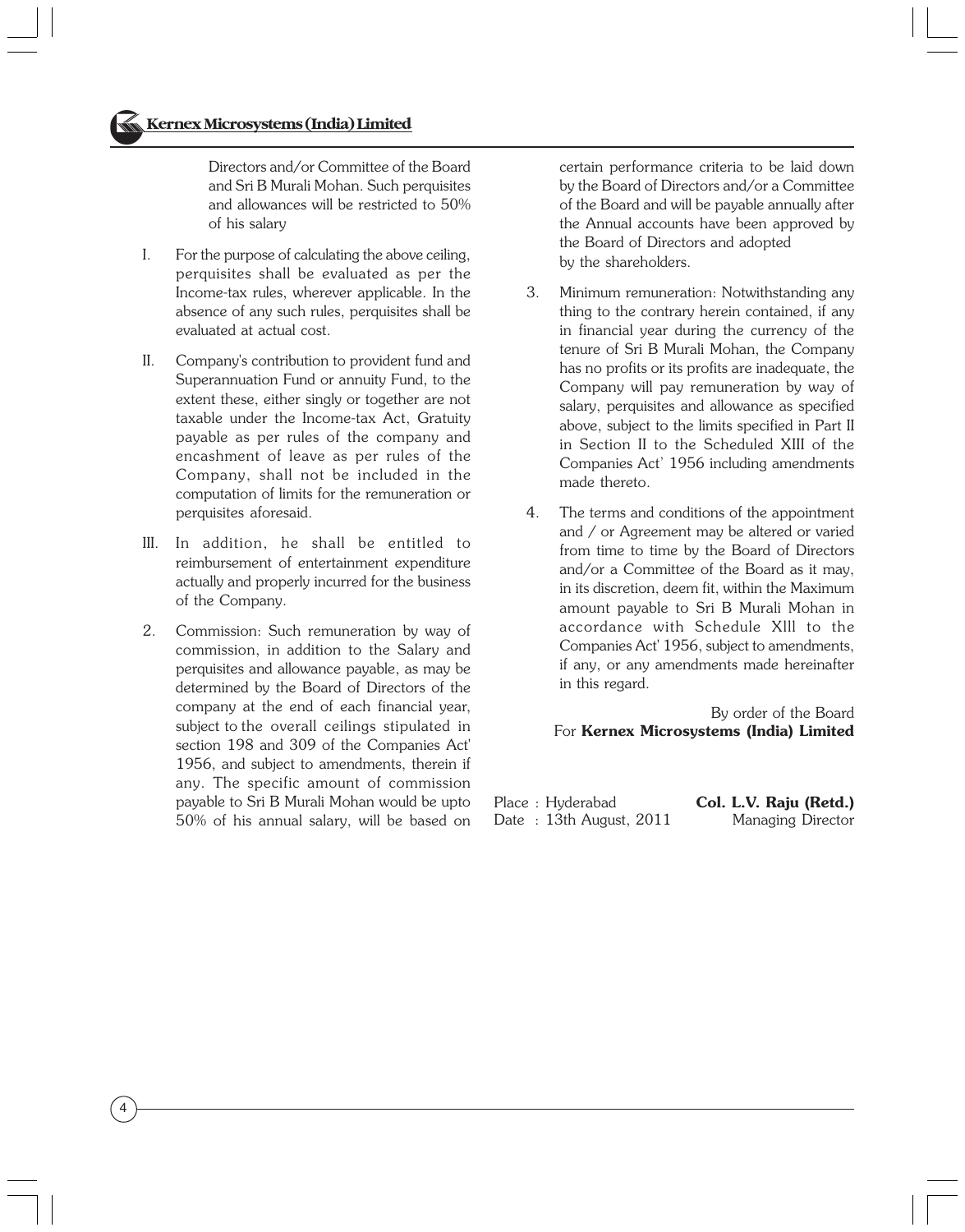# **NOTES**

- 1. A member entitled to attend and vote at the meeting is entitled to appoint a proxy to attend and vote instead of himself and the proxy need not be a member of the company. The proxy form duly completed and signed should be deposited at the registered office of the company not later than 48 hours before the commencement of the meeting.
- 2. The Register of members and share transfer Books of the Company will be closed from September 21, 2011 to September 26, 2011 (Both Days inclusive). If the Dividend as recommended by the Board of Directors is approved at the Annual General Meeting, payment of such dividend will be made on or after September 26, 2011 to those members, whose names appear on the Company's register of members as on September 26, 2011.
- 3. Shareholders holding shares in electronic form are hereby informed that bank particulars registered against their respective depository accounts will be used by the Company for payment of the dividend. The Company or its Registrar cannot act on any request received directly from the shareholders holding shares in electronic form for any change of bank particulars or bank mandates, such changes are to be advised only to Depository participant of the shareholders.
- 4. To avoid the incidence of fraudulent encashment of the warrants, members are requested to intimate the Registrars and Share Transfer Agents of the Company under the signature of the Sole/First joint holder the following information so that the Bank account number and Name and Address of the Bank can be printed on dividend warrants, if and when issued:
	- a. Name of sole/First joint holder and folio number
	- b. Particulars of Bank Account viz.,
		- i) Name of the Bank
		- ii) Name of the Branch
		- iii) Complete address of the Bank with pin code number
		- iv) Account type, whether Savings or Current Account
		- v) Bank Account number allotted by the Bank
- 5. Shareholders holding shares in physical form are requested to advise any change of address immediately to company's Registrar and Share Transfer Agent, Karvy Computershare Private Limited. Shareholders holding shares in electronic form must send the advice about change in address to their respective Depository participa nts and not to the Company.
- 6. At the ensuing Annual General Meeting Sri S.V Subba Raju, Sri M. Gopalakrishna IAS (Retd.), Dr. Raju Narasa Mantena shall retire by rotation and being eligible, offer themselves for re-appointment.
- 7. Members seeking any information with regard to accounts are requested to write to the Company at least 10 days in advance of the meeting to enable the management to keep the information ready.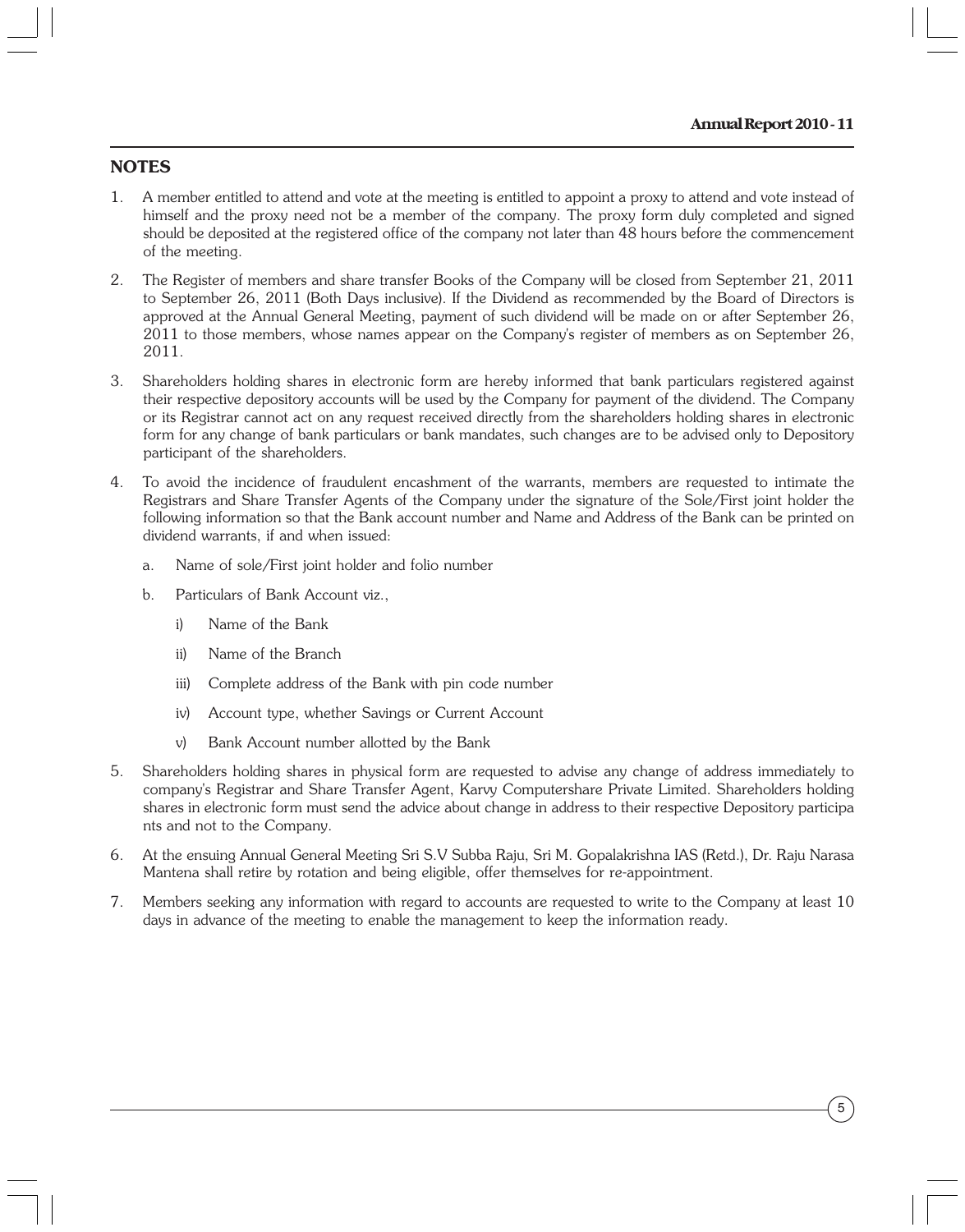| <b>Particulars</b>                                                                                                                                             | Sri S.V Subba Raju                                                                                                                                                                                                                                                                                                                                                                                                   | Sri M Gopalakrishna IAS<br>Dr. Raju Narasa<br><b>Mantena</b><br>(Retd.)                                                                                                                                                                                                                                                                                                                                                                  |                                                                                                                                                                                                                                                                                                                                                                                                                                                                         | <b>Sri B Murali</b><br><b>Mohan</b>                                                                                    |
|----------------------------------------------------------------------------------------------------------------------------------------------------------------|----------------------------------------------------------------------------------------------------------------------------------------------------------------------------------------------------------------------------------------------------------------------------------------------------------------------------------------------------------------------------------------------------------------------|------------------------------------------------------------------------------------------------------------------------------------------------------------------------------------------------------------------------------------------------------------------------------------------------------------------------------------------------------------------------------------------------------------------------------------------|-------------------------------------------------------------------------------------------------------------------------------------------------------------------------------------------------------------------------------------------------------------------------------------------------------------------------------------------------------------------------------------------------------------------------------------------------------------------------|------------------------------------------------------------------------------------------------------------------------|
| Date of Birth                                                                                                                                                  | December 20, 1932                                                                                                                                                                                                                                                                                                                                                                                                    | January 12, 1939                                                                                                                                                                                                                                                                                                                                                                                                                         | July 4, 1944                                                                                                                                                                                                                                                                                                                                                                                                                                                            | July 17, 1948                                                                                                          |
| Date of Appointment                                                                                                                                            | September 16, 1991                                                                                                                                                                                                                                                                                                                                                                                                   | September 20, 2008                                                                                                                                                                                                                                                                                                                                                                                                                       | September 20, 2008                                                                                                                                                                                                                                                                                                                                                                                                                                                      | January 22, 2001                                                                                                       |
| Qualifications                                                                                                                                                 | Commerce Graduate                                                                                                                                                                                                                                                                                                                                                                                                    | Joined in Indian<br>Administrative Services<br>(IAS), Graduate in Science<br>and Law, Advance<br>Management at Banff<br>School of Management,<br>Canada.                                                                                                                                                                                                                                                                                 | MD from USA and<br>MBBS from Andhra<br>University                                                                                                                                                                                                                                                                                                                                                                                                                       | <b>B.E</b> in Electronics<br>and Communications<br>from Andhra<br>University                                           |
| Expertise in specific<br>Functional area                                                                                                                       | 40 years experience in<br>finance, Planning &<br>Budgeting. He was<br>Financial advisor to AP<br>state Government for<br>World bank projects of<br>approximately Rs<br>11000 crores. He was<br>additional secretary,<br>Government of Andhra<br>Pradesh for their<br>financial department,<br>primarily responsible<br>for preparing Annual<br>Budget for the state<br>ways & means position<br>of state government. | Joined the Administrative<br>Services in 1962 and<br>served under the<br>Government of Assam,<br>Government of Andhra<br>Pradesh. Government of<br>India and retired as<br>chairman of Rural<br>Electrification Corporation<br>in 1997 in the rank of<br>Secretary to Government of<br>India. After Retirement he<br>was Director to Institute of<br>Public Enterprises,<br>Chairman of AP State<br>Financial Corporation,<br>Hyderabad. | He is a Physician and<br>has about 28 years<br>experience in<br>Anesthesiology in USA.<br>He received fellowship<br>from Washington<br>University, USA. He<br>worked as Assistant<br>Professor of<br>Anesthesiology in<br>Washington University<br>from 1978 to 1980<br>and worked as<br>consultant<br>Anesthesiologist at St.<br>Lukes Hospital USA<br>from 1980-2002. He is<br>working as Secretary<br>and Correspondent of<br>NRI Academy of<br>Sciences since 2003. | Thirty Nine years of<br>experience in<br>managing designing<br>developing several<br>hardware and<br>software products |
| Directorship held in<br>other public<br>companies (excluding<br>foreign companies)                                                                             | Nil                                                                                                                                                                                                                                                                                                                                                                                                                  | 1. NSL Textiles Ltd.<br>2. Goldstone Infratech Ltd.<br>3. JOCIL Ltd.<br>4. Pitti Laminations Ltd.<br>5. Vijayashri Organics Ltd.<br>6. BGR Energy Systems Ltd.                                                                                                                                                                                                                                                                           | Nil                                                                                                                                                                                                                                                                                                                                                                                                                                                                     | Nil                                                                                                                    |
| Memberships /<br>Chairmanships of<br>committees of other<br>Public companies<br>(includes only Audit<br>and Shareholders/<br>Investors Grievance<br>Committee) | Nil                                                                                                                                                                                                                                                                                                                                                                                                                  | Audit Committee<br>1. BGR Energy Systems Ltd<br>2. Goldstone Infratech Ltd<br>3. Vijayashri Organics Ltd                                                                                                                                                                                                                                                                                                                                 | Nil                                                                                                                                                                                                                                                                                                                                                                                                                                                                     | Nil                                                                                                                    |
| Number of shares<br>held in the<br>company                                                                                                                     | 1158                                                                                                                                                                                                                                                                                                                                                                                                                 | Nil                                                                                                                                                                                                                                                                                                                                                                                                                                      | 8,54,633                                                                                                                                                                                                                                                                                                                                                                                                                                                                | 29,426                                                                                                                 |

#### **Details of Directors Seeking Appointment/Reappointment at the 19th Annual General Meeting**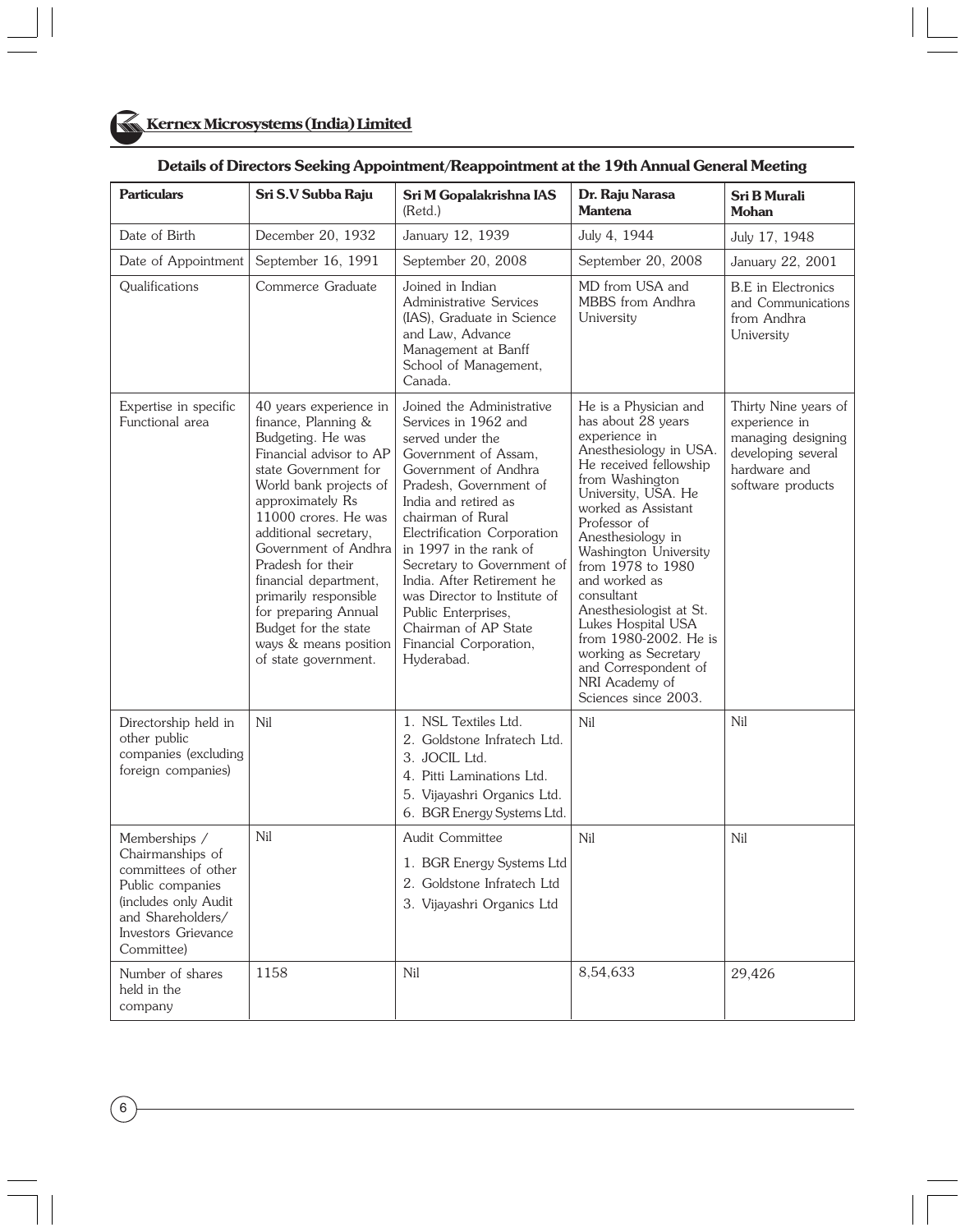# **EXPLANATORY STATEMENT**

(Pursuant to section 173(2) of the Companies Act, 1956)

#### **Item no. 6:**

The Board of Directors on January 17, 2011 reappointed Sri B. Murali Mohan, Director as the Director - (Technical) of the Company till he attains the age of 65 years with effect from January 21, 2011.

Mr. Murali Mohan Bandaru (Director-technical) has over 39 years of experience in managing, designing developing several hardware and software products. He has a BE degree in Electronic and Communications. At Kernex, he is responsible to oversee the development of Anti Collision Device (ACD) and the Lx protection gates. Before joining Kernex in 1999, he worked at Electronics Corporation of India Ltd (ECIL) for about 28 years at different levels.

In terms of the provision of Section 269, 309 and Schedule Xlll of the Companies Act 1956, the terms of appointment as set out in the resolution are required to be approved by the shareholders. Your Board recommends the resolution for your approval.

None of the Directors of the Company, except Sri B. Murali Mohan is concerned or interested in the resolution.

 By order of the Board For **Kernex Microsystems (India) Limited**

Place : Hyderabad **Col. L.V. Raju (Retd.)** Date : 13th August, 2011 **Managing Director** Managing Director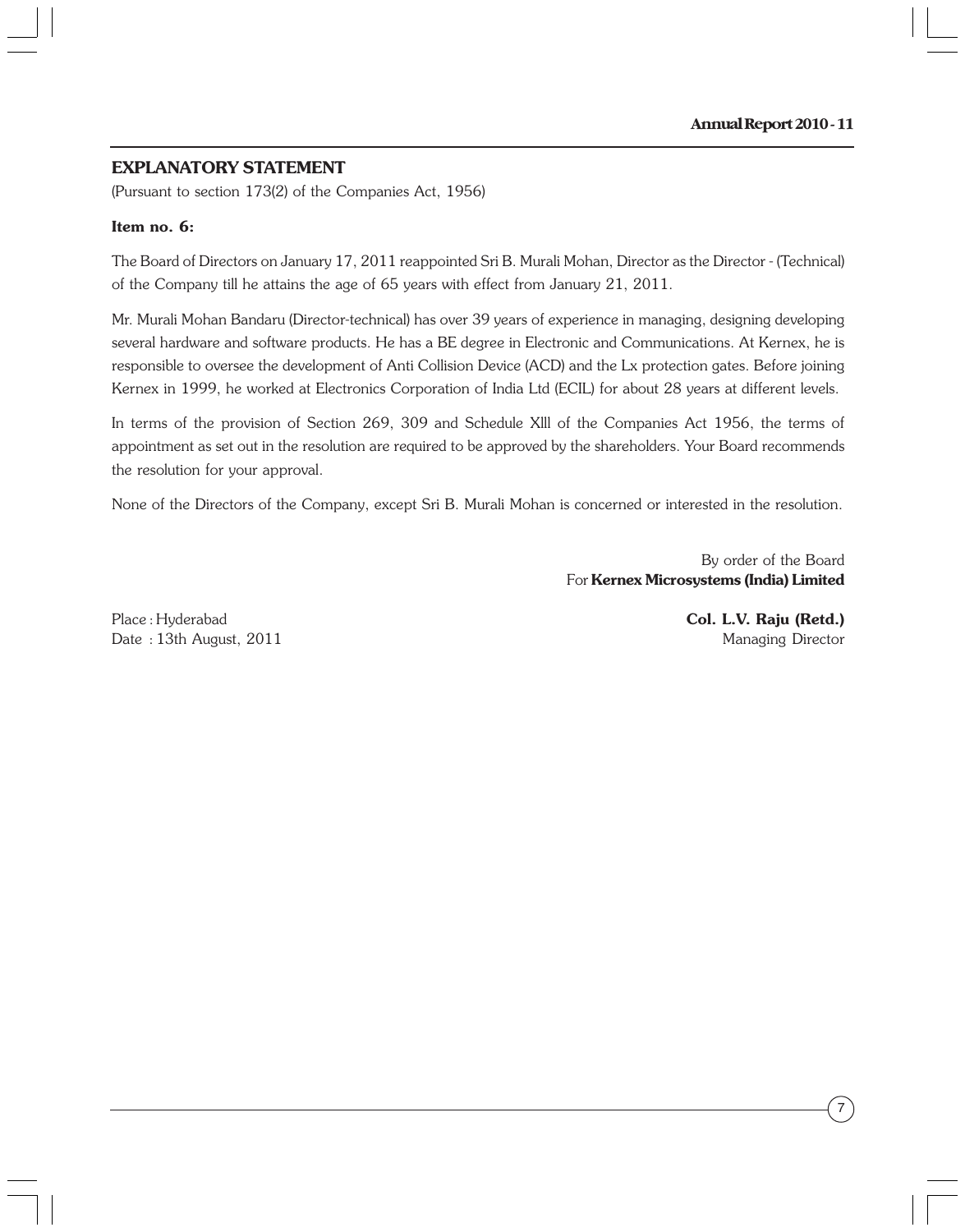

# **DIRECTORS' REPORT**

To

The Members Kernex Microsystems (India) Limited

Your Director present herewith, the Nineteenth Annual Report together with the audited accounts of the company for the year ending 31 March 2011.

#### **Financial Results**

|                                                    | 2010-11 | 2009-10   |
|----------------------------------------------------|---------|-----------|
| Sales and Other Income                             | 4421.81 | 667.93    |
| Profit before interest and<br>depreciation         | 1130.22 | (669.98)  |
| Interest                                           | 317.25  | 247.56    |
| Depreciation                                       | 105.24  | 139.96    |
| Profit before Tax                                  | 707.73  | (1057.50) |
| Provision for Taxation                             | 249.90  |           |
| Profit after Tax                                   | 457.83  | (699.10)  |
| Add: Balance brought forward<br>from previous year | 1298.30 | 1997.41   |
| Profit available for appropriation                 | 1756.12 | 1298.30   |
| Earnings Per Share (Rs.)                           |         |           |
| - Basic                                            | 3.66    | (5.59)    |
| - Diluted<br>Appropriations:                       | 3.66    | (5.59)    |
| Transfer to General Reserve                        |         |           |
| Proposed Dividend                                  | 125.00  |           |
| Income Tax on proposed<br>Dividend                 | 20.76   |           |
| Balance carried to the<br>Balance sheet            | 1610.37 | 1298.30   |

#### **Dividend**

8

Your Directors are pleased to recommend a dividend of 10% on the paid up capital of the company for the financial year 2010-2011. The dividend if approved at the ensuing Annual General Body Meeting, will be paid

to those share holders, whose names appear on the register of members of the company as on September 26th, 2011 as per the rules applicable at that time.

#### **Company's Project**

Rs. in lacs

Company's Business and Operational Results:

1. Your company has exclusive license for manufacturing, installation and commissioning of networked system "Raksha Kavach" for which IP rights are held by Konkan Railway Corporation.

As regards to introduction of ACD System through out the country Honourable Railway Minister had announced the following during Railway Budget speech in Parliament for, 2011-2012.

"In my first tenure, I had approved the introduction of Anti-Collision Device (ACD). After ten years, I find that it has been implemented only on NF Railway. Our recent trials with an improved version of ACD have met with success and it will be commissioned on three Zonal Railways, Southern, South Central and South Western Railway. Considering the successful trials, I have decided to extend this device to Eastern, East Coast, East Central and South Eastern Railways. With this, we will have covered 8 out of 17 Zonal Railways".

- 2. You will be happy to learn that the State-of-Art facility is ready at Hardware Technology Park of your company, near Kancha Imarat, 5 Kms from Airport for manufacture of 10,000 ACDs/year has been completed in all respects and is ready to undertake designing and manufacturing operations at short notice.
- 3. During this period under consideration, some of our R&D Projects of previous years have been consolidated. This including RFID Readers and Tags for correct identification of track ID, Inter-connecting all ACDs except Repeaters through GSM Network and Realtime monitoring of status of ACDs and use of Blue tooth technology for data accessing on the running Loco ACDs and development of Lx Semi Auto Gates and Multi-section Digital Axle Counters.
- 4. CMC operations in NF Railway covering over 1300 ACDs and over 16 locosheds at a cost of Rs.10.55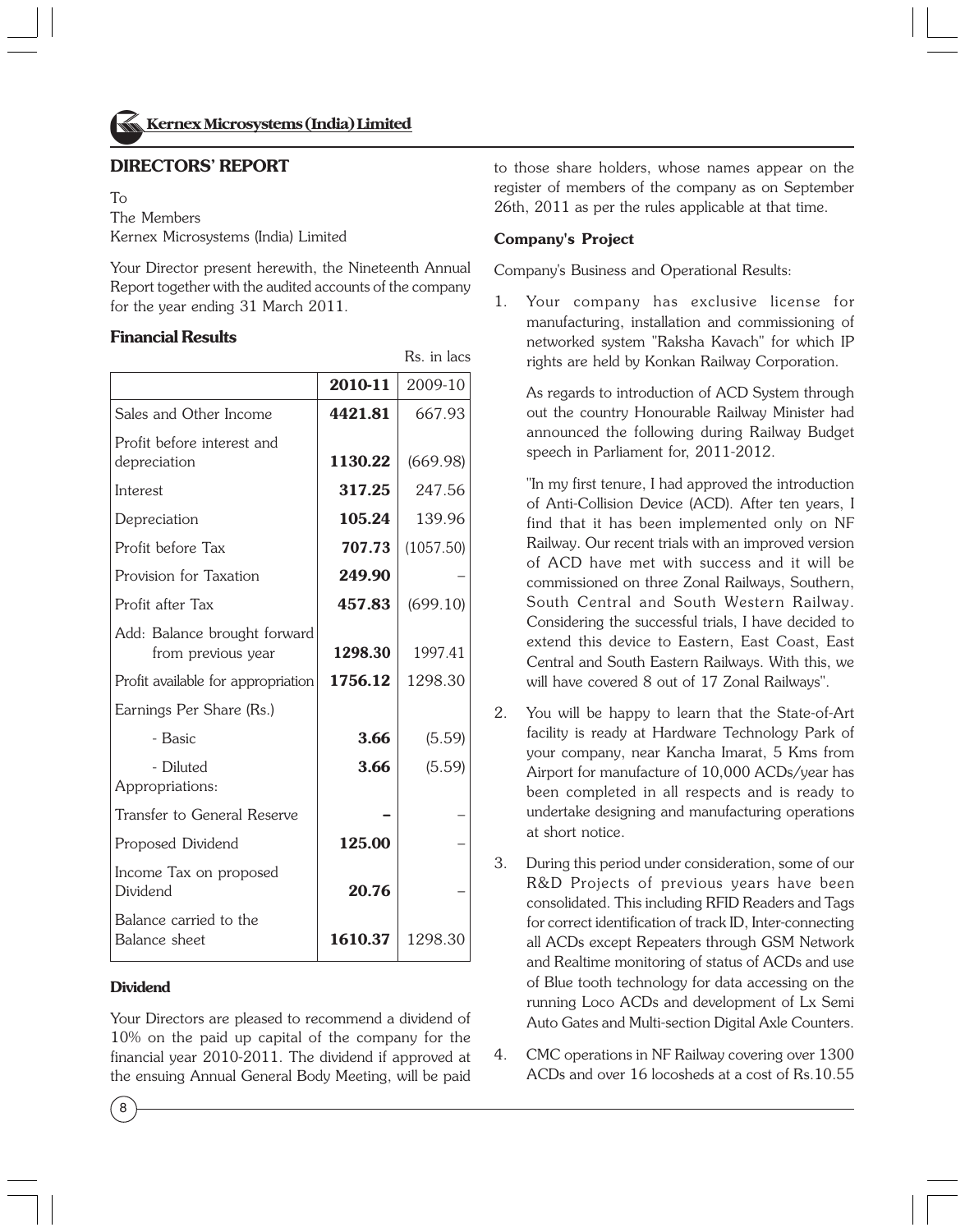crores has been completed for year 2010-2011. Further, it also involves supplementary works costing over Rs.7.5 crores, additionally.

#### **Indigenization, Cross Approvals and New Developments**

You are aware that your company has signed collaboration agreement with M/s Altpro D.O.O. Zagreb, Croatia for manufacture and supply of Multi-section Digital Axle Counters. There is over Rs.60 crores market in Indian Railways and there are only one or two approved suppliers. We have fulfilled all requirements of RDSO, including site trials of two units at Hosur and the other one near Lucknow. The approval is expected shortly.

Your company proudly announces the completion of Development of Electronic Semi-automatic Level Crossing System (Lx System) of safety integrity level 3. We have already shipped over 81 units after Factory Acceptance test to ENR, Egypt. Balance 55 Nos. are expected to be completed shortly and are likely to be shipped to ENR by end of Oct 2011 after Factory Acceptance test. We expect to receive certification from accredited agency by 31 March 2012.

#### **International Operations**

Your company has an extended quantity order for 55 more Lx Gates from Egypt in addition to previous 81 units, taking total to 136 Lx Gates, at an additional cost of Rs.23.5 crores. The date of project completion has been extended to upto 30 June 2012 without any liquidated damages.

Your company has intensified marketing effort for selling Lx Systems and MSDAC abroad. We have received enquiries from Australia, England and Turkey, etc. Further, we have submitted quotations for Auto Gates to be executed by MNC in Egypt over 30 Nos. costing over Rs.50 crores.

#### **New areas of business in Indian market**

Your company has also received enquiries from MNCs to indigenize components and subsystems required for Train Protection and Warning System (TPWS) in India and also for Metro and Mono Rail System. We are considering these enquiries.

#### **Extension of existing projects**

Your company may secure orders for additional Gates as part of 174 Gates from Egyptian Railways.

#### **Domestic Market**

Coming to Domestic markets, depending upon the progress of trials, new zones may be sanctioned for deployment of ACD System that includes South East, East Coast, Eastern and East Central and three zones in the South during 2011-2013.

#### **Research & Development**

You are aware that your Company's strengths are strong R&D, professionalism, venturing into technologies which are in demand, through forward looking plans like technology acquisitions and Joint Ventures.

The company has since completed development of Version 2.1 ACD System with software and also Lx Gates, Multi-section Digital Axle Counter System, ACD Survey software and ACD Reporting System software except a few additions to be added, if required by clients.

#### **Diversifications**

Your Company needs to diversify as it cannot remain a single client, single type of equipment suppliers. Taking up new opportunities in Defence and other areas like transportation sectors, etc.

#### **Progress achieved on the IPO and Company Expansion Projects**

As part of completion of IPO related company's expansion projects, establishment of new manufacturing centre for ACDs, ADDs and Advanced Signal System, land acquisition for Intelligent Transport Technology Centre, planned R&D Projects have been completed, International marketing office and project offices have since been opened to the extent required and rest will be taken up as and when required.

#### **Overseas 100% Owned Subsidiary**

Your Company has one Wholly Owned Subsidiary in USA as on 31st March 2011. The members may refer to the statement under section 212 of the Companies Act, 1956 for further information on this subsidiary. The Balance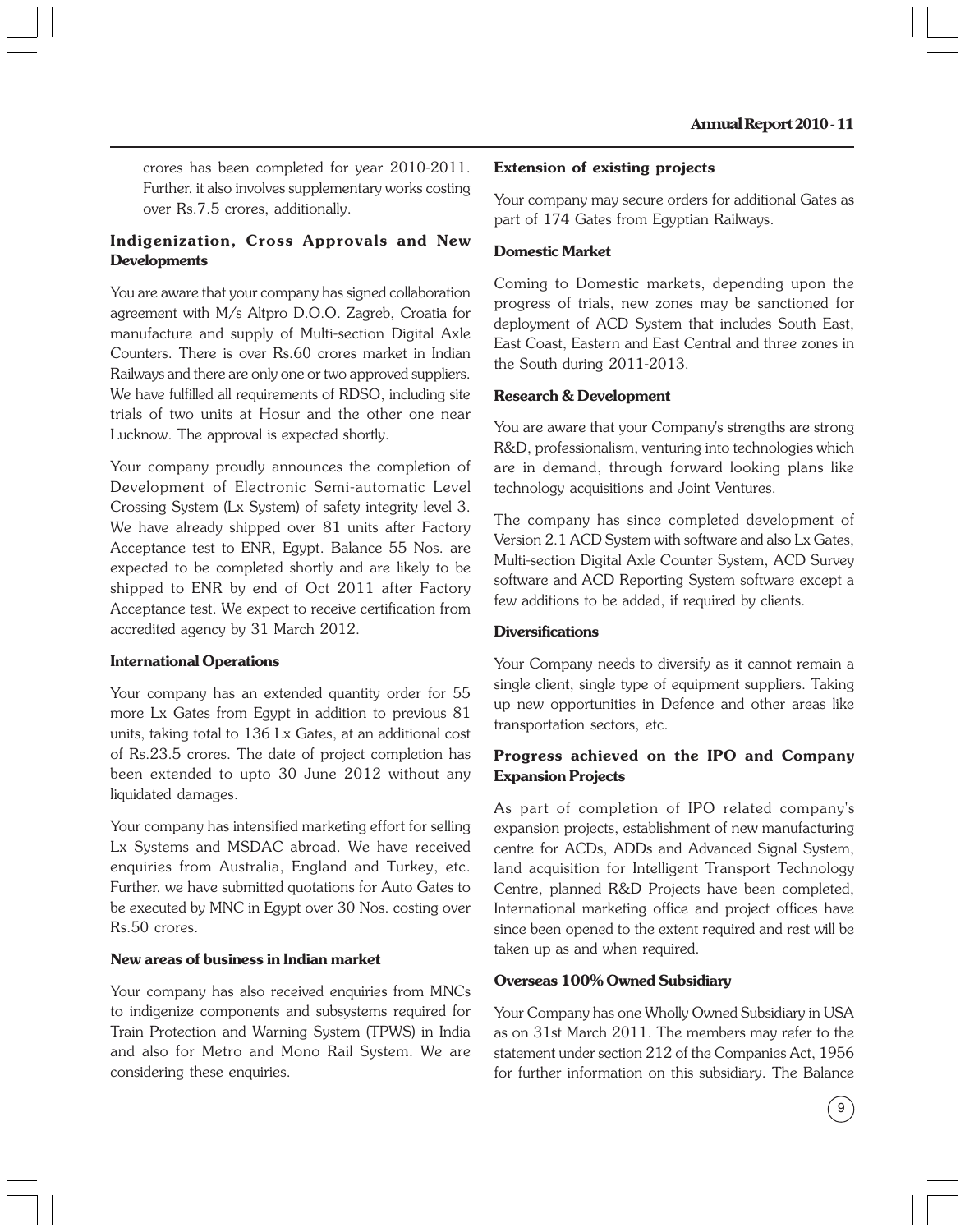Sheet of the said Company is also attached herewith as required under Section 212 of the Companies Act, 1956.

#### **Directors' Responsibility Statement:**

As required under Section 217 (2AA) of the Companies Act, 1956 it is hereby stated that:

- a) In the preparation of the Annual Accounts for the year ended March 31, 2011 the applicable Accounting Standards had been followed along with proper explanation relating to material departures
- b) The directors had selected such Accounting Policies and applied them consistently and made judgments and estimates that are reasonable and prudent so as to give a true and fair view of the state of affairs of the company at the end of the financial year and of the profit or loss of the company for that period.
- c) The directors had taken proper and sufficient care for the maintenance of adequate accounting records in accordance with the provisions of this Act for safeguarding the assets of the Company and for preventing and detecting fraud and other irregularities; and
- d) The directors had prepared the annual accounts on a going concern basis.

#### **Audit Committee of Board:**

The Audit Committee of the company comprises three independent Directors and the Chairman of the Audit Committee was present at the previous Annual General Meeting.

#### **Corporate Governance Report and Management Discussions and Analysis Report:**

Separate reports on Corporate Governance along with Auditors' Certificate on its compliance as well as Management Discussion and Analysis Report forming part of this report is annexed.

#### **Fixed Deposits:**

The company has not accepted any deposits from the public and therefore, the provisions of section 58A of the Companies Act, 1956 are not applicable.

#### **Conservation of Energy, Technology Absorption, etc.:**

The particulars prescribed under 217 (1) (e) of the Companies Act, 1956 read with the Companies (Disclosure of particulars in the Report of Board of Directors) Rules 1988, in respect of technology absorption, foreign exchange earnings and outgo are set out in the annexure forming part of this report.

#### **Employee Relations:**

Relations between the employees and the management continued to be cordial during the year.

#### **Particulars of Employees:**

None of the employees are covered under section 217(2A) read of the Companies Act, 1956 read with the Companies (particulars of employees) Rules, 1975.

#### **Directors:**

Sri S V Subba Raju, Sri M Gopalakrishan IAS(Retd.), Dr Raju Narasa Mantena, Directors retire by rotation and being eligible, offer themselves for reappointment.

#### **Auditors:**

M/s. GMK Associates, Chartered Accountants, Hyderabad the Statutory Auditors of the Company retire at the conclusion of this Annual General Meeting and are eligible for re-appointment.

#### **Acknowledgements:**

The Directors take this opportunity to thank all investors, business partners, clients, and technology partners, Company's Bankers, State Bank of Hyderabad, Punjab National Bank, Central and State Government Authorities for their continued support during the year. Your Directors would like to place on record their appreciation of the contribution made by employees at all levels for their commendable team work, dedicated and whole hearted efforts made during the year.

#### For **Kernex Microsystems (India) Limited**

| Place: Hyderabad      | S.V. Subba Raju |
|-----------------------|-----------------|
| Date: August 13, 2011 | Chairman        |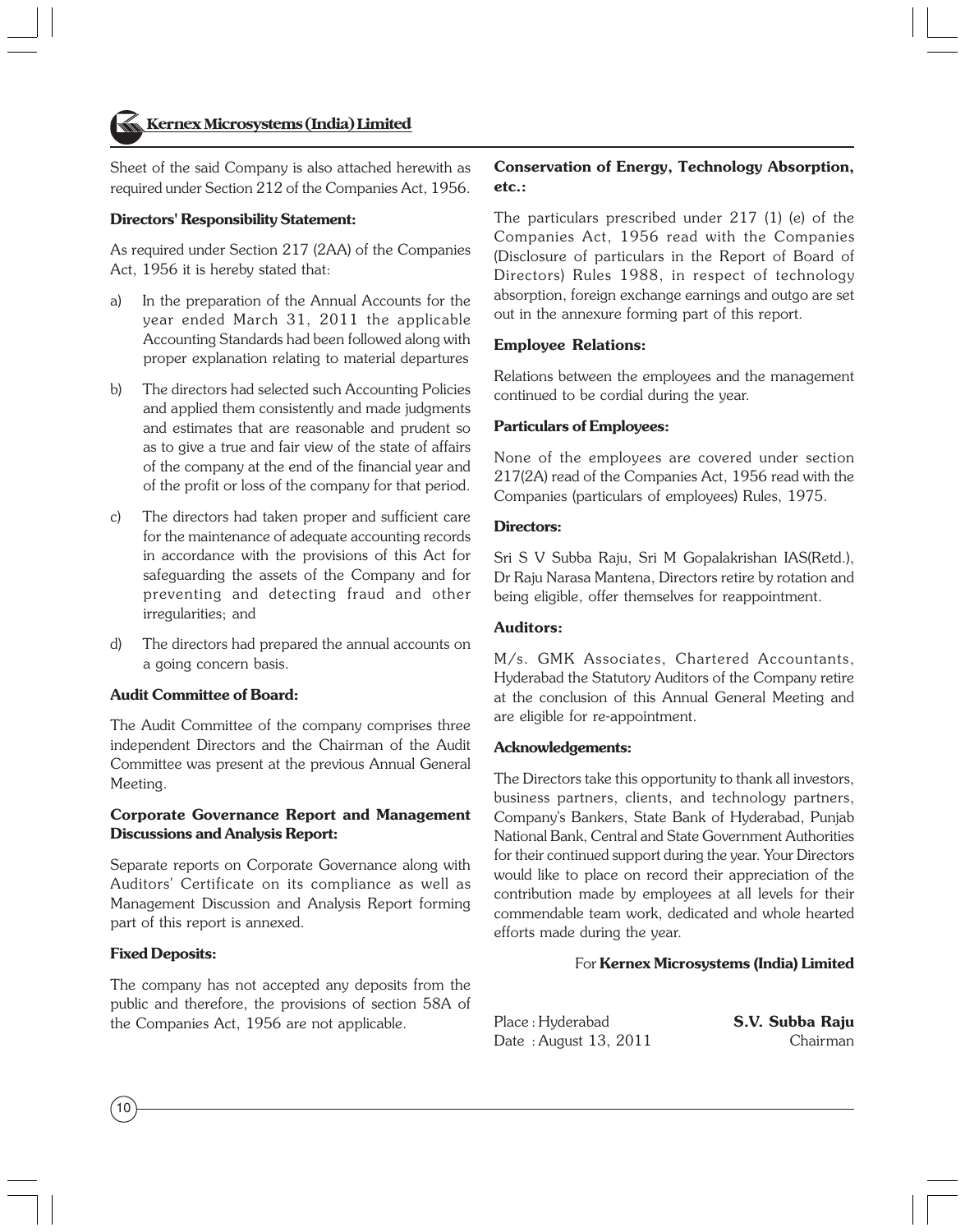#### **ANNEXURE TO THE DIRECTORS' REPORT**

Particulars pursuant to Companies (Disclosure of Particulars in the report of Board of Directors) Rules,1988

#### **A. Conservation of Energy:**

The activities of the company do not result in significant consumption of energy. However the company takes all the necessary steps to conserve energy at the offices and work places on the ongoing basis.

#### **B. Technology absorption Adaptation and Innovation:**

There is no imported technology involved in the operation of the company. The company continues to focus its attention towards the rapid technological changes in the fields of its activity and train the man power continuously to improve the productivity. The technologies being used are indigenous and the company has evolved a training methodology to measure the extent of adaptation by it personnel and training needs are identified accordingly.

The Company is, further, in the process of establishing special R&D projects like Up-gradation of Anti-Collision Devices to international standards and implementation of SPAD features in ACD system, Developing of Multi Section Digital Axle Counter and Railway Diagnostic System for Hot bearings, Vibrations and Wobbling of wheels etc. will become import substitute at economical prices suitable to Indian Railways and other railways working in developing countries.

# **C. Foreign exchange earnings and out go:** (Rs. In lacs) (Rs. In lacs)

| Foreign Exchange Earned for 2010-2011 | 455.76 |
|---------------------------------------|--------|
| Foreign Exchange Used for 2010-2011   | 307.09 |

For and on behalf of the Board For **Kernex Microsystems (India) Limited**

Place : Hyderabad **S.V. Subba Raju** Date : August 13, 2011 Chairman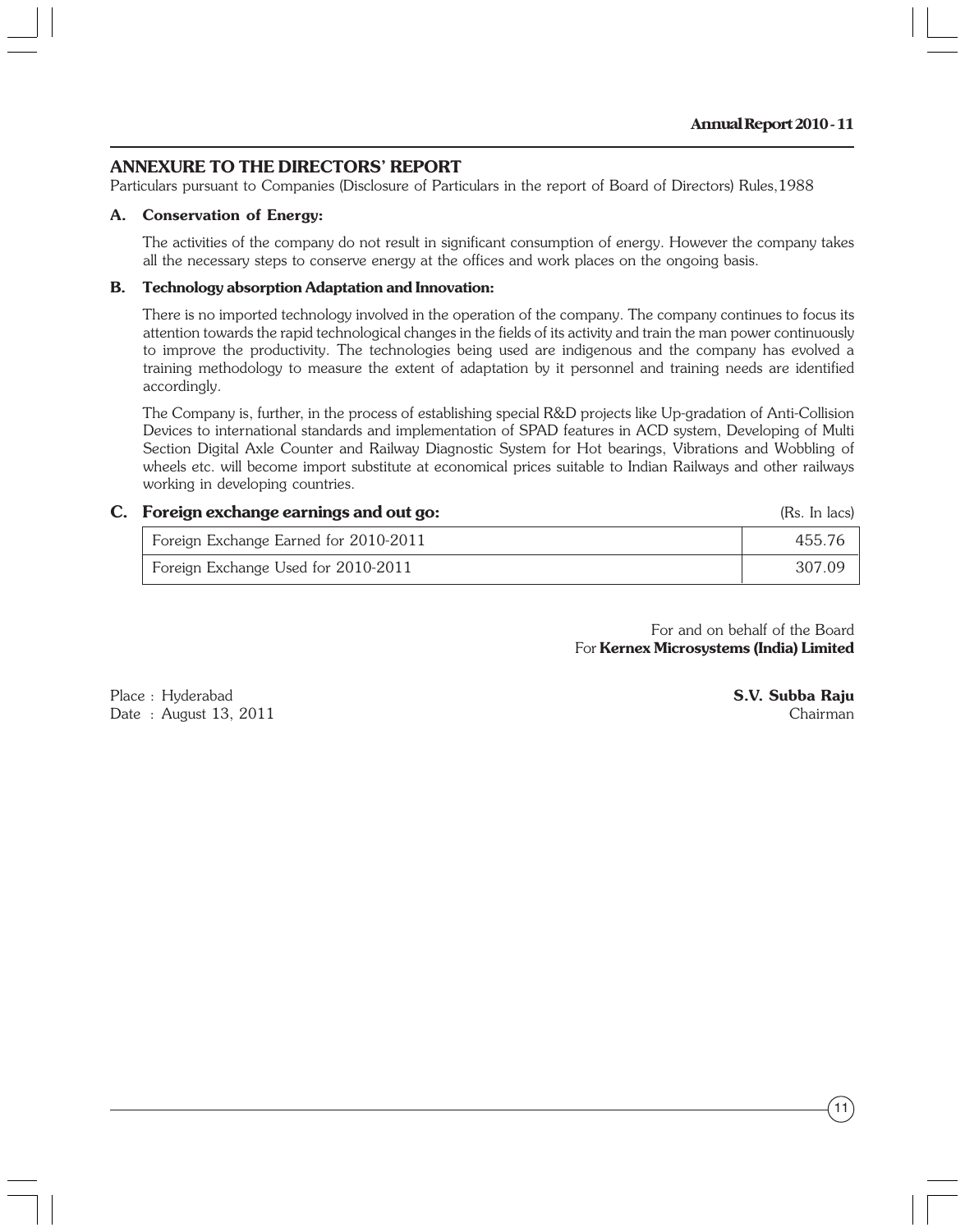#### **MANAGEMENT DISCUSSION AND ANALYSIS**

Year 2010-2011 has continued to be very difficult one. This is so particularly, as the recession cycle has continued over 4 years and world reserves have come to an exhausting stage. Some of the European countries were heading to financial defaulting stage and were to be rescued. However, world economy on the whole during this period has grown over 4.5% and there were slight indications of economic recovery in USA in the initial part of the year. Economy of Japan has badly affected due to Tsunami that has hit the country recently. On the overall, overseas demand for goods and services have not picked up at all.

However, Indian economy has not been fully affected, even though expected high growth could not be achieved. GDP growth remained at 8.6%. There has been a 34.5% growth in manufacturing, Railways 9.3% and Public Administration and Defence over 11.1%.

IT sector has grown over 18% and hardware sector over 13%. This is substantial, compared to other developing countries. Coming to Embedded Software sector, comprising Telecom, Consumer Electronics, Health care, Automotive, Automation, Aerospace and Defence, Energy and Transport, Indian market size is estimated at US \$ 5 billions. So far, India has been concentrating on American and European markets. Now opportunities are emerging in Japan, Korea, China. India is gradually becoming a destination for high quality and cost effective Embedded solutions.

Coming to Indian Railways, total financial layout for 2011-2012 is about Rs.57,630 crores. A greater thrust is being given to expand the rail network doubling of gauge conversion, investment in shortage wagon, coaches and locomotives and also on safety. Railways have embarked on dedicated freight corridors from New Delhi to Mumbai and New Delhi to Kolkata which is in progress.

Your company having over 1.3 million hours of R&D in H/W and S/W development, Systems Integration, excellent R&D infrastructure, highly experienced and trained manpower, State-of-art manufacturing facility and has enormous opportunities in India and abroad.

#### **Windows of Opportunities for Kernex**

Railways have announced number of projects for the decade upto 2020. Indian Defence Ministry has announced the special plough back arrangements and off-set policy that calls 30% reinvestment of the cost of

imported projects beyond Rs.250 crores value. This opens big window of opportunity, where many players are not active.

#### **TCAS and TPWS Development**

Corporate safety plan of 2003-2013 was prepared in August 2003 and presented to Parliament and the plan envisages to reduce incidental accidents attributable to human and equipment failures and preventable fatal accidents to an acceptable/tolerable level. Some of the projects through the safety plan are TPWS, TMS, TCAS, MTRC, Digital Axle Counter, Electronic Interlocking Systems, Data Loggers and Sensor activated Manned Gates, etc.

#### **Defence Production Plans in India**

India has embarked on indigenously production of both offensive and defensive weapon systems and planning to achieve self-sufficiency. There is a big window of opportunity for producing assemblies, sub-assemblies and components required by Indian Defence Industry and Armed forces through DRDO, DRDL, RCI, HAL and BDL.

#### **Period 2010-2011**

During the Budget speech of 26 February 2011, Honourable Railway Minister has announced that, on the basis of successful trials in Southern zone in the new ACD System, upgradation of existing system in NF Railway spanning over 1800 KMS will be taken up. Further work in three Railways in the Southern region where the survey was completed in 2003-2004, would also be taken up. Also, immediately depending upon the progress, 4 more zones in Eastern region, consisting of East coast, South East, East zone and East Central zones, latest version of ACD Systems would be deployed.

Kernex has spent major period of 2010-2011, in upgradation of Hardware and Software and conducting trials along with KRCL, RDSO and Railway Board officials during August 2010-February 2011. The trials have produced very satisfactory results on the basis of which upgraded ACD System will be developed and deployed all over India.

Meanwhile, Kernex is in the process of closing the development of S/W Version 2.1 as decided by KRCL. The new H/W and S/W after due verification and validation will be tried out in NF Railway before deployed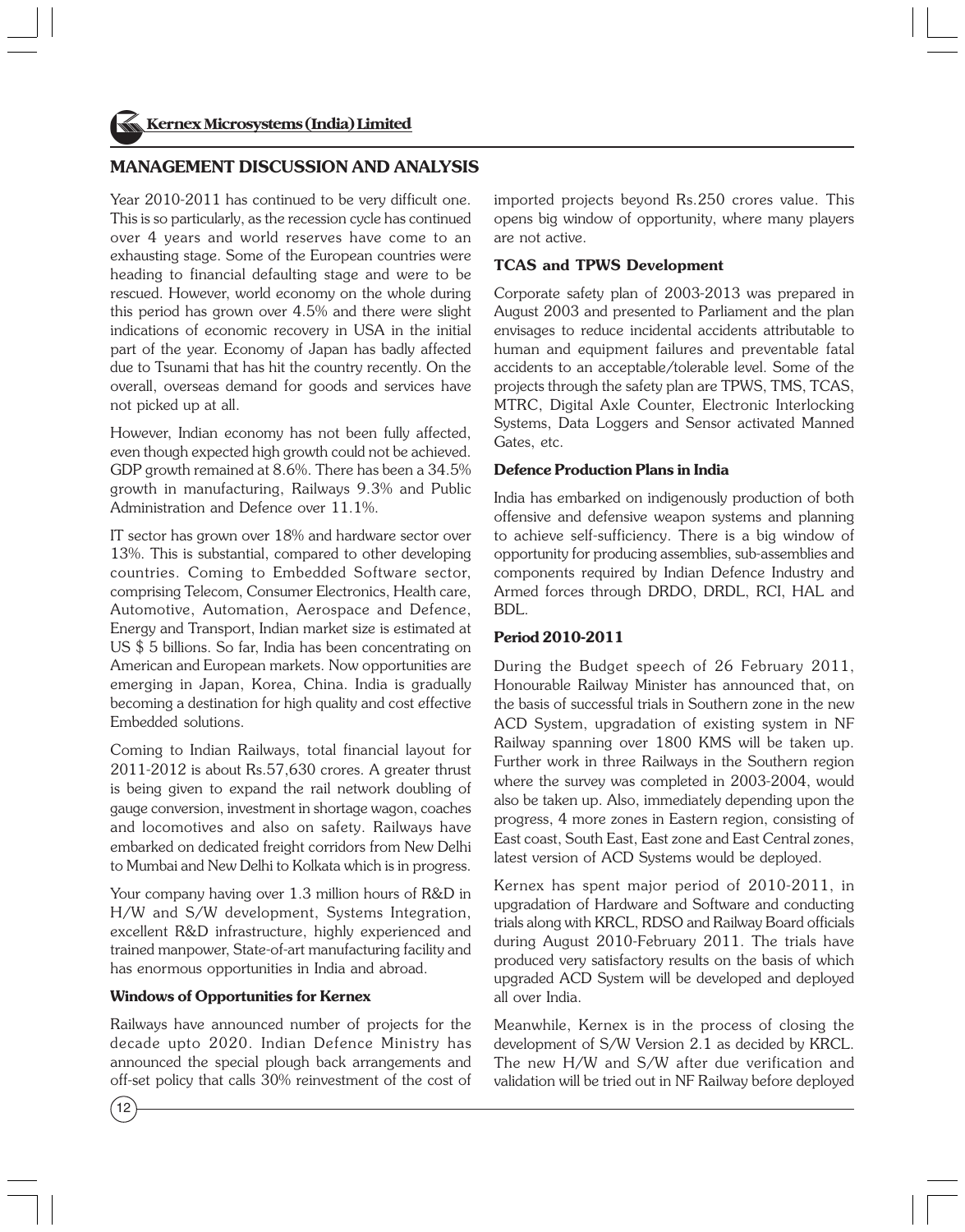all over India. We are sure of coming with flying colours and create the path to move to other zones.

Your company's new product Semi-Automatic Lx Gates being supplied to Egyptian Railways has gone through the complete development, manufacture, supply and pilot phase successfully. ENR has accepted the product after it has passed the field tests and signed agreement for 55 more ECMs as part of 136 Lx Gates which were originally planned. Kernex is exploring the supply of these Gates in UK, Turkey, Australia, Thailand, Malaysia after due certification and SIL level upgradation is completed, which is in progress.

Indian Railways has opened the market for Multi-section Digital Axle Counters and final approval is likely to be received shortly from RDSO. This has about Rs.600 crores market in the next five years.

#### **Opportunities, Threats, Risks and Concerns**

#### **Opportunities**

Your company continues to focus on R&D, acquiring latest technologies which are in demand in India and delivering high tech and quality solutions with considerable value addition.

Indian Railways need to improve the safety and also increase the through put/capacity to meet the needs of the day. Very soon Indian Railways will be introducing ETCS2 and GSM-R communication networks and high speed trains that can run upto 160 KMS. Safety, speed, reliability and increased capacity are the main considerations. For this purpose, improved ACD System, ETCS2, Electronic Interlocking system, Multi-section and Single Digital Axle Counters and Data loggers, Hot Box and Vibration Detecting Systems and also track status monitoring system will be necessary. Besides, Indian Railways need SIL 3 to SIL 4 Sensor Activated Warning Systems at Gates to avoid collisions and accidents.

We have also great opportunities in Railway field all over the world for simple, reliable, high tech, high safety level equipment Electronic Gates in countries like Turkey, Greece, Iran, Central and South Africa, Malaysia, Thailand, South East Asia, Australia and New Zealand.

Coming to Defence, with the vast infrastructure and manpower, Kernex can also diversify to Defence related R&D type development, manufacture on large scale and validation and verification, etc. Kernex will also be able to handle job works for manufacturing PCB boards / integration jobs to utilize the infrastructure.

#### **Threats**

For every Indian technology, there is a threat of latest technology from MNCs. Further, change of Govt. policies and priorities have a great impact. In future, high prices, manpower and internal security, etc., can play important part. However, change of technology has to be off-set with continuous upgradations. In the near future, Kernex need to embark on a high technology that can sustain for a longer time.

#### **Risks**

Kernex should focus on risk of competition, falling prices, loss of key personnel and financial inadequacies, etc. In order to take on the risks, Kernex need to build resilience, with best manpower, infrastructure and reserve funds. Company need to concentrate on five to six products and constantly upgrade the technology and continuously introduce new technologies and products from time to time based on market demand. Company's R&D focus, acquisition of new technologies and concentrate on emerging technologies with high grade manpower should be main goal of the company.

Kernex needs to infuse additional funds for acquiring new technologies, putting up joint ventures and to meet additional working capital requirements. This should be done based on the progress of other projects.

#### **Analysis of financial performance of the company**

During the financial year review, the total revenues generated by the company came primarily from ENR Project for development, supply and installation of 136 Gates. Other Income came from CMC, for 2010-2011, for Operational and Maintenance Contract in NF Railway. Company has also received revenues for H/W manufacturing and S/W development that culminated in successful ACD Version 2.0 (TCAS specifications) trials over 5 months at Arakonnam, in Southern Railways.

The total revenues from the above resulted above Rs.44 crores for the FY 2010-2011, out of which over 50% has come from ENR Project.

However, non-release of ACD Project and also full scale work of deployment of Lx Gates in Egypt due to disturbances and non-completion of civil works by ENR have inhibited the revenues.

The following guidelines and lessons will help the company to improve its performance:-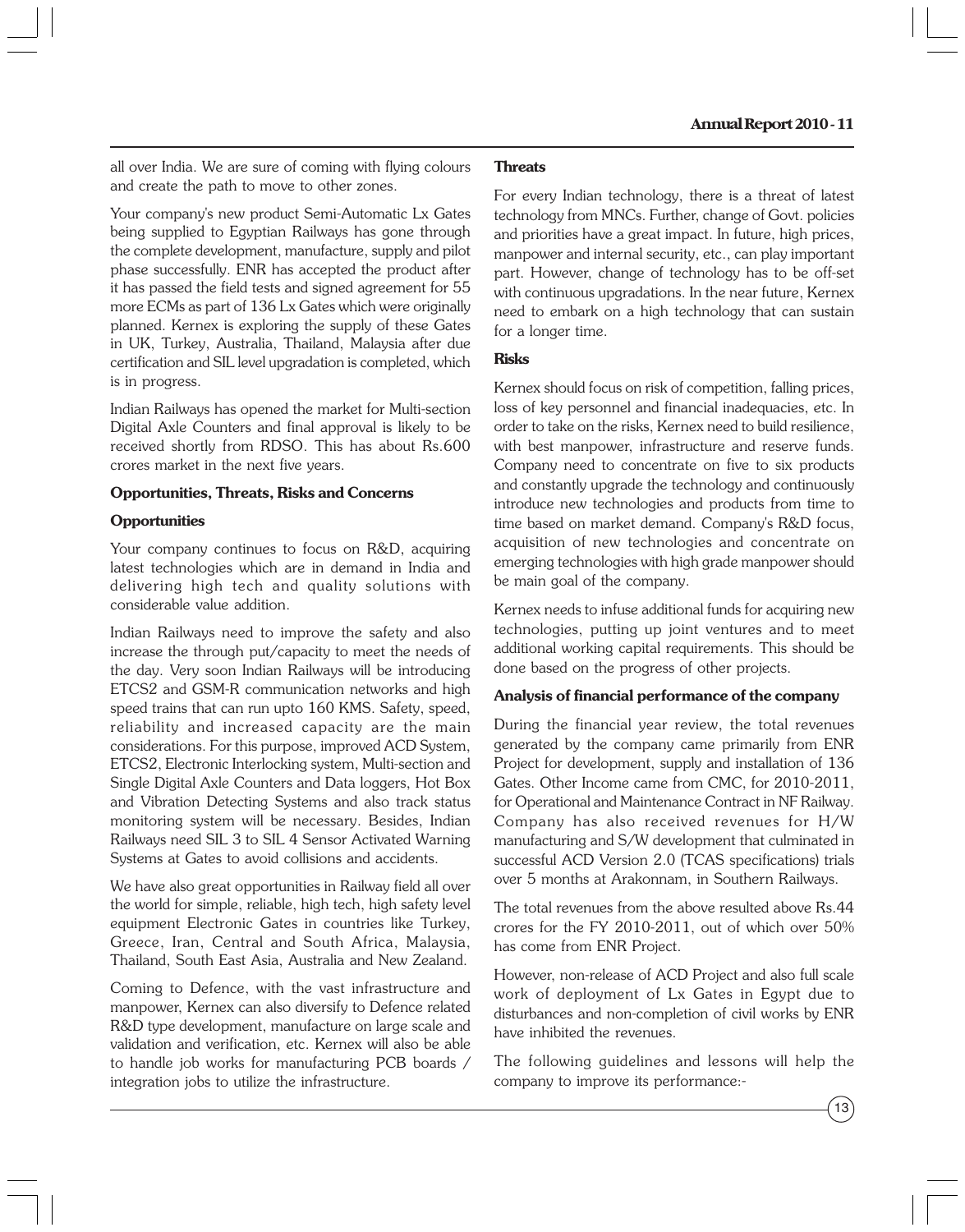- 
- a) **ENR Project:** Project work of deployment of Gates on the ground should start immediately and atleast 15 to 20 Nos. to be completed.
- b) **ACD Project for upgradation of Existing system to Version 2.1 in NF Railways:** Kernex should concentrate and focus on this work and complete it in 6 months by putting extra resources and efforts. 100% success is the key word and this should open for vast opportunities of completing other zones.
- c) **Software Development:** This should be completed in about 4-6 months time and be ready for deployment with additional efforts and resources.
- d) **Usage of vast infrastructure at Hardware Technology Park:** This should be done immediately. Besides, defence and other job contracts, inviting offers to utilize the facility should be done.
- e) **Acquisition of new companies and technologies:** As discussed this must be deliberated and acted upon.
- f) **Infusing additional capital:** Additional capital will be required for handling major projects like ACD System in four to seven zones. Defence diversifications and acquiring new companies and technologies.
- g) **Strengthening the skilled manpower:** Kernex should continue to recruit manpower and train them, keep on reserves, to meet the immediate needs.

#### **Internal Control Systems and their adequacy**

The company has in place systems of internal control commensurate with its size and the nature of its operations. These have been designed to provide reasonable assurance to recording and providing reliable financial and operational information, complying with applicable statutes, safeguarding assets from unauthorized use or losses, executing transactions with proper authorization and ensuring compliance of corporate policies. The control systems are regularly under review.

The internal Audit process is designed to review the adequacy of internal control checks in the systems and covers all significant areas of the Company's operations such as Software and Hardware delivery, production, accounting and finance, procurement, employee engagement, travel, insurance, process in the company. Safeguarding of assets and their protection against unauthorized use are also a part of these exercises.

The company has an Audit Committee, the details of which have been provided in the Corporate governance Report. The Audit Committee reviews Audit Reports submitted by the Internal Auditors. Suggestions for the improvements are considered and the Audit Committee follows up on the implementation of corrective actions. The Committee also meets the Company's statutory auditors and Internal Auditors to ascertain, interalia, their views on the adequacy of internal control systems in the Company and keeps the Board of Directors informed of its major observations from time to time.

#### **Material developments in HR/Industrial relations front including number of people employed**

During the fiscal, the company had a new addition of 128 (previous year 86) and the total number of employees as on March 2011 is 329 as against 253 of March 31, 2010.

The company has created a favourable work environment that encourages innovation and meritocracy besides having a vibrant work atmosphere that provides its employees with an opportunity to work on new technologies, which enables to leverage talents. As a future focused organization, the Company has continuously rejuvenated competence through training, cross training and skill upgradation.

The Company enjoys cordial employee relations and there were no significant labour issues outstanding or remaining un-resolved during the year. The Board of Directors and the management wish to place on record their appreciation of the efforts put in by all employees of the Company.

#### **Cautionary Statement**

 Statements in the Management's Discussion and Analysis Report, which seek to describe the Company's objectives, projections, estimates, expectations or predictions may be considered to be "forward looking statements" and are stated as required by applicable laws and regulations. Actual results could differ from those expressed or implied. Many factors including global and domestic demand-supply conditions, prices, raw materials availability, technological changes, changes in Government Regulations and policies, tax laws and other statutes may effect the actual results, which can be different from what the Director's envisages in terms of future performance and outlook.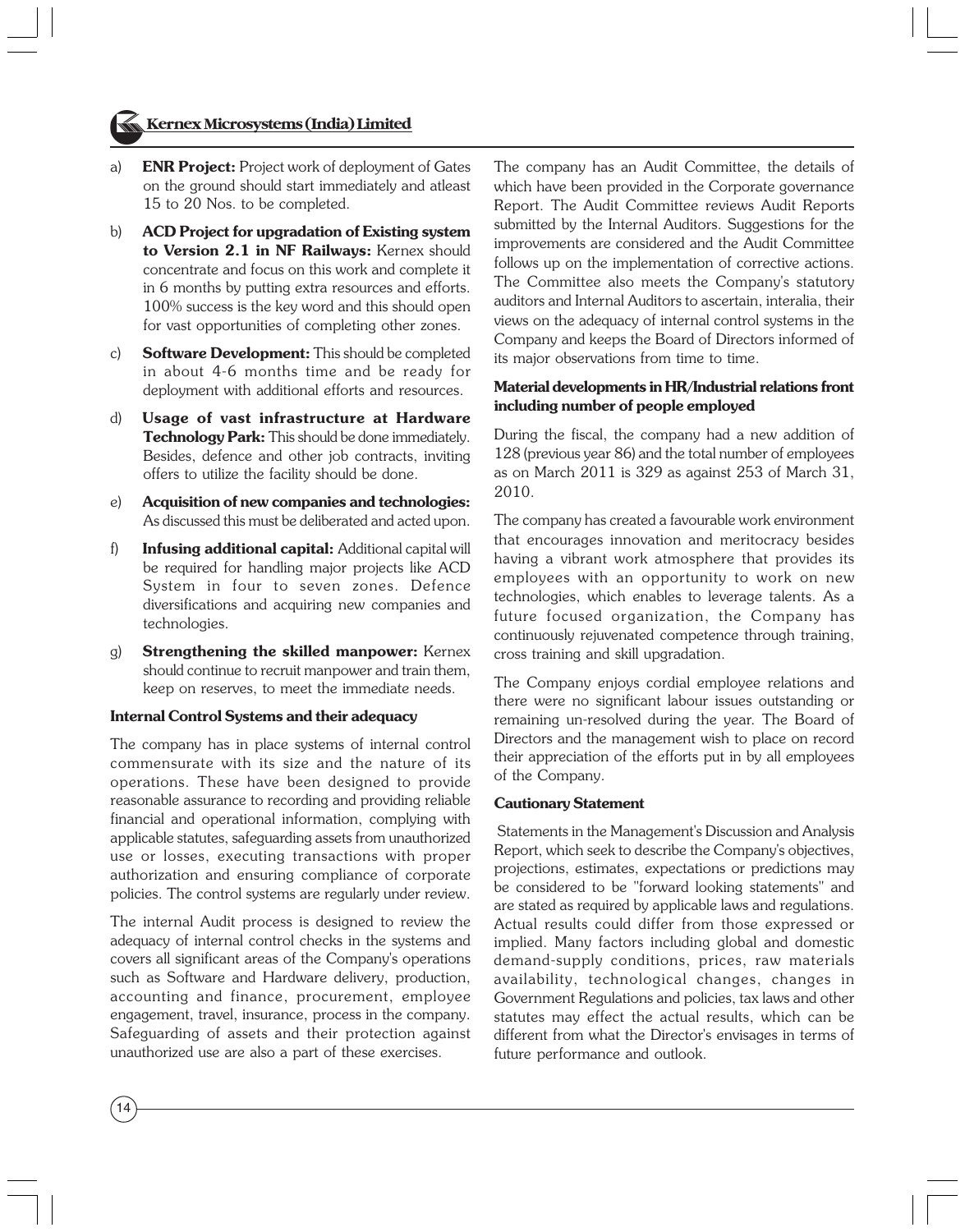#### **CORPORATE GOVERNANCE REPORT**

(As required under Clause 49 of the Listing Agreements entered into with Stock Exchanges)

#### **1. Company's Philosophy on Code of Governance**

The Company believes that good corporate governance practices enable the management to direct and control the affairs of the Company in an efficient manner and to achieve the Company's goal of maximizing value for all its stake holders.

The board considers itself as a trustee of its shareholders and acknowledges its responsibilities to the Shareholders for creation and safeguarding shareholders wealth, while upholding the core values of transparency, integrity, honesty and accountability.

The Company's Code of Conduct serves as a guide to the employees on the values, ethics and business principles expected of them.

#### **2. Board of Directors**

- i) The Company has a Non-Executive Chairman. The Board of Directors of the Company consists of eminent persons with professional expertise. The Board comprises of two Executive Directors and Nine Non-executive Directors, of whom four are independent Directors as on March 31, 2011. Accordingly, the Composition of the Board is in conformity with Clause 49 of the listing agreement entered with Stock Exchanges.
- ii) None of the Directors on the Board is a member on more than 10 committees or Chairman of more than 5 committees as specified in clause 49, across all the Companies in which he is a Director. Necessary disclosures regarding Committee positions have been made by the Directors.
- iii) The names and categories of the Directors on the Board, their attendance at Board meetings held during the year and the number of Directorships and Committee memberships held by them in other companies is given below. Other directorships do not include alternate directorships, directorships of private limited Companies and companies incorporated outside India. Chairmanship/membership of Board committees includes membership of Audit and Shareholders/Investor Grievance Committee.

| <b>Name</b>                           | Category                         |      | No. of Board<br>Whether<br>No. of Directorships<br><b>Attended</b><br>in other<br><b>Meetings during</b><br>AGM held on<br>public companies<br>the year<br>2010-11<br>24.09.10 |                |          |                | No. of committee<br>positions<br>held in other<br>public companies |               |  |
|---------------------------------------|----------------------------------|------|--------------------------------------------------------------------------------------------------------------------------------------------------------------------------------|----------------|----------|----------------|--------------------------------------------------------------------|---------------|--|
|                                       |                                  | Held | <b>Attended</b>                                                                                                                                                                |                | Chairman | <b>Member</b>  | Chairman                                                           | <b>Member</b> |  |
| Sri. S.V. Subba Raju,<br>Chairman     | Independent<br>Non-Executive     | 7    | 3                                                                                                                                                                              | N <sub>o</sub> |          |                |                                                                    |               |  |
| Col. L.V. Raju (Retd.)                | Non-Independent<br>Executive     | 7    | 7                                                                                                                                                                              | Yes            |          |                |                                                                    |               |  |
| Sri. B. Murali Mohan                  | Non-Independent<br>Executive     | 7    | 7                                                                                                                                                                              | Yes            |          |                |                                                                    |               |  |
| Dr. M. Anji Raju                      | Non-Independent<br>Non-Executive | 7    | $\theta$                                                                                                                                                                       | N <sub>o</sub> |          |                |                                                                    |               |  |
| Sri. R. Sankaran                      | Independent<br>Non-Executive     | 7    | 6                                                                                                                                                                              | Yes            |          | $\overline{2}$ | 1                                                                  |               |  |
| Sri. S. Nandakumar                    | Independent<br>Non-Executive     | 7    | 6                                                                                                                                                                              | Yes            |          |                |                                                                    |               |  |
| Dr. Jyoti Raju                        | Non-Independent<br>Non-Executive | 7    | 1                                                                                                                                                                              | Yes            |          |                |                                                                    |               |  |
| Sri. M. Gopalakrishna,<br>IAS (Retd), | Independent<br>Non-Executive     | 7    | 6                                                                                                                                                                              | N <sub>o</sub> |          | 6              | 1                                                                  | 3             |  |
| Sri Kishore<br><b>B</b> Gottimukkala  | Non-Independent<br>Non-Executive | 7    | 1                                                                                                                                                                              | No             |          |                |                                                                    |               |  |
| Dr. Raju Narasa<br>Mantena            | Non-Independent<br>Non-Executive | 7    | 0                                                                                                                                                                              | No             |          |                |                                                                    |               |  |
| Dr. Janaradhana<br>Reddy Vinta.       | Non-Independent<br>Non-Executive | 7    | 2                                                                                                                                                                              | N <sub>o</sub> |          |                |                                                                    |               |  |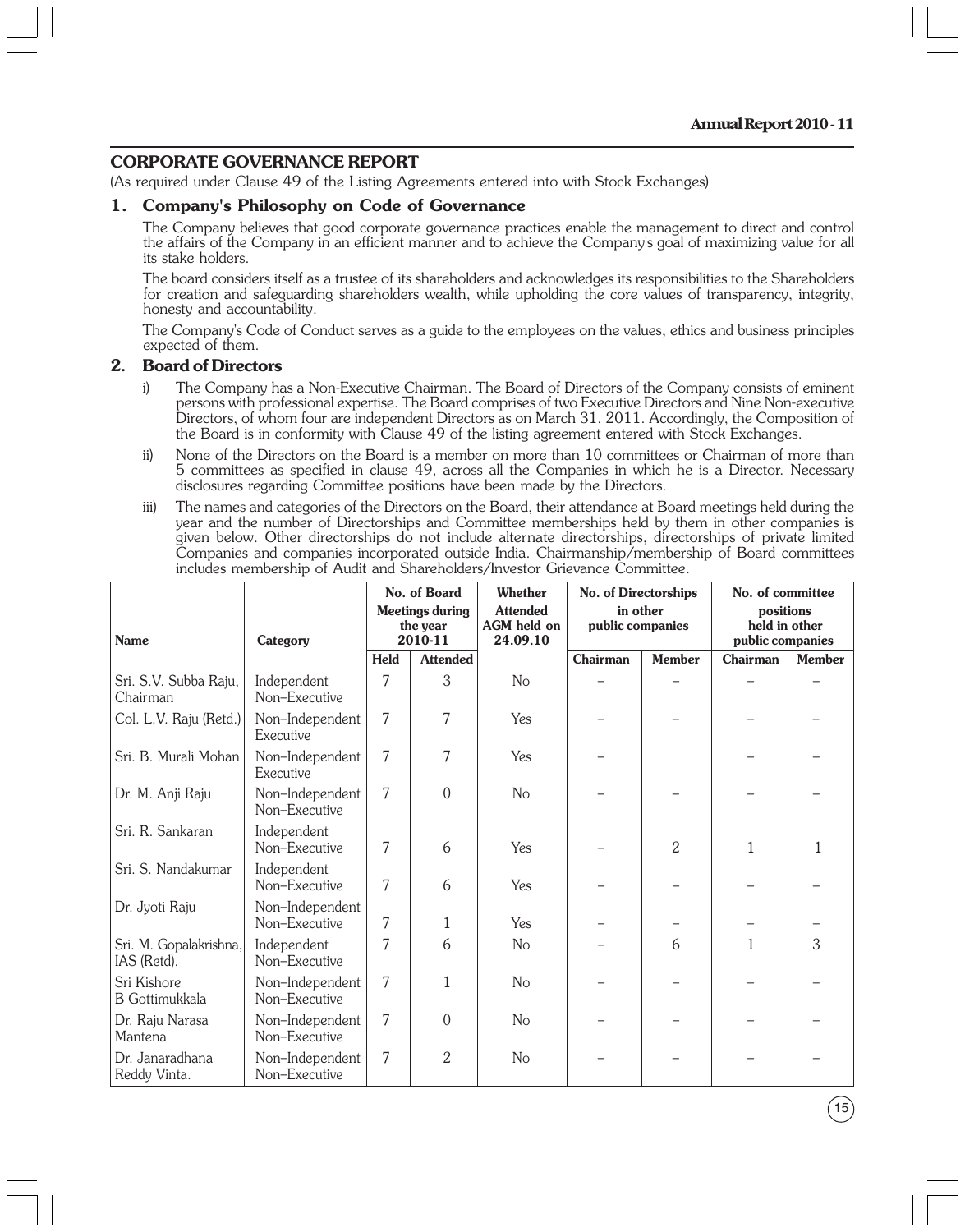# **Kernex Microsystems (India) Limited**

iv) 7 Board Meetings were held during the year ended March 31, 2011 and the gap between any two meetings did not exceed four months. The dates on which the Board Meetings were held are as follows.

April 6, 2010: May 29, 2010, June 30, 2010; August 13, 2010; October 14, 2010, January 17, 2011 and February 5, 2011.

- v) None of the Non-Executive Directors have any material pecuniary relationship or transaction with the Company.
- vi) Necessary information as mentioned in Annexure 1A to clause 49 of the listing agreement has been placed before the Board for their consideration.

#### **3. Audit Committee:**

- i. The Audit Committee of the Company during the year under review consists of three Directors, all of whom are independent Directors and the Chairman is a fellow member of the Institute of Chartered Accountants of India and the member of the institute of internal Auditors, UK. All the members of the committee are financially literate. Accordingly the composition of the Audit committee is in conformity with clause 49 of the listing Agreement entered with stock exchanges.
- ii. The terms of reference of the Audit Committee are broadly as under:
	- A. Overview of the company's financial reporting process and the disclosure of its financial information to ensure that the financial statement reflects a true and fair position and that sufficient and credible information is disclosed.
	- B. Recommending the appointment and removal of the statutory auditors, fixation of audit fees and also approval for payment for any other services.
	- C. Discussion with external auditors before the audit commences, of the nature and scope of audit as well as post audit discussion to ascertain any area of concern.
	- D. Reviewing, with the management, the annual financial statements before submission to the board, focusing primarily on :
		- a) Matters required to be included in the Director's Responsibility statement to be incorporated in terms of Section 217(2AA) of the Companies Act, 1956
		- b) Any changes in accounting policies and practices
		- c) Major accounting entries based on the exercise of judgment by management
		- d) Significant adjustments arising out of audit ;
		- e) Compliance with listing and other legal requirements relating to financial statements
		- f) Disclosure of any related party transactions
		- g) Qualifications in the draft audit report.
		- h) Compliance with accounting standards;
		- i) Management discussion and analysis of financial condition and result of operations
	- E. Reviewing the Quarterly Financial Results before submitting the same to the Board's approval
	- F. Reviewing, with the management, the performance of external and internal auditors and adequacy of the internal control systems.
	- G. Reviewing the adequacy of internal audit function and frequency of internal audit.
	- H. Reviewing the findings of any internal investigations by the internal auditors into matters where there is suspected fraud or irregularity or a failure of internal control systems of a material nature and reporting the matter to the board.
	- I. Carrying out any other function as is mentioned in the terms of reference of the Audit Committee.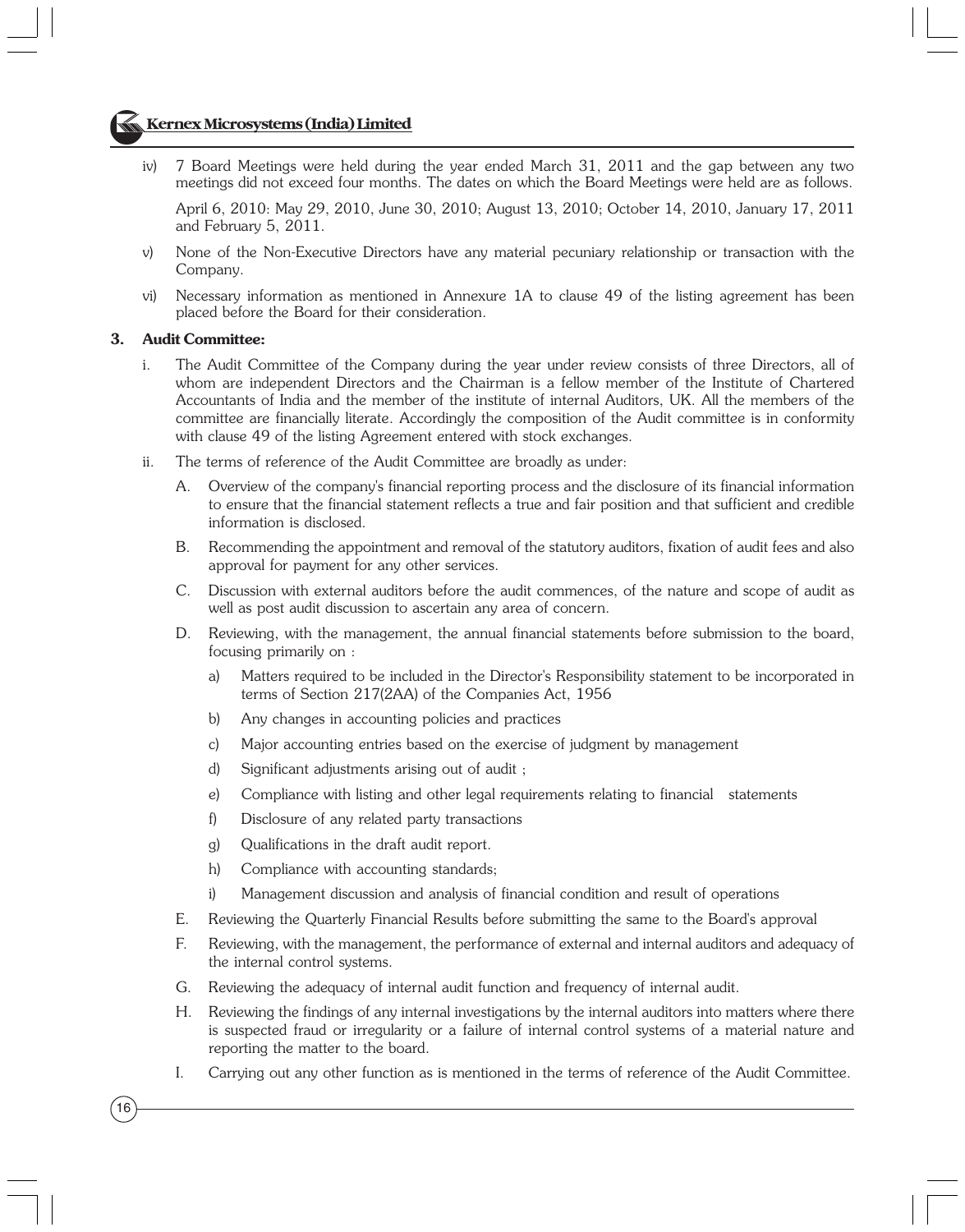- iii. The Audit Committee Meetings are usually held at the Registered office of the Company and are usually attended by the Managing Director, Finance head, Statutory Auditors and representatives of the internal auditors.,
- iv. The last Annual General Meeting of the Company was held on September 24, 2010 and the Chairman of the Audit Committee has attended the AGM.
- v. The composition of the Audit Committee as on March 31, 2011 and particulars of meetings attended by the members are as follows:

|                                    |                           | No. of Meetings during<br>the year 2010-11 |                 |
|------------------------------------|---------------------------|--------------------------------------------|-----------------|
| <b>Name</b>                        | Category                  | <b>Held</b>                                | <b>Attended</b> |
| Sri. R. Sankaran, Chairman         | Independent Non-Executive | 4                                          | 4               |
| Sri S.V. Subba Raju                | Independent Non-Executive | 4                                          |                 |
| Sri. M. Gopalakrishna, IAS (Retd), | Independent Non-Executive | 4                                          |                 |

Four Audit Committee Meetings were held during the year ended March 31, 2011 i.e. May 29, 2010; August 12, 2010; October 13, 2010; and January 12, 2011.

vi. The necessary quorum was present at all meetings.

#### **4. Remuneration Committee**

- 1. The Remuneration Committee of the Company consists of three directors, all of whom are independent directors.
- 2. The broad terms of reference of the remuneration Committee are as under:
	- a. To review the remuneration and commission / other incentives payable to the Managing and other executive Directors for each financial year.
	- b. Such other matters as the Board may from time to time request the Remuneration Committee to examine and recommend/approve.

| <b>Name</b>                      | Category                  |
|----------------------------------|---------------------------|
| Sri R. Sankaran, Chairman        | Independent Non-Executive |
| Sri S. Nandakumar                | Independent Non-Executive |
| Sri M. Gopalakrishna, IAS (Retd) | Independent Non-Executive |

Two Meetings of Remuneration Committee were held during the year under review

- 3. The Company does not have any Employee Stock Option Scheme.
- 4. Remuneration Policy:

The Company's remuneration policy is driven by the success and performance of the individual employees. The Company follows a compensation policy of fixed pay, allowances & perquisites. Performance of the individuals is measured through the annual appraisal process.

5. Details of Remuneration and other terms of appointment of Directors: for 2010-2011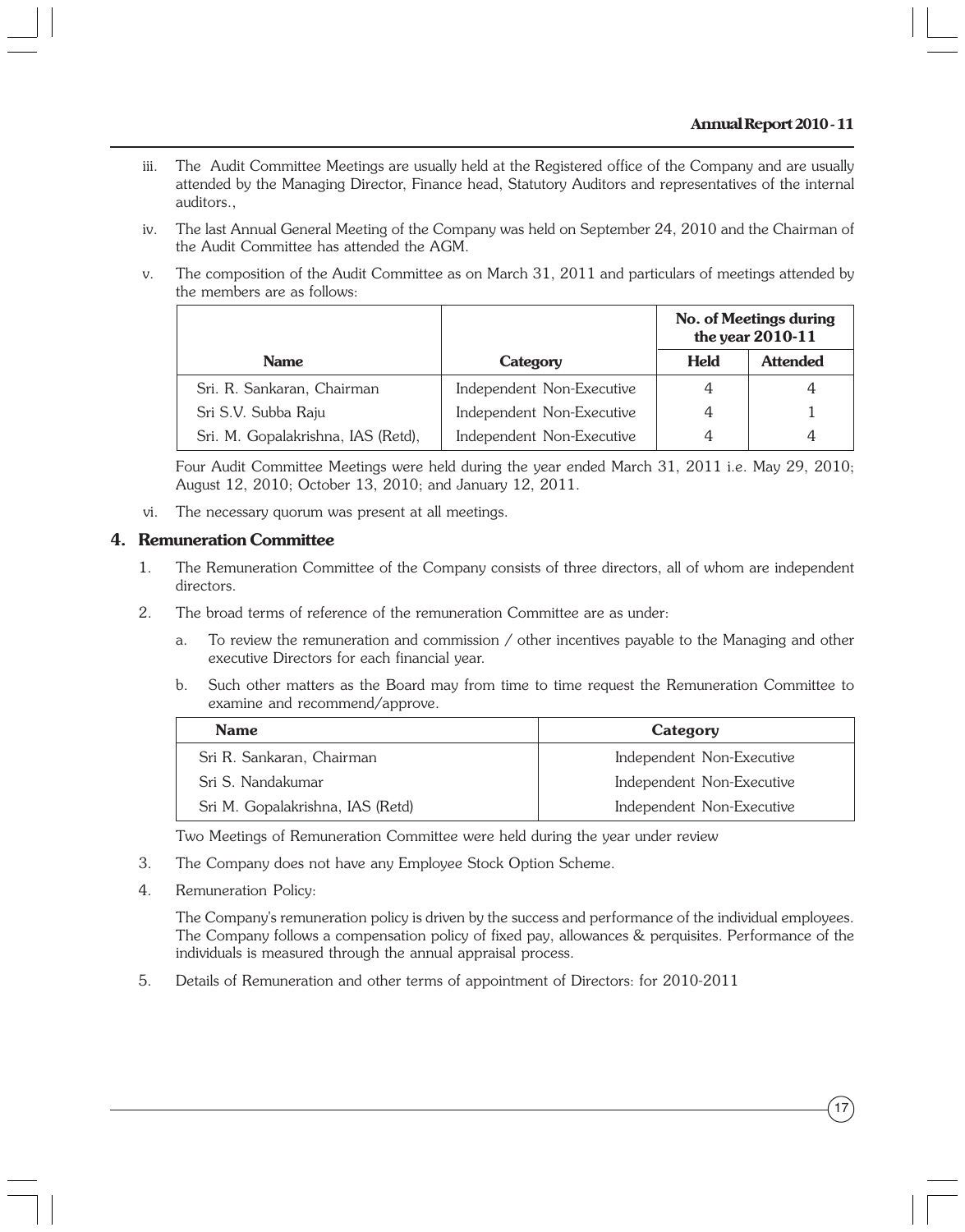#### **A) Managing/Whole-time Directors:**

The company pays remuneration by way of salary, perquisites and allowance (Fixed component) to its Managing Director / Whole time Directors. They, apart from the fixed component, also eligible for commission as may be determined by Board of directors of the company at the end of each financial year, subject to the overall ceiling limits, stipulated under Section 198 and 309 of the company Act 1956. Annual increments are decided by the remuneration committee within the salary scale approved by the members and are effective April 1, each year.

Compensation paid to Managing Director and Whole time Director during the financial year 2010- 11 is follows.

| <b>Name</b>            | <b>Designation</b>  | <b>REMUNERATION (Rs. Lacs)</b> |                   |              |
|------------------------|---------------------|--------------------------------|-------------------|--------------|
|                        |                     | <b>Salary &amp; Benefits</b>   | <b>Commission</b> | <b>Total</b> |
| Col. L.V. Raju (Retd.) | Managing Director   | 45.09                          | 0.00              | 45.09        |
| Mr. B. Murali Mohan    | Whole time Director | 22.89                          | 0.00              | 22.89        |

Besides above, the Managing and Whole time Director of the Company are also entitled to Company's contribution to provident Fund and Superannuation Fund or Annuity Fund to the extent, not taxable under the Income Tax Act 1961, Gratuity and encashment of earned leave, as per the rules of the Company.

#### **B. Non- Executive Directors:**

The Non-Executive Directors (NEDs) are paid sitting fee at the rate of Rs.10000/-For each meeting of the Board and Rs. 10000/-for attending each of committee meetings. The Company also reimburses the out of pocket expenses incurred by the Directors for attending meetings.

Sitting fee paid to non executive Directors during Financial Year 2010-11, is as follows.

| <b>Name</b>                      | <b>Sitting fee</b><br>(Amount in Rs) |
|----------------------------------|--------------------------------------|
| Sri S.V. Subba Raju              | 40,000                               |
| Sri R. Sankaran                  | 1,00,000                             |
| Sri S. Nandakumar                | 60,000                               |
| Dr. M. Anji Raju                 |                                      |
| Dr. Jyoti Raju                   | 10,000                               |
| Sri M. Gopalakrishna, IAS (Retd) | 1,00,000                             |
| Sri Kishore B Gottimukkala       | 10,000                               |
| Dr. Raju Narasa Mantena          |                                      |
| Dr. Janaradhana Reddy Vinta      | 20,000                               |
|                                  |                                      |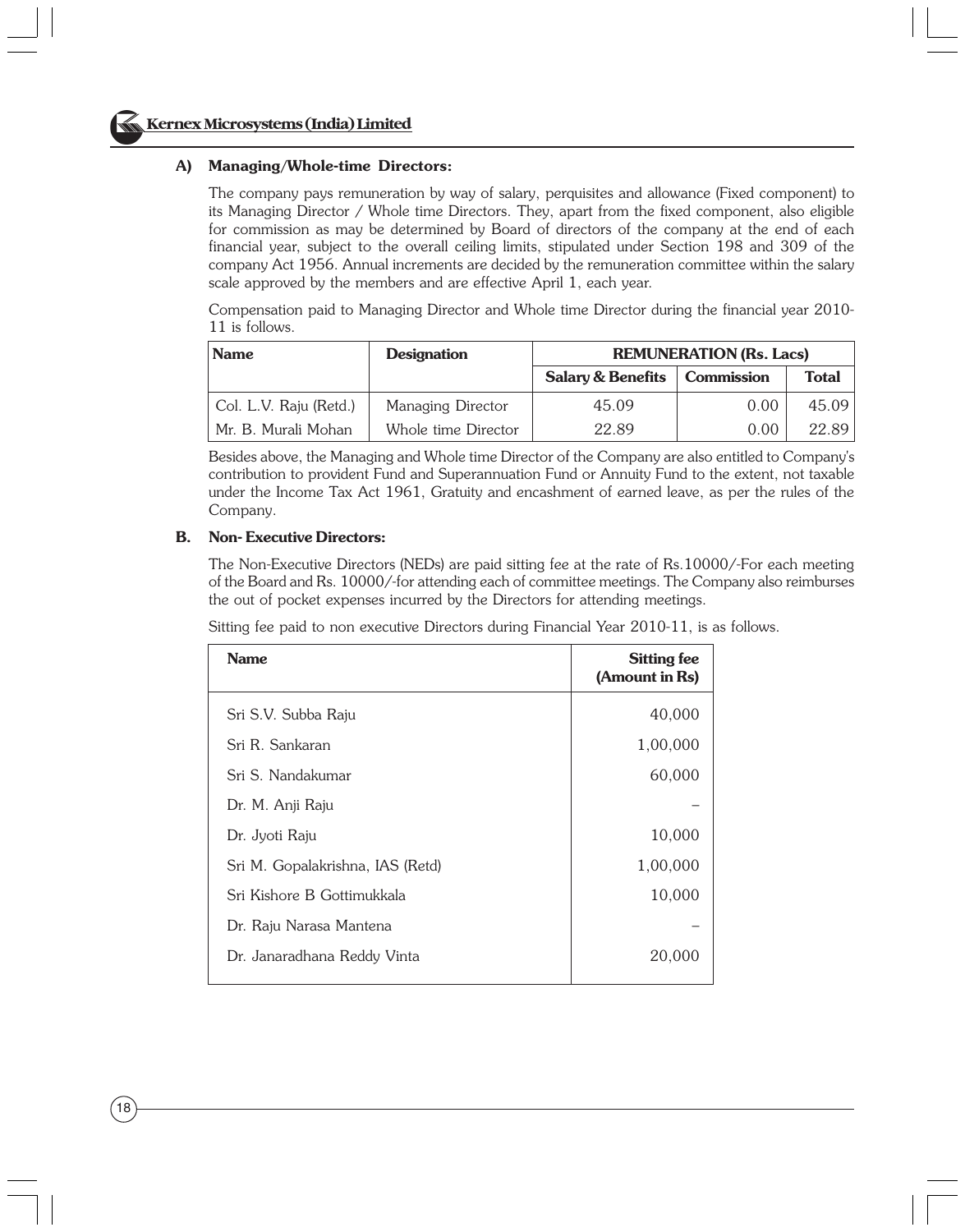| <b>Name</b>                   | No. of Shares of Rs.10/- each |
|-------------------------------|-------------------------------|
| Sri S.V. Subba Raju, Chairman | 1158                          |
| Col. L.V. Raju (Retd.)        | 2,25,863                      |
| Sri. B. Murali Mohan          | 29,426                        |
| Dr. M. Anji Raju              | 4,31,578                      |
| Dr. Jyoti Raju                | 1,73,329                      |
| Sri Kishore B Gottimukkala    | 4,54,346                      |
| Dr. Raju Narasa Mantena       | 8,54,633                      |
| Dr. Janardhana Reddy Vinta    | 1,96,655                      |

6. Share holding of the Directors in the Company as on March 31, 2011.

#### **5. Shareholders/Investors Grievance Committee:**

- i. The Shareholders/investors Grievance Committee of Company consists of three directors, all are independent Directors.
- ii. The Composition of the shareholder/investors Grievance Committee is given below.

| <b>Name</b>                      | Category                  |
|----------------------------------|---------------------------|
| Sri S.V. Subba Raju, Chairman    | Independent Non-Executive |
| Sri S. Nandakumar                | Independent Non-Executive |
| Sri M. Gopalakrishna, IAS (Retd) | Independent Non-Executive |

- iii. S Jasminder Singh, Company Secretary is the Compliance Officer.
- iv. Details of complaints received and redressed:

| Opening<br><b>Balance</b> | Received during the<br>period 01.04.2010<br>to 31.03.2011 | Resolved during the<br>period 01.04.2010<br>to 31.03.2011 | Closing<br><b>Balance</b> |
|---------------------------|-----------------------------------------------------------|-----------------------------------------------------------|---------------------------|
| Nil                       | Nil                                                       | Nil                                                       | Nil                       |

# **6. General Body Meetings**

i. Details of Last three Annual general Meeting are as follows.

| Year    | <b>Meeting</b> | Day, Date and<br>Time of the<br>Meeting          | <b>Venue</b>                                                          |
|---------|----------------|--------------------------------------------------|-----------------------------------------------------------------------|
| 2009-10 | 18th AGM       | Friday, September, 24,<br>$2010$ at $2.30$ P.M.  | Hotel Minerva Grand,<br>Sarojini Devi Road,<br>Secunderabad - 500 003 |
| 2008-09 | 17th AGM       | Tuesday, September, 15,<br>$2009$ at $2.30$ P.M. | Hotel Minerva Grand,<br>Sarojini Devi Road,<br>Secunderabad - 500 003 |
| 2007-08 | 16th AGM       | Friday, September, 19,<br>2008 at 3.30 P.M.      | Hotel Minerva Grand,<br>Sarojini Devi Road,<br>Secunderabad - 500 003 |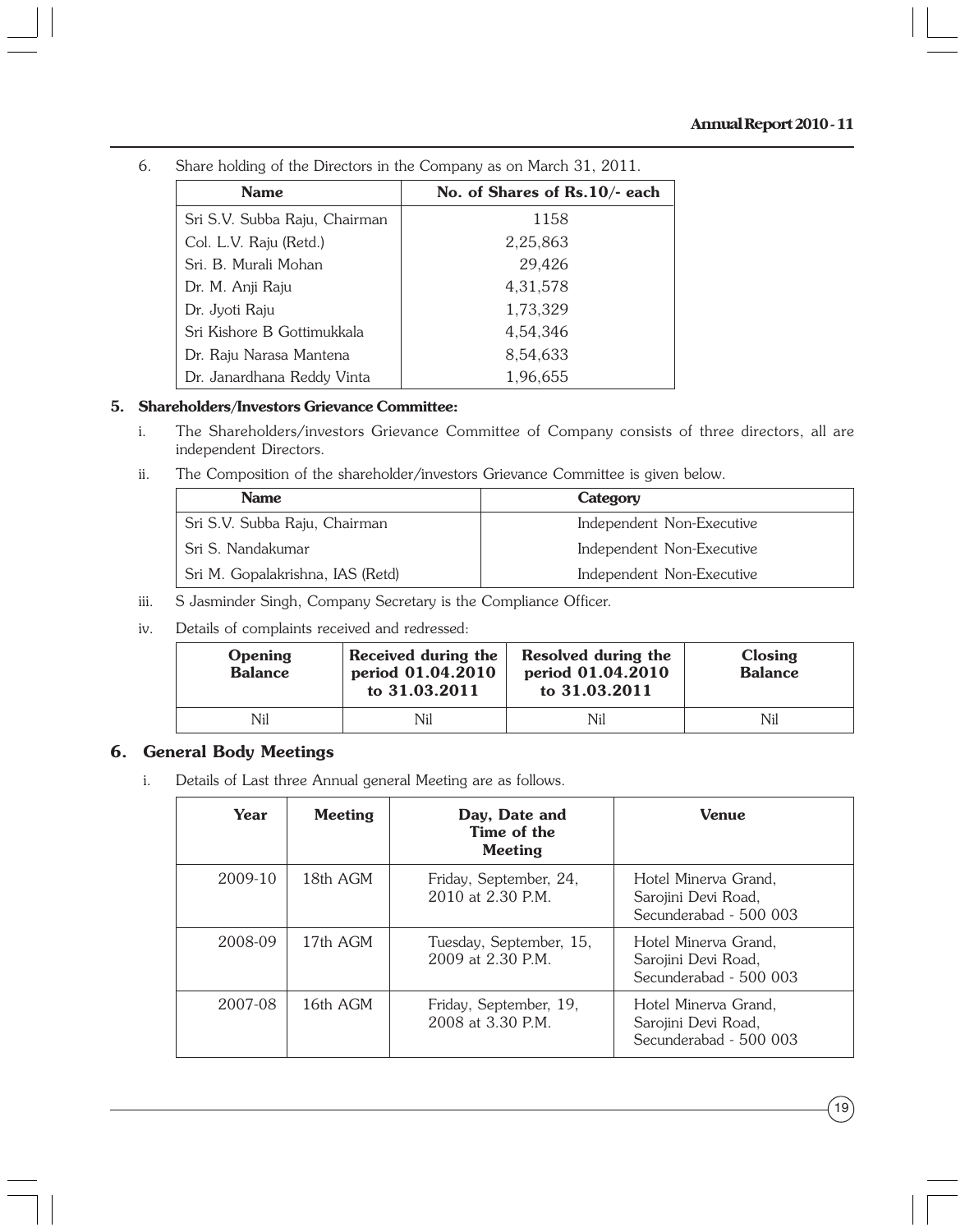# **Kernex Microsystems (India) Limited**

ii. During the last three Annual General Meetings of the Company, the members have passed the following Special resolutions.

| No. of AGM | Item on which special resolution passed      |
|------------|----------------------------------------------|
| 18th AGM   | Nil                                          |
| 17th AGM   | Appointment of sole selling agents for Egypt |
| 16th AGM   | Nil                                          |

All the above resolutions were passed with requisite majority

#### **7. Disclosures:**

- i. There are no materially significant related party transactions of the Company with Promoters, directors or the Management or their relatives or the Subsidiary Company which have potential conflict with the interest of Company at large. Transactions with related parties as per requirements of Accounting Standards - (AS-18) - "Related Party Disclosures" issued by the Institute of Chartered Accountants of India are disclosed in Note 12 of Schedule: S to the accounts in the Annual Report.
- ii. There were no cases of non-compliance by the Company, penalties, strictures imposed on the Company by stock exchanges or SEBI or any statutory authority, on any matter related to capital markets, during the year ended March 31, 2011.
- iii. The Company is in compliance with all the mandatory requirements and has fulfilled the non-mandatory requirements as prescribed in Annexure I D to Clause 49 of the Listing Agreement with Stock Exchanges to the extent of setting up a remuneration committee. Please see the para on Remuneration Committee for details.
- iv. Code of conduct: The code of conduct as adopted by the Board of Directors is applicable to all directors, senior management and employees in above officers' level. The prime purpose of the code is to create an environment wherein all the Board Members and Senior Management of the Company maintain ethical standards and to ensure compliance to the laid down ethical standards. The code is available on the Company's webite: www.kernex.in

#### **Declaration as required under Clause 49 of the Listing Agreement:**

All the directors and senior management of the Company have affirmed compliance with the Company's code of conduct for the financial year ended March 31, 2011

Place : Hyderabad **Col. L.V. Raju (Retd.)** Date : August 13, 2011 Managing Director

- v. Compliance: At every Board Meeting a Statement of Compliance with all Laws and Regulations as certified by the Managing Director is placed for review by the Board. The Board reviews the compliance of all the applicable laws and gives appropriate directions wherever necessary.
- vi. Risk Management: The Board regularly discusses the significant business risks identified by the management and the mitigation process being taken up.
- vii. Public issue proceeds: The utilization of Public issue proceeds are regularly placed before the Audit committee for review.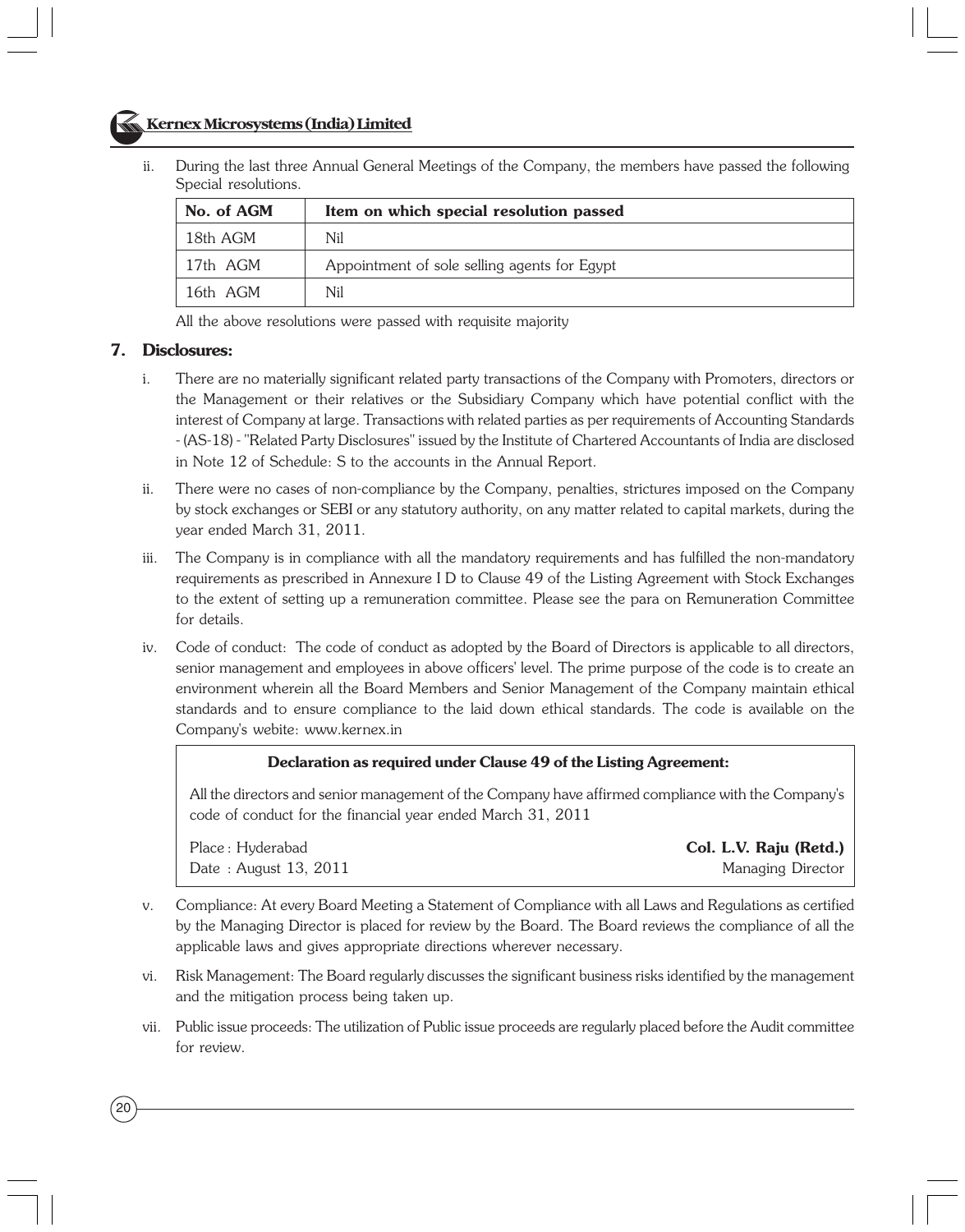- viii. CEO/ CFO certificates: The Managing Director have given a Certificate as contemplated in Clause 49 of the listing agreement.
- ix. Secretarial Audit: A practicing Company Secretary carried out a secretarial audit to reconcile the total admitted capital with National Securities Depository Limited (NSDL) and Central Depository services (India) Limited (CDSL) and the total issued and listed capital. The audit confirms that the total issued / paid-up capital of the Company is in agreement with the total number of shares in physical form and the total number of dematerialized shares held with NSDL and CDSL.

#### **iii) Means of Communication:**

The quarterly, half-yearly and annual results of the Company are published in leading newspapers in India which include, the Financial Express, Prajashakti and Andhrabhoomi. The results are also displayed on the Company's web site www.kernex.in. Official press releases made by the Company from time to time are also displayed on the website. Presentations made to the institutional investors and analysts after the declaration of quarterly, half-year and annual results are displayed on the Company's website. The Management's Discussion and Analysis is a part of the Company's annual report.

#### **iv) General Shareholders information**

| i)           | <b>Annual General Meeting</b>                                                                |                |                                                                        |
|--------------|----------------------------------------------------------------------------------------------|----------------|------------------------------------------------------------------------|
|              | Date                                                                                         |                | : 26th September 2011                                                  |
|              | Time                                                                                         | ÷              | 3.00P.M                                                                |
|              | Venue                                                                                        | $\ddot{\cdot}$ | Hotel Minerva Grand,<br>Sarojini Devi Road,<br>Secunderabad - 500 003. |
| ii)          | <b>Financial Calendar</b>                                                                    |                |                                                                        |
|              | Year ending                                                                                  | $\ddot{\cdot}$ | March 31, 2011                                                         |
|              | <b>AGM</b>                                                                                   |                | September 26, 2011                                                     |
| iii)         | Date of Book Closure                                                                         |                | September 21, 2011 to September 26, 2011<br>(Both days inclusive)      |
| iv)          | <b>Listing on Stock Exchange</b>                                                             |                | : Bombay Stock Exchange Limited                                        |
|              |                                                                                              |                | The National Stock Exchange of India Limited                           |
| $\mathbf{v}$ | <b>Stock Code/Symbol</b>                                                                     |                |                                                                        |
|              | Bombay Stock Exchange Limited<br>(Physical & Demat)                                          | $\mathbf{r}$   | 532686                                                                 |
|              | The National Stock Exchange of India Limited : Kernex                                        |                |                                                                        |
| vi)          | International Securities Identification<br>Number (ISIN) allotted to the<br>Company's Shares |                | INE202H01019.                                                          |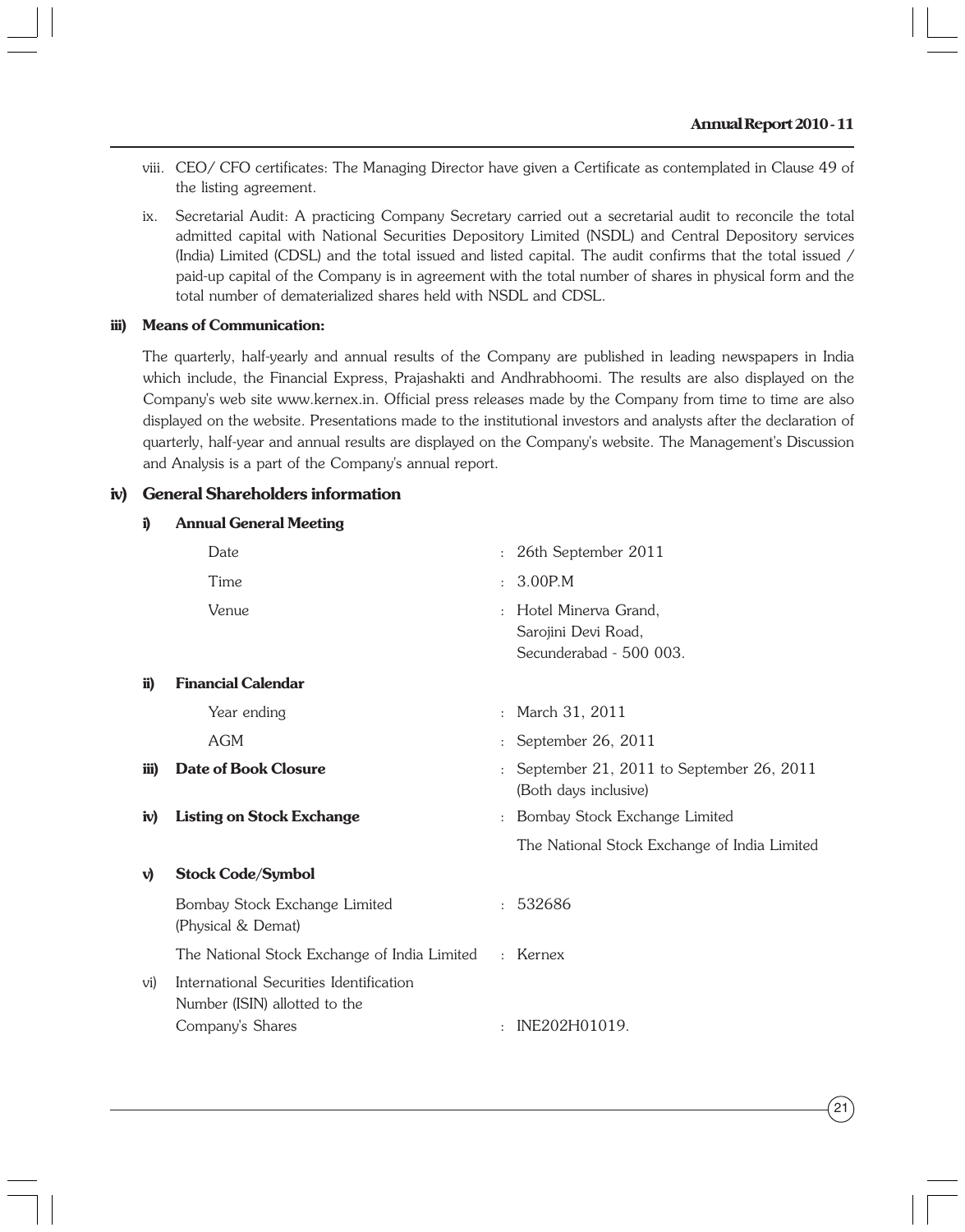# **Kernex Microsystems (India) Limited**

vii) Market Price Data: High, Low (Based on the closing prices) and number of shares traded during each month in the last financial year on the National Stock Exchange of India Limited and the Stock Exchange, Mumbai:

|            | <b>Bombay Stock Exchange Limited</b> |           | <b>National Stock Exchange Limited</b>         |            |           |                                                |
|------------|--------------------------------------|-----------|------------------------------------------------|------------|-----------|------------------------------------------------|
| Month      | High (Rs.)                           | Low (Rs.) | <b>Total No.</b><br>of Shares<br><b>Traded</b> | High (Rs.) | Low (Rs.) | <b>Total No.</b><br>of Shares<br><b>Traded</b> |
| Apr- $10$  | 113.05                               | 100.35    | 338136                                         | 112.65     | 100.50    | 659060                                         |
| $May-10$   | 100.15                               | 84.65     | 392930                                         | 100.65     | 84.40     | 721156                                         |
| $June-10$  | 98.35                                | 87.40     | 631746                                         | 98.25      | 87.55     | 1260051                                        |
| $July-10$  | 133.55                               | 93.60     | 4735641                                        | 133.90     | 93.50     | 10134152                                       |
| Aug- $10$  | 129.00                               | 117.50    | 551338                                         | 128.60     | 118.70    | 912843                                         |
| $Sep-10$   | 131.70                               | 119.30    | 343016                                         | 131.90     | 119.55    | 499450                                         |
| $Oct-10$   | 156.30                               | 126.20    | 461467                                         | 155.70     | 126.60    | 761123                                         |
| $Nov-10$   | 154.15                               | 123.20    | 226067                                         | 153.95     | 123.25    | 408054                                         |
| $Dec-10$   | 161.95                               | 133.20    | 745626                                         | 161.45     | 133.65    | 1443121                                        |
| Jan $-11$  | 169.55                               | 140.35    | 1456078                                        | 169.45     | 140.50    | 2727019                                        |
| $Feb - 11$ | 133.85                               | 90.20     | 2465977                                        | 133.85     | 90.15     | 4831623                                        |
| March -11  | 87.60                                | 75.75     | 572684                                         | 87.50      | 75.30     | 1102320                                        |

viii) Performance of the company in comparison to the BSE Sensex



#### **Historic Graphs**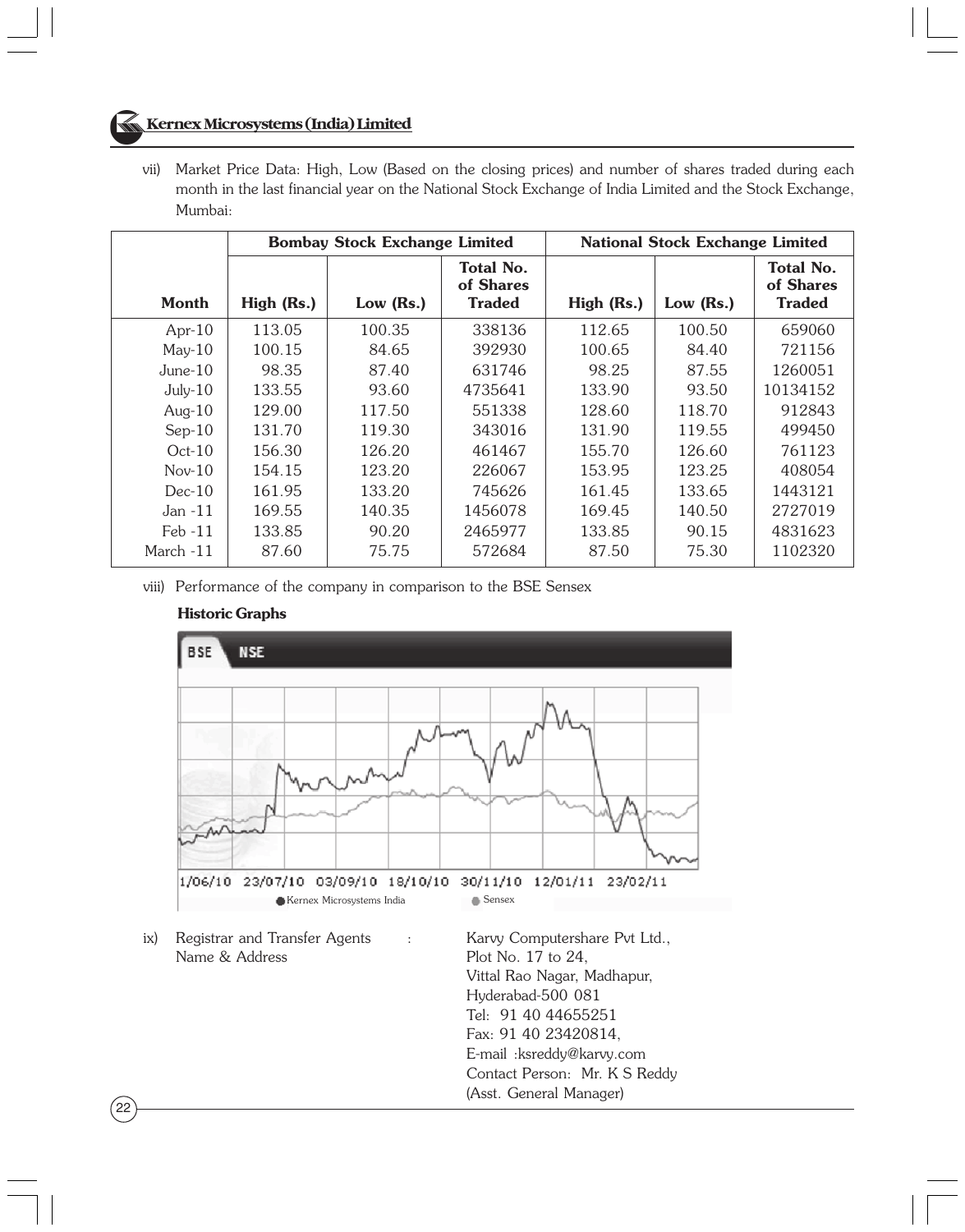#### x) Share Transfer System:

The Company's shares are traded in the stock exchanges compulsorily in Demat form. The Company's Registrar and Transfer agent is the common agency to look after physical and demat share work. The shares lodged for transfer at the registrar are processed and returned to shareholders within the stipulated time.

- xi) Shareholding (as on March 31,2011):
	- a) Distribution of shareholding as on March 31, 2011.

| No. of Shares                             | Holding   | % to Capital | No. of accounts | % to Total Accounts |
|-------------------------------------------|-----------|--------------|-----------------|---------------------|
| 5000<br>٠                                 | 17619270  | 14.10        | 20642           | 93.82               |
| 10000<br>5001<br>$\overline{\phantom{a}}$ | 5298300   | 4.24         | 700             | 3.18                |
| 10001<br>$-20000$                         | 4781320   | 3.83         | 336             | 1.53                |
| 20001<br>$-30000$                         | 2420720   | 1.94         | 97              | 0.44                |
| 30001<br>$-40000$                         | 1320360   | 1.06         | 38              | 0.17                |
| 40001<br>$-50000$                         | 1727660   | 1.38         | 38              | 0.17                |
| 50001<br>$-100000$                        | 4450060   | 3.56         | 64              | 0.29                |
| 100001<br>& above                         | 87378860  | 69.91        | 86              | 0.39                |
| <b>GRAND TOTAL</b>                        | 124996550 | 100.00       | 22001           | 100.00              |

b) Categories of Shareholders as on March 31, 2010

| Category                                                                                                                   | No.of shareholders | No. of shares | Percentage |
|----------------------------------------------------------------------------------------------------------------------------|--------------------|---------------|------------|
| Indian Promoters                                                                                                           | 1                  | 225863        | 1.81       |
| Foreign Promoters                                                                                                          | 6                  | 2486592       | 19.89      |
| Persons acting in Concert                                                                                                  |                    |               |            |
| - Indian                                                                                                                   | 3                  | 118085        | 0.94       |
| - Foreign                                                                                                                  | 10                 | 3430667       | 27.45      |
| Mutual Funds and UTI                                                                                                       | $\Omega$           | $\Omega$      | 0.00       |
| Banks, Financial Institutions, Insurance<br>Companies (Central / State Gov.<br>Institutions / Non-government Institutions) | 1                  | 50            | 0.00       |
| Foreign Institutional Investors                                                                                            | 0                  | 0             | 0.00       |
| Private Corporate Bodies                                                                                                   | 538                | 1362440       | 10.90      |
| Indian Public                                                                                                              | 21171              | 3121605       | 24.97      |
| NRIs / OCBs                                                                                                                | 197                | 954338        | 7.53       |
| Individual Shareholders excess 1 Lakh                                                                                      | 18                 | 757281        | 6.06       |
| Foreign Trust                                                                                                              | 3                  | 24531         | 0.20       |
| <b>Clearing Members</b>                                                                                                    | 53                 | 18203         | 0.15       |
| <b>TOTAL</b>                                                                                                               | 22001              | 1,24,99,655   | 100        |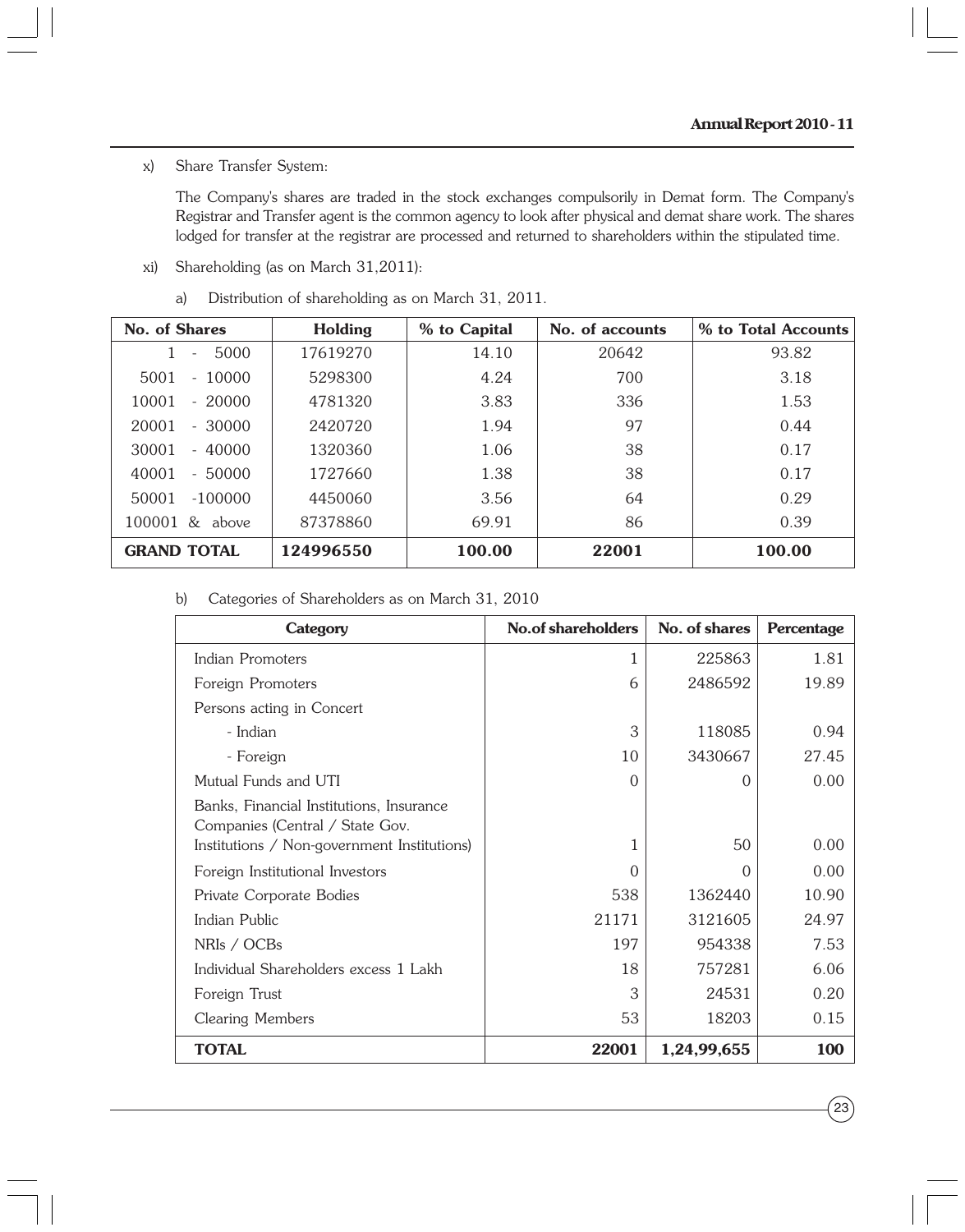

xii) Dematerialization of shares and liquidity:

The company's shares are compulsorily traded in dematerialization form. Equity shares of the Company representing 87.27% of the company's share capital are dematerialized as on March 31, 2011.

The Company's shares are regularly traded on The National Stock Exchange of India Limited and The Stock Exchange, Mumbai, in electronic form.

xiii) As on March 31, 2011 the company did not have any outstanding GDRs/ADRs/Warrants or any convertible instruments

|     | xiv) Manufacture facility Locations | $\ddot{\phantom{a}}$ | Kernex Microsystem (India) Ltd.<br>THRUSHNA" Plot No.7,<br>Software Units Layout<br>Infocity, Madhapur<br>Hyderabad-500 081 |
|-----|-------------------------------------|----------------------|-----------------------------------------------------------------------------------------------------------------------------|
| XV) | Address for Correspondence          | ÷                    | Kernex Microsystem (India) Ltd.<br>THRUSHNA" Plot No.7,<br>Software Units Layout<br>Infocity, Madhapur<br>Hyderabad-500081  |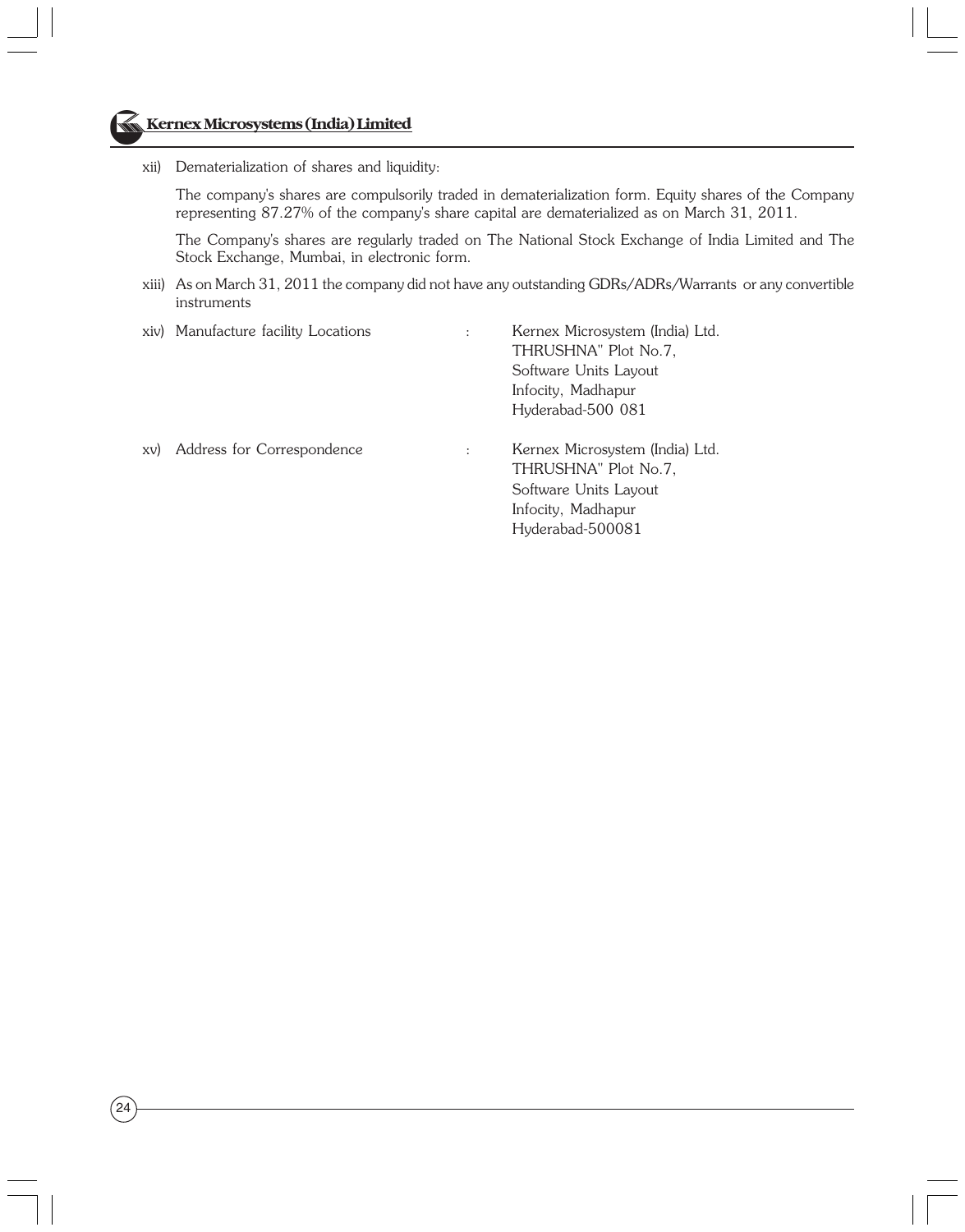# **AUDITORS' CERTIFICATE REGARDING CORPORATE GOVERNANCE**

To the Members of Kernex Microsystems (India) Limited, Hyderabad.

We have examined the compliance of conditions of Corporate Governance by Kernex Microsystems (India) Limited for the year ended on 31st March, 2011, as stipulated in Clause 49 of the Listing Agreement of the company with stock exchanges.

The compliance of conditions of Corporate Governance is the responsibility of the Management. Our examination has been limited to a review of the procedures and implementations thereof adopted by the company for ensuring compliance with the conditions of the Corporate Governance as stipulated in the said Clause. It is neither an audit nor an expression of opinion on the financial statements of the company.

In our opinion and to the best of our information and according to the explanations given to us, and based on the representations made by the Directors and the Management, we certify that the Company has complied with the conditions of Corporate Governance as stipulated in Clause 49 of the above mentioned Listing Agreement.

We state that such compliance is neither an assurance as to the future viability of the Company nor the efficiency or effectiveness with which the management has conducted the affairs of the Company

> For **GMK ASSOCIATES.,** Chartered Accountants (Registration No.006945S)

Place : Hyderabad Partner Date: 13th August, 2011

**G. Satyanarayana Murty**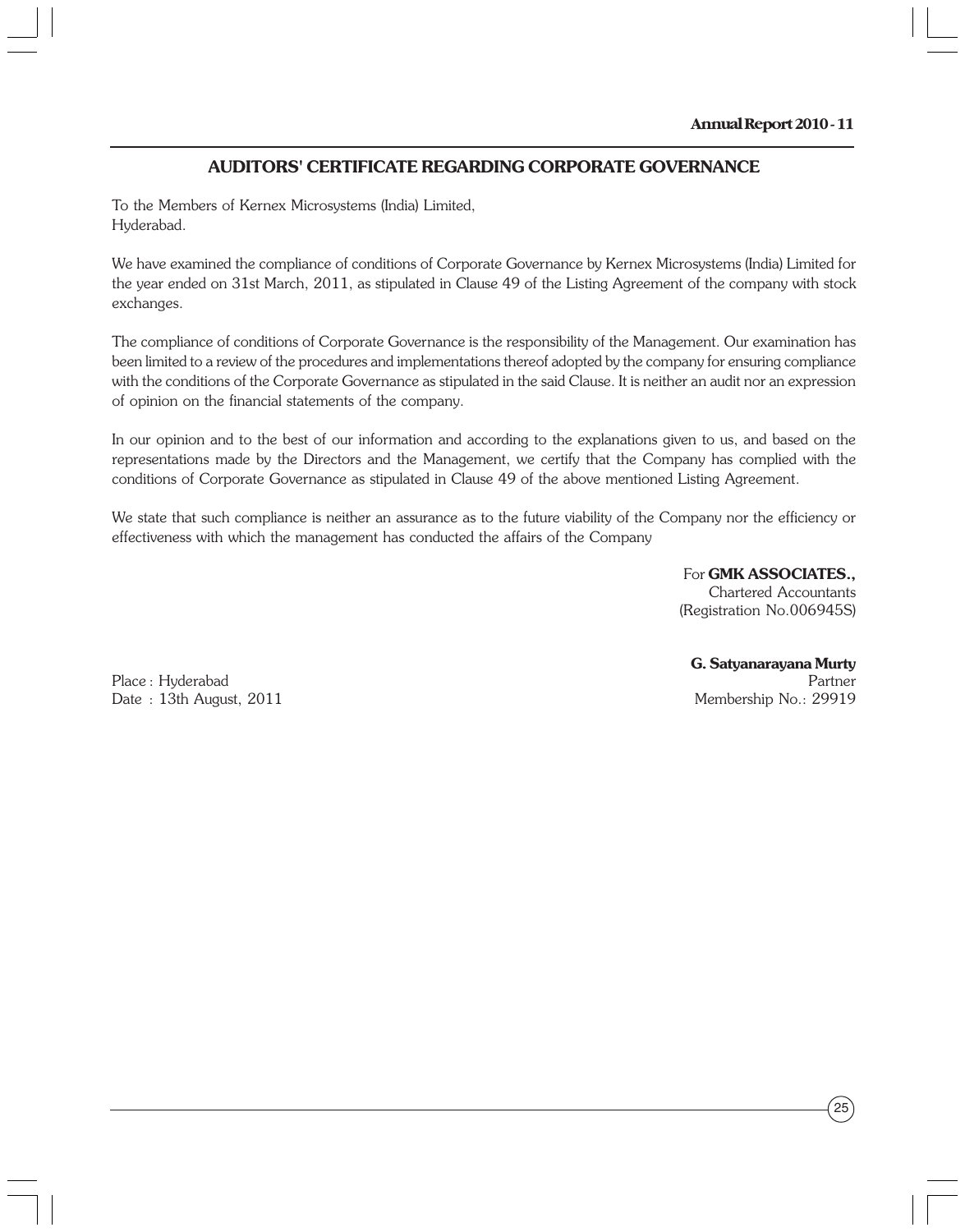

# FINANCIAL STATEMENTS 2010-11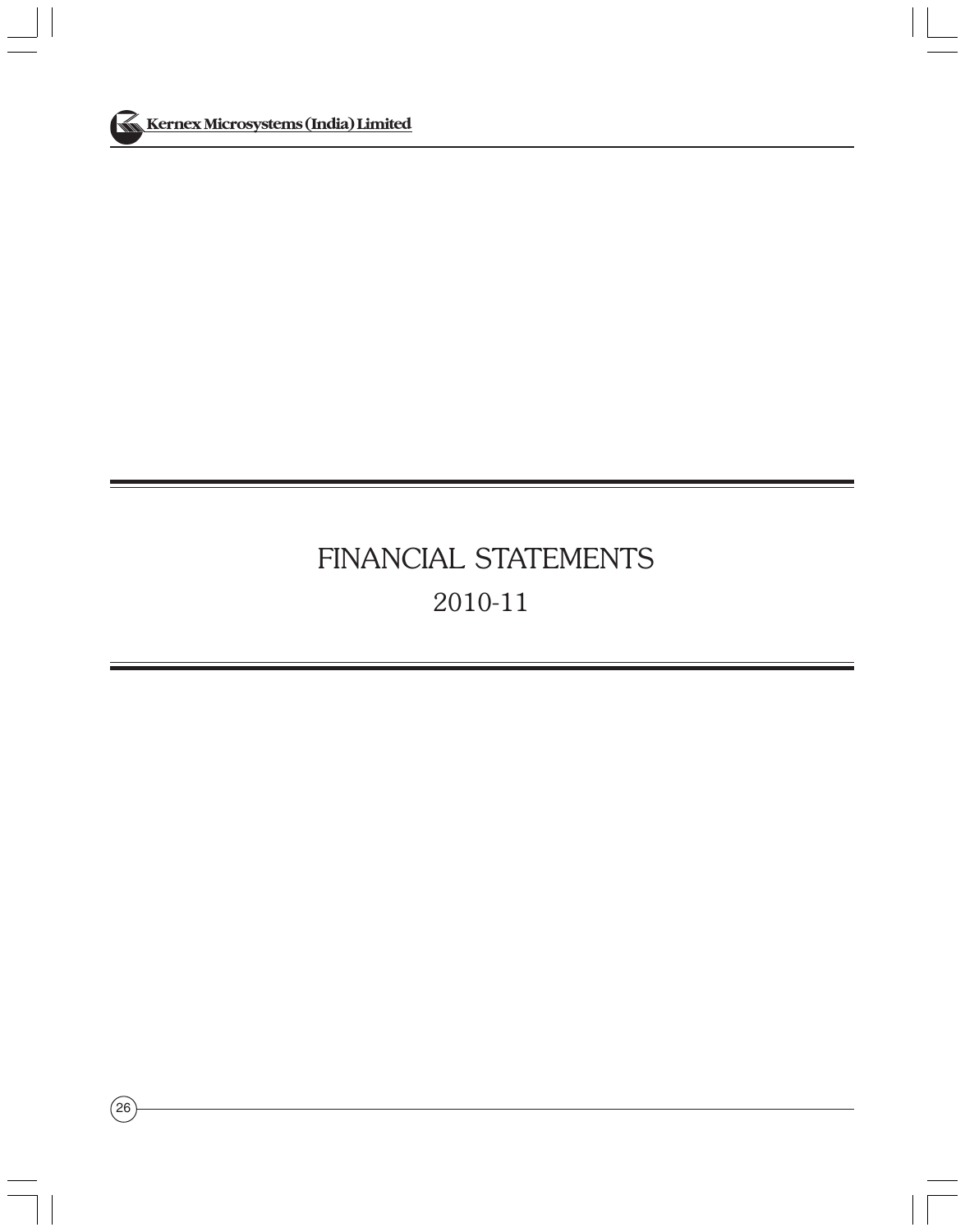#### **AUDITOR'S REPORT**

#### **To the members of Kernex Microsystems (India) Limted**

We have audited the attached Balance Sheet of Kernex Microsystems (India) Limited, as at 31st March, 2011 and also the Profit and Loss Account and Cash Flow Statement for the year ended on that date annexed thereto. These financial statements are the responsibility of the Company's management. Our responsibility is to express an opinion on these financial statements based on our audit.

We conducted our audit in accordance with auditing standards generally accepted in India. Those Standards require that we plan and perform the audit to obtain reasonable assurance about whether the financial statements are free of material misstatement. An Audit includes examining, on a test basis, evidence supporting the amounts and disclosures in the financial statements. An Audit also includes assessing the accounting principles used and significant estimates made by management, as well as evaluating the overall financial statement presentation. We believe that our audit provides a reasonable basis for our opinion.

As required by the Companies (Auditor's Report) Order,2003, (the Order) issued by the Central Government of India in terms of sub-section (4A) of section 227 of the Companies Act, 1956, we enclose in the Annexure a statement on the matters specified in paragraphs 4 and 5 of the said Order.

Further to our comments in the Annexure referred to above, we report that:

- (i) We have obtained all the information and explanations, which to the best of our Knowledge and belief were necessary for the purpose of our audit;
- (ii) In our opinion, proper books of account as required by law have been kept by the Company, so far as appears from our examination of those books;
- (iii) The Balance Sheet, Profit and Loss Account and Cash Flow Statement dealt with by this report are in agreement with the books of accounts;
- (iv) In our opinion, the Balance Sheet, Profit and Loss Account and Cash Flow Statement dealt with by this report comply with the accounting standards referred to in sub-section (3C) of Section 211 of the Companies Act,1956 ;
- (v) On the basis of written representations received from the directors as on 31st March, 2011 and taken on record by the Board of Directors, we report that none of the directors is disqualified as on 31st March, 2011 from being appointed as a director in terms of Clause (g) of sub-section (1) of Section 274 of the Companies Act,1956;
- (vi) In our opinion and to the best of our information and according to the explanations given to us, the said accounts give the information required by the Companies Act,1956, in the manner so required and give a true and fair view in conformity with the accounting principles generally accepted in India ;
	- (a) In the case of Balance Sheet, of the state of affairs of the Company as at 31st March, 2011;
	- (b) In the case of Profit and Loss Account, of the Profit for the year ended on that date; and
	- (c) In the case of Cash Flow Statement, of the cash flows of the Company for the year ended on that date.

#### For **GMK ASSOCIATES.,**

Chartered Accountants (Registration No.006945S)

#### **G Satyanarayana Murty**

Date : 13th August, 2011. Membership No.:29919

Place: Hyderabad Partner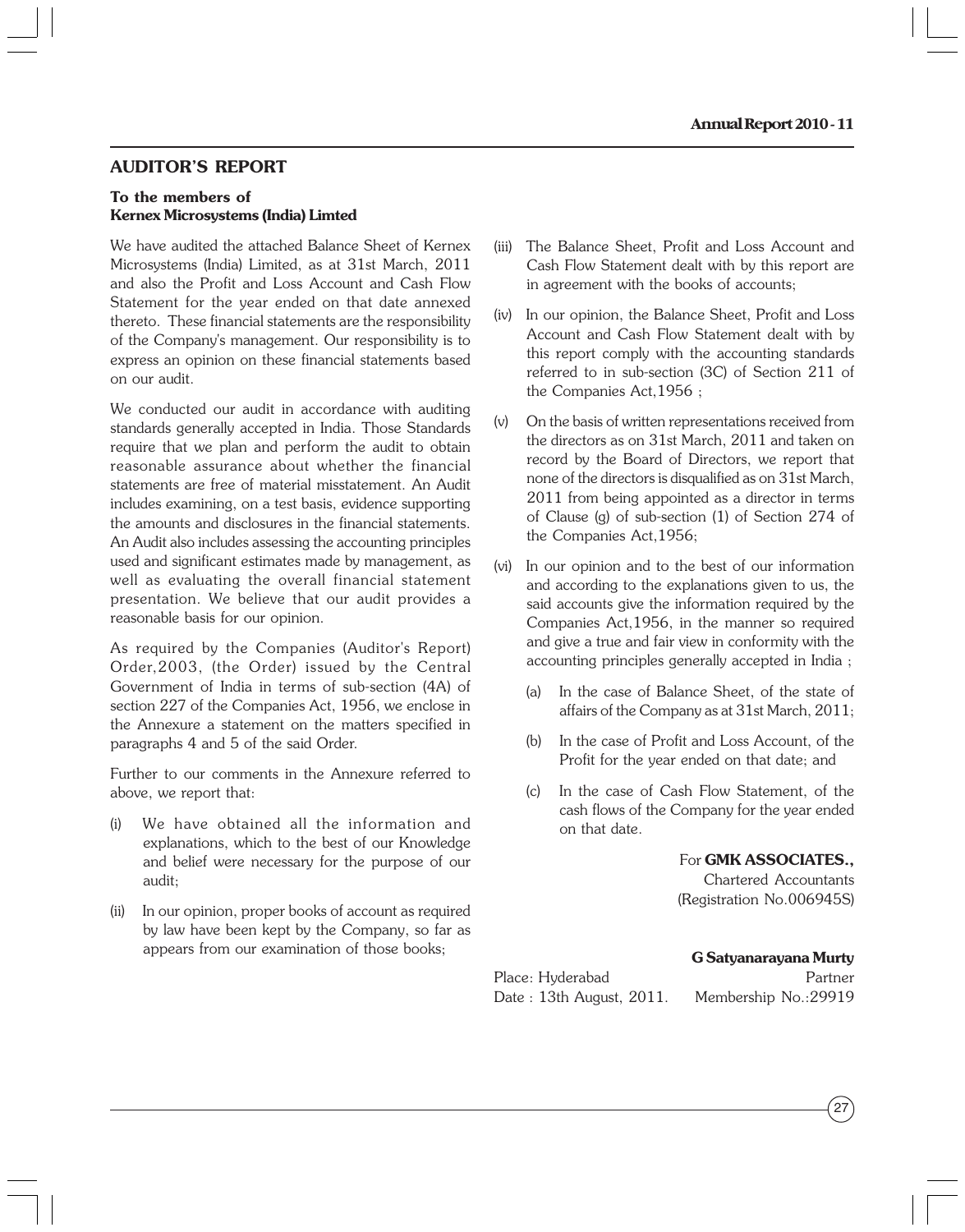#### **Annexure to the Auditor's report of even date to the Members of Kernex Microsystems (India) Limited**

- (I) (a) The Company is in the process of updating the records showing full particulars including Quantitative details and the situation of its fixed assets.
	- (b) As per the explanations given to us by the management, physical verification of Fixed Assets has not been carried out during the year.
	- (c) None of the major fixed assets of the Company are disposed off during the year.
- (II) (a) The Inventory has been physically verified by the management at reasonable intervals.
	- (b) In our opinion and according to the information and explanations given to us, the procedures for physical verification of inventory followed by the management were reasonable and adequate in relation to the size of the Company and the nature of its business;
	- (c) On the basis of our examination of the inventory records, in our opinion, the company has maintained proper records of inventory. The discrepancies noticed on physical verification of inventory as compared to book records were not material.
- (III) (a) During the year, the Company has not granted any loans, secured or unsecured, to the companies, firms or other parties covered in the register maintained under Section 301 of the Companies Act,1956. Hence Clauses (iii) (b), (c) & (d) of the Order are not applicable.
	- (b) The Company has not taken any loans, secured or unsecured, from companies, firms or other parties covered in the register maintained under Section 301 of the Companies Act, 1956. Hence Clauses (iii) (f) & (g) of the Order are not applicable.
- (IV) In our opinion and according to the information and explanations provided to us there are adequate

 $^{'}28$ 

internal control system commensurate with the size of the Company and the nature of its business with regard to purchase of inventory, fixed assets and for sale of goods and services. During the course of our audit, no major weakness has been noticed in the internal control.

- (V) Based on the audit procedures applied by us and according to the information and explanations provided by the management, we are of the opinion that there have been no transactions that need to be entered into the register maintained under Section 301;
- (VI) The Company has not accepted any deposits from the public during the year under review falls under section 58A and 58AA of the Companies Act 1956;
- (VII) The Company has an in-house internal audit department, which, in our opinion the scope is commensurate with the size and nature of the business of the company;
- (VIII) We have broadly reviewed the books of account maintained by the Company in respect of the products where, pursuant to the Rules made by the Central Government of India, the maintenance of cost records has been prescribed under clause (d) of Section 209 of the Act and are of the opinion that prima facie, the prescribed accounts and records have been made and maintained. We have not, however, made a detailed examination of the records with a view to determine whether they are accurate or complete.
- (IX) (a) *There have been minor delays in depositing undisputed statutory dues including Provident Fund, Employees State Insurance, Income Tax and Service Tax with appropriate authorities during the year.* According to the records, information and explanations provided to us, there are no undisputed amounts payable in respect of Provident Fund, Investor Education and Protection Fund, Employee's State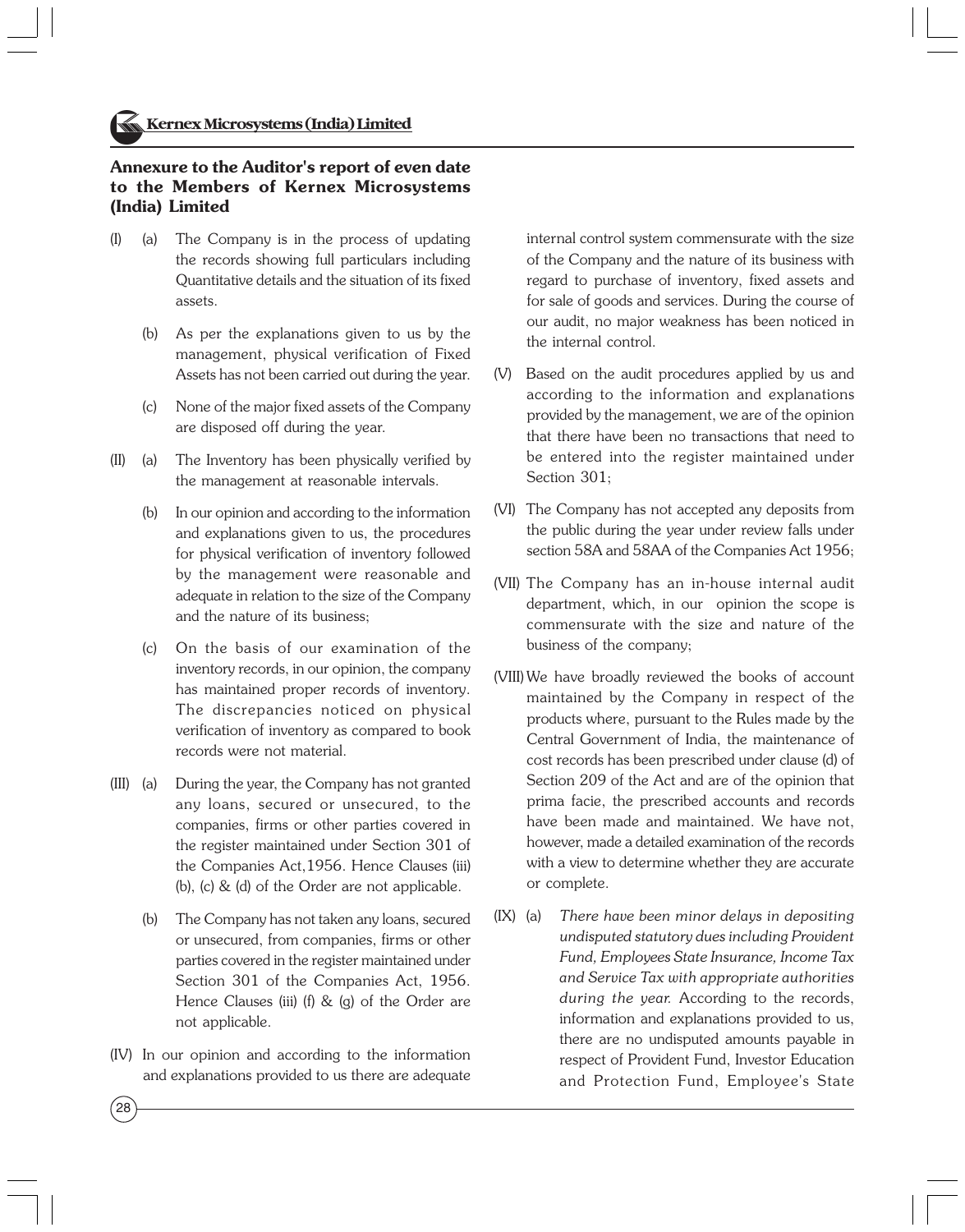Insurance, Income-Tax, Sales-Tax, Wealth-Tax, Service Tax, Customs Duty, Excise Duty, Cess and other statutory dues which were outstanding at the year end for a period of more than six months from the date they became payable ;

(b) According to the information and explanations provided to us, particulars of out standing dues of Income tax and Sales tax have not been deposited on account of any dispute are given below:

| Name of Statute | Nature of the<br><b>Dues</b> | Period to<br>which the<br>amount relates | Amount<br>(Rupees in Lakhs) | Forum where<br>dispute is<br>pending |
|-----------------|------------------------------|------------------------------------------|-----------------------------|--------------------------------------|
| Income Tax Act  | Income Tax                   | A.Y 1998-99                              | 8.00                        | High Court                           |
| <b>APGST</b>    | Sales Tax                    | A.Y 2003-04                              | 4.13                        | <b>STAT</b>                          |

- (X) The Company has no accumulated losses at the end of the financial year ended 31.03.2011 and it has not incurred cash loss during the year covered by our audit. However the company has incurred a cash loss of Rs.9,17,54,483/- in the immediately preceding financial year ;
- (XI) Based on our audit procedures and on the information and explanations given by the management, the Company has not defaulted in repayment of dues to any financial institution or bank;
- (XII) Based on our examination and according to the information and explanations given to us, the Company has not granted loans and advances on the basis of security by way of pledge of shares, debentures and other securities ;
- (XIII) In our opinion, the Company is not a Chit Fund / Nidhi / Mutual Benefit Fund/ Society and Clause 4 (xiii) of the Order are not applicable to this company.
- (XIV) In our opinion, the Company is not dealing or trading in shares, securities, debentures and other investments. Accordingly, the provisions of Clause 4(xiv) of the Order not applicable to the Company.
- (XV) On the basis of our examination of the books of accounts and the information and explanation given to us the Company has not given any guarantee for loans by others from bank or financial institutions ;
- (XVI) According to the information and explanations given to us, the company has not availed any term loans during the year under review.
- (XVII) On the basis of our examinations of the books of accounts and the information and explanation given to us, in our opinion, the funds raised on short-term basis have not been used for long-term investment.
- (XVIII)During the year, the Company has not made any preferential allotment of shares to parties and companies covered in the Register maintained under Section 301 of the Act ;
- (XIX) The Company has not made any issue of debentures during the year;
- (XX) During the year covered by our audit report the Company has not raised any money by way of Public Issue.
- (XXI) Based on the audit procedures performed and information and explanations given to us by the management, we report that no fraud on or by the Company has been noticed or reported during the course of our audit.

For **GMK ASSOCIATES.,**

Chartered Accountants (Registration No.006945S)

**G Satyanarayana Murty**

Place: Hyderabad Partner Date : 13th August, 2011 Membership No.:29919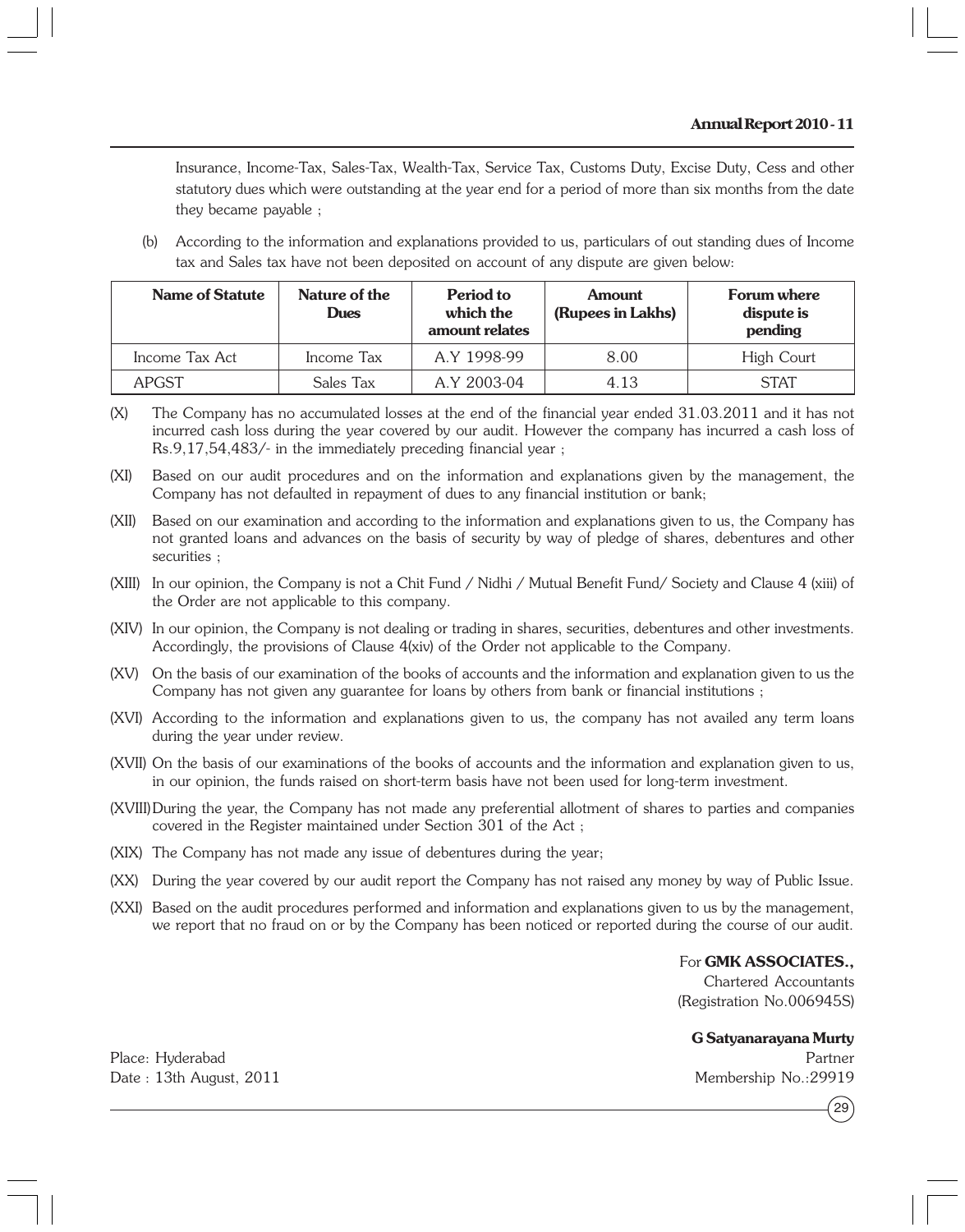

#### **Balance Sheet as at March 31, 2011**

(Amount in Rupees) **AS AT** AS AT AS AT AS AT AS AT AS AT AS AT AS AT AS AT AS AT AS AT ALCORD AT A ALCORD AT A 1.03.2010 Reference **31.03.2011** 31.03.2010 **I. SOURCES OF FUNDS** (1) Shareholders' funds : (a) Capital A **124,996,550** 124,996,550 (b) Reserves and surplus B **1,139,470,036** 1,108,263,287 (2) Deferred Tax Liability **– –** (3) Loan funds : (a) Secured Loans C **225,477,280** 190,323,062 **TOTAL** 1,489,943,866 1,423,582,899 **II. APPLICATION OF FUNDS** (1) Fixed Assets : D (a) Gross block **403,360,897** 402,335,415 (b) Less : Depreciation **138,744,252** 128,220,064 (c) Net block **264,616,645** 274,115,351 (d) Capital Work-in-progress **528,300,209** 505,937,268 (Including advances) (2) Investments : E **11,830,950** 11,830,950 (3) Current Assets, Loans and advances (a) Inventories F **207,423,263** 207,050,575 (b) Sundry Debtors G **366,524,497** 200,258,081 (c) Cash and bank balances H **139,917,168** 216,961,989 (d) Loans and advances I **134,231,254** 117,441,251  **848,096,182** 741,711,896  $I_{\text{PSS}}$ . **Current Liabilities and Provisions** J (a) Current Liabilities **159,454,514** 146,132,925 (b) Provisions **14,575,691** – Net current assets **674,065,977** 595,578,971 (4) Deferred Tax Asset **11,130,085** 36,120,360 **TOTAL** 1,489,943,866 1,423,582,899 Notes on Accounts S As per our report of even date

Firm Reg. No.006945S

**(G. Satyanarayana Murty) S.V. Subba Raju Col. L.V. Raju (Retd.)** Partner Chairman Managing Director Membership No. 29919

Place : Hyderabad **S. Jasminder Singh** Date : 13th August, 2011 Company Secretary

 $30<sup>°</sup>$ 

for **GMK ASSOCIATES**. Chartered Accountants For **KERNEX MICROSYSTEMS (INDIA) LIMITED**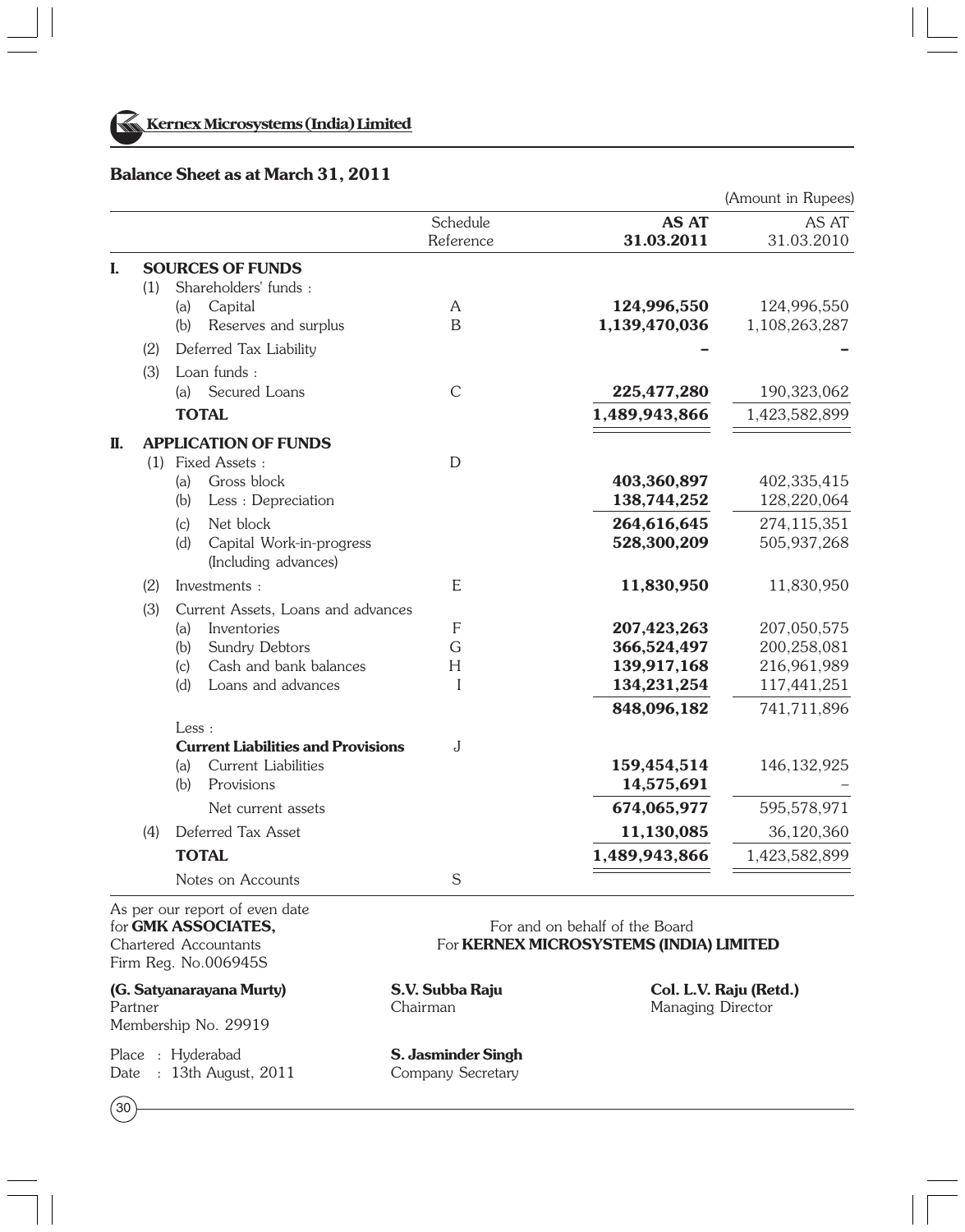|                                                 |                       |                                                     | (Amount in Rupees) |
|-------------------------------------------------|-----------------------|-----------------------------------------------------|--------------------|
|                                                 | Schedule<br>Reference | For the Year ended For the Year ended<br>31.03.2011 | 31.03.2010         |
| <b>INCOME</b>                                   |                       |                                                     |                    |
| Sales and Services                              | K                     | 441,034,133                                         | 43,732,837         |
| Less: Duties and Taxes                          | M                     | 16,303,943                                          | 3,762,337          |
| Net Sales and Services                          |                       | 424,730,190                                         | 39,970,500         |
| Other Income                                    | L                     | 17,450,906                                          | 26,822,701         |
| <b>TOTAL</b>                                    |                       | 442,181,096                                         | 66,793,201         |
| <b>EXPENDITURE</b>                              |                       |                                                     |                    |
| Cost of Materials and Services                  | N                     | 191,443,331                                         | 54,008,447         |
| (Increase)/Decrease in Stocks                   | O                     | (1,568,513)                                         | (34, 382, 866)     |
| Personnel Expenses                              | P                     | 76,567,611                                          | 67,381,446         |
| Operating, Admn and Selling Expenses            | Q                     | 62,716,441                                          | 46,784,755         |
| Finance Charges                                 | $\mathsf{R}$          | 31,725,323                                          | 24,755,902         |
| Depreciation                                    | D                     | 10,524,188                                          | 13,996,371         |
| <b>TOTAL</b>                                    |                       | 371,408,381                                         | 172,544,055        |
| <b>Profit before Tax</b>                        |                       | 70,772,715                                          | (105, 750, 854)    |
| <b>Less: Provision for Taxation:</b>            |                       |                                                     |                    |
| Current Year<br>(a)                             |                       | 14,200,000                                          |                    |
| Deferred Tax<br>(b)                             |                       | 24,990,275                                          | (35, 840, 363)     |
| <b>MAT Credit Entitlement</b><br>(c)            |                       | (14,200,000)                                        |                    |
| <b>Profit after Tax</b>                         |                       | 45,782,440                                          | (69, 910, 491)     |
| Add : Profit brought forward from Previous Year |                       | 129,830,111                                         | 199,740,602        |
| Profit Available for Appropriation              |                       | 175,612,551                                         | 129,830,111        |
| Less : Provision for Dividend                   |                       | 12,499,655                                          |                    |
| Less: Tax on distributed Profits                |                       | 2,076,036                                           |                    |
| Less: Transfer to General Reserve               |                       |                                                     |                    |
| <b>Balance Carried to Balance Sheet</b>         |                       | 161,036,860                                         | 129,830,111        |
| Earning Per Share - Basic                       |                       | 3.66                                                | (5.59)             |
| Diluted                                         |                       | 3.66                                                | (5.59)             |
| Notes on Accounts                               | S                     |                                                     |                    |

# **Profit and Loss Account for the year ended March 31, 2011**

As per our report of even date<br>for **GMK ASSOCIATES**, Firm Reg. No.006945S

**(G. Satyanarayana Murty) S.V. Subba Raju Col. L.V. Raju (Retd.)** Membership No. 29919

Place : Hyderabad **S. Jasminder Singh**<br>
Date : 13th August, 2011 Company Secretary Date : 13th August, 2011

For and on behalf of the Board Chartered Accountants For **KERNEX MICROSYSTEMS (INDIA) LIMITED**

**Chairman** Managing Director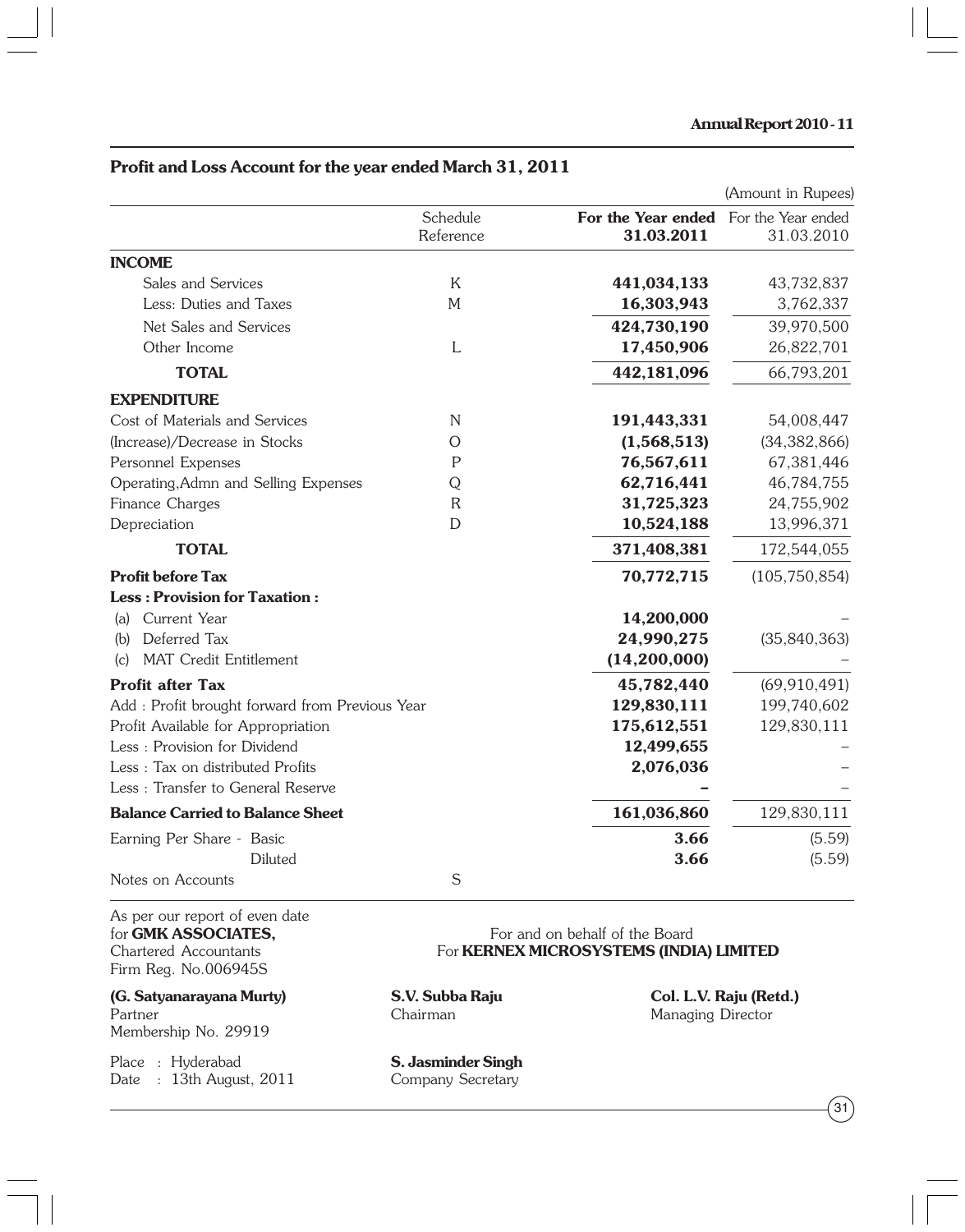

**Kernex Microsystems (India) Limited** 

# **Schedules to the Balance Sheet**

|                                                                                                                                                    |                     | (Amount in Rupees)  |
|----------------------------------------------------------------------------------------------------------------------------------------------------|---------------------|---------------------|
|                                                                                                                                                    | As at<br>31.03.2011 | As at<br>31.03.2010 |
| <b>SCHEDULE - A</b><br><b>SHARE CAPITAL</b>                                                                                                        |                     |                     |
| <b>AUTHORISED CAPITAL</b><br>1,50,00,000 Equity Shares of Rs.10/- each                                                                             | 150,000,000         | 150,000,000         |
| <b>ISSUED SUBSCRIBED AND PAID UP CAPITAL</b><br>12,499,655 EQUITY SHARES OF Rs.10/- each<br>(Of the above shares 55,22,177 number of Equity Shares | 124,996,550         | 124,996,550         |
| of Rs 10/- each were allotted by way of bonus shares by<br>capitalizing free reserves of the company)                                              | 124,996,550         | 124,996,550         |
| <b>SCHEDULE - B</b><br><b>RESERVES AND SURPLUS</b><br><b>Securities Premium</b><br>As at the commencement of the year                              | 917,219,545         | 917,219,545         |
| Add : received during the year                                                                                                                     | 917,219,545         | 917,219,545         |
| <b>General Reserve</b><br>At the commencement of the year<br>Add: Transfer from the profit & Loss account                                          | 61,213,631          | 61,213,631          |
|                                                                                                                                                    | 61,213,631          | 61,213,631          |
| Balance in Profit & Loss A/c                                                                                                                       | 161,036,860         | 129,830,111         |
|                                                                                                                                                    | 161,036,860         | 129,830,111         |
|                                                                                                                                                    | 1,139,470,036       | 1,108,263,287       |
| <b>SCHEDULE - C</b><br><b>SECURED LOANS</b>                                                                                                        |                     |                     |
| Working Canital Facilities from Banks                                                                                                              | 224 764 899         | 125 321 063         |

| Working Capital Facilities from Banks | 224.764.899              | 125.321.063 |
|---------------------------------------|--------------------------|-------------|
| Short Term Loans against Deposits     | $\overline{\phantom{a}}$ | 63.637.743  |
| Vehicle loans                         | 712.381                  | 1.364.256   |
|                                       | 225.477.280              | 190,323,062 |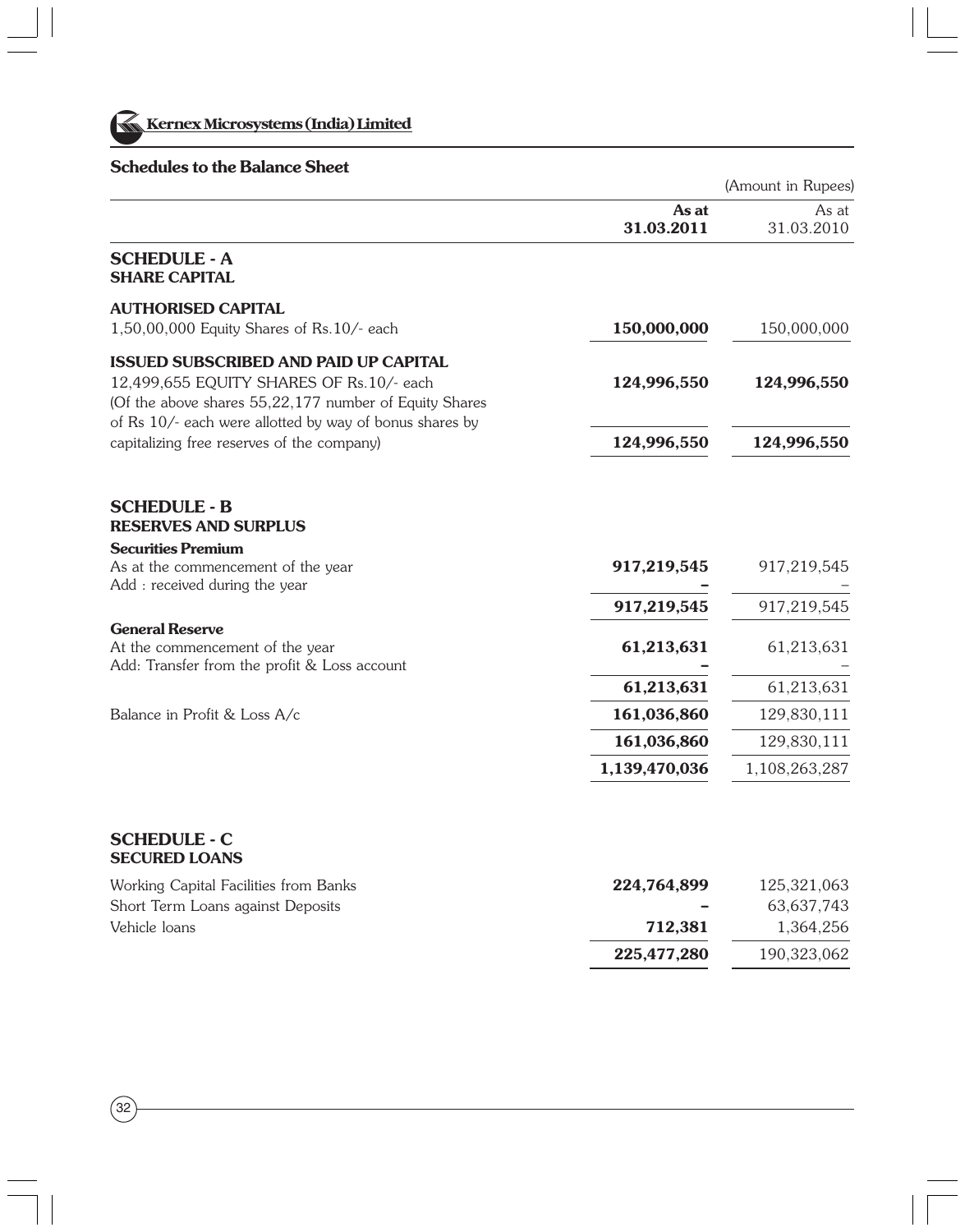| ĭ             |
|---------------|
|               |
| $\vdots$<br>₹ |
|               |
|               |

# SCHEDULE "D"<br>FIXED ASSETS **SCHEDULE "D"**

# **FIXED ASSETS**

|                                          |                                |                                                                                                                                                                                                                                                                                                                                                                                  |                                |                         |                        |                    |                  |                        |                             | (Amount in Rupees)      |
|------------------------------------------|--------------------------------|----------------------------------------------------------------------------------------------------------------------------------------------------------------------------------------------------------------------------------------------------------------------------------------------------------------------------------------------------------------------------------|--------------------------------|-------------------------|------------------------|--------------------|------------------|------------------------|-----------------------------|-------------------------|
|                                          |                                | <b>Gross Block</b>                                                                                                                                                                                                                                                                                                                                                               |                                |                         |                        | Depreciation       |                  |                        | Net Block                   |                         |
| Name of the Asset                        | As on<br>$01-04-10$            | Additions<br>the Year<br>during                                                                                                                                                                                                                                                                                                                                                  | <b>Deductions</b><br>Deletions | $31 - 03 - 11$<br>As on | $31 - 03 - 10$<br>Upto | the year<br>During | Adjust-<br>ments | $31 - 03 - 11$<br>Upto | $31 - 03 - 11$<br>As on     | $31 - 03 - 10$<br>As on |
| Land & Land<br>development               | 215,844,647                    | $\mathsf I$                                                                                                                                                                                                                                                                                                                                                                      |                                | 215,844,647             | I                      |                    | I.               | $\mathbf{I}$           | $215,844,647$ 215, 844, 647 |                         |
| Builiding                                | 43,671,920                     | $\begin{array}{c} \rule{0pt}{2.5ex} \rule{0pt}{2.5ex} \rule{0pt}{2.5ex} \rule{0pt}{2.5ex} \rule{0pt}{2.5ex} \rule{0pt}{2.5ex} \rule{0pt}{2.5ex} \rule{0pt}{2.5ex} \rule{0pt}{2.5ex} \rule{0pt}{2.5ex} \rule{0pt}{2.5ex} \rule{0pt}{2.5ex} \rule{0pt}{2.5ex} \rule{0pt}{2.5ex} \rule{0pt}{2.5ex} \rule{0pt}{2.5ex} \rule{0pt}{2.5ex} \rule{0pt}{2.5ex} \rule{0pt}{2.5ex} \rule{0$ |                                | 43,671,920              | 20,816,871             | 2,285,504          | $\bar{1}$        | 23,102,375             | 20,569,545                  | 22,855,049              |
| including Computers<br>Plant & Machinery | 114,003,474                    | 140,109                                                                                                                                                                                                                                                                                                                                                                          |                                | 114,143,583             | 88,390,224             | 6,251,371          | $\overline{1}$   | 94,641,595             | 19,501,988                  | 25,613,250              |
| Office Equipment                         | 9,099,416                      | 16,200                                                                                                                                                                                                                                                                                                                                                                           |                                | 9,115,616               | 5,216,091              | 539,093            | L                | 5,755,184              | 3,360,432                   | 3,883,325               |
| Furniture                                | 11,569,501                     | 40,860                                                                                                                                                                                                                                                                                                                                                                           |                                | 11,610,361              | 8,301,749              | 547,341            | $\mathbf{I}$     | 8,849,090              | 2,761,271                   | 3,267,752               |
| Vehicles                                 | 146,457<br>$\overline{\infty}$ | 828,313                                                                                                                                                                                                                                                                                                                                                                          |                                | 8,974,770               | 5,495,129              | 900,879            | Ï                | 6,396,008              | 2,578,762                   | 2,651,328               |
| TOTAL                                    | 402,335,415                    | 1,025,482                                                                                                                                                                                                                                                                                                                                                                        |                                | 403,360,897             | 128,220,064            | 10,524,188         |                  | 138,744,252            | 264,616,645                 | 274,115,351             |
| As On 31-03-10                           | 393,248,065                    | 9,087,350                                                                                                                                                                                                                                                                                                                                                                        |                                | 402,335,415             | 114,223,693            | 13,996,371         | I.               | 128,220,064            | 274,115,351                 | 279,024,372             |
| Capital Work-in-Progress                 | 505,937,268                    | 22,362,941                                                                                                                                                                                                                                                                                                                                                                       |                                | 528,300,209             |                        |                    |                  |                        | 528,300,209                 | 505,937,268             |

 $\dot{\alpha}$  $\ddot{\ddot{i}}$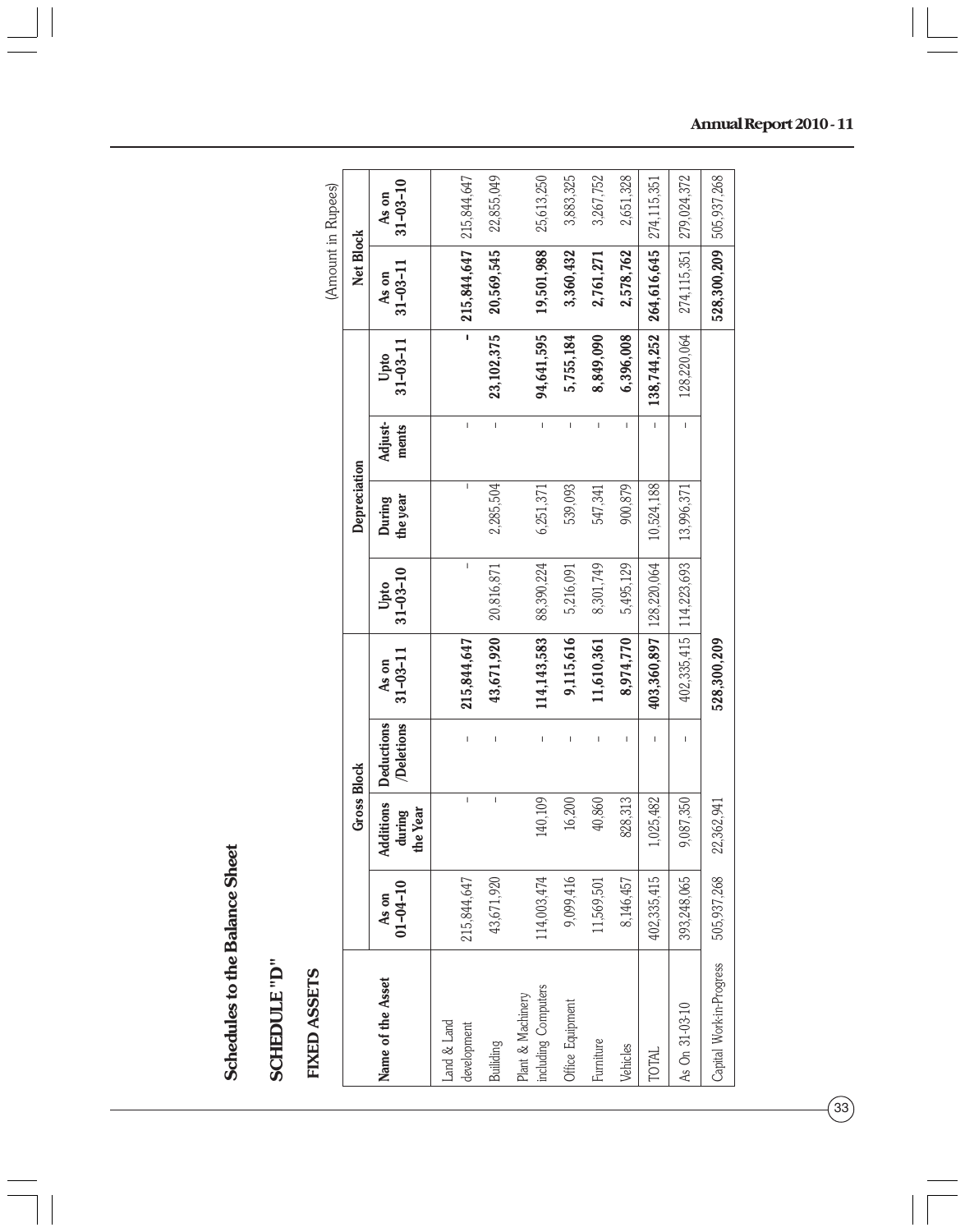

 $(34)$ 

# **Schedules to the Balance Sheet**

|                                                                                                                                                                                     |                          | (Amount in Rupees)      |
|-------------------------------------------------------------------------------------------------------------------------------------------------------------------------------------|--------------------------|-------------------------|
|                                                                                                                                                                                     | As at<br>31.03.2011      | As at<br>31.03.2010     |
| <b>SCHEDULE - E</b><br><b>INVESTMENTS (At Cost)</b>                                                                                                                                 |                          |                         |
| Long Term, Trade (Unquoted)<br>35,80,000 equity shares of US\$0.02 and<br>17,99,240 equity shares of Us\$0.10 in<br>Avant-Garde Infosystems inc.USA (Fully Paid)<br>100% subsidiary | 11,830,950               | 11,830,950              |
|                                                                                                                                                                                     | 11,830,950               | 11,830,950              |
| <b>SCHEDULE - F</b><br><b>INVENTORIES</b>                                                                                                                                           |                          |                         |
| Work in progress                                                                                                                                                                    | 149,864,297              | 148,295,784             |
| Closing Stock of Materials                                                                                                                                                          | 57,558,966               | 58,754,791              |
|                                                                                                                                                                                     | 207,423,263              | 207,050,575             |
| <b>SCHEDULE - G</b><br><b>SUNDRY DEBTORS</b>                                                                                                                                        |                          |                         |
| (Unsecured and considered good)                                                                                                                                                     |                          |                         |
| Outstanding for a period exceeding Six months                                                                                                                                       | 173,555,455              | 191,724,884             |
| Other Debts                                                                                                                                                                         | 192,969,042              | 8,533,197               |
|                                                                                                                                                                                     | 366,524,497              | 200,258,081             |
| <b>SCHEDULE - H</b><br><b>CASH AND BANK BALANCES</b>                                                                                                                                |                          |                         |
| Cash on Hand                                                                                                                                                                        | 129,956                  | 262,949                 |
| Cash at Bank:                                                                                                                                                                       |                          |                         |
| in current Account with scheduled Banks                                                                                                                                             | 22,302,960               | 6,703,972               |
| in Fixed Deposits                                                                                                                                                                   | 117,484,252              | 209,995,068             |
|                                                                                                                                                                                     | 139,917,168              | 216,961,989             |
| <b>SCHEDULE - I</b><br><b>LOANS AND ADVANCES</b>                                                                                                                                    |                          |                         |
| (Unsecured and Considered good)                                                                                                                                                     |                          |                         |
| Advances to Suppliers & Services                                                                                                                                                    | 49,255,776               | 45,995,311              |
| Deposits                                                                                                                                                                            | 44,798,939               | 40,882,904              |
| Deferred Interest                                                                                                                                                                   | 100,438                  | 208,146                 |
| Loan to subsidiary<br><b>Other Current Assets</b>                                                                                                                                   | 23,198,656<br>16,877,445 | 20,706,495<br>9,648,397 |
|                                                                                                                                                                                     | 134,231,254              | 117,441,253             |
|                                                                                                                                                                                     |                          |                         |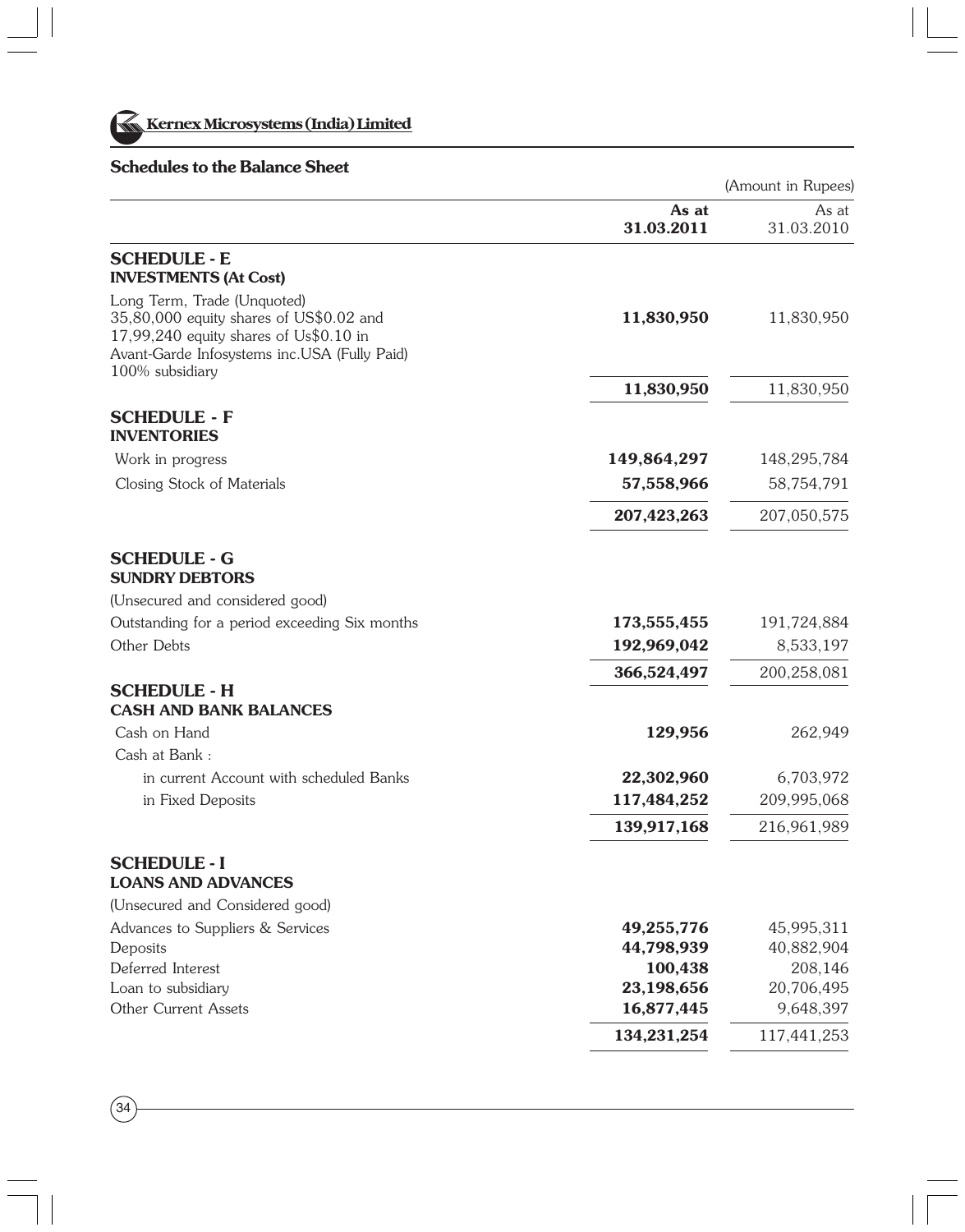|            | <b>Schedules to the Balance Sheet</b>                            |                     |                     |
|------------|------------------------------------------------------------------|---------------------|---------------------|
|            |                                                                  |                     | (Amount in Rupees)  |
|            |                                                                  | As at<br>31.03.2011 | As at<br>31.03.2010 |
|            | <b>SCHEDULE - J</b><br><b>CURRENT LIABILITIES AND PROVISIONS</b> |                     |                     |
| (A)        | <b>CURRENT LIABILITIES</b>                                       |                     |                     |
|            | Creditors for Supplies and services                              | 99,275,390          | 43,548,558          |
|            | Creditors for Capital Goods                                      | 11,146,277          | 28,334,672          |
|            | Advances Received from Customers                                 | 48,668,872          | 73,715,268          |
|            | Share Application Money unpaid refund                            | 193,300             | 362,050             |
|            | Unclaimed Dividend                                               | 170,675             | 172,377             |
|            |                                                                  | 159,454,514         | 146, 132, 925       |
| <b>(B)</b> | <b>PROVISIONS</b>                                                |                     |                     |
|            | Income Tax (Net)                                                 |                     |                     |
|            | Dividend                                                         | 12,499,655          |                     |
|            | Dividend Distribution Tax                                        | 2,076,036           |                     |
|            |                                                                  | 14,575,691          |                     |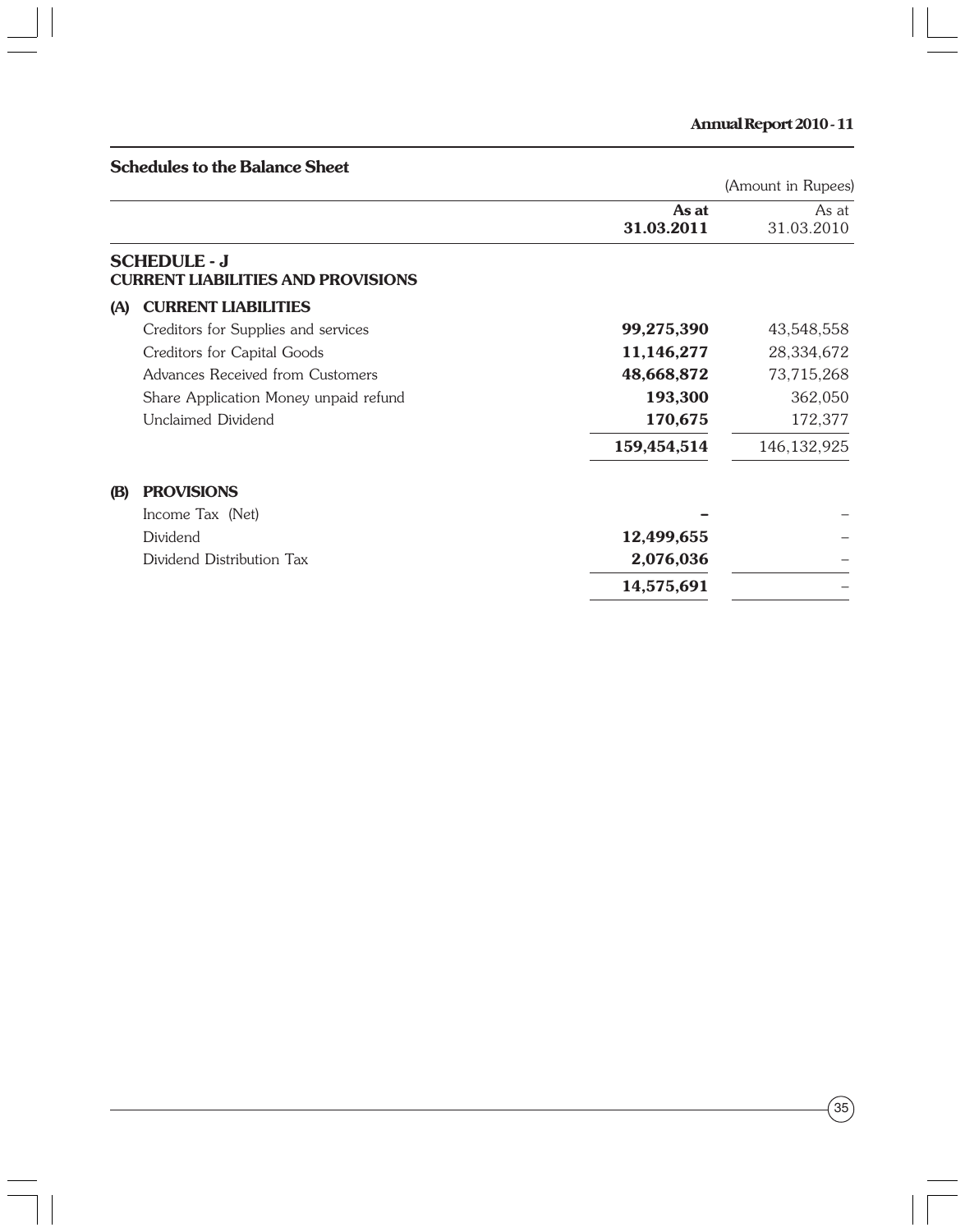

# **Schedules to the Profit and Loss Account**

|                                                                |                                  | Amount in Rupees.                |
|----------------------------------------------------------------|----------------------------------|----------------------------------|
|                                                                | For the Year ended<br>31.03.2011 | For the Year ended<br>31.03.2010 |
| <b>SCHEDULE - K</b>                                            |                                  |                                  |
| <b>SALES AND SERVICES</b>                                      |                                  |                                  |
| (A) Sales Domestic                                             | 54,540,946                       | 51,144                           |
| Sales Export<br>(B)                                            | 232,906,920                      | 8,519,336                        |
| Service income<br>(C)                                          | 153,586,267                      | 35, 162, 357                     |
| <b>SCHEDULE - L</b>                                            | 441,034,133                      | 43,732,837                       |
| <b>OTHER INCOME</b>                                            |                                  |                                  |
| Interest Received: Banks                                       | 7,059,762                        | 18,788,819                       |
| Others (Subsidiary)                                            | 1,451,125                        | 1,541,150                        |
| Miscellaneous Income                                           | 8,940,019                        | 6,492,732                        |
|                                                                | 17,450,906                       | 26,822,701                       |
| <b>SCHEDULE - M</b>                                            |                                  |                                  |
| <b>DUTIES AND TAXES</b>                                        |                                  |                                  |
| Central Excise Duty                                            | 772,485                          | 3,461                            |
| Service Tax                                                    | 15,367,405                       | 3,741,141                        |
| Sales Tax                                                      | 164,053                          | 17,735                           |
|                                                                | 16,303,943                       | 3,762,337                        |
| <b>SCHEDULE - N</b><br><b>COST OF MATERIALS &amp; SERVICES</b> |                                  |                                  |
| Consumption of raw materials and bought-out items              |                                  |                                  |
| Opening Stock of raw materials                                 | 58,754,791                       | 56,670,264                       |
| Add: Purchases                                                 | 53,821,739                       | 17,139,285                       |
| Less: Closing Stock                                            | 57,558,966                       | 58,754,791                       |
| <b>Material consumed</b>                                       | 55,017,564                       | 15,054,758                       |
| Bought out items                                               | 86,192,867                       | 58,880                           |
| Project Execution Expenses                                     | 50,232,900                       | 38,894,809                       |
| <b>Net Cost of Materials &amp; Services</b>                    | 191,443,331                      | 54,008,447                       |
| <b>SCHEDULE - O</b><br>(INCREASE) / DECREASE IN STOCKS         |                                  |                                  |
| <b>Opening Stocks</b>                                          |                                  |                                  |
| Opening Work in progress                                       | 148,295,784                      | 113,912,918                      |
| <b>TOTAL (A)</b>                                               | 148,295,784                      | 113,912,918                      |
| <b>Closing Stocks</b>                                          |                                  |                                  |
| Closing work in Progress                                       | 149,864,297                      | 148,295,784                      |
| TOTAL (B)                                                      | 149,864,297                      | 148,295,784                      |
| TOTAL (A+B)                                                    | (1,568,513)                      | (34, 382, 866)                   |
|                                                                |                                  |                                  |

 $(36)$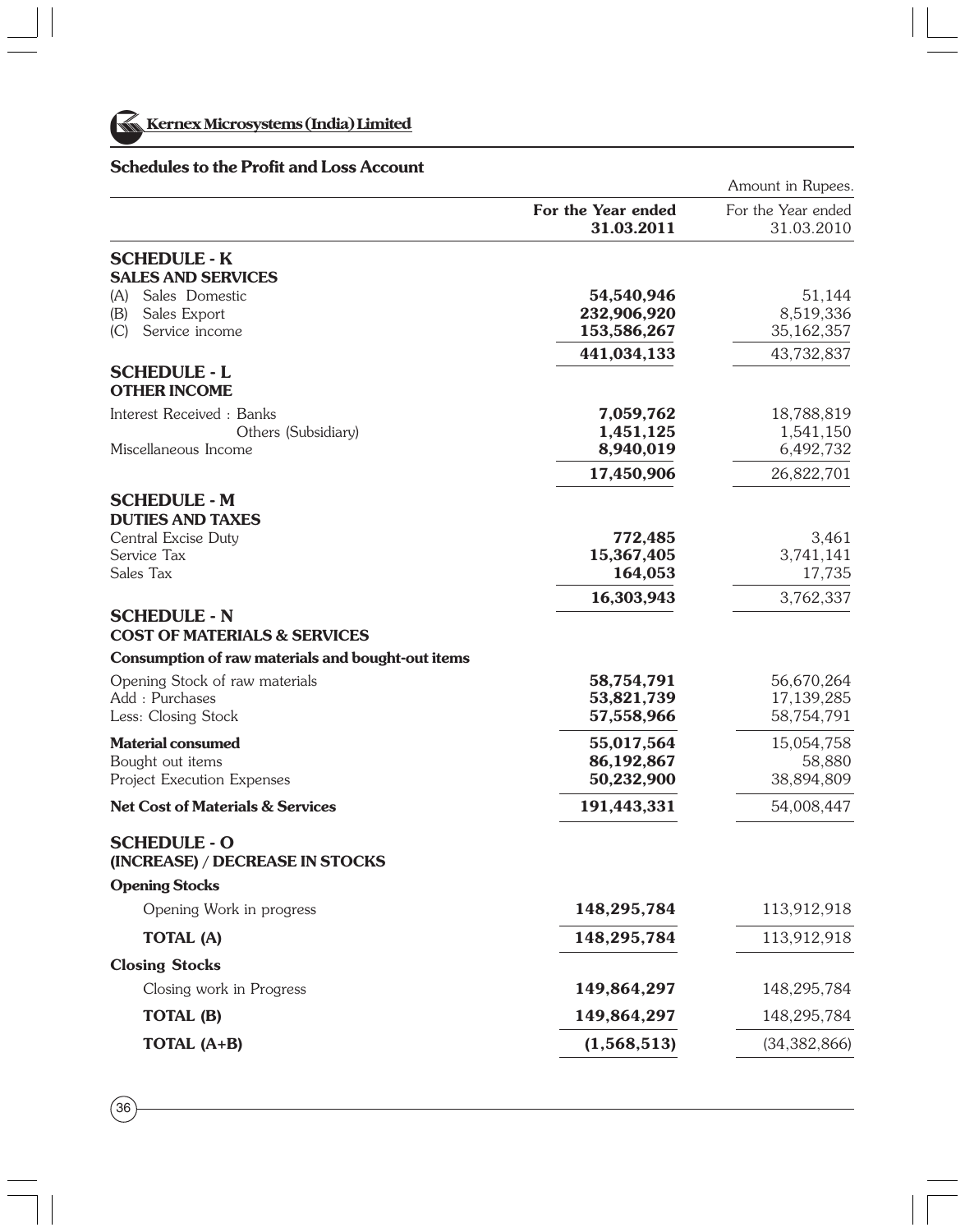| <b>Schedules to the Profit And Loss Account</b>                          |                                  | Amount in Rupees.                |
|--------------------------------------------------------------------------|----------------------------------|----------------------------------|
|                                                                          | For the Year ended<br>31.03.2011 | For the Year ended<br>31.03.2010 |
| <b>SCHEDULE - P</b>                                                      |                                  |                                  |
| PERSONNEL EXPENSES                                                       |                                  |                                  |
| Salaries and Other Benefits                                              | 70,869,063                       | 62,913,283                       |
| Contribution to PF & Other funds                                         | 3,774,384                        | 2,991,173                        |
| Staff Welfare                                                            | 1,924,164                        | 1,476,990                        |
|                                                                          | 76,567,611                       | 67,381,446                       |
| <b>SCHEDULE - Q</b>                                                      |                                  |                                  |
| OPERATING, ADMINISTRATIVE AND<br><b>SELLING EXPENSES</b>                 |                                  |                                  |
| Rent                                                                     | 2,262,225                        | 3,115,350                        |
| Rates and Taxes                                                          | 3,108,021                        | 2,058,895                        |
| Printing & Stationery                                                    | 623,135                          | 537,740                          |
| Directors Remuneration                                                   | 6,780,000                        | 4,680,000                        |
| Bad Debts Written off                                                    |                                  | 8,751,111                        |
| Directors sitting fees                                                   | 370,000                          | 550,000                          |
| Communication Expenses                                                   | 1,749,552                        | 1,543,956                        |
| Repairs and Maintenance                                                  | 7,105,484                        | 3,556,086                        |
| Electricity Charges                                                      | 2,625,388                        | 1,753,258                        |
| Professional & Consultancy Fees                                          | 2,105,651                        | 4,149,813                        |
| Security Charges                                                         | 821,611                          | 940,029                          |
| Books and Periodicals                                                    | 3,500                            | 14,295                           |
| Traveling & Conveyance Expenses                                          | 3,670,544                        | 4,712,753                        |
| Insurance                                                                | 461,911                          | 380,665                          |
| General Expenses                                                         | 476,154                          | 859,411                          |
| Auditors remuneration                                                    | 616,200                          | 615,480                          |
| <b>Business Promotion</b>                                                | 3,087,360                        | 912,974                          |
| Research and Development expenses                                        | 6,323,962                        | 7,414,290                        |
| Freight                                                                  | 8,958                            | 238,649                          |
| Selling Expenses                                                         | 20,516,785                       |                                  |
|                                                                          | 62,716,441                       | 46,784,755                       |
| <b>SCHEDULE - R</b>                                                      |                                  |                                  |
| <b>FINANCE CHARGES</b>                                                   |                                  |                                  |
| Interest on term Loan                                                    |                                  | 3,040,752                        |
| Interest on Working Capital<br>Bank Commission & Other Financial Charges | 20,390,792<br>11,334,531         | 12,401,023<br>9,314,127          |
|                                                                          | 31,725,323                       | 24,755,902                       |
|                                                                          |                                  |                                  |

 $\widehat{\left(37\right)}$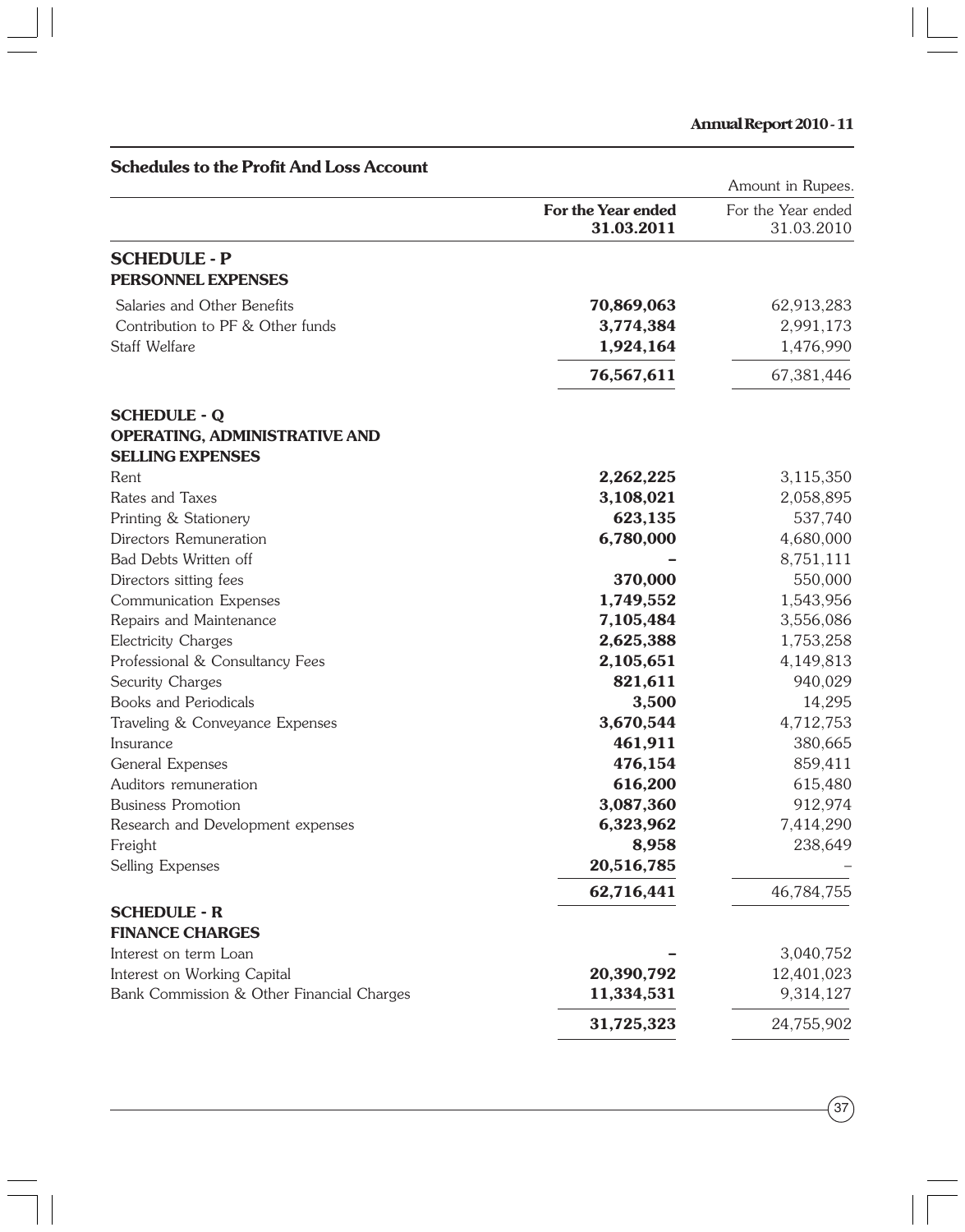#### **SCHEDULE 'S': Notes forming part of the Accounts for the year ended March 31, 2011**

#### **Significant Accounting Policies and notes on accounts:**

#### **Company Overview:**

Kernex Microsystems (India) Limited is engaged in the Manufacture and sale of Safety Systems and Software Services for Railways.

#### **A. Significant Accounting Policies:**

#### **1. Accounting Convention**

The Financial statements are prepared under historical cost convention, on an accrual basis and in accordance with the generally accepted accounting principles in india, the applicable mandatory Accounting Standards as notified by the Companies (Accounting Standard) Rules, 2006 and the relevant provisions of the Companies Act,1956

#### **2. Revenue Recognition:**

Revenue from contracts priced on a time and materials basis are recognized when services are rendered and related costs are incurred.

Revenue from product sales is stated exclusive of returns, and applicable trade discounts but inclusive of Duties and Taxes collected on the same.

Service Income is recognized as per the terms of Contracts with the Customer, when the related services are performed.

#### **3. Retirement Benefits to Employees:**

#### **i) Defined Contribution plan**

In respect of retirement benefits in the form of provident fund, the contribution payable by the company for a year is charged to the Profit and Loss account.

#### **ii) Defined Benefit Plan**

#### **General Description of Plans:-**

**Leave encashment:** The Company does not have any scheme for Leave encashment.

Gratuity: Gratuity benefit is applicable to all permanent and full time employees of the company. Gratuity paid out is based on last drawn basic salary and DA at the time of termination or retirement. The scheme takes into account each completed year of service or part thereof in excess of 6 months. Annual contribution to the employees's Gratuity fund, Established with LIC of India (LIC) are determined based on an acturial valuation made by the LIC as at the year end.

#### **4. Foreign Currency Transactions:**

Income and Expenditure in foreign currency is accounted at the exchange rate prevalent when such expenditure/income is incurred/arised . The exchange difference arising on foreign currency transactions are recognized as income or Expenses in the period in which the payment is made/income received.

#### **5. Income Tax:**

#### **5.1 Current Tax:**

Provision for current tax is made and retained in the Accounts on the basis of estimated tax liability as per the applicable provisions of the income-tax Act,1961.

#### **5.2 Deferred Tax:**

Deferred tax has been accounted in accordance with Accounting Standard - 22 " Accounting for Taxes on Income" issued by the ICAI, under the liability method.

A provision is made for Income tax annually based on the Tax Liability computed. The difference that result between the profit offered for income taxes and the Profit as per the Financial Statements are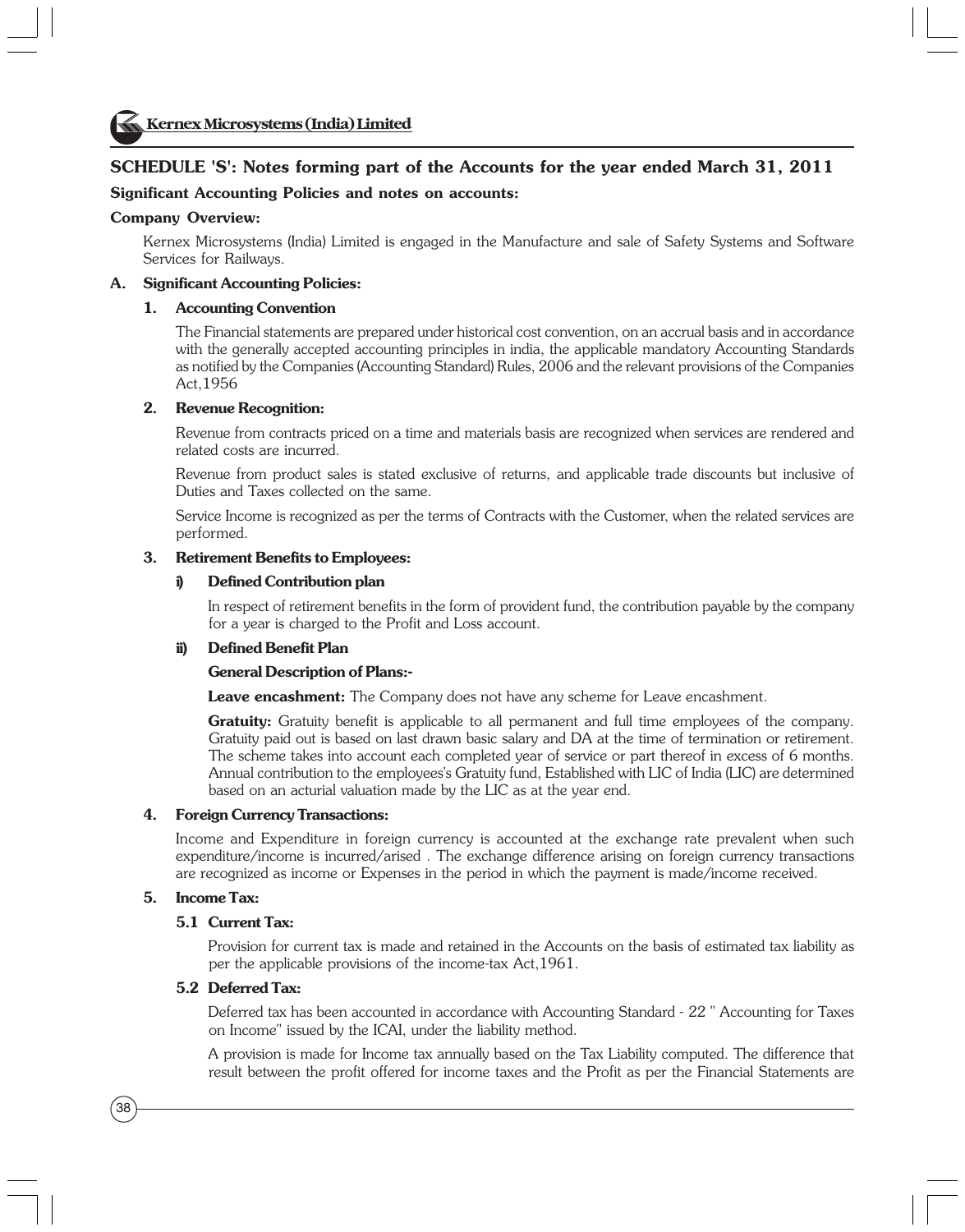identified and thereafter a deferred tax asset or deferred tax liability for timing differences, namely the difference that originate in one accounting period and reverse in another, based on the tax effect of the aggregate amount being considered.

The tax effect is calculated on the accumulated timing differences at the end of an accounting period based on prevailing enacted regulations. Deferred tax assets are recognized only if there is reasonable certainty that they will be realized and are reviewed for the appropriateness of their respective carrying values at each balance sheet date .

#### **5.3 MAT Credit Entitlement:**

MAT Credit Entitlement is recognised in the books of accounts as per the Tax Laws existing on the Balance Sheet Date.

#### **6. Fixed Assets**

Fixed assets are valued at original cost including incidental expenditures, taxes and duties net of CENVAT and VAT credit availed.

Capital expenditure incurred on Expansion Project at Hardware Technology Park (HTP) is shown under Capital Work In Progress.

#### **7. Research and Development Expenditure:**

Revenue expenditure incurred on Research and Development is charged to Profit and Loss Account in the year it is incurred.

#### **8. Depreciation**

Depreciation has been charged on fixed assets on WDV method as per the rates specified in Schedule XIV of the Companies Act,1956.

#### **9. Inventories**

Inventories of Components are valued at cost or realizable value which ever is less. Work in progress is valued at cost of materials and services used .

#### **10. Warranty Expenses**

Anticipated product warranty costs for the period of warranty are provided for in the year of sale.

#### **11. Segment Reporting :**

Since the Company has no Reportable segment to report, "Segment Reporting " under "Accounting Standard 17" issued by the "ICAI" is not applicable .

#### **12. Related Party Disclosures:**

- a) There are no related parties where control exists other than 100% Wholly Owned subsidiary.
- b) 100% Wholly Owned Subsidiary

Avant-Grade Infosystems.

c) Key Management Personnel:

Col. L.V.Raju (Retd) - Managing Director

B. Murali Mohan - Whole Time Director

#### **13. Impairment Of Assets :**

An Assets is treated as impaired when the carrying cost of the asset exceeds its recoverable value being higher of value in use and netselling price. Value in use is computed at net present value of cash flow expected over the balance useful life of the assets. An impairment loss is recognised as an expense in the profit and loss account in the year in which an asset is identifed as impaired. The impairment loss in prior accounting period is reversed if there has been an improvement in recoverable amount.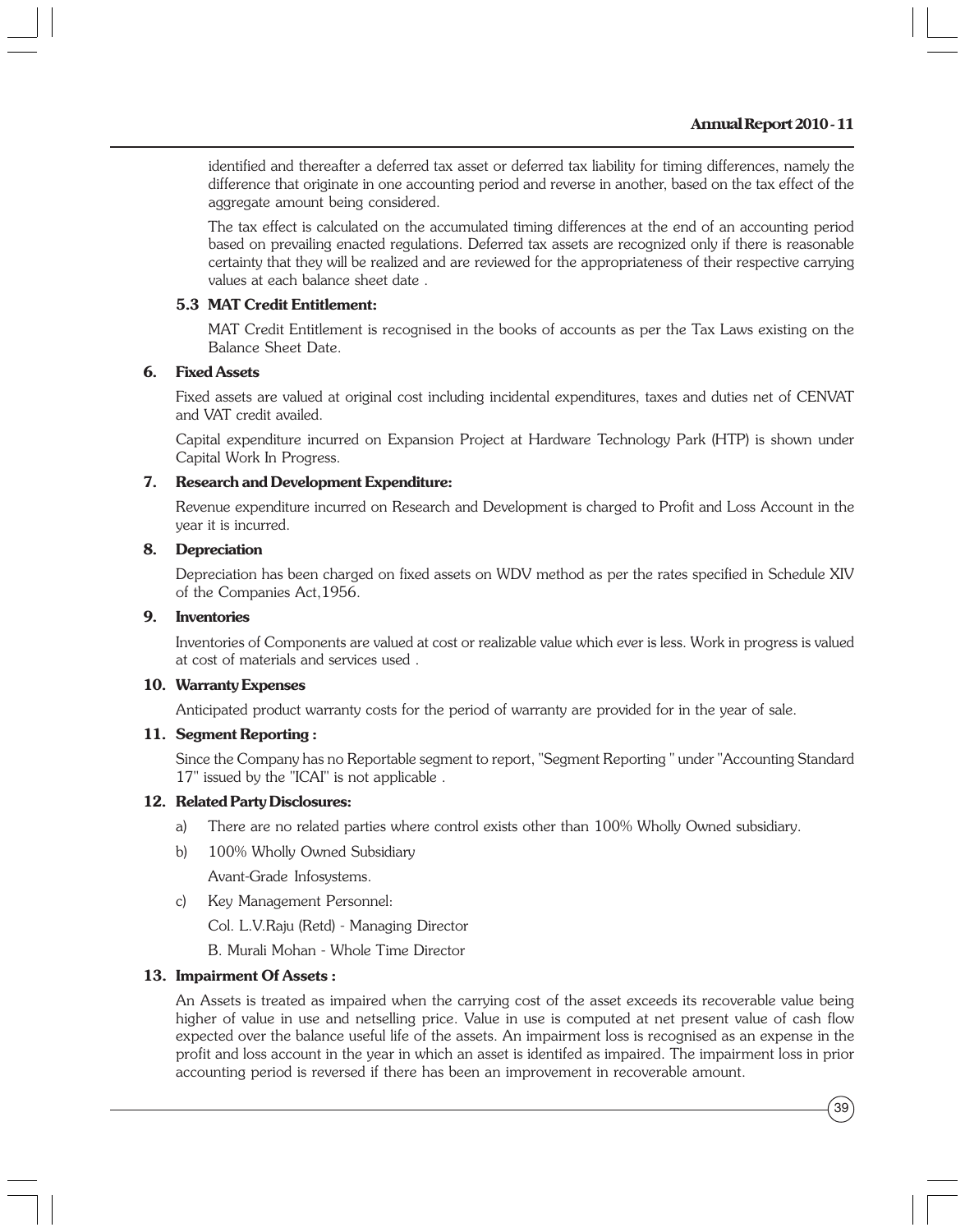### **Kernex Microsystems (India) Limited**

The Management of the Company is of the opinion that there are no Fixed Assets to be impaired for the period, as identified by the sources of Information, mentioned in the Accounting Standard -28 "Impairment of Assets" issued by the ICAI.

#### **B. Notes to Accounts :**

**1.** All Amounts in the financial statements are presented in Rupees.

The Previous Year's figures have been regrouped/reclassified, wherever necessary to confirm to the current year's presentation.

Figures are rounded off to the nearest rupee.

**2.** Sundry Debtors, Creditors and Capital Advances are Subject to Reconcilation and Confirmation..

#### **3. Contingent Liabilities in respect of :-**

- a) Claims against the Company not acknowledged as debt Rs. 8 Lakhs in respect of Income Tax for the Assessment Year 1998-99 for which the companies appeal is Pending before the High Court of Andhra Pradesh and Rs.4.13 Lakhs in respect of Sales Tax for the year 2002-03 for which the company appeal is pending before STAT
- b) Bank guarantees outstanding Rs.1720.75 as on 31st March, 2011 (2010: Rs.1209.79 Lakhs)
- c) Estimated amount of contracts remaining to be executed on capital account and not accounted are Rs.4.60 crores (Previous Year:Rs.5.60 crores)

#### **4. Term Loans and Cash Credits:**

- a) Cash credit facility from SBH is primarily secured by hypothecation of current assets of the company and collaterally secured by first charge on fixed assets of the company and equitable mortgage of land & buildings situated at Madhapur.
- b) Vehicle Loans are secured by Hypothecation of Vehicles.
- c) Export Packing Credit facility is primarily secured by Hypothecation of Raw materials, stock in process, Finished goods in transit,stores spares, ranking paripassu with other banks under multiple banking agreement and collaterally secured by all Fixed Assets Land & Buildings under construction.

|    |                                                  |                      |         | (Amt Rs. in lacs) |
|----|--------------------------------------------------|----------------------|---------|-------------------|
|    |                                                  |                      | 2010-11 | 2009-10           |
| 5. | Auditors remuneration relates to                 |                      |         |                   |
|    | Statutory, Tax Audits including quarterly audits |                      | 6.00    | 6.00              |
|    | Other Services                                   |                      | 0.91    | 1.55              |
|    | Reimbursement of Out of Pocket expenses          |                      | 0.16    | 0.15              |
| 6. | Directors remuneration relates to                |                      |         |                   |
|    | <b>Managing Director</b>                         | $\ddot{\phantom{a}}$ |         |                   |
|    | Salary including PF Contribution                 |                      | 45.09   | 24.09             |
|    | Commission                                       | $\ddot{\cdot}$       | 0.00    | 0.00              |
|    | <b>Whole Time Director</b>                       |                      |         |                   |
|    | Salary including PF Contribution                 | $\ddot{\phantom{a}}$ | 22.89   | 22.89             |
|    | Commission                                       |                      | 0.00    | 0.00              |
|    | <b>Non-Whole Time Directors</b>                  |                      |         |                   |
|    | <b>Sitting Fees</b>                              | $\ddot{\phantom{a}}$ | 3.70    | 5.50              |
|    | Commission                                       |                      | 0.00    | 0.00              |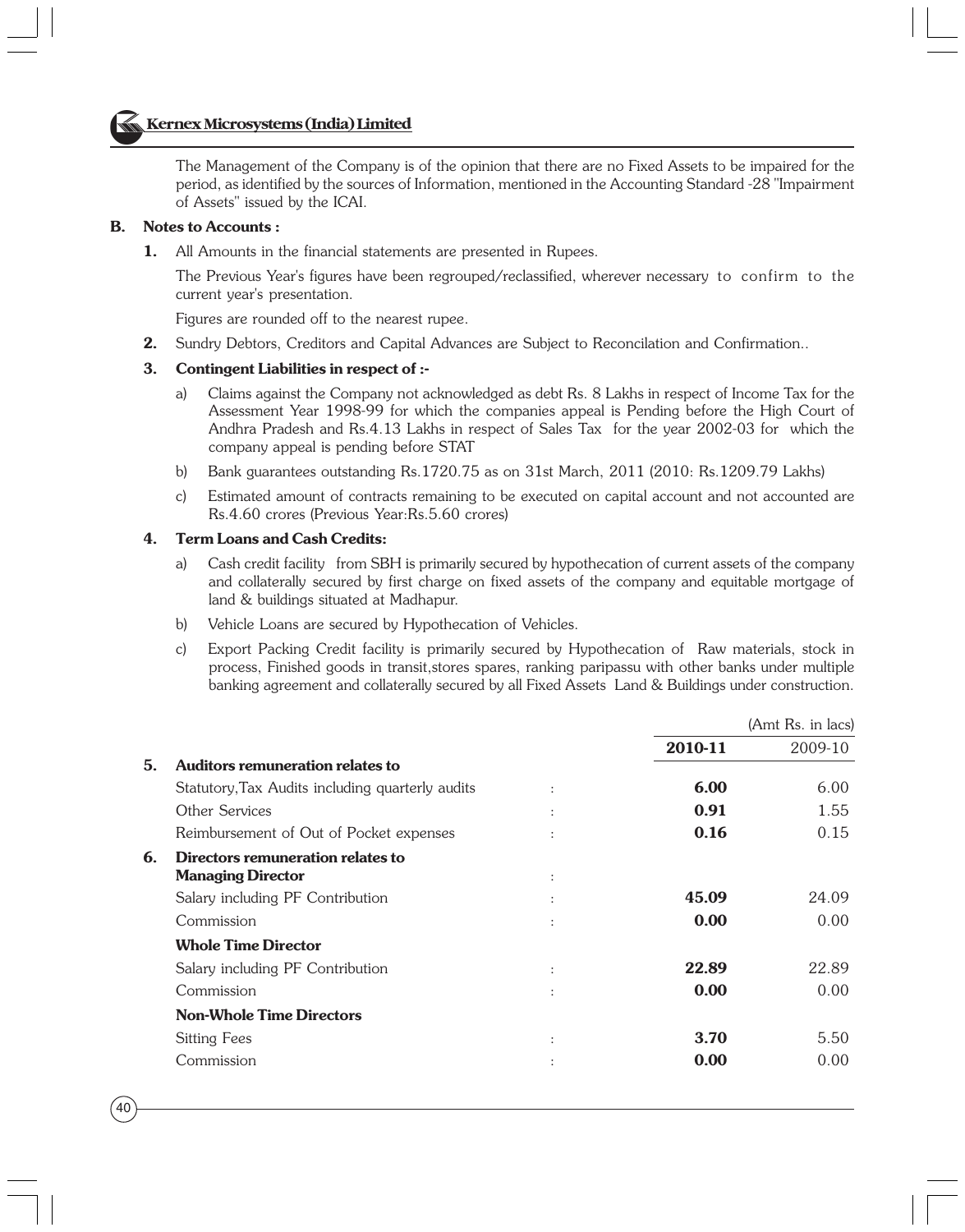**7.** The Company is in the process of obtaining information with respect to parties covered, if any, under the Micro, Small and Medium Enterprises Development Act, 2006 (or the "Act").

The Company would account for significant interest obligations in this regard, If any, subsequently.

Accordingly required disclosures in this regard have not been given in the current year.

#### **8. Loans and Advances :**

Loans and advances include Rs. 2,31,98,656/- (Previous year Rs.2,07,06,495/-) including interest on working capital loan to Avant-Garde Infosystems Inc, a 100% subsidiary in USA.

#### **9. Earning Per Share :**

Earning / Diluted Earning Per Share of the Company has been calculated as per the Accounting Standard 20 " Earning Per Share " Issued by ICAI .

|                                                                |            | (Amount in Rupees) |
|----------------------------------------------------------------|------------|--------------------|
|                                                                | 2010-11    | 2009-10            |
| Net Profit After Tax attributable to Equity Shareholders (Rs.) | 45,782,440 | (69, 910, 491)     |
| Weighted Average No. of Equity Shares (Nos)                    | 12,499,655 | 12,499,655         |
| Earnings Per Share - Basic and Diluted (Rs.)                   | 3.66       | (5.59)             |
| Face Value of Each Share (Rs.)                                 | 10         | 10 I               |

#### **10. Related Party Disclosure:**

The Company entered into related party transactions with Avant-Garde Infosystems Inc, USA. a 100 % Wholly owned Subsidiary with regard to :

|                |                                                     |       | (Amt Rs. in lacs)          |
|----------------|-----------------------------------------------------|-------|----------------------------|
|                |                                                     |       | <b>Year ended March 31</b> |
|                | <b>Particulars</b>                                  | 2011  | 2010                       |
|                | 1. Capital Transactions:<br>Working Capital Loan    | 10.41 | Nil l                      |
| $\mathbf{2}$ . | <b>Revenue Transactions:</b><br>Interest receivable | 14.51 | 15.41                      |
|                | 3. Sale of Services :                               | Nil   | Nil                        |

|                                  |                     |              |         | (Amt Rs. in lacs) |
|----------------------------------|---------------------|--------------|---------|-------------------|
| <b>Key Management Personnel:</b> |                     |              | 2010-11 | 2009-10           |
| Col. L.V.Raju (Retd)             | Managing Director   | Remuneration | 45.09   | 24.09             |
| B. Murali Mohan                  | Whole-time Director | Remuneration | 22.89   | 22.89             |

#### **11. Disclosure required by Clause 32 of the Listing Agreement**

Amount of Loans and advances in nature of loans outstanding from subsidiaries in the year ended March 31, 2011.

| Name of<br>Subsidiary<br>Company | Outstanding<br>as at<br>March 31, 2011<br>(Rs. In Lacs) | Maximum Amt<br>Outstanding<br>during the year<br>(Rs. In Lacs) | Investment in<br>shares of the<br>Company<br>(No. of shares) | Investment in shares<br>of subsidiaries of the<br>Company<br>(No. of shares) |
|----------------------------------|---------------------------------------------------------|----------------------------------------------------------------|--------------------------------------------------------------|------------------------------------------------------------------------------|
| Avant-Garde<br>Info systems Inc  | 231.99                                                  | 231.99                                                         |                                                              | 53,79,240                                                                    |

 $41$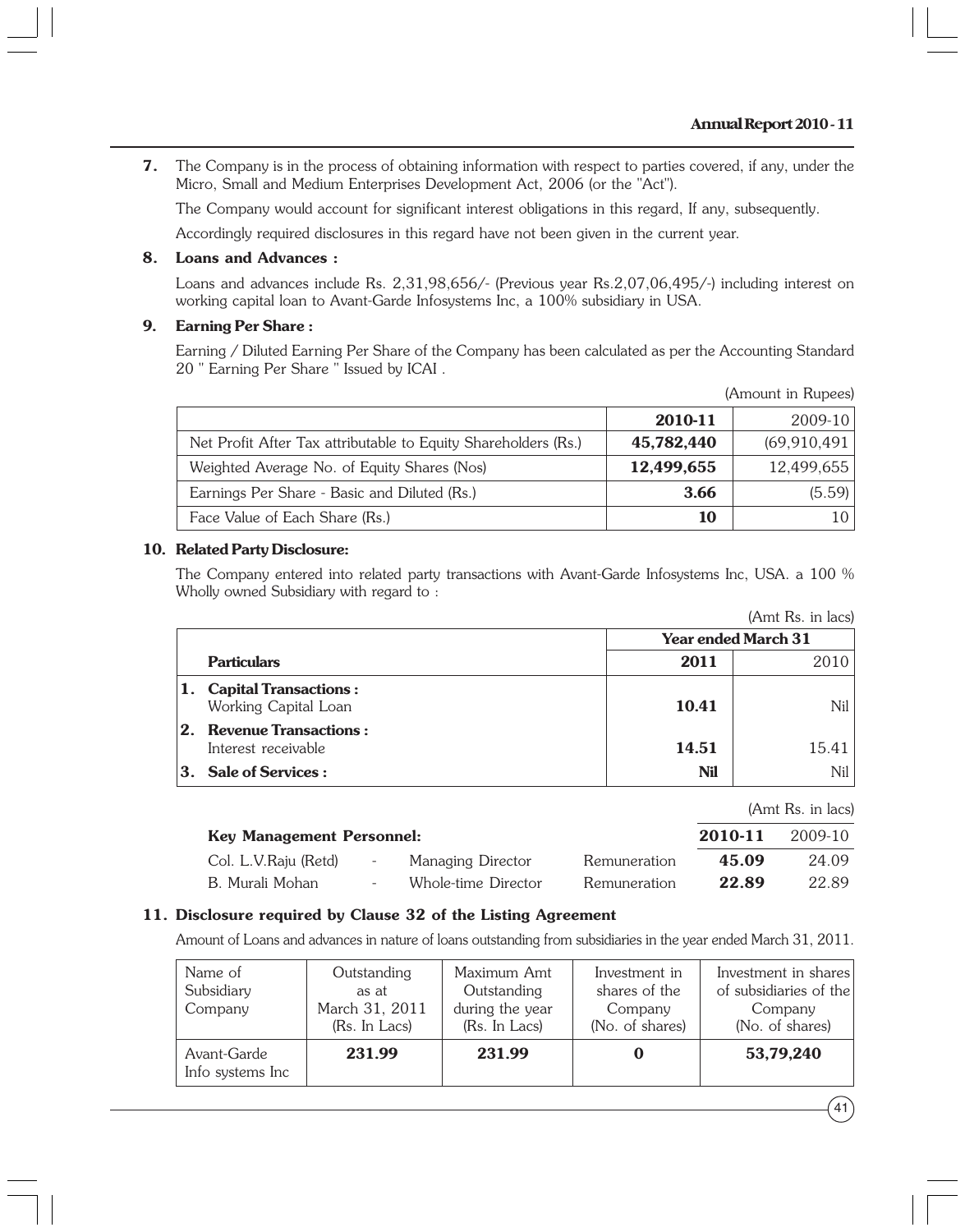#### **12. Additional Information pursuant to paragraphs 3,4(c) and 4(d) of Part II of Schedule VI of the Companies Act,1956.**

**(I) Installed Capacity 4200 ACD's p.a.\***

(\*as certified by the management as on date)

#### **(II) Production and Sales:**

|                                     | For The Year 2010-11 |          |              |                             |            | For The Year 2009-10 |              |                      |  |
|-------------------------------------|----------------------|----------|--------------|-----------------------------|------------|----------------------|--------------|----------------------|--|
|                                     | <b>Production</b>    |          | <b>Sales</b> |                             | Production |                      | <b>Sales</b> |                      |  |
| <b>Item Description</b>             | Unit                 | Qty.     | Qtv.         | Amount<br><b>Rs.in lacs</b> | Unit       | Qty.                 | Qty.         | Amount<br>Rs.in lacs |  |
| <b>Acid Test Units</b>              | No's                 | 23       | 23           | 69.07                       | No's       | $\Omega$             | $\Omega$     |                      |  |
| <b>ECM</b>                          | No's                 | 81       | 81           | 501.96                      | No's       | 4                    | 4            | 17.41                |  |
| Flashing Lights<br>Control Panel at | No's                 | 261      | 261          | 89.65                       | No's       | 37                   | 37           | 12.89                |  |
| Signal Cabin                        | No's                 | 78       | 78           | 189.90                      | No's       | 7                    | 7            | 17.41                |  |
| Interlocking                        | No's                 | 41       | 41           | 66.55                       | No's       |                      |              | 1.62                 |  |
| <b>Bells</b>                        | No's                 | 162      | 162          | 9.32                        | No's       | 8                    | 8            | 0.47                 |  |
| Others*                             | No's                 | $\bf{0}$ | $\bf{0}$     |                             | No's       | $\theta$             | $\Omega$     |                      |  |

\* It is not practicable to give quantitative information in the absence of common expressible unit.

#### **(III) Traded Goods (Exports)**

|                         |                  | <b>For The Year 2010-11</b> |              | For The Year 2009-10               |             |                          |              |                      |
|-------------------------|------------------|-----------------------------|--------------|------------------------------------|-------------|--------------------------|--------------|----------------------|
|                         | <b>Purchases</b> |                             | <b>Sales</b> |                                    | Purchases   |                          | <b>Sales</b> |                      |
| <b>Item Description</b> | Unit             | Qtv.                        | Qtv.         | <b>Amount</b><br><b>Rs.in lacs</b> | Unit        | Qty.                     | Qty.         | Amount<br>Rs.in lacs |
| <b>LCD</b>              | <b>Sets</b>      | 89                          | 80           | 169.40                             | <b>Sets</b> | $\overline{\phantom{0}}$ | 6            | 13.22                |
| <b>Wheel Sensors</b>    | <b>Sets</b>      | 104                         | 80           | 95.33                              | <b>Sets</b> |                          | 3            | 3.74                 |
| <b>DVD &amp; Camera</b> | <b>Sets</b>      | 92                          | 40           | 141.31                             | <b>Sets</b> |                          | 5            | 18.42                |
| <b>Barriers</b>         | No's             | 230                         | 230          | 1,065.59                           | No's        | -                        |              |                      |

#### **(IV) Traded Goods (Domestic)**

| <b>For The Year 2010-11</b> |             |                                  |      |                                    |             | For The Year 2009-10 |      |                      |  |
|-----------------------------|-------------|----------------------------------|------|------------------------------------|-------------|----------------------|------|----------------------|--|
|                             |             | <b>Sales</b><br><b>Purchases</b> |      |                                    |             | Purchases            |      | <b>Sales</b>         |  |
| <b>Item Description</b>     | Unit        | Qtv.                             | Qtv. | <b>Amount</b><br><b>Rs.in lacs</b> | Unit        | Qty.                 | Qty. | Amount<br>Rs.in lacs |  |
| <b>Battries</b>             | No's        | 869                              | 770  | 126.73                             | <b>Sets</b> |                      |      |                      |  |
| Solar Panels                | No's        | 171                              | 171  | 91.80                              | No's        |                      |      |                      |  |
| Solar Electrical<br>Fensing | <b>Sets</b> | 287                              | 287  | 235.70                             | No's        |                      |      |                      |  |
| Others                      | No's        | $\overline{\phantom{a}}$         | 230  | 22.11                              | No's        | -                    | -    |                      |  |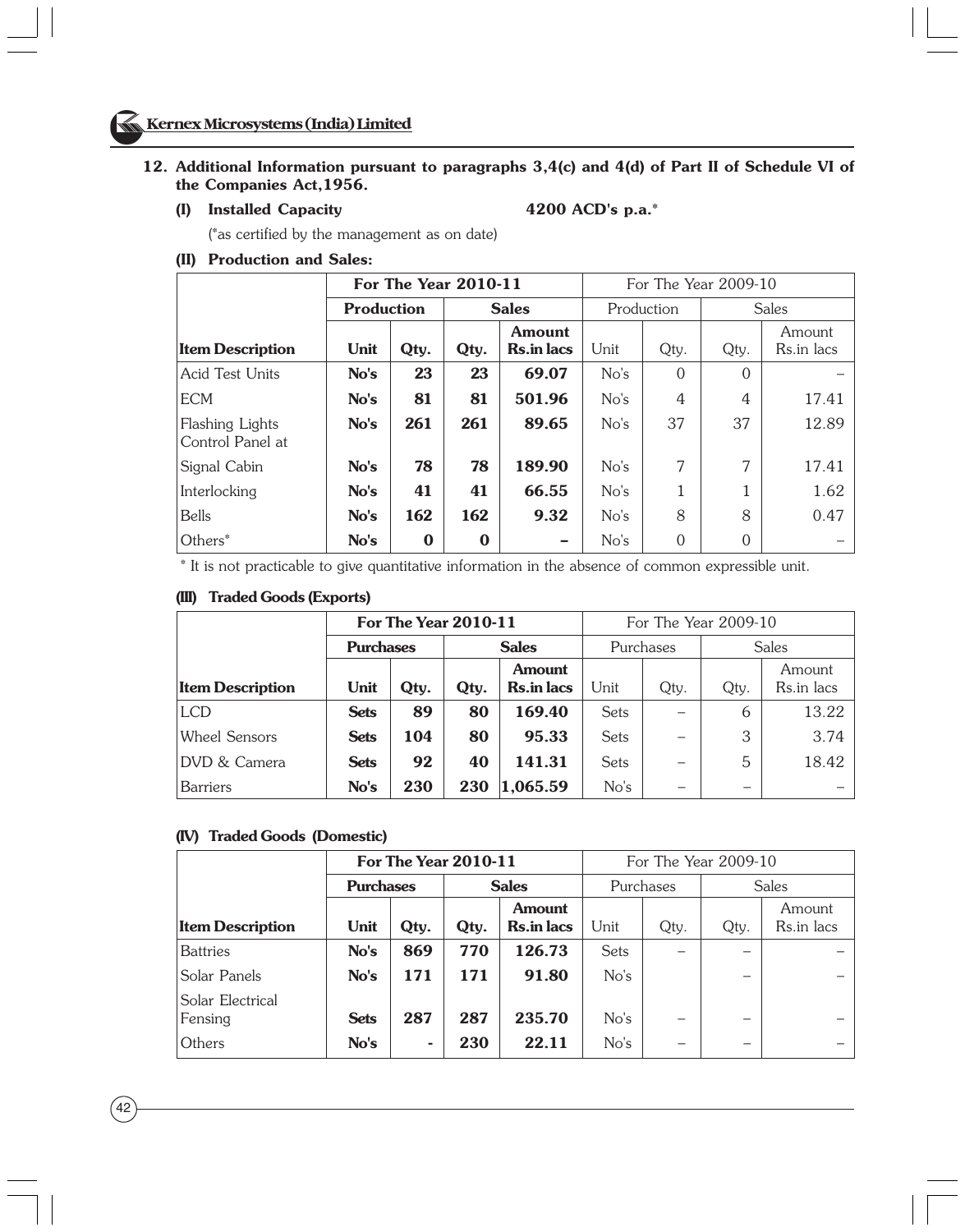#### **(V) Raw material Consumed :**

|                            |      | <b>For The Year 2010-11</b> |                                    |      | For The Year 2009-10     |                      |
|----------------------------|------|-----------------------------|------------------------------------|------|--------------------------|----------------------|
| <b>Item Description*</b>   | Unit | Qty.                        | <b>Amount</b><br><b>Rs.in lacs</b> | Unit | Qty.                     | Amount<br>Rs.in lacs |
| Radio Modems-5 watts 60"   | No's | 75                          | 28.41                              | No's | 2                        | 0.85                 |
| Radio Modems-2 watts       | No's | 35                          | 15.57                              | No's | 56                       | 24.89                |
| <b>GPS</b> Receivers       | No's | 98                          | 3.09                               | No's | 9                        | 0.47                 |
| <b>GPS</b> Antennae        | No's |                             |                                    | No's |                          |                      |
| Disk On chip               | No's | 60                          | 0.57                               | No's |                          |                      |
| RS 232 Module/             |      |                             |                                    |      |                          |                      |
| 48 Channel dio             | No's | 145                         | 1.65                               | No's | 2                        | 0.03                 |
| CPU Boards                 | No's | 186                         | 6.23                               | No's |                          |                      |
| <b>VF Displays</b>         | No's | 35                          | 0.30                               | No's |                          |                      |
| Noise Filters              | No's | 42                          | 0.06                               | No's | 11                       | 0.02                 |
| LCD"s                      | No's | 57                          | 0.35                               | No's | 7                        | 0.06                 |
| Radio Modems-5Wt-75 Deg    | No's | 29                          | 18.33                              | No's |                          |                      |
| Noise Filters-ENR          | No's | 201                         | 6.17                               | No's | 105                      | 3.67                 |
| Push Button Switch         | No's | 3,270                       | 13.37                              | No's | 41                       | 0.26                 |
| Key Operated Rotary Switch | No's |                             |                                    | No's | 4                        | 0.08                 |
| SMD Relay                  | No's |                             |                                    | No's | 12,639                   | 14.49                |
| 82GSM Module               |      |                             |                                    |      |                          |                      |
| (WHIP Antena)              | No's | 141                         | 5.78                               | No's | 10                       | 0.47                 |
| DC to DC Converters        | No's | 339                         | 41.36                              | No's | 210                      | 7.35                 |
| Connectors-Wago            | No's | 19,949                      | 25.65                              | No's | 6,449                    | 4.54                 |
| Connectors-Harting         | No's | 9,206                       | 10.00                              | No's | 3,284                    | 7.65                 |
| <b>PCBS</b>                | No's | 8,856                       | 7.14                               | No's | 3,267                    | 6.64                 |
| <b>MCBS</b>                | No's | 642                         | 2.79                               | No's | 9,696                    | 3.45                 |
| <b>Fabricated Boxes</b>    | No's |                             |                                    | No's | 959                      | 19.69                |
| Relays                     | No's | 842                         | 24.74                              | No's | 745                      | 0.67                 |
| Control Panels             | No's | 647                         | 24.33                              | No's |                          |                      |
| Mosfet Photos              | No's | 12,508                      | 15.99                              | No's |                          |                      |
| Mechanical Boxes           | No's | 427                         | 14.88                              | No's | $\overline{\phantom{0}}$ |                      |
| Relays - Crompton Greves   | No's | 1,575                       | 32.32                              | No's |                          |                      |
| Drop Bolts                 | No's | 339                         | 10.81                              | No's |                          |                      |
| Crack Handle Boxes         | No's | 182                         | 4.62                               | No's |                          |                      |
| Transformers               | No's | 1,250                       | 5.49                               | No's |                          |                      |
| <b>UHF</b> Filters         | No's | 70                          | 7.21                               | No's |                          |                      |
| Others*                    |      |                             | 222.97                             |      |                          | 55.27                |

\* It is not practicable to give quantitative information in the absence of common expressible unit.

 $(43)$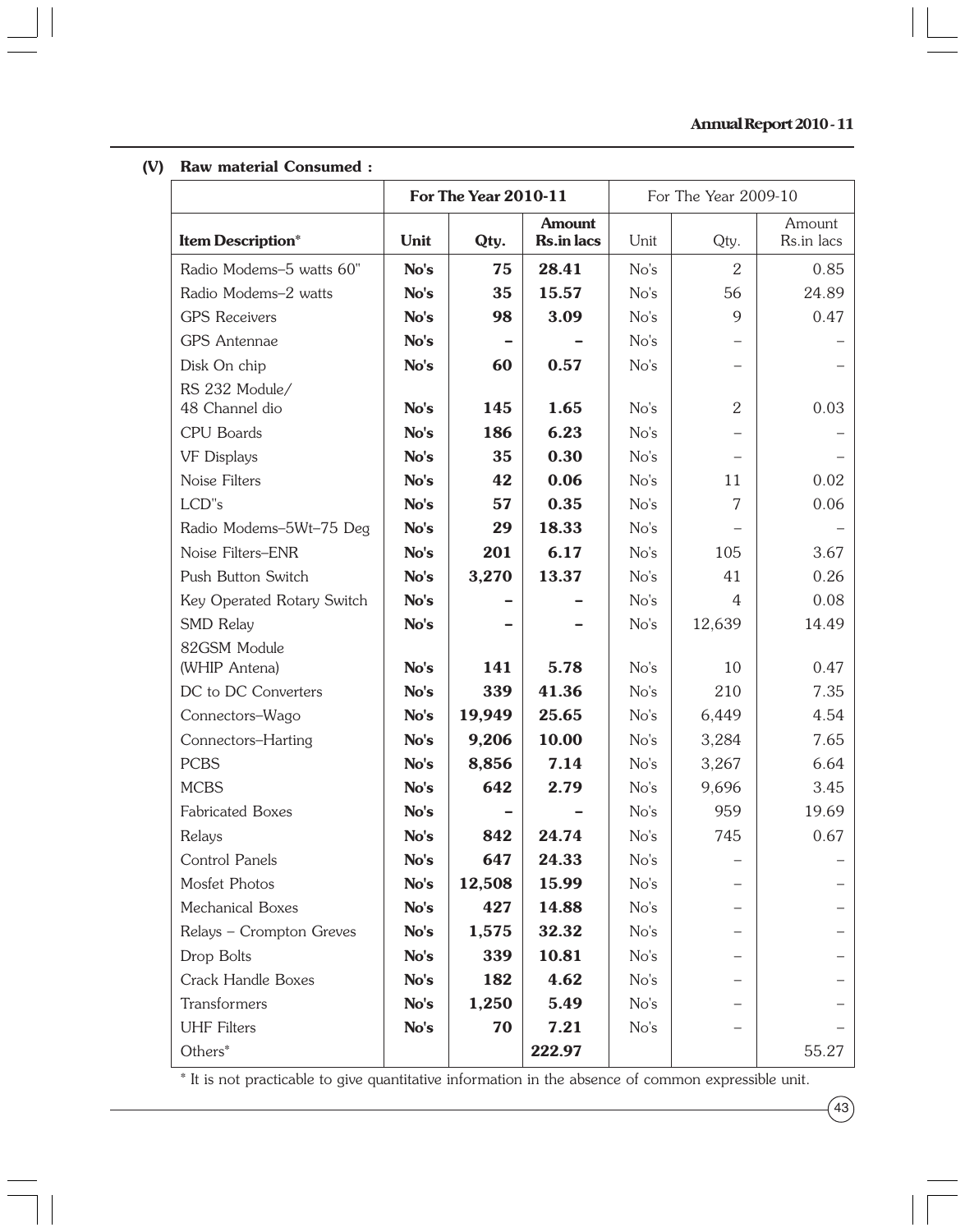

|                         |        | For The Year 2010-11 | For The Year 2009-10 |             |  |  |
|-------------------------|--------|----------------------|----------------------|-------------|--|--|
| <b>Item Description</b> | $\%$   | <b>Rs.in lakhs</b>   | $\frac{0}{0}$        | Rs.in lakhs |  |  |
| Raw Material            |        |                      |                      |             |  |  |
| Imported                | 51.03% | 280.77               | 27.22%               | 60.59       |  |  |
| Indigenous              | 48.97% | 269.40               | 72.80%               | 0.32        |  |  |

#### **(VI) Value of Imported and Indigenous materials consumed :**

(Amount/Value in Rs. lacs)

|        |              | <b>Item Description</b>                                                                 | 2010-11 | 2009-10 |
|--------|--------------|-----------------------------------------------------------------------------------------|---------|---------|
| (VII)  |              | <b>Opening Stock:-*</b>                                                                 |         |         |
|        |              | Work-in-progress                                                                        | 1482.96 | 1139.13 |
|        |              | Components                                                                              | 587.55  | 566.70  |
| (VIII) |              | <b>Closing Stock:-*</b>                                                                 |         |         |
|        |              | Work-in-progress                                                                        | 1498.64 | 1482.96 |
|        |              | Components                                                                              | 575.59  | 587.55  |
|        |              | *Inventory values at the year end are as certified by the<br>Management of the Company. |         |         |
| (IX)   |              | <b>CIF</b> value of Imports :                                                           |         |         |
|        |              | Raw materials/Components                                                                | 121.06  | 44.67   |
|        |              | Consumables:                                                                            | 0.00    | 0.00    |
|        |              | Capital Goods:                                                                          | 0.00    | 0.00    |
| (X)    |              | <b>Foreign Exchange:</b>                                                                |         |         |
|        | a)           | <b>Earnings in Foreign Exchange:</b>                                                    | 455.76  | 0.00    |
|        |              | (On receipt basis)                                                                      |         |         |
|        | $\mathbf{b}$ | Expenditure in Foreign Exchange: (On payment basis)                                     |         |         |
|        |              | Traveling & Other Expn                                                                  | 16.69   | 12.81   |
|        |              | Capital Goods                                                                           | 0.00    | 0.00    |
|        |              | Components/Materials                                                                    | 120.35  | 46.78   |
|        |              | <b>Dividends</b>                                                                        | 0.00    | 21.36   |
|        |              | Loans to 100% Subsidiary                                                                | 0.00    | 0.00    |
|        |              | Egypt Branch                                                                            | 167.86  | 164.43  |
|        |              | Consultancy Fees                                                                        | 2.20    | 3.70    |
|        |              |                                                                                         |         |         |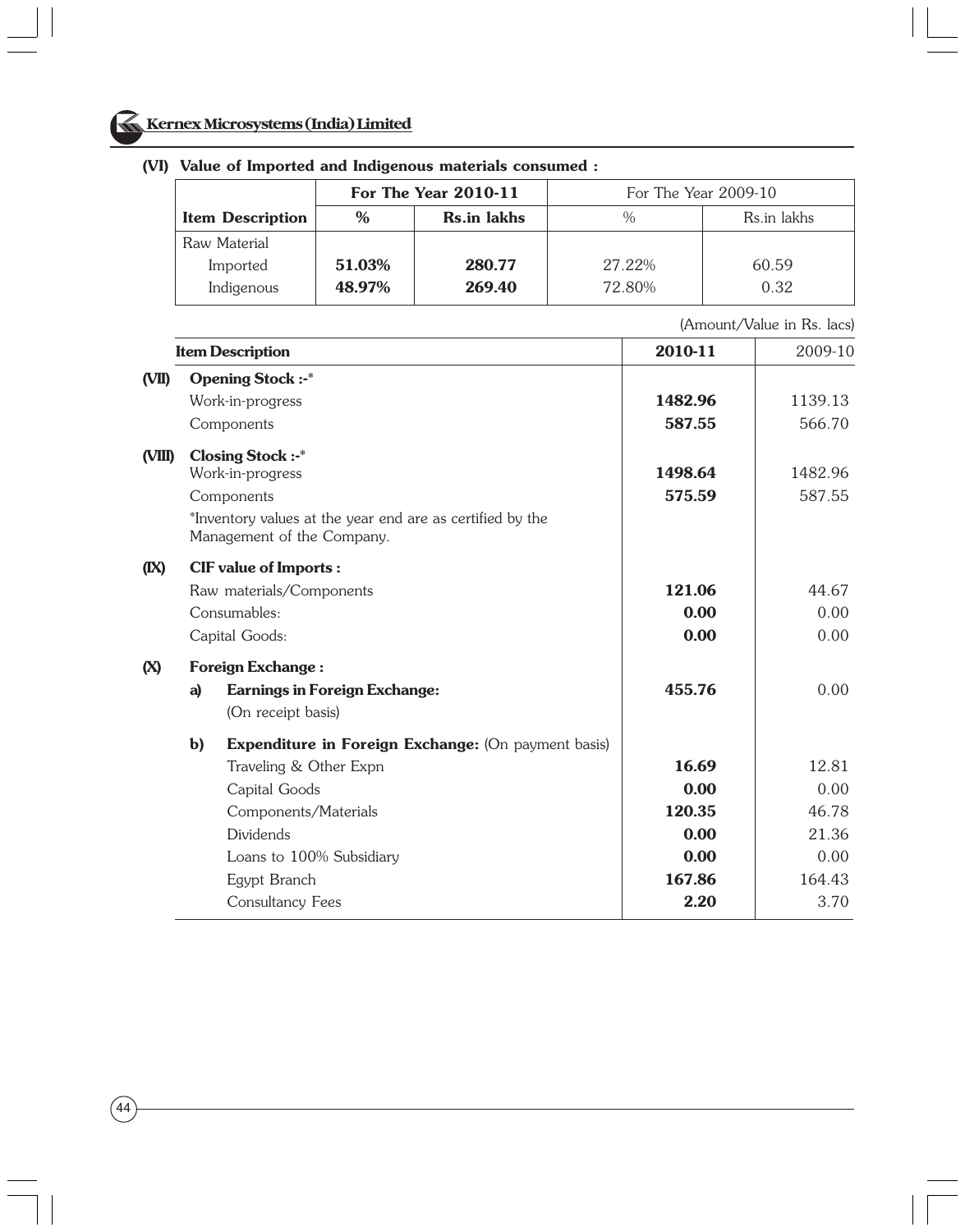#### **Annual Report 2010 - 11**

# **(XI) Deferred Taxation :** (Amount Rs. in lacs) **As on** As on **Particulars 31.03.11 31.03.10 31.03.10** Payments under 43B **6,047,220** 5,781,970 Unabsorbed Business Loss (2009-10) **7.998.915** 34.782.444 Total Deferred Tax Asset **14,046,136** 40,564,414 Deferred Tax Liability Difference in Block of Assets **2,916,051** 4,444,053 Total Deferred tax liability **2,916,051** 4,444,053 Net Deferred tax (Asset)/Liability **(11,130,085)** (36,120,361)

**Note:** As per the Accounting Standard-22 "Accounting for Taxes on Income" issued by ICAI, The Net deferred tax Liability for the year Rs.24,990,276 is debited to P&L Account.

As per our report of even date **for GMK ASSOCIATES,** For and on behalf of the Board<br>Chartered Accountants For **KERNEX MICROSYSTEMS** (INDI Firm Reg. No.006945S

**(G. Satyanarayana Murty) S.V. Subba Raju Col. L.V. Raju (Retd.)**

Membership No. 29919

Place : Hyderabad **S. Jasminder Singh** Date : 13th August, 2011 Company Secretary

For **KERNEX MICROSYSTEMS (INDIA) LIMITED** 

Partner **Chairman** Chairman Managing Director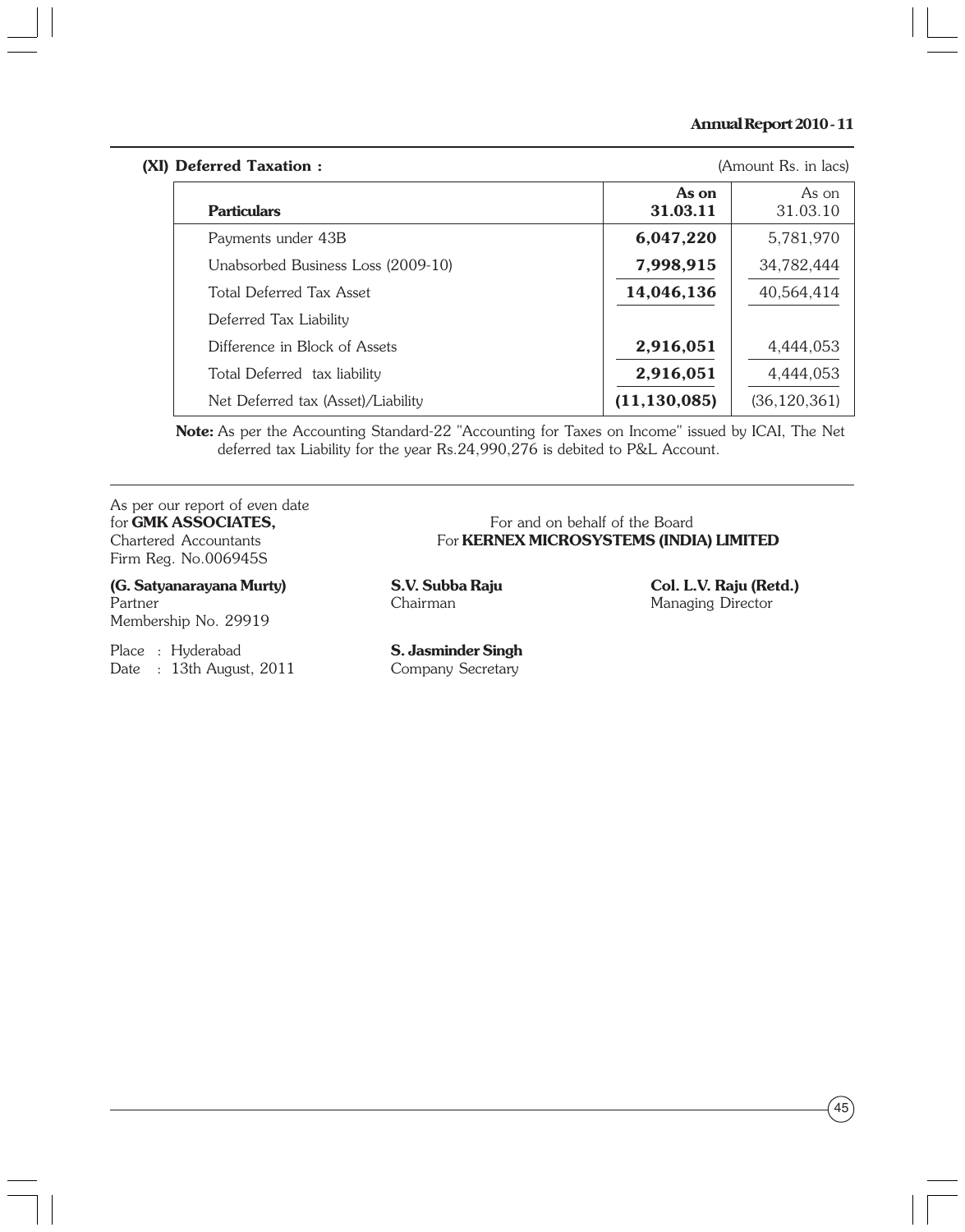

**Kernex Microsystems (India) Limited**

#### **Cash Flow Statement for the year ended March 31, 2011**

|                                                                      |                 | (Amount in Rupees) |
|----------------------------------------------------------------------|-----------------|--------------------|
| <b>Particulars</b>                                                   | March 31, 2011  | March 31, 2010     |
| <b>CASH FLOW FROM OPERATING ACTIVITIES:</b>                          |                 |                    |
| Profit before tax                                                    | 70,772,715      | (105, 750, 854)    |
| <b>Adjustments for:</b>                                              |                 |                    |
| Depreciation and amortisation                                        | 10,524,188      | 13,996,371         |
| Interest and other financial charges                                 | 31,130,472      | 23,693,304         |
| Interest Income                                                      | (8,510,887)     | (20, 329, 969)     |
| <b>Operating Profit Before Working Capital Changes</b>               | 103,916,489     | (88, 391, 148)     |
| Sundry debtors                                                       | (166, 266, 416) | 3,048,441          |
| Inventories                                                          | (372, 689)      | (36, 467, 393)     |
| Loans and Advances                                                   | (10, 290, 001)  | (30,535,666)       |
| Current liabilities and provisions                                   | 13,321,589      | 2,534,544          |
| Income-taxes paid during the year                                    | (6,500,000)     | (8,698,152)        |
| Net cash generated by operating activities                           | (66, 191, 029)  | (158, 509, 374)    |
| <b>CASH FLOWS FROM INVESTING ACTIVITIES:</b>                         |                 |                    |
| Purchases of fixed assets and change in capital work-in-progress     | (23, 388, 423)  | (38, 895, 704)     |
| Interest income                                                      | 8,510,886       | 20,329,969         |
| Net cash used in investing activities                                | (14, 877, 537)  | (18, 565, 735)     |
| <b>CASH FLOWS FROM FINANCING ACTIVITIES:</b>                         |                 |                    |
| Secured Loans Received/(Repayment)                                   | 35, 154, 218    | 79,765,313         |
| Interest and other financial charges                                 | (31, 130, 473)  | (23, 693, 304)     |
| Dividends paid during the year, including dividend tax               |                 | (14, 623, 971)     |
| Net cash used in financing activities                                | 4,023,745       | 41,448,039         |
| Net (decrease)/increase in cash and cash equivalents during the year | (77, 044, 821)  | (135, 627, 070)    |
| Cash and cash equivalents at the beginning of the period/year        | 216,961,989     | 352,589,059        |
| Cash and cash equivalents at the end of the year                     | 139,917,168     | 216,961,989        |

As per our report of even date Firm Reg. No.006945S

**(G. Satyanarayana Murty) S.V. Subba Raju Col. L.V. Raju (Retd.)** Partner **Managing Director** Chairman Chairman Managing Director Membership No. 29919

Place : Hyderabad **S. Jasminder Singh** Date : 13th August, 2011 Company Secretary

 $(46)$ 

for **GMK ASSOCIATES.** For and on behalf of the Board Chartered Accountants For **KERNEX MICROSYSTEMS (INDIA) LIMITED**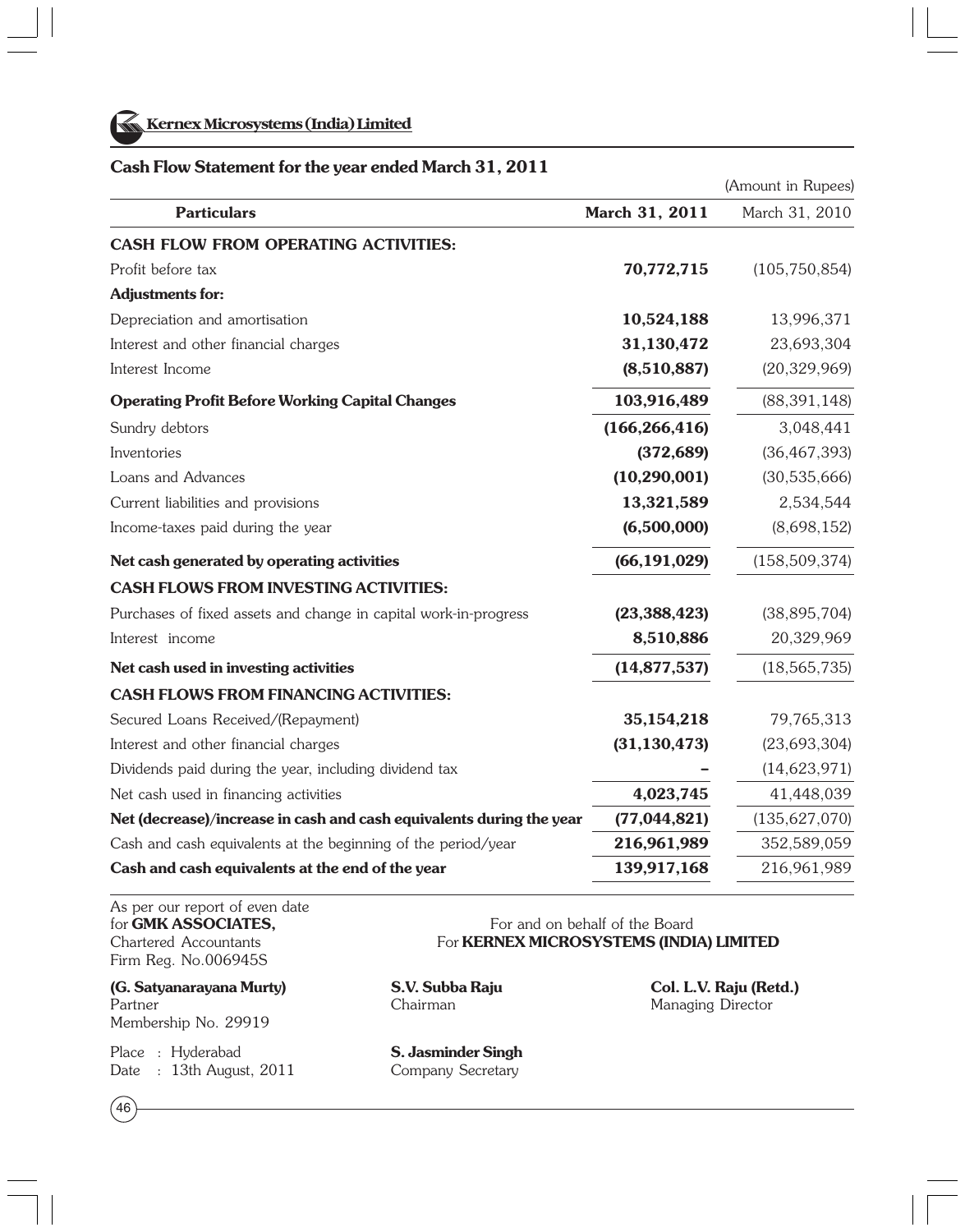| Registration No.<br>$\overline{0}$               | 3<br>$\mathbf{2}$<br>1<br>1<br>1                                                         | 9<br>9<br>9<br>2<br>1<br>1               | State Code:<br>$\Omega$<br>1                                                      |
|--------------------------------------------------|------------------------------------------------------------------------------------------|------------------------------------------|-----------------------------------------------------------------------------------|
| Balance sheet Date:                              | $\overline{3}$<br>3<br>$\Omega$<br>$\mathbf{1}$                                          | 2<br>$\overline{0}$<br>1<br>$\mathbf{1}$ |                                                                                   |
| Capital raised during the year                   |                                                                                          |                                          | (Amount in Rs. Thousands)                                                         |
| Public Issue                                     | L<br>N                                                                                   | Bonus Issue                              | L<br>N                                                                            |
| Rights Issue                                     | $\mathbf N$<br>L                                                                         | Private Placement                        | N                                                                                 |
| Sweat Equity                                     | N                                                                                        |                                          |                                                                                   |
|                                                  | <b>Position of Mobilization and Deployment of Funds:</b>                                 |                                          |                                                                                   |
| <b>Total Liabilities</b>                         | 9<br>$\overline{4}$<br>8<br>9<br>$\overline{4}$<br>$\overline{4}$                        | <b>Total Assets</b>                      | 9<br>8<br>9<br>$\overline{4}$<br>$\mathbf{1}$<br>$\overline{4}$<br>$\overline{4}$ |
| <b>Sources of Funds:</b><br>Paid up Capital      | $\mathbf{2}$<br>9<br>9<br>6<br>$\overline{4}$<br>1                                       | Reserves & Surplus                       | 3<br>7<br>9<br>$\overline{4}$<br>$\overline{0}$<br>1                              |
| Secured Loan                                     | 7<br>$\overline{2}$<br>$\overline{2}$<br>$\mathbf 5$<br>$\overline{7}$<br>$\overline{4}$ | Unsecured Loans                          | N<br>L<br>I                                                                       |
| Deferred Tax Liability                           | N<br>L<br>$\mathbf I$                                                                    |                                          |                                                                                   |
| <b>Application of Funds:</b><br>Net Fixed Assets | $\overline{2}$<br>6<br>7<br>6<br>$\overline{4}$<br>$\mathbf{1}$                          | Investments                              | $\mathbf{3}$<br>$\mathbf{1}$<br>8<br>$\mathbf{1}$<br>$\mathbf{1}$                 |
| Capital Work in Progress                         | $\overline{2}$<br>3<br>5<br>8<br>$\boldsymbol{0}$<br>$\overline{0}$                      | Misc. Expenditure                        | N                                                                                 |
| Net Current Assets                               | 6<br>6<br>6<br>7<br>$\overline{4}$<br>$\overline{0}$                                     | Deferred Tax Asset                       | 3<br>$\mathbf{1}$<br>$\overline{0}$<br>1<br>1                                     |
| <b>Performance of Company:</b>                   |                                                                                          |                                          |                                                                                   |
| <b>Total Revenues</b>                            | 8<br>$\overline{4}$<br>$\overline{4}$<br>$\overline{2}$<br>$\mathbf{1}$<br>$\mathbf{1}$  | <b>Total Expenditure</b>                 | 3<br>7<br>$\mathbf{1}$<br>$\overline{4}$<br>$\overline{0}$<br>9                   |
| Profit Before Tax                                | 7<br>2<br>7<br>7<br>$\overline{0}$                                                       | Profit after Tax                         | 8<br>$\sqrt{2}$<br>$\overline{4}$<br>5<br>7                                       |
| Earning Per Share                                | 3<br>6<br>6<br>$\mathsf R$<br>$\mathsf S$                                                | Dividend                                 | $\%$<br>$\mathbf{1}$<br>$\overline{0}$                                            |
|                                                  | Generic Names of three Principal Products / Services of Company                          |                                          |                                                                                   |
| Item Code                                        | 5<br>2<br>8<br>9<br>$\overline{4}$<br>$\Omega$<br>$\overline{0}$<br>9                    | 1<br>$\Omega$                            |                                                                                   |
| Product Description                              | Computer Software                                                                        |                                          |                                                                                   |
| Item Code                                        |                                                                                          |                                          |                                                                                   |
| <b>Product Description</b>                       | Electronic Safety Devices for Indian Railways                                            |                                          |                                                                                   |

# **Balance Sheet Abstract and Company's General Business Profile**

For and on behalf of the Board

**S.V. Subba Raju Col. L.V. Raju (Retd.)** Managing Director

Place : Hyderabad **S. Jasminder Singh**<br>
Date : 13th August, 2011 Company Secretary Date :  $13th$  August, 2011

 $47$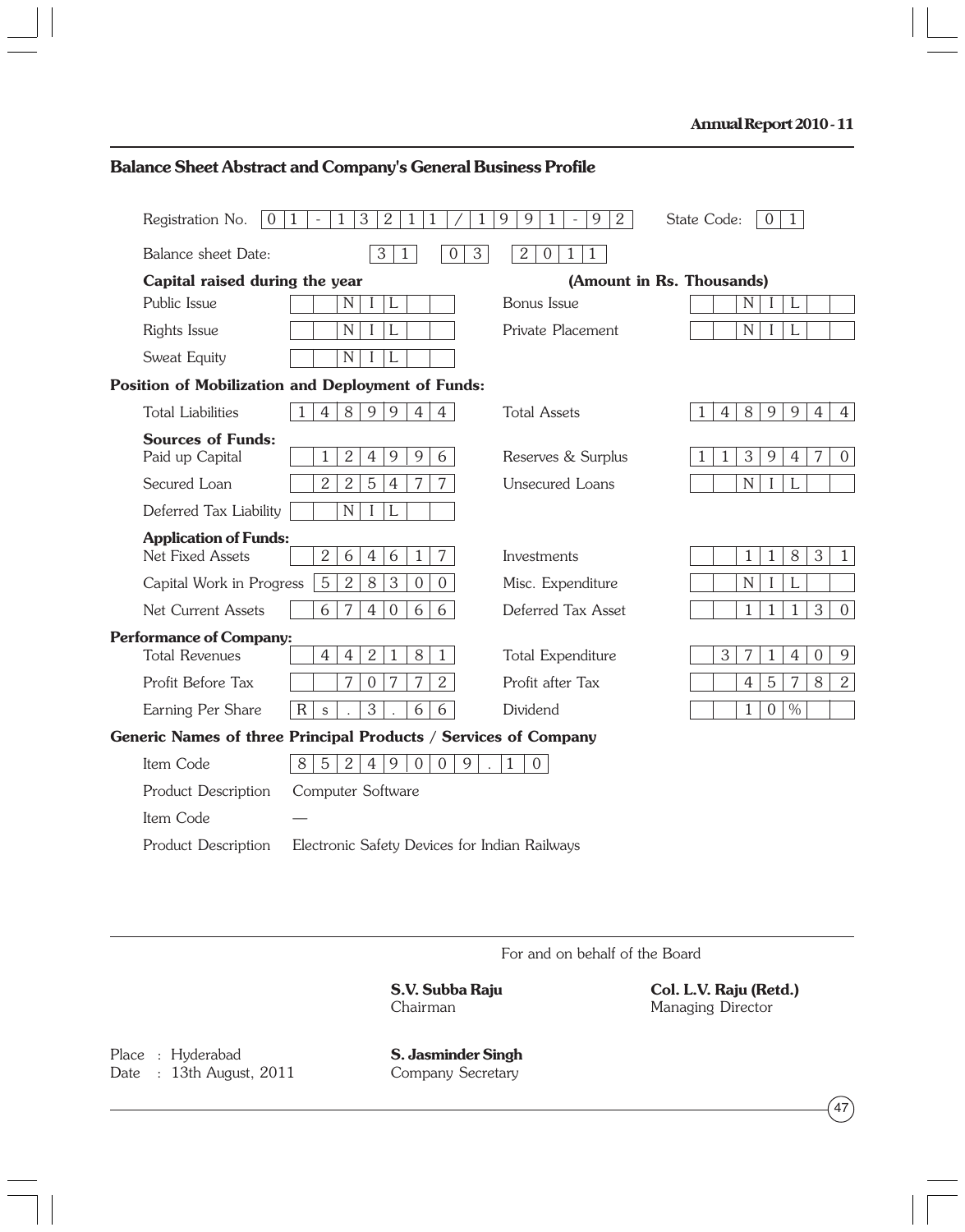#### **AUDITOR'S REPORT ON THE CONSOLIDATED FINANCIAL STATEMENTS**

#### **To the Board of Directors on the Consolidated Financial Statements of**

#### **KERNEX MICROSYSTEMS (INDIA) LIMTED AND ITS SUBSIDIARY.**

We have audited the attached Consolidated Balance Sheet of Kernex Microsystems (India) Limited, (the Company) and Avant-garde Info systems inc, USA (subsidiary) as at 31st March, 2011 and also the Consolidated Profit and Loss Account and Consolidated Cash Flow Statement for the year ended on that date annexed thereto. These financial statements are the responsibility of the Company's management. Our responsibility is to express an opinion on these financial statements based on our audit.

We conducted our audit in accordance with auditing standards generally accepted in India. Those Standards require that we plan and perform the audit to obtain reasonable assurance about whether the financial statements are free of material misstatements. An Audit includes examining, on a test basis, evidence supporting the amounts and disclosures in the financial statements. An Audit also includes assessing the accounting principles used and significant estimates made by management, as well as evaluating the overall financial statement presentation. We believe that our audit provides a reasonable basis for our opinion.

We did not audit the financial statements of 100% wholly owned overseas subsidiary, whose financial statements reflect total assets of US \$ 5,21,431/- as at 31st March 2011, the total Loss before tax of US \$ 49,372/- for the year ended on that date. These financial statements and other financial information have been compiled by other auditors whose compilation report has been furnished to us, and our opinion is based solely on the compilation report of other auditors.

We report that the consolidated financial statements have been prepared by the Company's management in accordance with the requirements of Accounting Standard (AS) 21, Consolidated Financial Statements, issued by the Institute of Chartered Accountants of India.

In our opinion and to the best of our information and according to the explanations given to us, the consolidated financial statements give a true and fair view in conformity with the accounting principles generally accepted in India:

- (i) In the case of the consolidated Balance Sheet, the state of affairs of the Kernex Microsystems (India) Limited group as at 31st March,2011
- (ii) In the case of the consolidated Profit and Loss account, of the profit of the Kernex Microsystems (India) Limited group for the Year ended 31st March, 2011.
- (iii) In the case of the consolidated cash flow statement of the Kernex Micro Systems (India) Limited group.

For **GMK ASSOCIATES.,** Chartered Accountants (Registration No.006945S)

**G. Satyanarayana Murty**

 Partner Place: Hyderabad Membership No.: 29919

Date : 13th August, 2011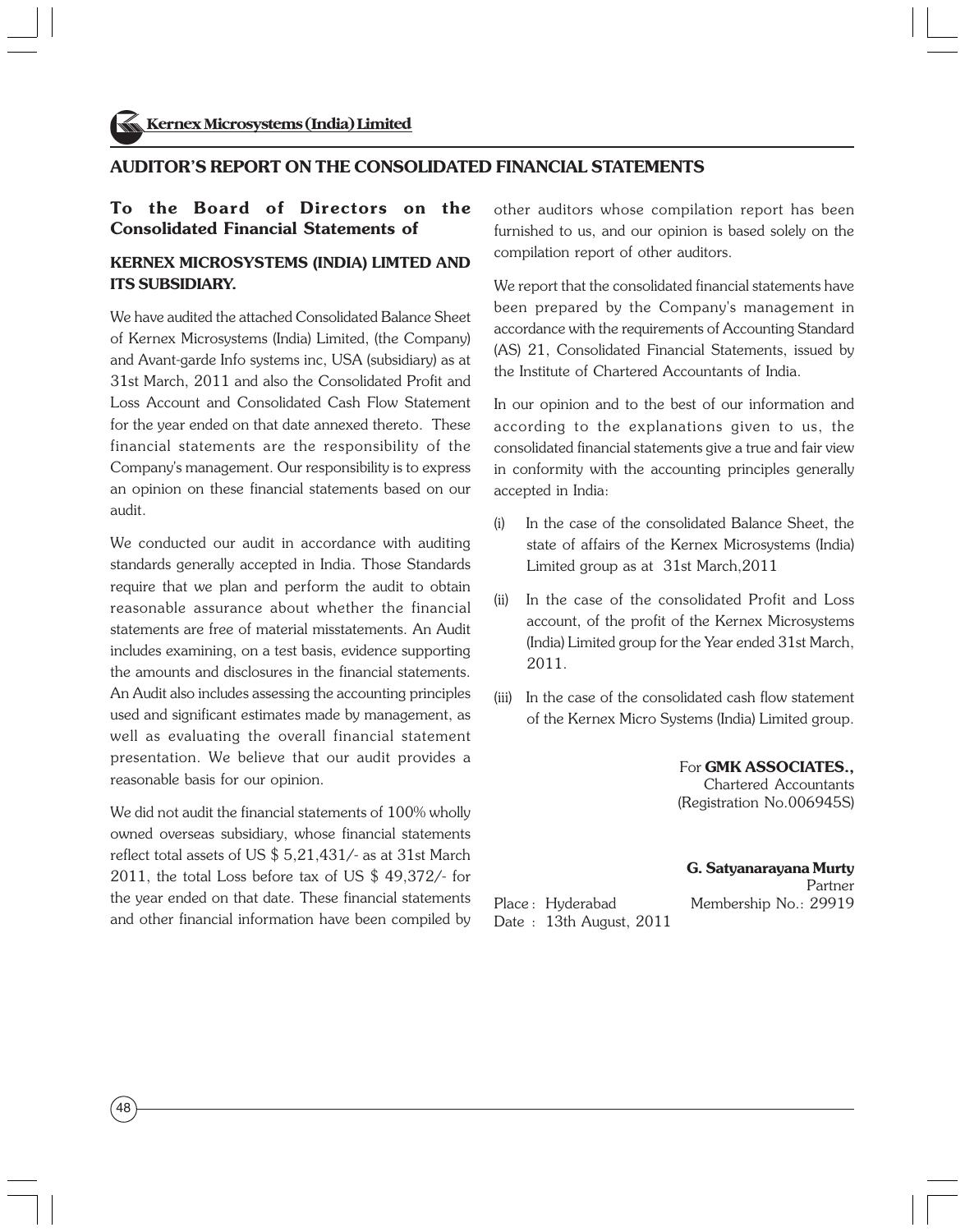#### **Consolidated Balance Sheet as at March 31, 2011**

|    |     |                                                                                 |                       |                            | (Amount in Rupees.)        |
|----|-----|---------------------------------------------------------------------------------|-----------------------|----------------------------|----------------------------|
|    |     |                                                                                 | Schedule<br>Reference | As at<br>31.03.2011        | As at<br>31.03.2010        |
| I. |     | <b>SOURCES OF FUNDS</b>                                                         |                       |                            |                            |
|    | (1) | Shareholders' funds:                                                            |                       |                            |                            |
|    |     | Capital<br>(a)                                                                  | A                     | 124,996,550                | 124,996,550                |
|    |     | (b)<br>Reserves and surplus                                                     | B                     | 1,125,260,211              | 1,096,280,149              |
|    | (2) | Deferred Tax Liability                                                          |                       |                            |                            |
|    | (3) | Loan funds:                                                                     |                       |                            |                            |
|    |     | Secured Loans<br>(a)                                                            | $\mathcal{C}$         | 225,477,280                | 190,323,062                |
|    |     | <b>TOTAL</b>                                                                    |                       | 1,475,734,041              | 1,411,599,761              |
| П. |     | <b>APPLICATION OF FUNDS</b>                                                     |                       |                            |                            |
|    | (1) | Fixed Assets:                                                                   | D                     |                            |                            |
|    |     | Gross block<br>(a)                                                              |                       | 404,503,945                | 403,478,463                |
|    |     | (b)<br>Less : Depreciation                                                      |                       | 139,887,300                | 129,363,112                |
|    |     | Net block<br>(c)                                                                |                       | 264,616,645                | 274,115,351                |
|    |     | (d)<br>Capital Work-in-progress                                                 |                       | 528,300,209                | 505,937,268                |
|    | (2) | Investments :                                                                   | E                     |                            |                            |
|    | (3) | Current Assets, Loans and advances :                                            |                       |                            |                            |
|    |     | Inventories<br>(a)                                                              | $\mathsf{F}$          | 207,423,263                | 207,050,575                |
|    |     | (b)<br>Sundry Debtors<br>Cash and bank balances<br>(c)                          | G<br>H                | 366,524,497<br>139,918,774 | 200,258,081<br>216,962,396 |
|    |     | (d)<br>Loans and advances                                                       | I                     | 111,032,598                | 96,734,757                 |
|    |     | Less:                                                                           |                       | 824,899,132                | 721,005,809                |
|    |     |                                                                                 |                       |                            |                            |
|    |     | <b>Current Liabilities and Provisions:</b><br><b>Current Liabilities</b><br>(a) | J                     | 159,539,790                | 146, 487, 726              |
|    |     | (b)<br>Provisions                                                               |                       | 14,575,691                 |                            |
|    |     | Net current assets                                                              |                       | 650,783,651                | 574,518,083                |
|    |     |                                                                                 |                       |                            |                            |
|    | (4) | Miscellaneous expenditure to the<br>(a)<br>extent not written off or adjusted   | K                     | 68,323                     | 73,571                     |
|    |     | Product Development Expenses<br>(b)                                             |                       | 20,835,128                 | 20,835,128                 |
|    |     | Deferred Tax Asset<br>(c)                                                       |                       | 11,130,085                 | 36,120,360                 |
|    |     | <b>TOTAL</b>                                                                    |                       | 1,475,734,041              | 1,411,599,761              |
|    |     | Notes on Accounts                                                               | T                     |                            |                            |
|    |     |                                                                                 |                       |                            |                            |

As per our report of even date Firm Reg. No.006945S

**(G. Satyanarayana Murty) S.V. Subba Raju Col. L.V. Raju (Retd.)** Membership No. 29919

Place : Hyderabad **S. Jasminder Singh** Date : 13th August, 2011 Company Secretary

for **GMK ASSOCIATES,**<br>
For and on behalf of the Board<br>
For **KERNEX MICROSYSTEMS** (INDI For **KERNEX MICROSYSTEMS (INDIA) LIMITED** 

Managing Director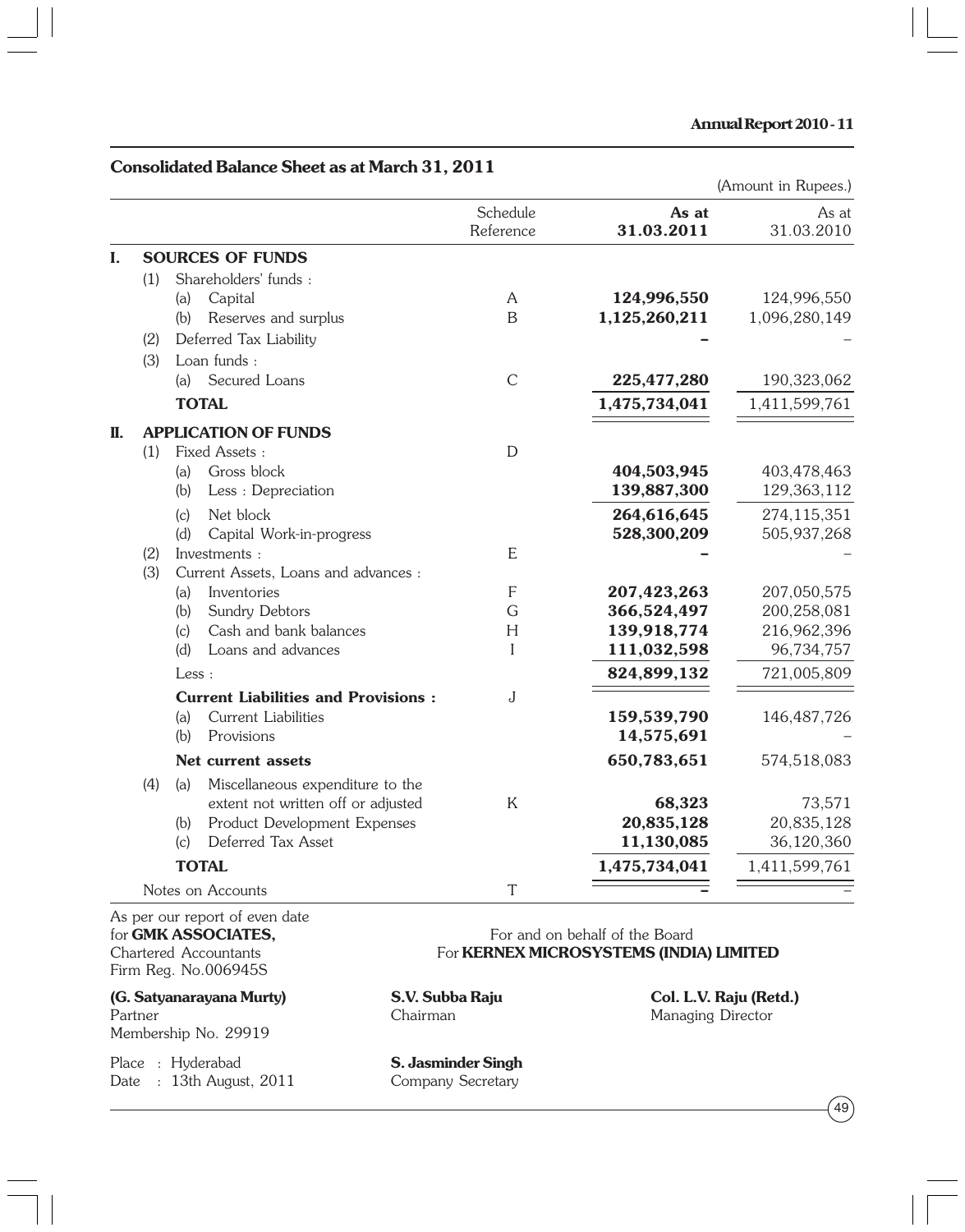|                                           |                       |                                  | (Amount in Rupees)               |
|-------------------------------------------|-----------------------|----------------------------------|----------------------------------|
|                                           | Schedule<br>Reference | For the Year ended<br>31.03.2011 | For the Year ended<br>31.03.2010 |
| <b>INCOME</b>                             |                       |                                  |                                  |
| Sales and Services                        | L                     | 441,034,133                      | 43,898,917                       |
| Less: Duties and Taxes                    | $\mathbb N$           | 16,303,943                       | 3,762,337                        |
| Net Sales and Services                    |                       | 424,730,190                      | 40,136,580                       |
| Other Income                              | M                     | 15,999,781                       | 26,121,017                       |
| <b>TOTAL</b>                              |                       | 440,729,971                      | 66,257,597                       |
| <b>EXPENDITURE</b>                        |                       |                                  |                                  |
| Cost of Materials and Services            | Ω                     | 191,443,331                      | 54,008,447                       |
| (Increase) / Decrease in Stocks           | $\mathsf{P}$          | (1,568,513)                      | (34, 382, 866)                   |
| Personnel Expenses                        | Q                     | 76,567,612                       | 67,381,446                       |
| Operating, Admn and Selling Expenses      | $\mathsf{R}$          | 63,232,793                       | 47,314,195                       |
| Finance Charges                           | S                     | 31,891,518                       | 24,773,182                       |
| Depreciation & Amortization               | D                     | 10,529,436                       | 14,001,619                       |
| <b>TOTAL</b>                              |                       | 372,096,177                      | 173,096,023                      |
| Profit before Tax                         |                       | 68,633,794                       | (106, 838, 426)                  |
| Less: Provision for Taxation:             |                       |                                  |                                  |
| Current Year<br>(a)                       |                       | 14,200,000                       |                                  |
| Deferred Tax<br>(b)                       |                       | 24,990,275                       | (35, 840, 363)                   |
| <b>MAT Credit Entitlement</b><br>(c)      |                       | (14,200,000)                     |                                  |
| <b>Profit after Tax</b>                   |                       | 43,643,519                       | (70, 998, 063)                   |
| Add : Profit brought forward from         |                       |                                  |                                  |
| Previous year                             |                       | 119,694,084                      | 190,692,147                      |
| <b>Profit Available for Appropriation</b> |                       | 163,337,603                      | 119,694,084                      |
| Less: Provision for Dividend              |                       | 12,499,655                       |                                  |
| Less : Tax on distributed Profits         |                       | 2,076,036                        |                                  |
| Less: Transfer to General Reserve         |                       |                                  |                                  |
| <b>Balance Carried to Balance Sheet</b>   |                       | 148,761,912                      | 119,694,084                      |
| Earning Per Share:-Basic                  |                       | 3.49                             | (5.68)                           |
| Diluted                                   |                       | 3.49                             | (5.68)                           |
| Notes on Accounts                         | T                     |                                  |                                  |
| $-1.1$                                    |                       |                                  |                                  |

#### **Consolidated Profit and Loss Account for the year ended March 31,2011**

As per our report of even date<br>for **GMK ASSOCIATES.** Firm Reg. No.006945S

**(G. Satyanarayana Murty) S.V. Subba Raju Col. L.V. Raju (Retd.)** Partner **Chairman** Chairman Managing Director Membership No. 29919

Place : Hyderabad **S. Jasminder Singh**<br>
Date : 13th August, 2011 Company Secretary Date :  $13$ th August,  $2011$ 

 $(50)$ 

For and on behalf of the Board Chartered Accountants For **KERNEX MICROSYSTEMS (INDIA) LIMITED**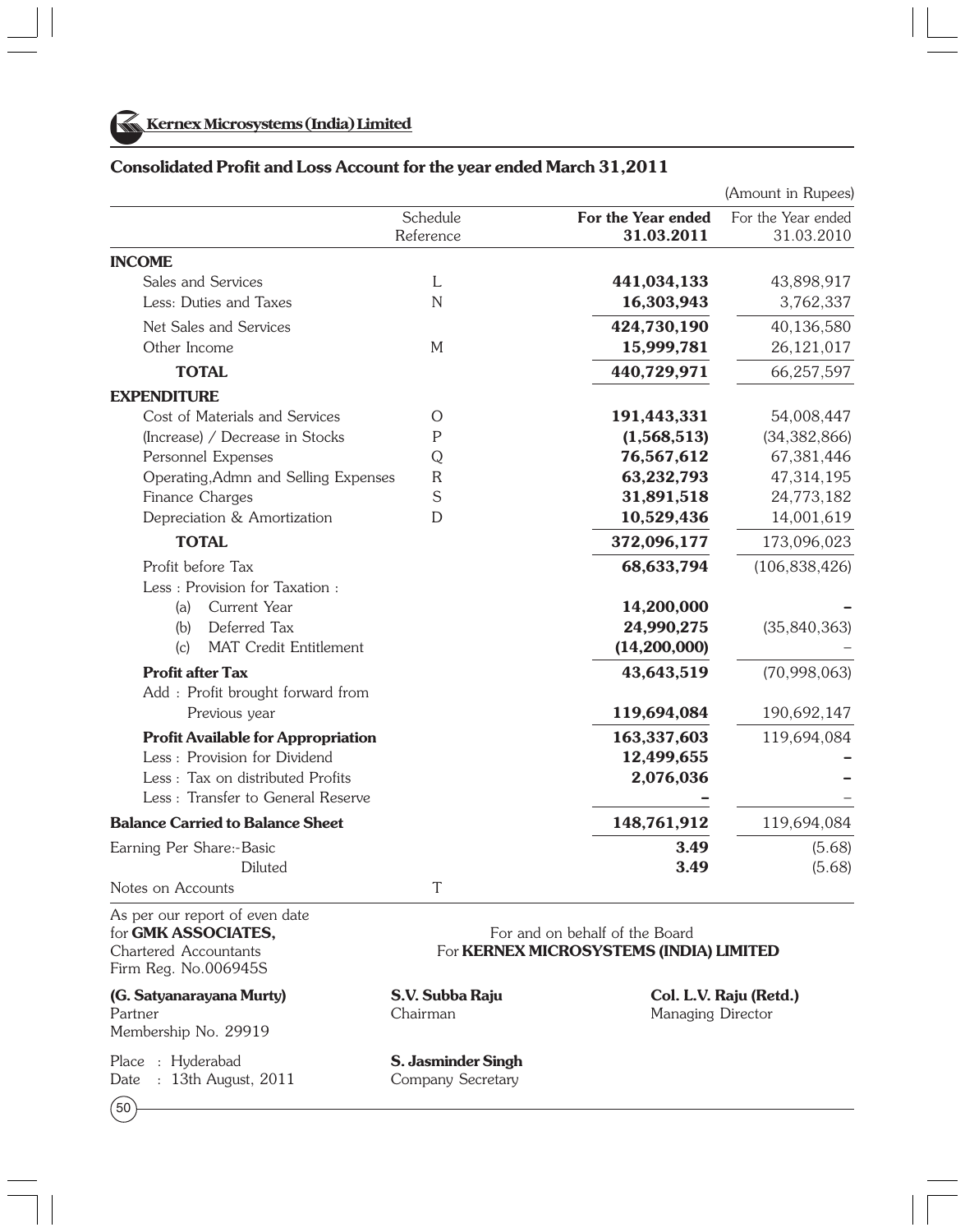# **Schedules to the Consolidated Balance Sheet**

| (Amount in Rupees) |  |  |
|--------------------|--|--|
|--------------------|--|--|

|                                                                                                                                                                                                                                                      | As at<br>31.03.2011 | As at<br>31.03.2010 |
|------------------------------------------------------------------------------------------------------------------------------------------------------------------------------------------------------------------------------------------------------|---------------------|---------------------|
| <b>SCHEDULE - A</b><br><b>SHARE CAPITAL</b><br><b>AUTHORISED CAPITAL</b>                                                                                                                                                                             |                     |                     |
| 1,50,00,000 Equity Shares of Rs. 10/- each                                                                                                                                                                                                           | 150,000,000         | 150,000,000         |
| ISSUED SUBSCRIBED AND PAID UP CAPITAL<br>12,499,655 EQUITY SHARES OF RS.10/- each<br>(Of the above shares 55,22,177 number of Equity Shares<br>of Rs 10/- each were allotted by way of bonus shares by<br>capitalizing free reserves of the company) | 124,996,550         | 124,996,550         |
|                                                                                                                                                                                                                                                      | 124,996,550         | 124,996,550         |
| <b>SCHEDULE - B</b><br><b>RESERVES AND SURPLUS</b><br><b>Securities Premium</b><br>As at the commencement of the year                                                                                                                                | 917,219,545         | 917,219,545         |
| Add : received during the year                                                                                                                                                                                                                       |                     |                     |
|                                                                                                                                                                                                                                                      | 917,219,545         | 917,219,545         |
| <b>General Reserve</b>                                                                                                                                                                                                                               |                     |                     |
| At the commencement of the year                                                                                                                                                                                                                      | 59,366,520          | 60,183,762          |
| Add: Transfer from the profit & Loss account                                                                                                                                                                                                         |                     |                     |
| Less: Foreign Currency Translation Adjustment                                                                                                                                                                                                        | 87,766              | 817,242             |
|                                                                                                                                                                                                                                                      | 59,278,754          | 59,366,520          |
| Balance in Profit & Loss A/c.                                                                                                                                                                                                                        | 148,761,912         | 119,694,084         |
|                                                                                                                                                                                                                                                      | 1,125,260,211       | 1,096,280,149       |
| <b>SCHEDULE - C</b><br><b>SECURED LOANS</b>                                                                                                                                                                                                          |                     |                     |
| Working Capital Facilities from Banks                                                                                                                                                                                                                | 224,764,899         | 125,321,063         |
| Short Term Loans against Deposits                                                                                                                                                                                                                    |                     | 63, 637, 743        |
| Vehicle loans                                                                                                                                                                                                                                        | 712,381             | 1,364,256           |
|                                                                                                                                                                                                                                                      | 225,477,280         | 190,323,062         |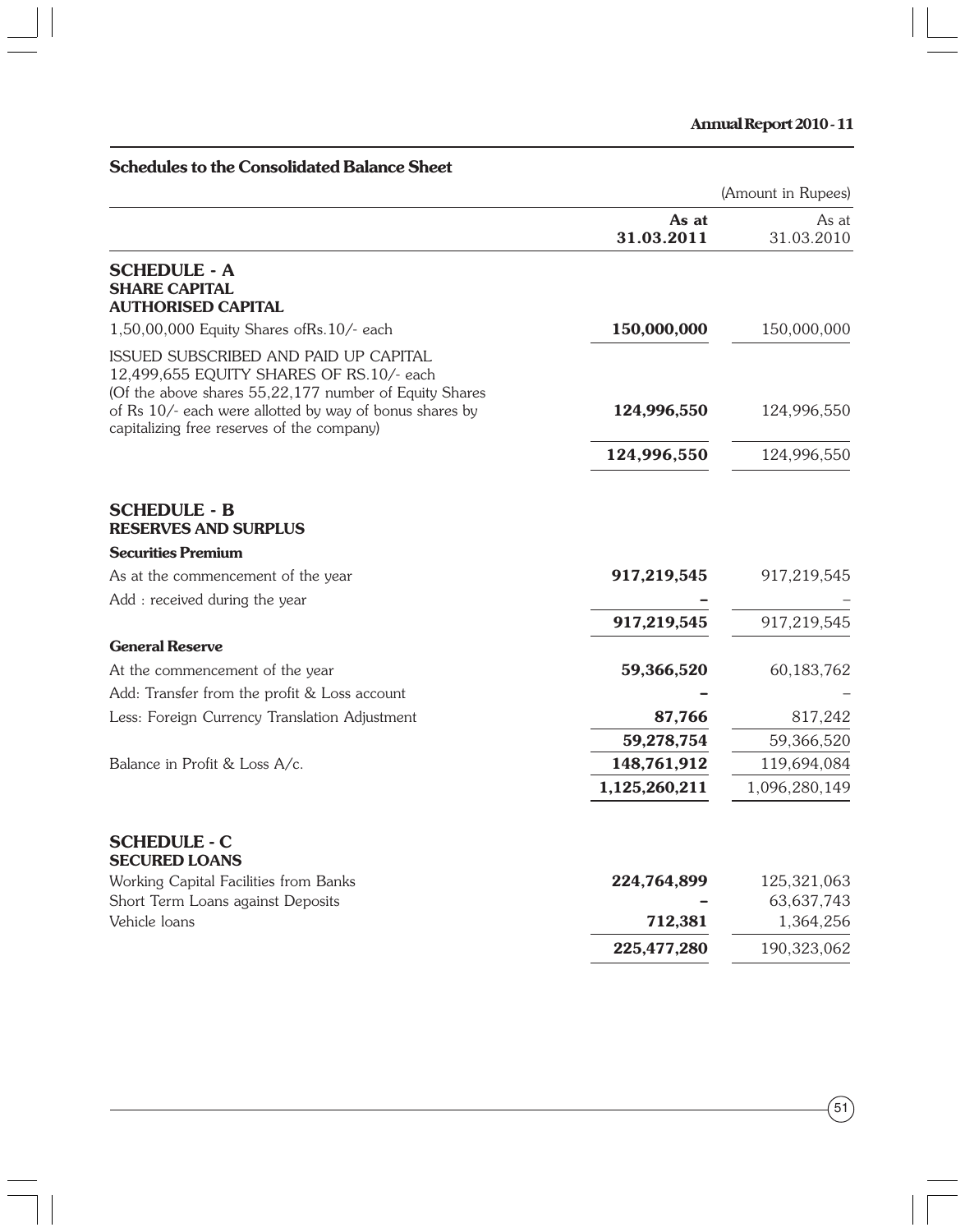Schedules To The Consolidated Balance Sheet **Schedules To The Consolidated Balance Sheet**

# SSCHEDULE "D" **SSCHEDULE "D"**

# FIXED ASSETS  **FIXED ASSETS**

| 505,937,268              | 528,300,209       |                  |                  |                    |                    | 528,300,209                   |                                | 22,362,941                      | 268<br>505,937,     | Capital Work-in-Progress                 |
|--------------------------|-------------------|------------------|------------------|--------------------|--------------------|-------------------------------|--------------------------------|---------------------------------|---------------------|------------------------------------------|
| 279,024,372              | 274,115,351       | 129,363,112      | $\mathbf{I}$     | 13,996,371         |                    | 403, 478, 463   115, 366, 741 | ı                              | 9,087,350                       | 394,391,113         | As On 31.03.2010                         |
| 274,115,351              | 264,616,645       | 139,887,300      | L                | 10,524,188         |                    | $404,503,945$   129,363,112   | L                              | 1,025,482                       | ,463<br>403,478,    | <b>TOTAL</b>                             |
| 2,651,328                | 2,578,762         | 6,396,008        | Ï                | 900,879            | 5,495,129          | 8,974,770                     | I                              | 828,313                         | 8,146,457           | Vehicles                                 |
| 3,355,655                | 2,849,174         | 9,191,944        |                  | 547,341            | 8,644,603          | 12,041,118                    | I                              | 40,860                          | ,258<br>12,000,     | Furniture                                |
| 3,758,268                | 3,235,375         | 6,174,776        |                  | 539,093            | 5,635,683          | 9,410,151                     | I                              | 16,200                          | ,951<br>9,393,      | Office Equipment                         |
| 25,650,404               | 19,539,142        | 95,022,197       | L                | 6,251,371          | 88,770,826         | 114,561,339                   | $\mathsf I$                    | 140,109                         | 230<br>114,421,     | including Computers<br>Plant & Machinery |
|                          |                   |                  |                  |                    |                    |                               |                                |                                 |                     | Software Division                        |
| 22,855,049               | 20,569,545        | 23,102,375       | Ï                | 2,285,504          | 20,816,871         | 43,671,920                    | L                              | I                               | 920<br>43,671       | <b>Building</b>                          |
| 215,844,647              | 215,844,647       | ı                | $\overline{1}$   | I                  | $\mathbf{I}$       | 215,844,647                   | $\mathbf{I}$                   | $\mathbf{I}$                    | ,647<br>215,844,    | and & Land<br>development                |
| $31 - Mar - 10$<br>As on | 31-03-11<br>As on | 31-03-11<br>Upto | Adjust-<br>ments | The year<br>During | $1-Apr-10$<br>Upto | 31-Mar-17<br>As on            | <b>Deductions</b><br>Deletions | Additions<br>the Year<br>during | $1-Apr-10$<br>As on | Name of the Asset                        |
|                          | Net Block         |                  |                  | Depreciation       |                    |                               |                                | Gross Block                     |                     |                                          |
| (Amount in Rupees)       |                   |                  |                  |                    |                    |                               |                                |                                 |                     |                                          |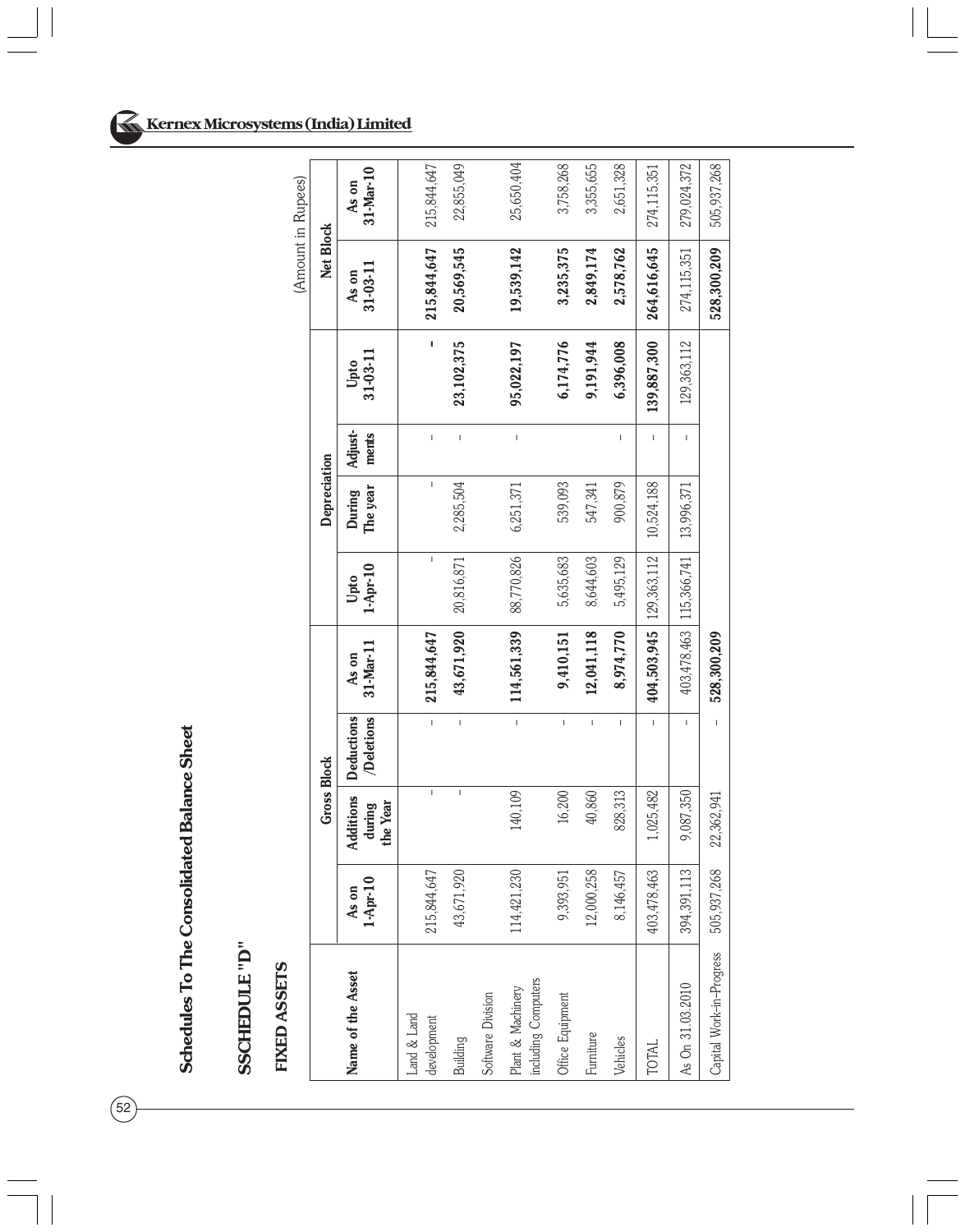|                                                      |                     | (Amount in Rupees)  |
|------------------------------------------------------|---------------------|---------------------|
|                                                      | As at<br>31.03.2011 | As at<br>31.03.2010 |
| <b>SCHEDULE - E</b>                                  |                     |                     |
| <b>INVESTMENTS:</b>                                  | <b>NIL</b>          | <b>NIL</b>          |
| <b>SCHEDULE - F</b>                                  |                     |                     |
| <b>INVENTORIES</b>                                   |                     |                     |
| Work in progress                                     | 149,864,297         | 148,295,784         |
| Closing Stock of Materials                           | 57,558,966          | 58,754,791          |
|                                                      | 207,423,263         | 207,050,575         |
| <b>SCHEDULE - G</b><br><b>SUNDRY DEBTORS</b>         |                     |                     |
| (Unsecured and considered good)                      |                     |                     |
| Outstanding for a period exceeding Six months        | 173,555,455         | 191,724,884         |
| Other Debts                                          | 192,969,042         | 8,533,197           |
|                                                      | 366,524,497         | 200,258,081         |
| <b>SCHEDULE - H</b><br><b>CASH AND BANK BALANCES</b> |                     |                     |
| Cash on Hand                                         | 131,562             | 263,355             |
| Cash at Bank:                                        |                     |                     |
| in current Account with scheduled Banks              | 22,302,960          | 6,703,972           |
| in Fixed Deposits                                    | 117,484,252         | 209,995,068         |
|                                                      | 139,918,774         | 216,962,396         |
| <b>SCHEDULE - I</b><br><b>LOANS AND ADVANCES</b>     |                     |                     |
| (Unsecured Considered good)                          |                     |                     |
| Advances to Suppliers & Services                     | 49,255,776          | 45,995,311          |
| Deposits                                             | 44,798,939          | 40,882,904          |
| Deferred Interest                                    | 100,438             | 208,146             |
| <b>Other Current Assets</b>                          | 16,877,445          | 9,648,396           |
|                                                      | 111,032,598         | 96,734,757          |

# **Schedules to the Consolidated Balance Sheet**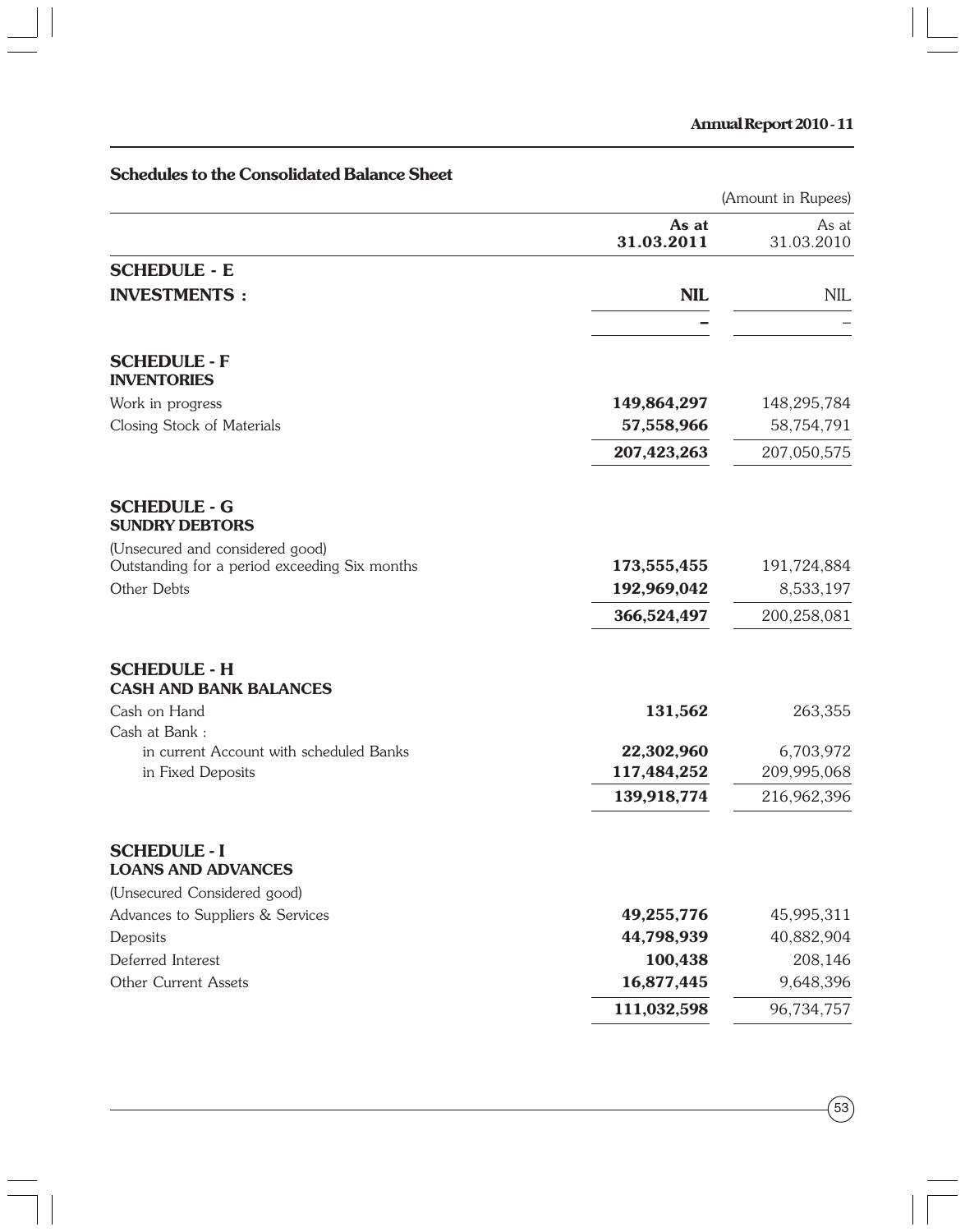

#### **Schedules to the Consolidated Balance Sheet**

|            |                                                                     |                     | (Amount in Rupees)  |
|------------|---------------------------------------------------------------------|---------------------|---------------------|
|            |                                                                     | As at<br>31.03.2011 | As at<br>31.03.2010 |
|            | <b>SCHEDULE - J</b><br><b>CURRENT LIABILITIES AND PROVISIONS</b>    |                     |                     |
| (A)        | <b>CURRENT LIABILITIES</b>                                          |                     |                     |
|            | Creditors for Supplies and expenses                                 | 99,360,666          | 43,903,359          |
|            | Creditors for Capital Goods                                         | 11,146,277          | 28,334,672          |
|            | Advances Received from Customers                                    | 48,668,872          | 73,715,268          |
|            | Share Application Money unpaid refund A/c                           | 193,300             | 362,050             |
|            | Unclaimed Dividend                                                  | 170,675             | 172,377             |
|            |                                                                     | 159,539,790         | 146, 487, 726       |
| <b>(B)</b> | <b>PROVISIONS</b>                                                   |                     |                     |
|            | Income Tax (Net)                                                    |                     |                     |
|            | Dividend                                                            | 12,499,655          |                     |
|            | Dividend Distribution Tax                                           | 2,076,036           |                     |
|            |                                                                     | 14,575,691          |                     |
|            | <b>SCHEDULE - K</b>                                                 |                     |                     |
|            | Miscellaneous expenditure to the extent not written off or adjusted |                     |                     |
| a)         | Organisational Costs                                                | 143,039             | 143,039             |
|            | Start-up Costs                                                      | 244,872             | 244,872             |
|            | Computer Software                                                   | 71,488              | 71,488              |
|            |                                                                     | 459,399             | 459,399             |

**68,323** 73,571

Less: Amortized During the year 5,248 5,248 Less: already Amortized **385,828** 380,580

#### b) Product Development Expenses **20,835,128** 20,835,128

|   | ۰<br>٦<br><br>۰.<br>×<br>M.<br>۰. |  |
|---|-----------------------------------|--|
| r |                                   |  |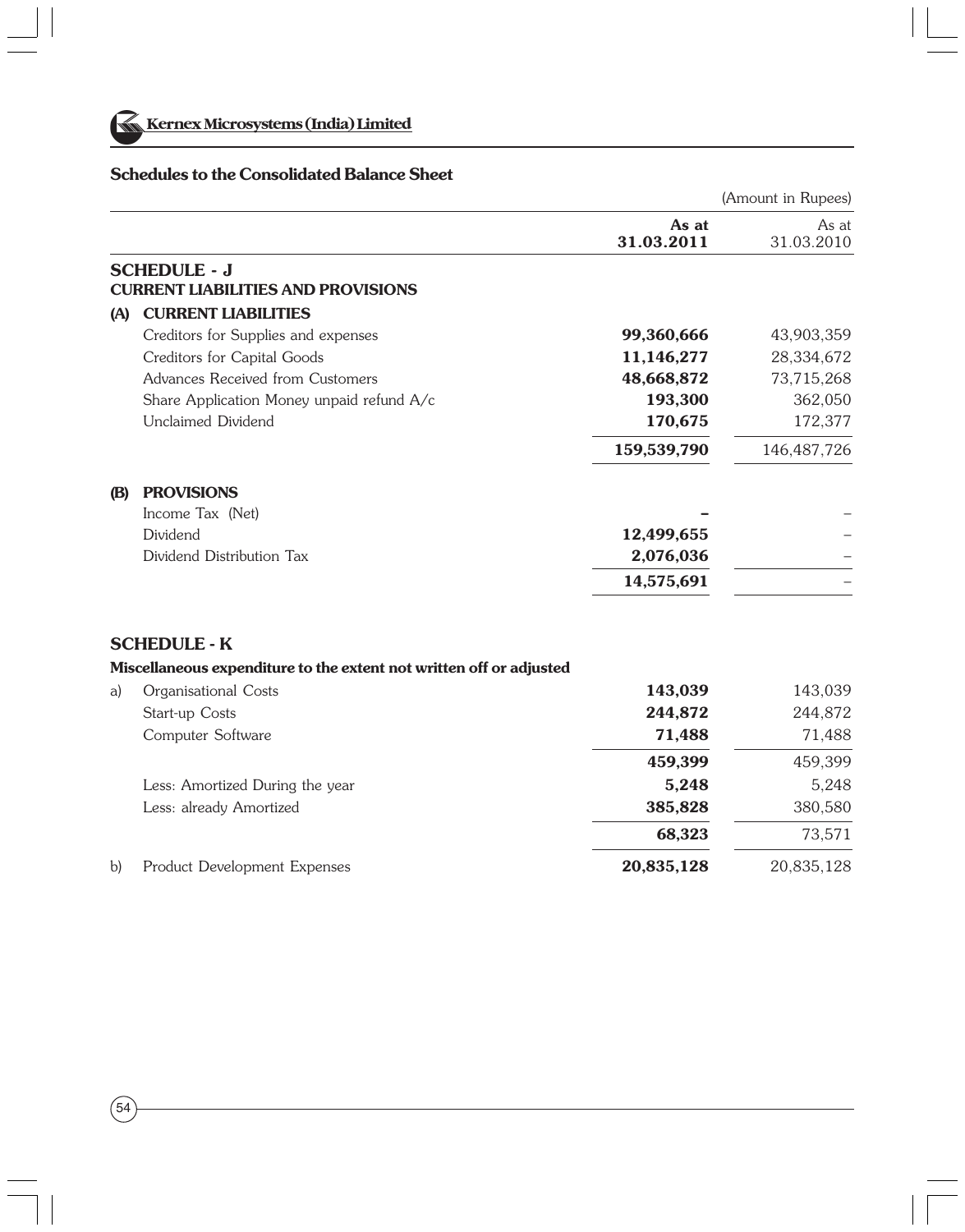# (Amount in Rupees) **For the Year ended** For the Year ended<br>**31 03 2011** 31 03 2010 **31.03.2011** 31.03.2010 **SCHEDULE - L SALES AND SERVICES** (A) Sales Domestic **54,540,946** 217,224 (B) Sales Export **232,906,920** 8,519,336 (C) Service income **153,586,267** 35,162,357  **441,034,133** 43,898,917 **SCHEDULE - M OTHER INCOME** Interest Received : Banks **7,059,762** 18,788,819 Other Miscellaneous Income **8,940,019** 7,332,198  **15,999,781** 26,121,017 **SCHEDULE - N DUTIES AND TAXES** Central Excise Duty **772,485** 3,461 Service Tax **15,367,405** 3,741,141 Sales Tax **164,053** 17,735  **16,303,943** 3,762,337 **SCHEDULE - O Cost of Materials & Services Consumption of raw materials and bought-out items** Opening Stock of raw materials **58,754,791** 56,670,264 Add : Purchases **53,821,739** 17,139,285 Less: Closing Stock **57,558,966** 58,754,791 Material consumed **55,017,564** 15,054,758 Accessories purchased **86,192,867** 58,880 Project Execution Expenses **50,232,900** 38,894,809 Net Cost of Materials & Services **191,443,331** 54,008,447 **SCHEDULE - P (INCREASE)/DECREASE IN STOCKS Opening Stocks** Opening Work in progress **148,295,784** 113,912,918 **TOTAL (A) 148,295,784** 113,912,918 Closing Stocks Closing work in Progress **149,864,297** 148,295,784 **TOTAL (B)** 149,864,297 148,295,784 **Total (A+B)** (34,382,866)

#### **Schedules to Consolidated Profit and Loss Account**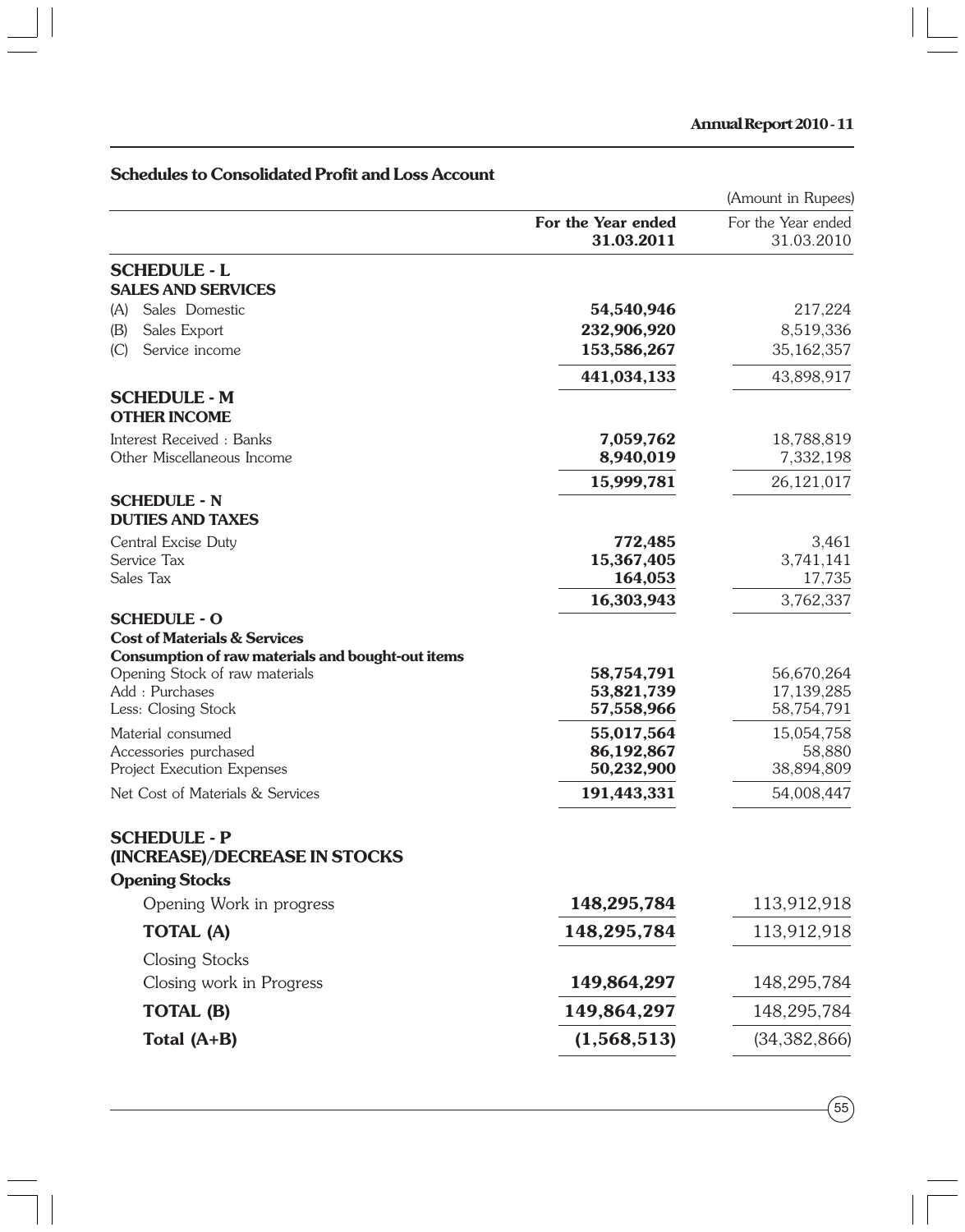

### **Schedules to Consolidated Profit and Loss Account**

|                                                                                        |                                  | (Amount in Rupees)               |
|----------------------------------------------------------------------------------------|----------------------------------|----------------------------------|
|                                                                                        | For the Year ended<br>31.03.2011 | For the Year ended<br>31.03.2010 |
| <b>SCHEDULE - Q</b><br>PERSONNEL EXPENSES                                              |                                  |                                  |
| Salaries and Other Benefits                                                            | 70,869,063                       | 62,913,283                       |
| Contribution to PF & Other funds                                                       | 3,774,384                        | 2,991,173                        |
| Staff Welfare                                                                          | 1,924,165                        | 1,476,990                        |
|                                                                                        | 76,567,612                       | 67,381,446                       |
| <b>SCHEDULE - R</b><br><b>OPERATING, ADMINISTRATIVE AND</b><br><b>SELLING EXPENSES</b> |                                  |                                  |
| Rent                                                                                   | 2,652,181                        | 3,507,030                        |
| Rates and Taxes                                                                        | 3,146,860                        | 2,103,055                        |
| Printing & Stationery                                                                  | 623,135                          | 537,740                          |
| Directors Remuneration                                                                 | 6,780,000                        | 4,680,000                        |
| <b>Bad Debts Written off</b>                                                           |                                  | 8,751,111                        |
| Directors sitting fees                                                                 | 370,000                          | 550,000                          |
| Communication Expenses                                                                 | 1,749,552                        | 1,543,956                        |
| Repairs and Maintenance                                                                | 7,105,486                        | 3,556,086                        |
| <b>Electricity Charges</b>                                                             | 2,625,388                        | 1,753,258                        |
| Professional & Consultancy Fees                                                        | 2,193,206                        | 4,088,413                        |
| Security Charges                                                                       | 821,611                          | 940,029                          |
| <b>Books and Periodicals</b>                                                           | 3,500                            | 14,295                           |
| Traveling & Conveyance Expenses                                                        | 3,670,544                        | 4,712,753                        |
| Insurance                                                                              | 461,911                          | 380,665                          |
| General Expenses                                                                       | 476,154                          | 859,411                          |
| Auditors remuneration                                                                  | 616,200                          | 770,480                          |
| <b>Business Promotion</b>                                                              | 3,087,360                        | 912,974                          |
| Research and Development expenses                                                      | 6,323,962                        | 7,414,290                        |
| Freight                                                                                | 8,958                            | 238,649                          |
| Selling Expenses                                                                       | 20,516,785                       |                                  |
|                                                                                        | 63,232,793                       | 47,314,195                       |
| <b>SCHEDULE - S</b><br><b>FINANCE CHARGES</b>                                          |                                  |                                  |
| Interest on term Loan                                                                  |                                  | 3,040,752                        |
| Interest on Working Capital                                                            | 20,390,792                       | 12,401,023                       |
| Bank Commission & Other Financial Charges                                              | 11,500,726                       | 9,331,407                        |
|                                                                                        | 31,891,518                       | 24,773,182                       |

 $(56)$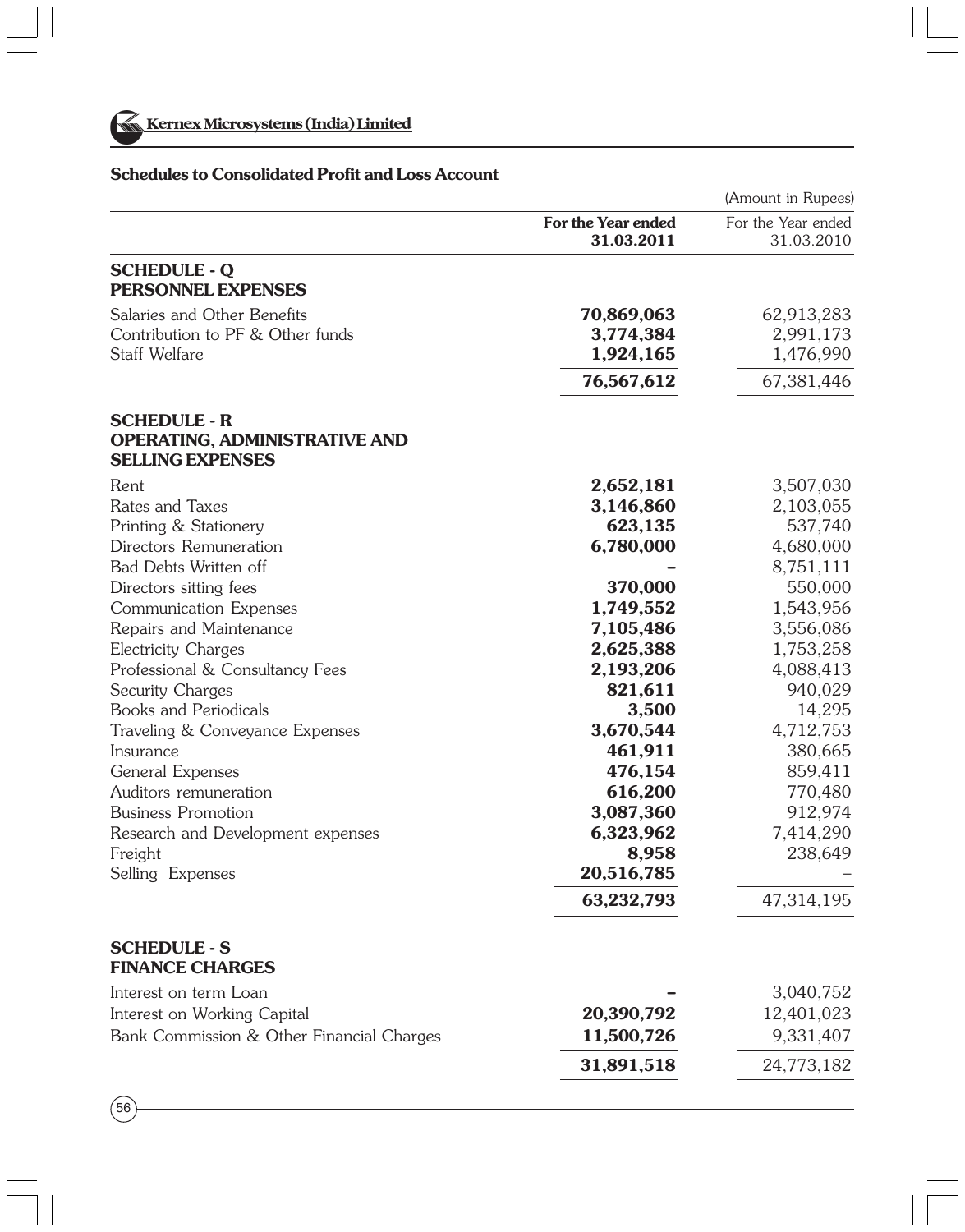#### **SCHEDULE 'T' : Notes forming part of the Accounts for the year ended March 31, 2011**

#### **Significant Accounting Policies and notes on accounts :**

#### **Company Overview :**

Kernex Microsystems (India) Limited is engaged in the Manufacture and sale of Safety Systems and Software Services for Railways.

#### **A. Significant accounting policies :**

#### **1. Accounting Convention:**

The Financial statements are prepared under historical cost convention, on an accrual basis and in accordance with the generally accepted accounting principles in india, the applicable mandatory Accounting Standards as notified by the Companies (Accounting Standard) Rules, 2006 and the relevat provisions of the Companies Act,1956 The Accounting policies have been consistently applied by the Company unless otherwise stated.

- a. The Consolidated Financial statements have been prepared on the following basis : The financial statements are prepared in accordance with the principles and procedures required for the preparation and presentation of consolidated financial statements as laid down under the accounting standards on consolidated financial statements issued by the ICAI. The financial statements of the Parent Company Kernex Microsystems (India) Limited, have been combined with 100% WOS Avant-Garde Infosystems Inc, USA on a line -by-line basis by adding together book values of like items of assets,liabilities,income and expenses after eliminating intra-group balances and transactions and resulting un-realized gain / loss.
- b. The excess/deficit of cost to the parent company of its investment in the subsidiary over its portion of equity in the subsidiary at the respective dates on which investment in such subsidiary was made is recognized in the financial statements as goodwill/capital reserve.
- c. The Parent company's portion of equity In such subsidiary is determined on the basis of the Investment made as on the date of transaction as per the financial statements of the subsidiary.
- d. The consolidated financial statements are presented, to the extent possible, in the same format as that adopted by the parent company for its separate financial statements.
- e. The consolidated financial statements are prepared using uniform accounting policies for like transactions and other events in similar circumstances.

#### **2. Fixed Assets, Depreciation and Amortization**

Fixed assets are carried at the cost of acquisition less accumulated depreciation. Fixed assets are valued at original cost including incidental expenditures, taxes and duties net of cenvat credit availed.

Depreciation has been charged on fixed assets on WDV method as per the rates specified in Schedule XIV of the Companies Act,1956.

Depreciation is calculated on the computer Equipment, Office Equipment and Furniture and Fixtures over their estimated useful lives for the Subsidiary.

Start-up and Organisational Costs and Computer Software are Amortized over a period of its useful life.

Capital Expenditure incurred on expansion Project at Hardware Technology Park(HTP) is under advanced stage of completion and shown under Capital Work in progress.

#### **3. Revenue Recognition :**

Revenue from contracts priced on a time and materials basis are recognized when services are rendered and related costs are incurred.

Revenue from product sales is stated exclusive of returns, and applicable trade discounts but inclusive of Duties and Taxes collected on the same.

Service Income is recognized as per the terms of Contracts with the Customer, when the related services are performed.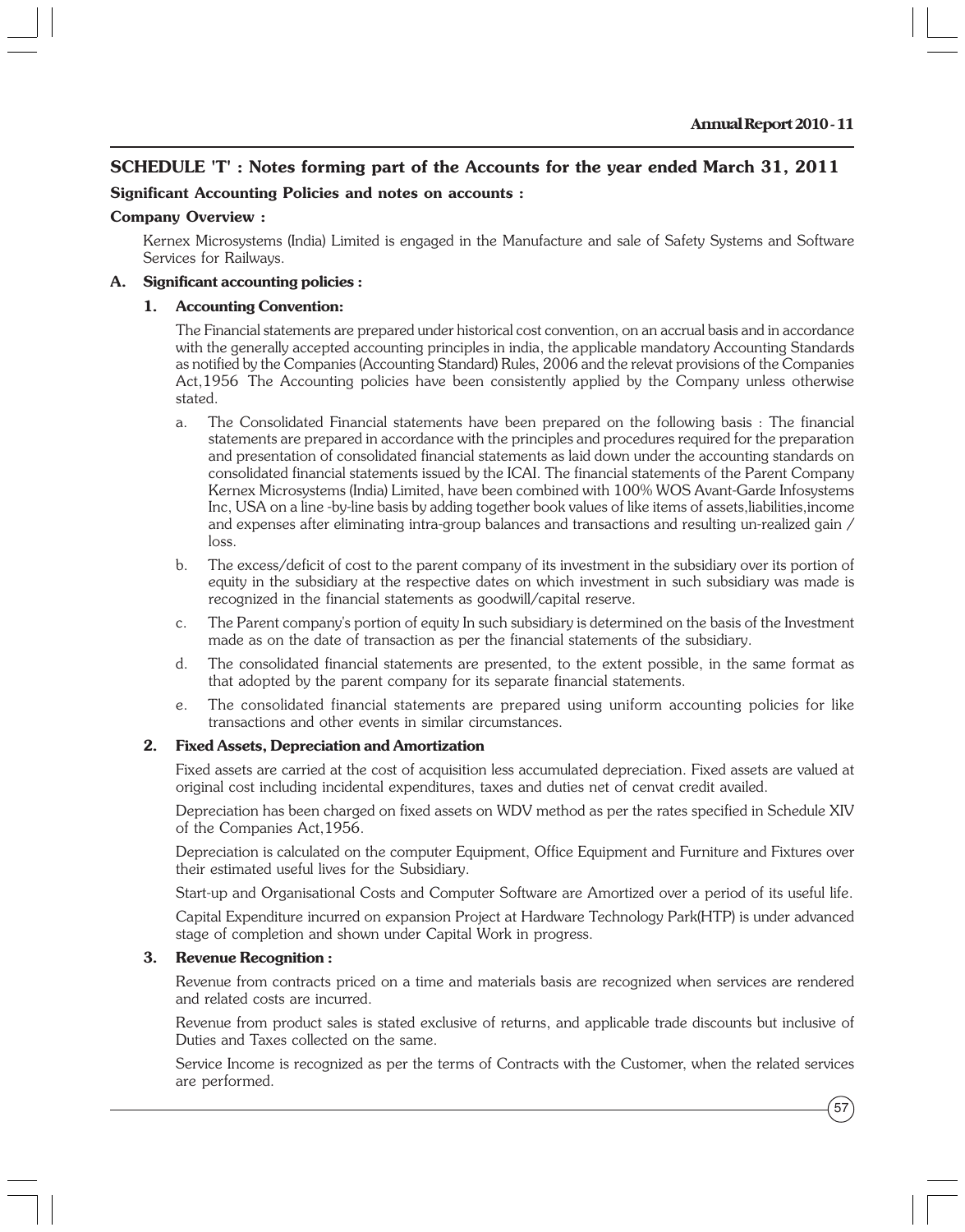

#### **4. Retirement Benefits to Employees :**

#### **i) Defined Contribution plan**

In respect of retirement benfits in the form of provident fund, the contribution payable by the company for a year is charged to the Profit and Loss account.

#### **iI) Defined Benefit Plan**

#### **General Description of Plans:-**

**Leave encashment:** The Company does not have any scheme for Leave encashment.

**Gratuity:** Gratuity benefit is applicable to all permanent and full time employees of the company. Gratuity paid out is based on last drawn basic salary and DA at the time of termination or retirement. The scheme takes into account each completed year of service or part thereof in excess of 6 months. Annual contribution to the employees's Gratuity fund, Established with LIC of India (LIC) or determined based on an acturial valuation by the LIC as at the year end.

#### **5. Foreign Currency Transactions :**

Income and Expenditure in foreign currency is accounted at the exchange rate prevalent when such expenditure/income is incurred/arised. The exchange difference arising on foreign currency transactions are recognized as income or Expenses in the period in which the payment is made/income received.

#### **6. Income Tax :**

#### **Current Tax :**

Provision for current tax is made and retained in the Accounts on the basis of estimated tax liability as per the applicable provisions of the income-tax Act,1961.

#### **Deferred Tax :**

Deferred tax has been accounted in accordance with Accounting Standard - 22 "Accounting for Taxes on Income" issued by the ICAI, under the liability method.

A provision is made for Income tax annually based on the Tax Liability computed. The difference that result between the profit offered for income taxes and the Profit as per the Financial Statements are identified and thereafter a deferred tax asset or deferred tax liability for timing differences, namely the difference that originate in one accounting period and reverse in another, based on the tax effect of the aggregate amount being considered.

The tax effect is calculated on the accumulated timing differences at the end of an accounting period based on prevailing enacted regulations.

Deferred tax assets are recognized only if there is reasonable certainty that they will be realized and are reviewed for the appropriateness of their respective carrying values at each balance sheet date.

#### **MAT Credit Entitlement :**

MAT Credit Entitlement is recognised in the books of accounts as per the Tax Laws existing on the Balance Sheet Date.

#### **7. Fixed Assets**

Fixed assets are valued at original cost including incidental expenditures, taxes and duties net of CENVAT and VAT credit availed.

Capital Expenditure incurred on expansion Project at Hardware Technology Park(HTP) is under advanced stage of completion and shown under Capital Work in progress.

#### **8. Research and Development Expenditure:**

For Kernex Micro Systems (Ind) Ltd Revenue expenditure incurred on Research and Development is charged to Profit and Loss Account in the year it is incurred. Capital expenditure is included in the respective heads under Fixed Assets. For Avant-Garde Inc, USA Product Development Costs were Capitalized.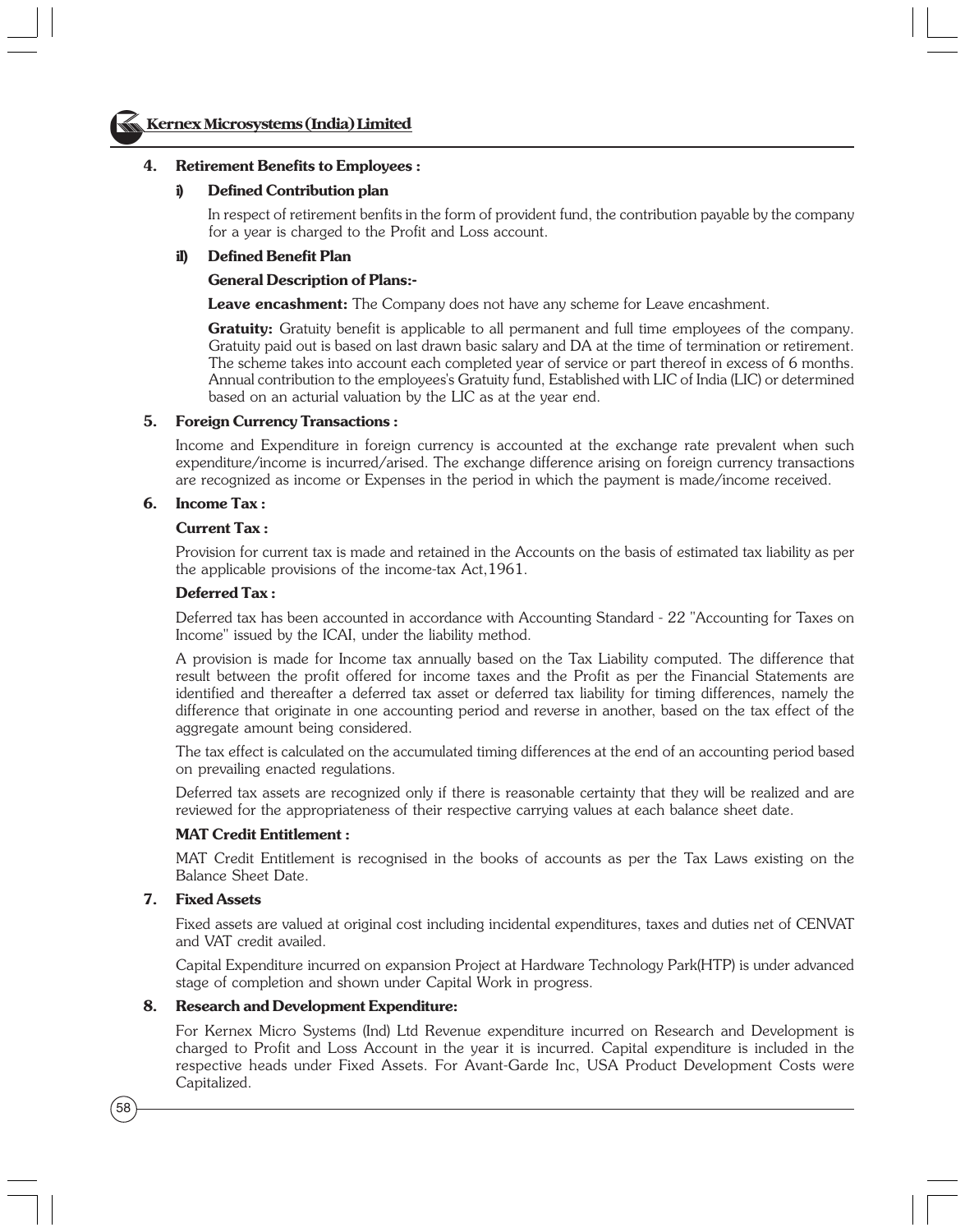#### **9. Depreciation**

Depreciation has been charged on fixed assets on WDV method as per the rates specified in Schedule XIV of the Companies Act,1956.

#### **10. Inventories**

Inventories of Components are valued at cost or realizable value which ever is less. Work in progress is valued at cost of materials and services used.

#### **11. Warranty Expenses**

Anticipated product warranty costs for the period of warranty are provided for in the year of sale.

#### **12. Segment Reporting :**

Since the Company has no Reportable segment to report, "Segment Reporting" under "Accounting Standard 17" issued by the "ICAI" is not applicable.

#### **13. Related Party Disclosures:**

- a) There are no related parties where control exists other than 100% Wholly Owned subsidiary.
- b) 100% Wholly Owned Subsidiary Avant-Grade Infosystems.
- c) Key Management Personnel:

Col. L.V.Raju (Retd) - Managing Director

B. Murali Mohan - Whole Time Director

#### **14. Impairment Of Assets :**

An Assets is treated as impaired when the carrying cost of the asset exceeds its recoverable value being higher of value in use and netselling price. Value in use is computed at net present value of cash flow expected over the balance useful life of the assets. An impairment loss is recognised as an expense in the profit and loss account in the year in which an asset is identifed as impaired. The impairment loss in prior accounting period is reversed if there has been an improvement in recoverable amount.

The Management of the Company is of the opinion that there are no Fixed Assets to be impaired for the period, as identified by the sources of Information, mentioned in the Accounting Standard -28 "Impairment of Assets" issued by the ICAI.

#### **B. Notes to Accounts:**

- **1.** All Amounts in the financial statements are presented in Rupees. The Previous Year's figures have been regrouped/reclassified, wherever necessary to confirm to the current year's presentation. Figures are rounded off to the nearest rupee.
- **2.** Sundry Debtors,Advances and Creditors are Subject to Reconciliation & Confirmation.

#### **3. Contingent Liabilities in respect of :**

- a) Claims against the Company not acknowledged as debt Rs. 8 lakhs in respect of Income Tax for the Assessment Year 1998-99 for which the companies appeal is Pending before the High Court of Andhra Pradesh and Rs.4.13 Lakhs in respect of Sales Tax for the year 2002-03 for which the company appeal is pending before STAT
- b) Bank guarantees outstanding Rs.1720.75 as on 31st March, 2011 (2010: Rs.1209.79 lakhs)
- c) Estimated amount of contracts remaining to be executed on capital account and not accounted are Rs.4.60 crores (Previous Year:Rs.5.60crores)

#### **4. Exchange Differences:**

Exchange Fluctuation difference of Rs.87,766 /- (Previous Year Rs.8,39,466 /-) is added to the Finance Charges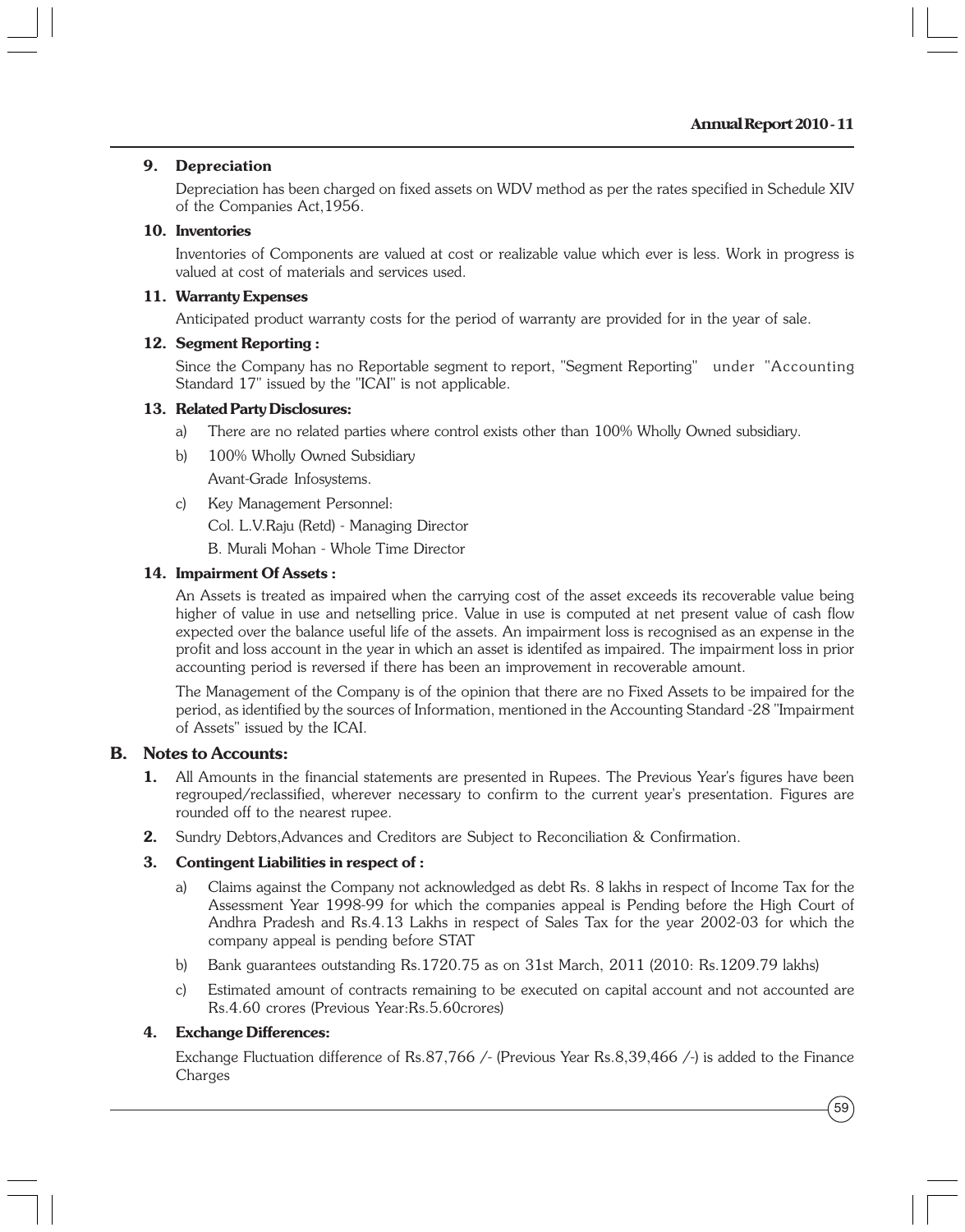

#### **Kernex Microsystems (India) Limited**

#### **5. Term Loans and Cash Credits:**

- a) Cash credit facility from SBH is primarily secured by hypothecation of current assets of the companyand collaterally secured by first charge on fixed assets of the company and equitable mortgage of land & buildings situated at Madhapur.
- b) Vehicle Loans are secured by Hypothecation of Vehicles.
- c) Export Packing Credit facility is Primarily Secured by Hypothecation of Raw Materials, Stock in Process, Finished Goods in transit,stores spares, accessories of Anti Collisiion Devices ranking paripassu with other banks under multiple banking agreement and collaterally secured by all Fixed Assets Land & Buildings under construction

|    |                                                  |                      |         | (Amount in Rupees) |
|----|--------------------------------------------------|----------------------|---------|--------------------|
|    |                                                  |                      | 2010-11 | 2009-10            |
| 6. | <b>Auditors Remuneration relates to</b>          |                      |         |                    |
|    | Statutory, Tax Audits including quarterly audits | $\cdot$ :            | 6.00    | 6.00               |
|    | Other Services                                   |                      | 0.91    | 1.55               |
|    | Reimbursement of Out of Pocket expenses          | $\ddot{\phantom{a}}$ | 0.16    | 0.15               |

#### **7. Earning Per Share :**

Earning/Diluted Earning Per Share of the Company has been calculated as per the Accounting Standard 20 "Earning Per Share" Issued by ICAI.

|                                                                |            | $\mu$ muodin murrapees, |
|----------------------------------------------------------------|------------|-------------------------|
|                                                                | 2010-11    | $2009-10$               |
| Net Profit After Tax attributable to Equity Shareholders (Rs.) | 43,643,519 | (70,998,063)            |
| Weighted Average No. of Equity Shares (Nos)                    | 12,499,655 | 12,499,655              |
| Earnings Per Share - Basic and Diluted (Rs.)                   | 3.49       | (5.68)                  |
| Face Value of Each Share (Rs.)                                 | 10         |                         |

#### **8. Related Party Disclosure:**

The Company entered into related party transactions with Avant-Garde Infosystems Inc, USA. a 100 % Wholly owned Subsidiary with regard to :

| (Amt Rs. in lacs) |  |  |  |
|-------------------|--|--|--|
|-------------------|--|--|--|

| <b>Year ended March 31</b>                          |            |       |
|-----------------------------------------------------|------------|-------|
| <b>Particulars</b>                                  | 2011       |       |
| 1. Capital Transactions:<br>Working Capital Loan    | 10.41      | Nil l |
| $ 2.$ Revenue Transactions :<br>Interest receivable | 14.51      | 15.41 |
| $ 3.$ Sale of Services :                            | <b>Nil</b> | Nil l |

|                                  |        |                     |              |         | (Amt Rs. in lacs) |
|----------------------------------|--------|---------------------|--------------|---------|-------------------|
| <b>Key Management Personnel:</b> |        |                     |              | 2010-11 | 2009-10           |
| Col. L.V.Raju (Retd)             | $\sim$ | Managing Director   | Remuneration | 45.09   | 24.09             |
| B. Murali Mohan                  | $\sim$ | Whole-time Director | Remuneration | 22.89   | 22.89             |
|                                  |        |                     |              |         |                   |

(Amount in Rupees)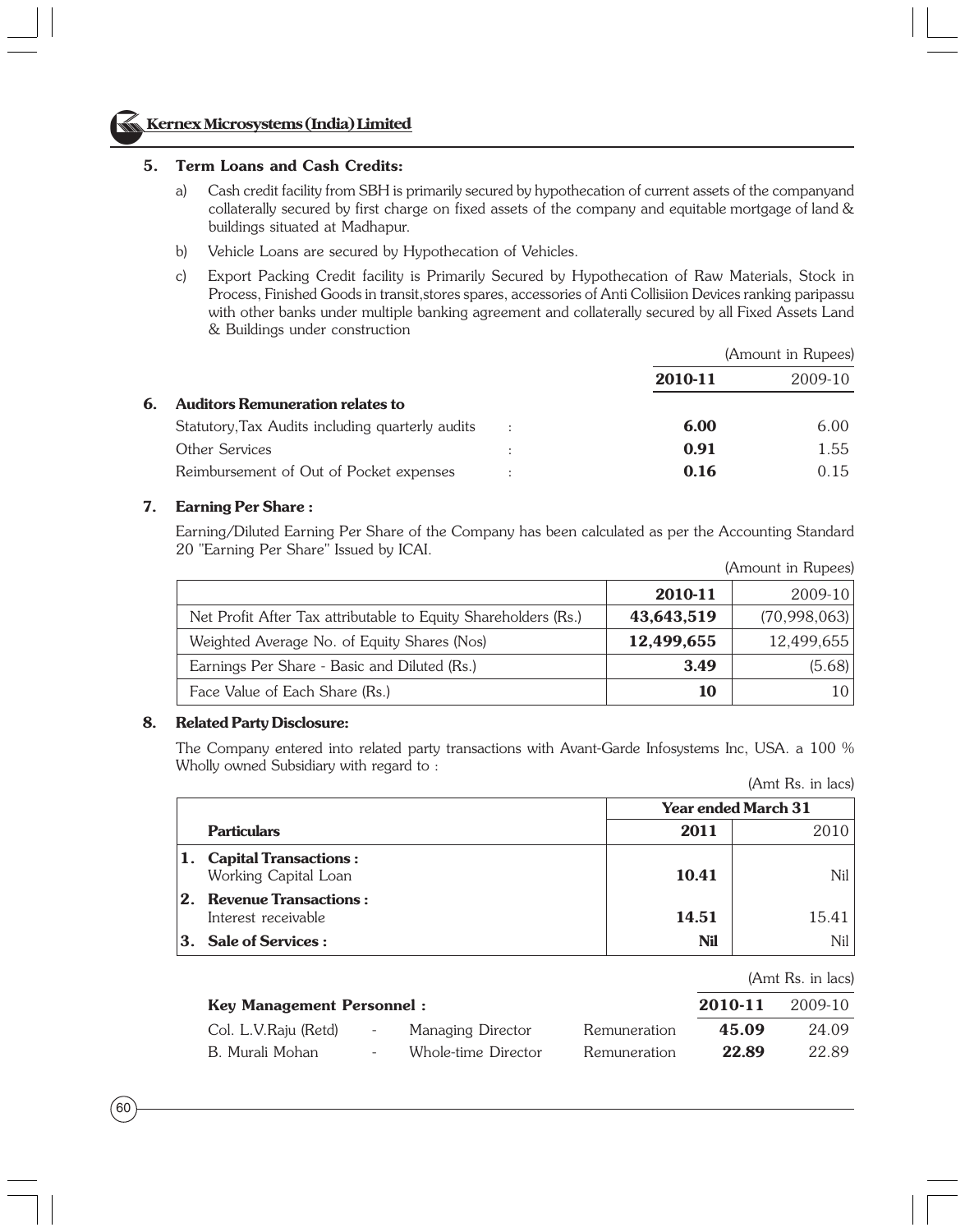#### **9. Disclosure required by Clause 32 of the Listing Agreement**

Amount of Loans and advances in nature of loans outstanding from subsidiaries in the year ended March 31, 2011.

| Name of<br>Subsidiary<br>Company | Outstanding<br>as at<br>March 31, 2011<br>(Rs. In Lacs) | Maximum Amt<br>Outstanding<br>during the year<br>(Rs. In Lacs) | Investment in<br>shares of the<br>Company<br>(No. of shares) | Investment in shares<br>of subsidiaries of the<br>Company<br>(No. of shares) |
|----------------------------------|---------------------------------------------------------|----------------------------------------------------------------|--------------------------------------------------------------|------------------------------------------------------------------------------|
| Avant-Garde<br>Info systems Inc  | 231.99                                                  | 231.99                                                         |                                                              | 5,379,240                                                                    |

#### **10. Deferred Taxation :**

(Amount Rs. in lacs)

| <b>Particulars</b>                 | As on<br>31.03.11 | As on<br>31.03.10 |
|------------------------------------|-------------------|-------------------|
| Payments under 43B                 | 7,598,174         | 5,781,970         |
| Unabsorbed Business Loss (2009-10) | 7,854,385         | 34,782,444        |
| Total Deferred Tax Asset           | 15,452,559        | 40,564,414        |
| <b>Deferred Tax Liability:-</b>    |                   |                   |
| Difference in Block of Assets      | 2,916,051         | 4,444,053         |
| Total Deferred tax liability       | 2,916,051         | 4,444,053         |
| Net Deferred tax (Asset)/Liability | (12, 536, 508)    | (36, 120, 361)    |

#### **Note :**

As per the Accounting Standard-22 "Taxes on Income" issued by ICAI, net deferred tax liability for the year Rs2,35,83,853/- is Debited to P&L A/c.

# As per our report of even date Firm Reg. No.006945S

**(G. Satyanarayana Murty) S.V. Subba Raju Col. L.V. Raju (Retd.)** Partner **Chairman** Chairman Managing Director Membership No. 29919

Place : Hyderabad **S. Jasminder Singh** Date : 13th August, 2011 Company Secretary

for **GMK ASSOCIATES.** For and on behalf of the Board Chartered Accountants For **KERNEX MICROSYSTEMS (INDIA) LIMITED**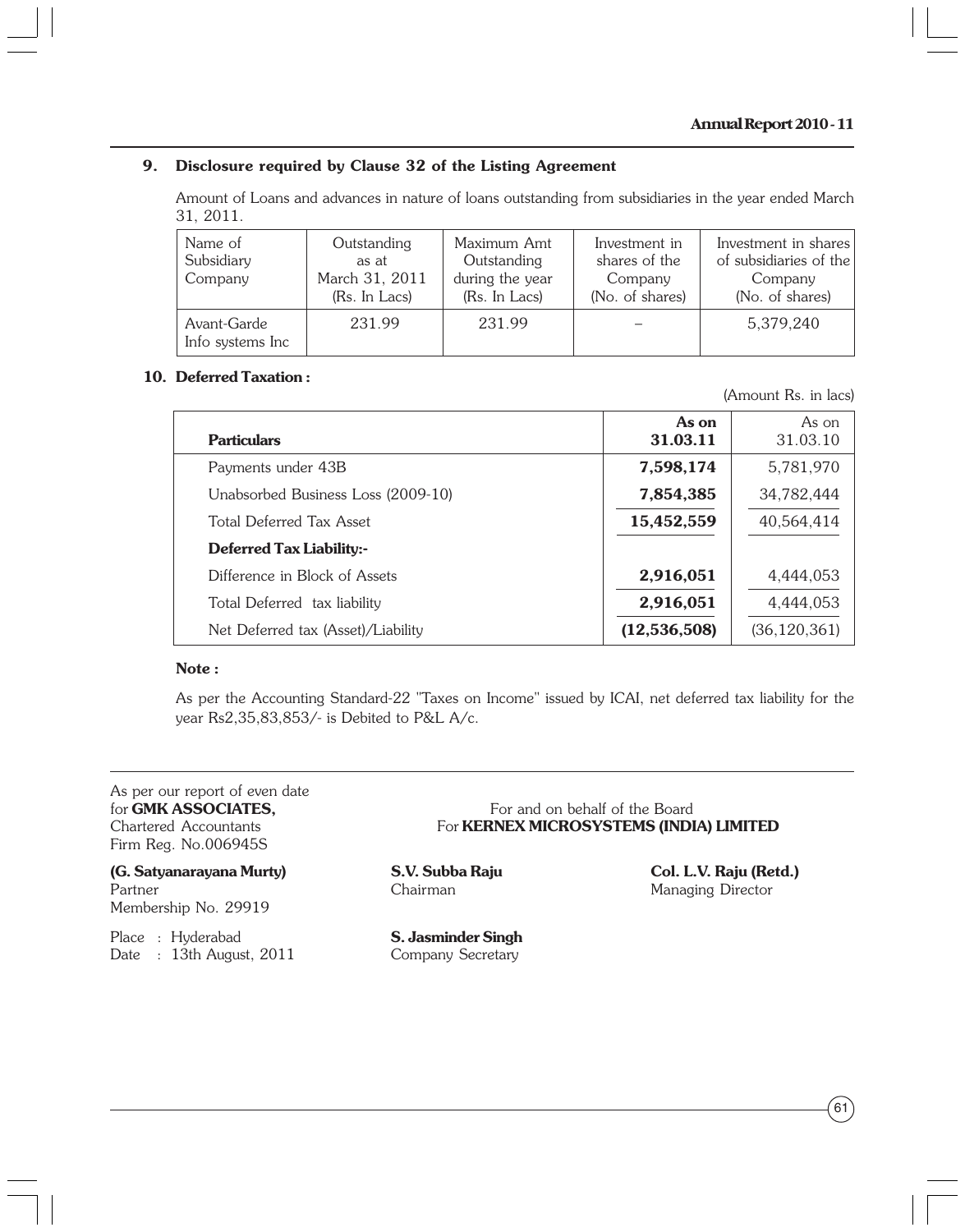

**Kernex Microsystems (India) Limited**

#### **Consolidated Cash Flow Statement for the year ended March 31, 2011**

|                                                                        |                 | (Amount in Rupees) |
|------------------------------------------------------------------------|-----------------|--------------------|
| <b>Particulars</b>                                                     | March 31, 2011  | March 31, 2010     |
| <b>CASH FLOW FROM OPERATING ACTIVITIES</b>                             |                 |                    |
| Profit before tax                                                      | 68,633,794      | (106, 838, 426)    |
| <b>Adjustments for:</b>                                                |                 |                    |
| Depreciation and amortisation                                          | 10,529,436      | 14,001,619         |
| Interest and other financial charges                                   | 31,891,518      | 24,773,182         |
| Interest income                                                        | (8,600,912)     | (20, 329, 969)     |
| <b>Operating Profit Before Working Capital Changes</b>                 | 102,453,836     | (88, 393, 594)     |
| Sundry debtors                                                         | (166, 266, 416) | 3,048,441          |
| Inventories                                                            | (372, 688)      | (36, 467, 393)     |
| Loans and Advances                                                     | (7,797,841)     | (28,994,516)       |
| Current liabilities and provisions                                     | 13,052,064      | 2,889,344          |
| Income-taxes paid during the year                                      | (6,500,000)     | (8,698,152)        |
| Net cash generated by operating activities                             | (65, 431, 045)  | (156, 615, 870)    |
| Cash flows from investing activities                                   |                 |                    |
| Purchases of fixed assets and change in capital work-in-progress       | (23, 388, 423)  | (38, 895, 704)     |
| Interest income                                                        | 8,600,912       | 20,329,969         |
| Net cash used in investing activities                                  | (14, 787, 511)  | (18, 565, 735)     |
| Cash flows from financing activities                                   |                 |                    |
| Secured Loans Received/ (Repayment)                                    | 35, 154, 218    | 79,765,314         |
| Interest and other financial charges                                   | (31,891,518)    | (24, 773, 182)     |
| Dividends paid during the year, including dividend tax                 |                 | (14, 623, 971)     |
| Net cash used in financing activities                                  | 3,262,700       | 40,368,161         |
| Net (decrease) / increase in cash and cash equivalents during the year | (76, 955, 856)  | (134, 813, 444)    |
| Effect of exchange difference on translation                           | (87, 766)       | (817, 242)         |
| Cash and cash equivalents at the beginning of the period/year          | 216,962,396     | 352,593,082        |
| Cash and cash equivalents at the end of the year                       | 139,918,775     | 216,962,396        |

As per our report of even date<br>for **GMK ASSOCIATES**, Firm Reg. No.006945S

**(G. Satyanarayana Murty) S.V. Subba Raju Col. L.V. Raju (Retd.)** Partner **Chairman** Chairman Managing Director Membership No. 29919

Place : Hyderabad **S. Jasminder Singh** Date : 13th August, 2011 Company Secretary

 $(62)$ 

For and on behalf of the Board Chartered Accountants For **KERNEX MICROSYSTEMS (INDIA) LIMITED**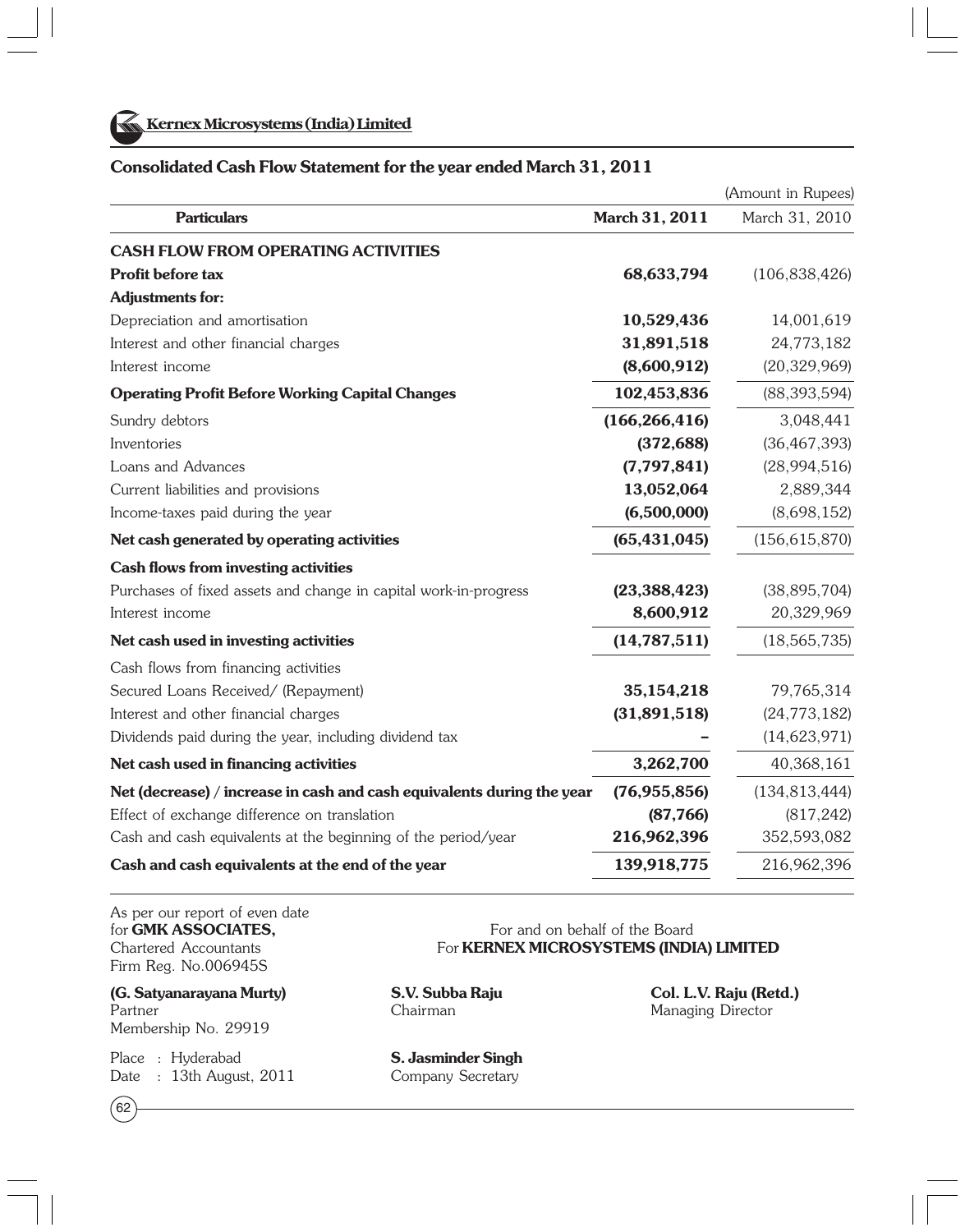### **STATEMENT PURSUANT TO SECTION 212 OF THE COMPANIES ACT, 1956.**

| 1. | Name of Subsidiary Company                                                                                                                                 | Avant - Garde Infosystems Inc.,                                                              |
|----|------------------------------------------------------------------------------------------------------------------------------------------------------------|----------------------------------------------------------------------------------------------|
| 2. | Financial Year of Subsidiary Company                                                                                                                       | Ended on 31-03-2011                                                                          |
| 3. | Holding Company's Interest                                                                                                                                 | 100%                                                                                         |
| 4. | Number of Shares held by Kernex Microsystems<br>(India) Limited in the Subsidiary Company                                                                  | 35,80,000 Ordinary Shares of \$0.02 each<br>and $17,99,240$ Equity Shares of US $$0.10$ each |
|    | The net aggregate of Profits for the current<br>financial year of Subsidiary Company, so far it<br>concerns to the members of the Company                  |                                                                                              |
| 5. | Dealt with in the accounts of Holding<br>a)<br>Company)                                                                                                    |                                                                                              |
|    | Not Dealt with in the accounts of<br>b)<br>Holding Company                                                                                                 | \$49372                                                                                      |
| 6. | The net aggregate of losses for the previous<br>financial years of the Subsidiary Company, so<br>far it concerns to the members of the Holding<br>Company: |                                                                                              |
|    | Dealt with in the accounts of<br>Holding Company                                                                                                           |                                                                                              |
|    | Not Dealt with in the accounts of<br>Holding Company                                                                                                       | \$255379                                                                                     |

Notes: 1. Avant-Garde Infosystems Inc, USA was incorporated on September 25, 2000 as 100% subsidiary of Kernex Microsystems (India) Limited.

2. The Financial year of Holding Company and the Subsidiary ended on March, 31, 2011.

For and on behalf of the Board

**S.V. Subba Raju Col. L.V. Raju (Retd.)**<br>Chairman **Managing Director** Managing Director

Place : Hyderabad **S. Jasminder Singh** Date : 13th August, 2011 Company Secretary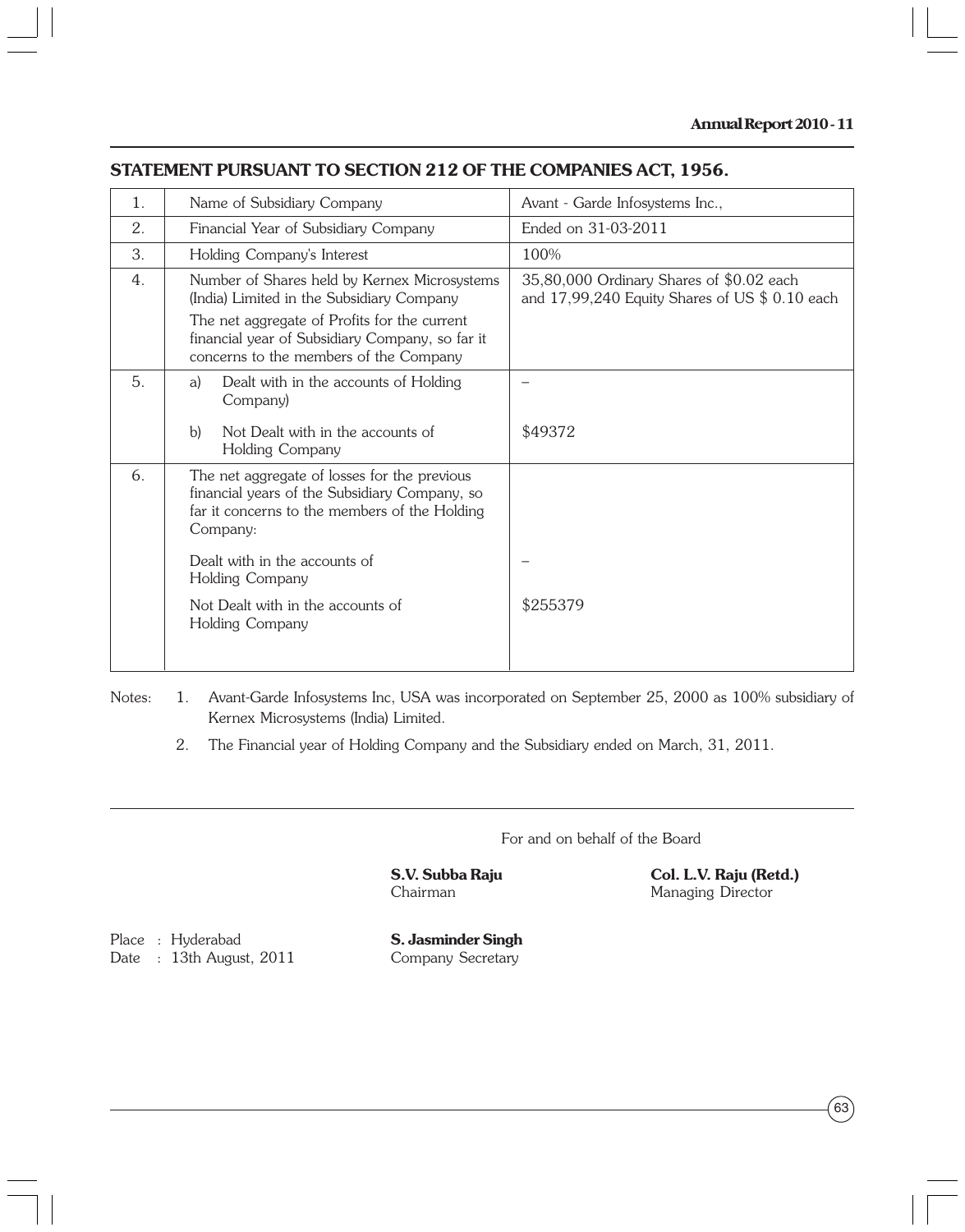#### **Directors' Report**

#### To

#### The Members

The Board of Directors of Avant-Garde Infosystems Inc., has pleasure in submitting the Ninth Annual Report in respect of the period form April 1, 2010 to March 31, 2011.

#### **Directors**

The Names of the Directors in office during or since the end of the Financial Year are

| <b>Names</b>           | <b>Position</b>        |
|------------------------|------------------------|
| COL. L.V. Raju (Retd.) | Director and President |
| L. Muralidhara Raju    | Director               |

#### **Principal Activity**

The Principal activity of the Company during the Financial Year was developing, marketing software services and products in American Continent.

#### **Financial Year**

The Financial Year of the company is form April 1 to March 31 to align with Kernex Microsystems (India) Limited, the Holding Company.

#### **Financial Results**

The net loss of the company for the financial year was Rs. 21.39 lacs due to provision of interest on the loan availed from Kernex Microsystems (India) Limited.

#### **Operations**

During the year the Company did not receive any income.

#### **Future prospects**

The Balance work on account of improving "Patient Medical Documentation Tracking Systems" is going as per the additional functional requirements from its technology partner Wolverine systems, Detroit and the marketing of the product to the corporate hospital in USA.

#### **For Avant - Garde Infosystems, Inc.,**

**Col. L.V. Raju (Retd.) Director** Date: 11th August 2011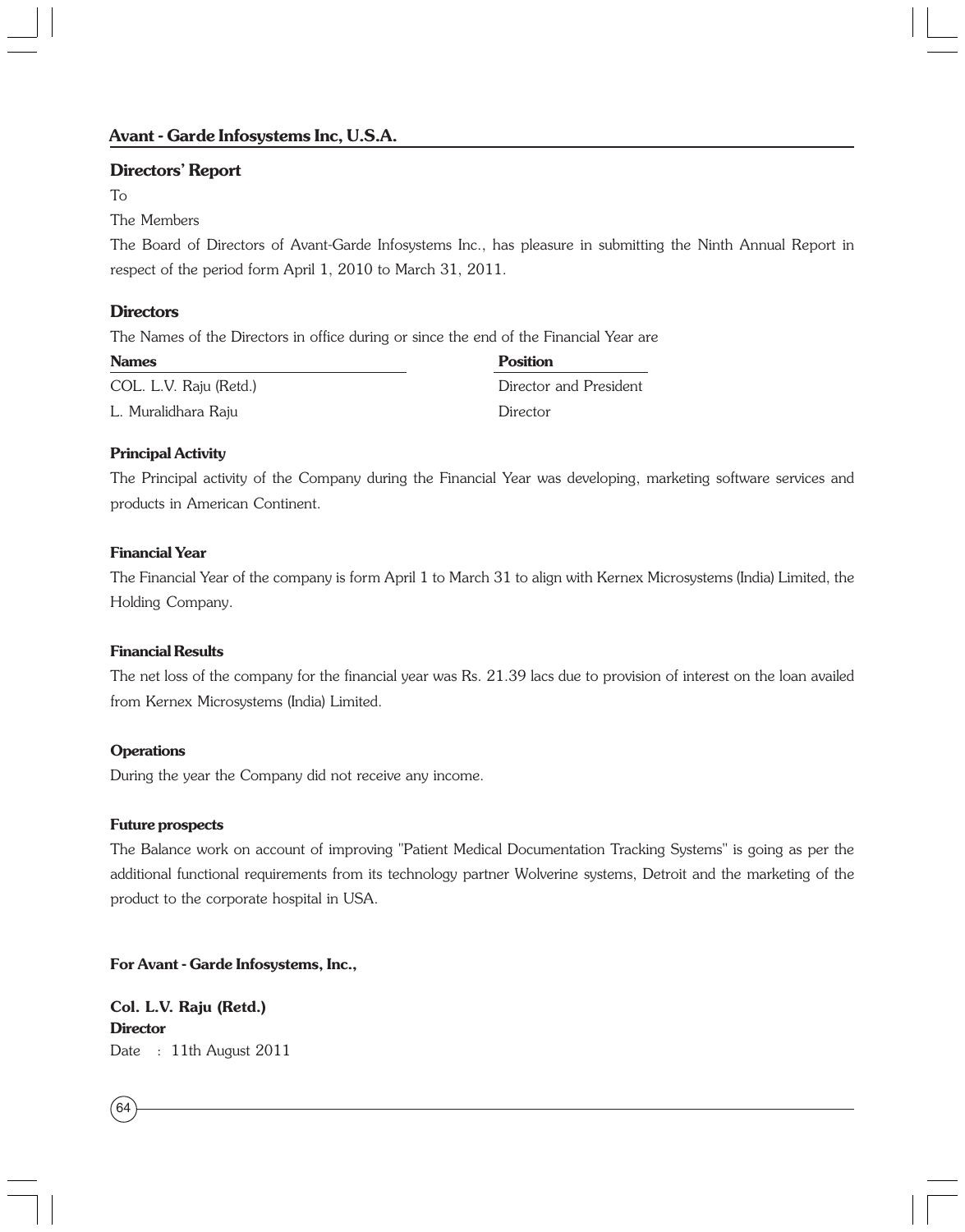#### **Avant - Garde Infosystems Inc, U.S.A.**

#### **Annual Report 2010 - 11**

#### **Balance Sheet as at March 31, 2011**

(Amount in Rupees)

| Schedule<br>No.<br>I<br>$\mathbf{I}$<br>$\rm III$                               | <b>SOURCES OF FUNDS:</b><br>Share Capital<br>Reserves and Surplus<br>Secured Loans<br>Un-secured Loans<br><b>TOTAL SOURCES</b> |
|---------------------------------------------------------------------------------|--------------------------------------------------------------------------------------------------------------------------------|
|                                                                                 |                                                                                                                                |
|                                                                                 |                                                                                                                                |
|                                                                                 |                                                                                                                                |
|                                                                                 |                                                                                                                                |
|                                                                                 |                                                                                                                                |
|                                                                                 |                                                                                                                                |
|                                                                                 |                                                                                                                                |
|                                                                                 | <b>APPLICATION OF FUNDS:</b>                                                                                                   |
|                                                                                 | Fixed Assets (Net Block)                                                                                                       |
| IV                                                                              | Gross Block                                                                                                                    |
|                                                                                 | Less: Depreciation                                                                                                             |
|                                                                                 | <b>Net Block</b>                                                                                                               |
|                                                                                 | <b>CURRENT ASSETS, LOANS &amp; ADVANCES</b>                                                                                    |
|                                                                                 | Sundry debtors                                                                                                                 |
| $\mathbf{V}$                                                                    | Cash and bank balances                                                                                                         |
| VI                                                                              | Advances & Deposits                                                                                                            |
|                                                                                 | <b>TOTAL CURRENT ASSETS</b>                                                                                                    |
| VII                                                                             | <b>Less: Current Liabilities</b>                                                                                               |
|                                                                                 | <b>NET CURRENT ASSETS</b>                                                                                                      |
|                                                                                 | Miscellaneous Expenditure<br>(To the extent not written off)                                                                   |
| <b>VIII</b>                                                                     | Organisational Costs and Start-Up Costs                                                                                        |
|                                                                                 | Research and Development Costs                                                                                                 |
|                                                                                 | Debit Balance in Profit & Loss Account<br>Notes on accounts                                                                    |
|                                                                                 | Forming part of accounts                                                                                                       |
| 1,143,048<br>1,143,048<br>(9,532,189)<br>20,835,127<br>12,274,961<br>23,646,222 | IX                                                                                                                             |

#### **For Avant - Garde Infosystems, Inc.,**

#### **Col. L.V. Raju (Retd.) Director**

Place : Fremont Date: 11th August, 2011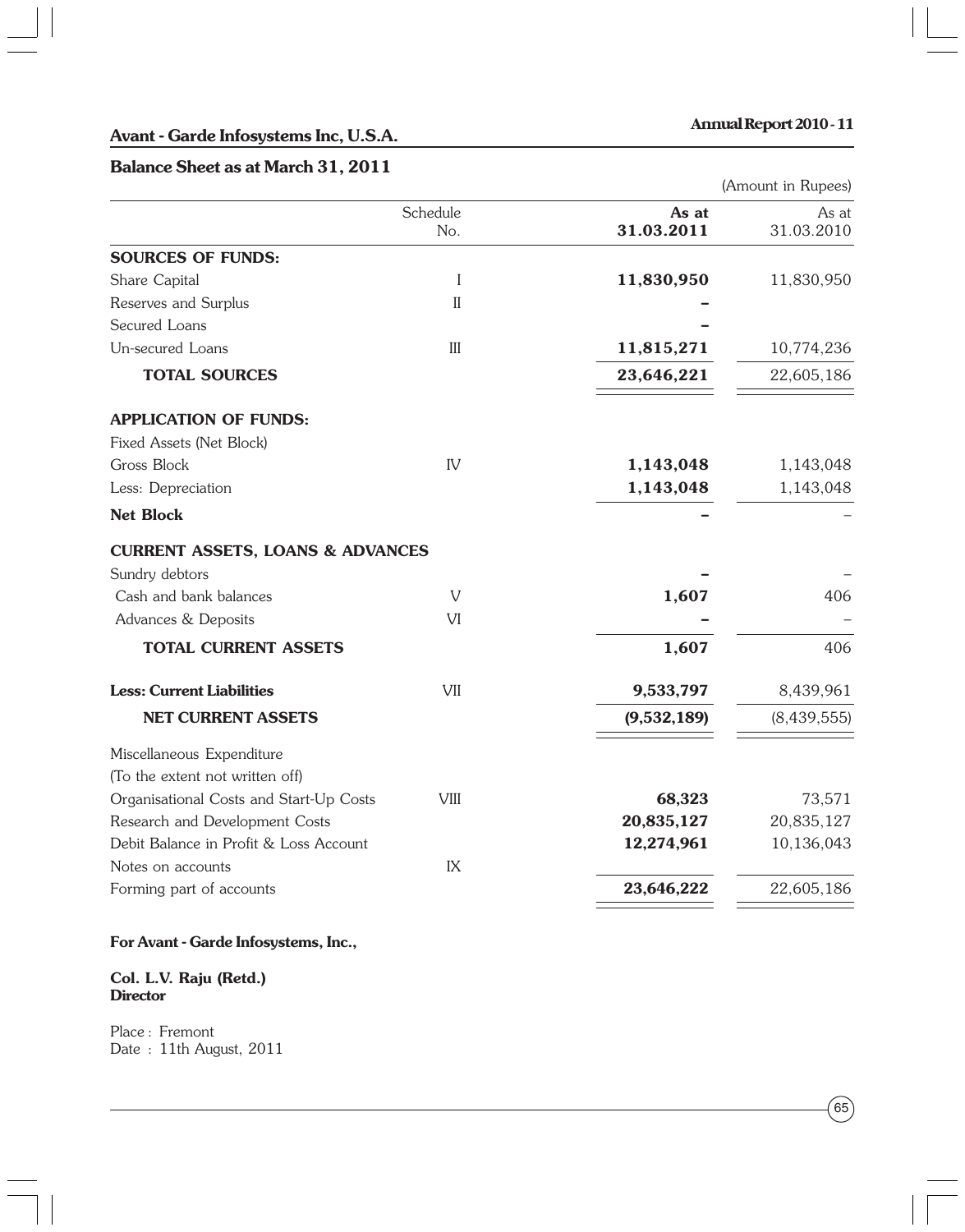# **Profit and Loss Account for the year ending March 31, 2011**

|                                                  |                                  | (Amount in Rupees)               |
|--------------------------------------------------|----------------------------------|----------------------------------|
|                                                  | For the Year ended<br>31.03.2011 | For the Year ended<br>31.03.2010 |
| <b>INCOME</b>                                    |                                  |                                  |
| <b>Sales</b>                                     |                                  | 166,080                          |
| <b>TOTAL</b>                                     |                                  | 166,080                          |
| <b>EXPENDITURE</b>                               |                                  |                                  |
| Rent                                             | 389,957                          | 391,680                          |
| Accounting                                       | 87,555                           | 93,600                           |
| <b>Bank Charges</b>                              | 14,817                           | 17,280                           |
| Interest                                         | 1,459,250                        | 1,662,384                        |
| Amortization Expenses                            | 5,248                            | 5,248                            |
| Taxes                                            | 38,839                           | 44,160                           |
| <b>TOTAL EXPENSES</b>                            | 1,995,665                        | 2,214,352                        |
| Profit/(Loss) before Tax and extraordinary items | (1,995,665)                      | (2,048,272)                      |
| Add/(Less): Net Exchange Difference              | (143, 253)                       | 960,700                          |
| Profit/(Loss before Tax)                         | (2, 138, 918)                    | (1,087,572)                      |
| Provision for Tax                                |                                  |                                  |
| Profit after Tax                                 | (2, 138, 918)                    | (1,087,572)                      |
| Profit/(Loss) brought forward from earlier years | (10, 136, 043)                   | (9,048,471)                      |
| Profit/(Loss) carried to Balance Sheet           | (12, 274, 961)                   | (10, 136, 043)                   |

#### **For Avant - Garde Infosystems, Inc.,**

#### **Col. L.V. Raju (Retd.) Director**

Place : Fremont Date : 11th August, 2011

 $(66)$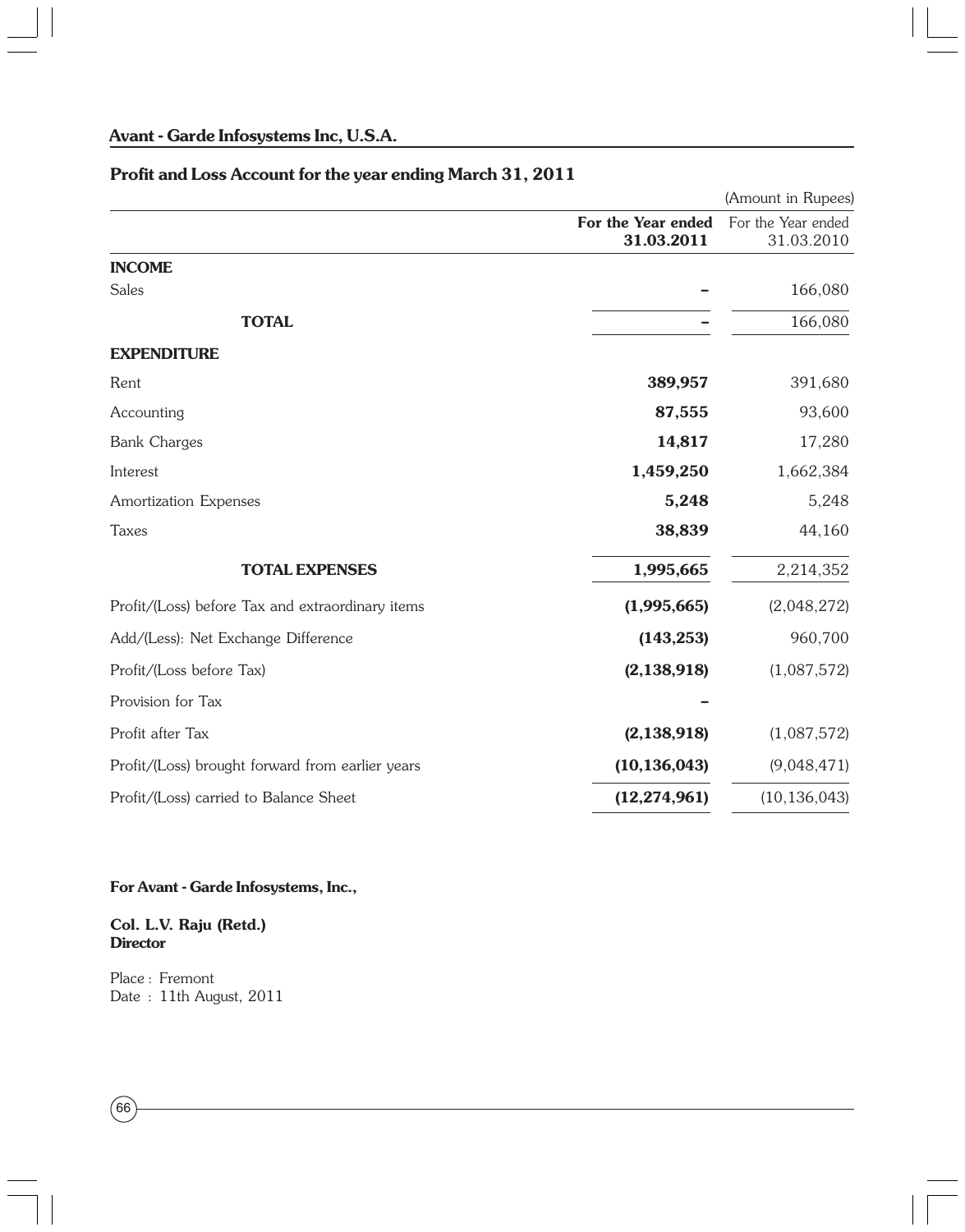#### **Schedules forming part of Balance Sheet**

| chedules forming pure of Buldinee                                             |                     | (Amount in Rupees)  |
|-------------------------------------------------------------------------------|---------------------|---------------------|
|                                                                               |                     |                     |
|                                                                               | As at<br>31.03.2011 | As at<br>31.03.2010 |
| <b>SCHEDULE 'I'</b>                                                           |                     |                     |
| SHARE CAPITAL                                                                 |                     |                     |
| Authorised Capital                                                            |                     |                     |
| Common Shares at no par value                                                 | 50,000,000          | 50,000,000          |
|                                                                               | <b>Shares</b>       | <b>Shares</b>       |
| Issued, Subscribed and Paid-up Capital<br>35,80,000 equity shares of US\$0.02 | 11,830,950          | 11,830,950          |
| and 17,99,240 equity shares of US\$0.10                                       |                     |                     |
|                                                                               |                     |                     |
|                                                                               | 11,830,950          | 11,830,950          |
|                                                                               |                     |                     |
| <b>SCHEDULE 'II'</b>                                                          |                     |                     |
| Reserves and Surplus                                                          |                     |                     |
|                                                                               |                     |                     |
| <b>SCHEDULE 'III'</b><br>Unsecured Loans :-                                   |                     |                     |
| Loan from Kernex Microsystems (India) Ltd                                     | 11,815,271          | 10,774,236          |
|                                                                               | 11,815,271          | 10,774,236          |
|                                                                               |                     |                     |
| <b>SCHEDULE 'V'</b>                                                           |                     |                     |
| Cash and Bank Balances                                                        |                     |                     |
| California Pacific Bank                                                       | 1,607               | 406                 |
|                                                                               | 1,607               | 406                 |
|                                                                               |                     |                     |
| <b>SCHEDULE 'VI'</b>                                                          |                     |                     |
| Loans and Advances                                                            |                     |                     |
| (Considered Good unless otherwise stated)                                     |                     |                     |
| Rent Deposit                                                                  |                     |                     |
| <b>Accounts Receivables</b>                                                   |                     |                     |
| Advance for suppliers                                                         |                     |                     |
| Pre-Paid Taxes                                                                |                     |                     |

#### **SCHEDULE 'VII'**

| <b>Current Liabilities and Provisions</b> |                          |           |
|-------------------------------------------|--------------------------|-----------|
| Rent Payable                              | $\overline{\phantom{0}}$ | 266,777   |
| <b>Accounts Payable</b>                   | 85.276                   | 88,023    |
| Interest Payable                          | 9.448.520                | 8.085.161 |
|                                           | 9,533,797                | 8.439.961 |

**–** –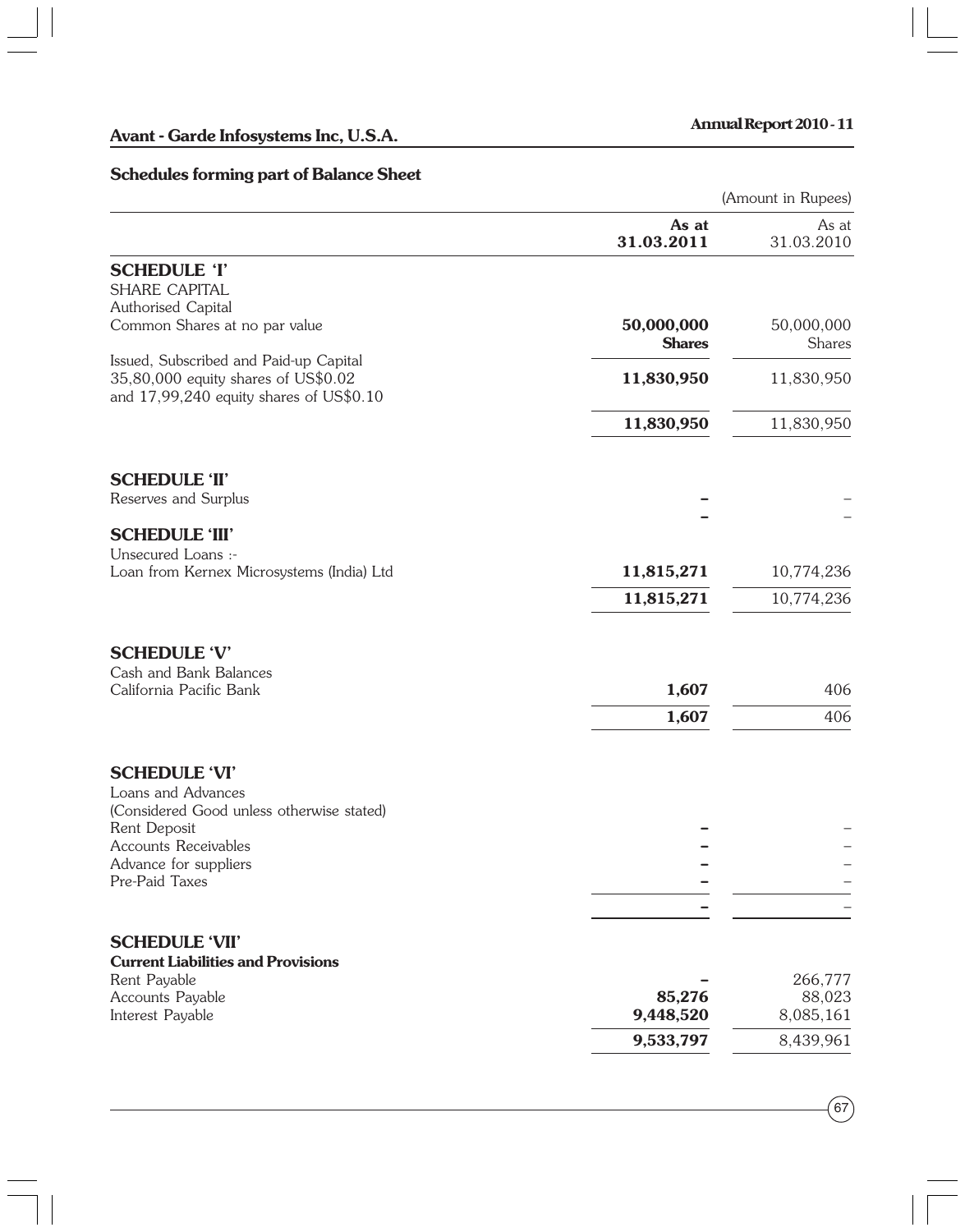Schedules forming part of Balance Sheet **Schedules forming part of Balance Sheet**

 $(68)$ 

SCHEDULE "IV" **SCHEDULE "IV"**

# FIXED ASSETS **FIXED ASSETS**

(Amount in Rupees) (Amount in Rupees)

| <b>PARTICULARS</b>   |                           | GROSS BLOCK                     |                                  |           | DEPRECIATION       |           | NET BLOCK                                |                           |
|----------------------|---------------------------|---------------------------------|----------------------------------|-----------|--------------------|-----------|------------------------------------------|---------------------------|
|                      | $01 - 04 - 2010$<br>As on | during the<br>Additions<br>year | $31-03-2011$ 01-04-2010<br>As on | Up to     | During the<br>year | As on     | $31 - 03 - 2011$ 31 - 03 - 2011<br>As on | $31 - 03 - 2010$<br>As on |
| Computer Equipment   | .7,756                    |                                 | 417,756                          | 417,756   |                    | 417,756   |                                          |                           |
| Equipment - Others   | 294,535                   |                                 | 294,535                          | 294,535   |                    | 294,535   |                                          |                           |
| Furniture & Fixtures | 430,757                   |                                 | 430,757                          | 430,757   |                    | 430,757   |                                          |                           |
|                      | 1,143,048                 |                                 | 1,143,048                        | 1,143,048 |                    | 1,143,048 |                                          |                           |
| Computer Software    | 143,039                   |                                 | 143,039                          | 143,039   |                    | 143,039   |                                          |                           |
| Start-Up costs       | 244,872                   | Ī                               | 244,872                          | 183,602   | 4,062              | 187,664   | 57,208                                   | 61,270                    |
| Organisational Costs | 71,488                    | I                               | 71,488                           | 59,186    | 1,186              | 60,372    | 11,116                                   | 12,302                    |
|                      | 459,399                   | I                               | 459,399                          | 385,827   | 5,248              | 391,075   | 68,324                                   | 73,572                    |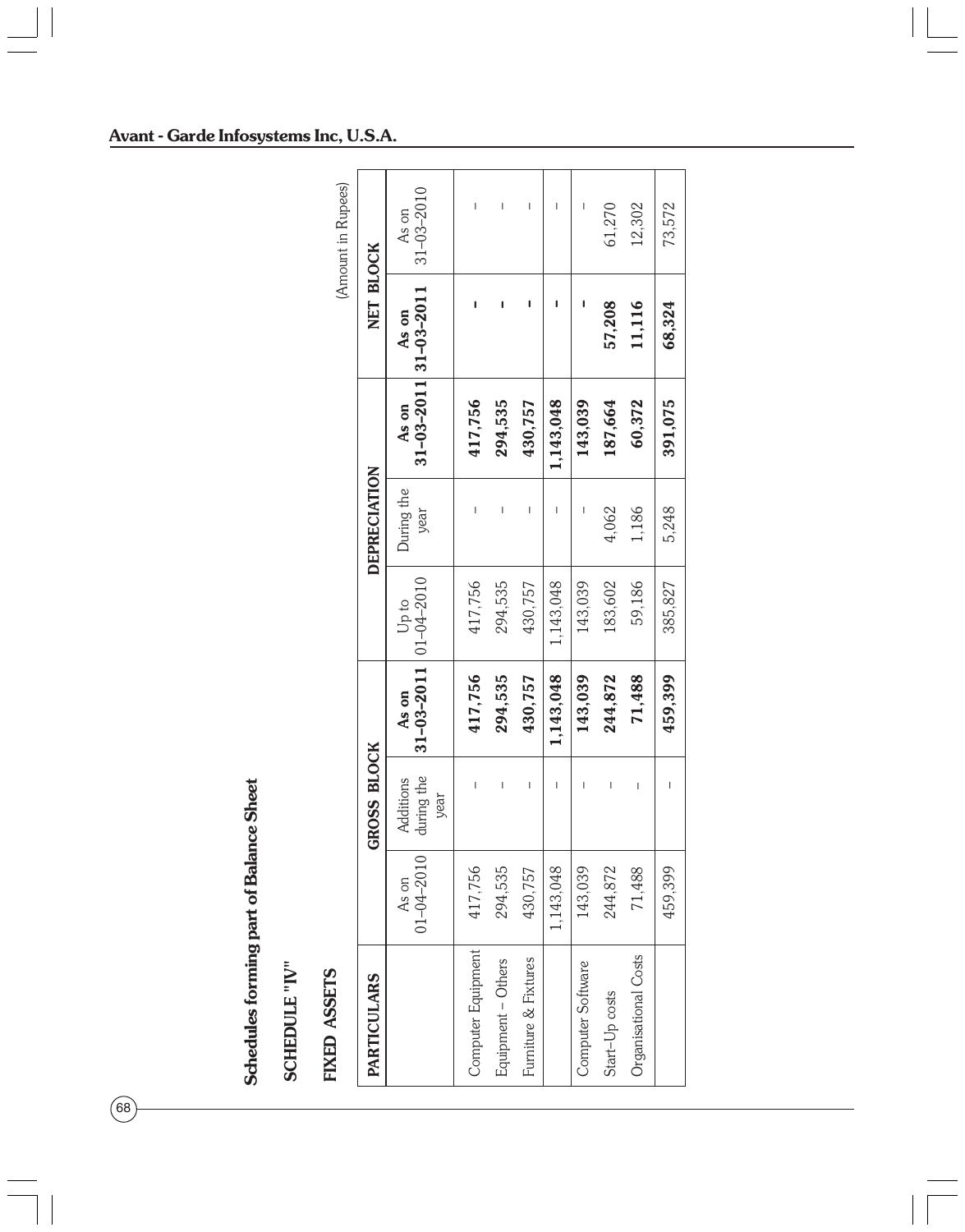#### **Schedules forming part of Balance Sheet**

(Amount in Rupees.)

|                                                                     | As at      | As at      |
|---------------------------------------------------------------------|------------|------------|
|                                                                     | 31.03.2011 | 31.03.2010 |
| <b>SCHEDULE 'VIII'</b>                                              |            |            |
| Miscellaneous Expenditure to the Extent not written off or Adjusted |            |            |
| Research & Development Expenses                                     | 20,835,127 | 20,835,127 |
| Organisational Costs                                                | 143,039    | 143,039    |
| Start-up Costs                                                      | 244,872    | 244,872    |
| Computer Software                                                   | 71,488     | 71,488     |
| <b>TOTAL</b>                                                        | 459,399    | 459,399    |
| Less: Already Amortized                                             | 385,828    | 380,580    |
| Less Amortized during the year                                      | 5,248      | 5,248      |
| Balance                                                             | 68,323     | 73,571     |

# **Schedule-IX : Notes to Accounts - March 31, 2011**

#### **A. Significant Accounting Policies**

#### **1. Basis of Accounting**

The accounts expressed in equivalent Indian Rupees are prepared in accordance with the historical cost convention.

#### **2. PRINCIPAL ACTIVITIES**

The Principal activities of the company are that of provision of computer consultancy, software development and related services.

#### **3. SHARE CAPITAL**

No of Shares as on 31.03.2011

Authorised Common shares at no par value 50000000

#### **4. HOLDING COMPANY**

The company is wholly owned Subsidiary of Kernex Microsystems (India) Limited.

#### **5. ACCOUNTING PERIOD**

The Financial Statements are prepared for the period from 1st April, 2010 to 31st March, 2011

#### **6. RELATED PARTY TRANSACTIONS**

The company has received the share capital and working capital loan from Kernex Microsystems (India) Limited a related Company.

#### **7. Fixed Assets, Depreciation and Amortization**

Fixed assets are carried at the cost of acquisition less accumulated depreciation. Depreciation has been charged on fixed assets on WDV method as per the rates specified in Schedule XIV of the Companies Act,1956.

Depreciation is calculated on the computer Equipment, Office Equipment and Furniture and Fixtures over their estimated useful lives for the Subsidiary. Start-up and Organisational Costs and Computer Software are Amortized over a period of its useful life.

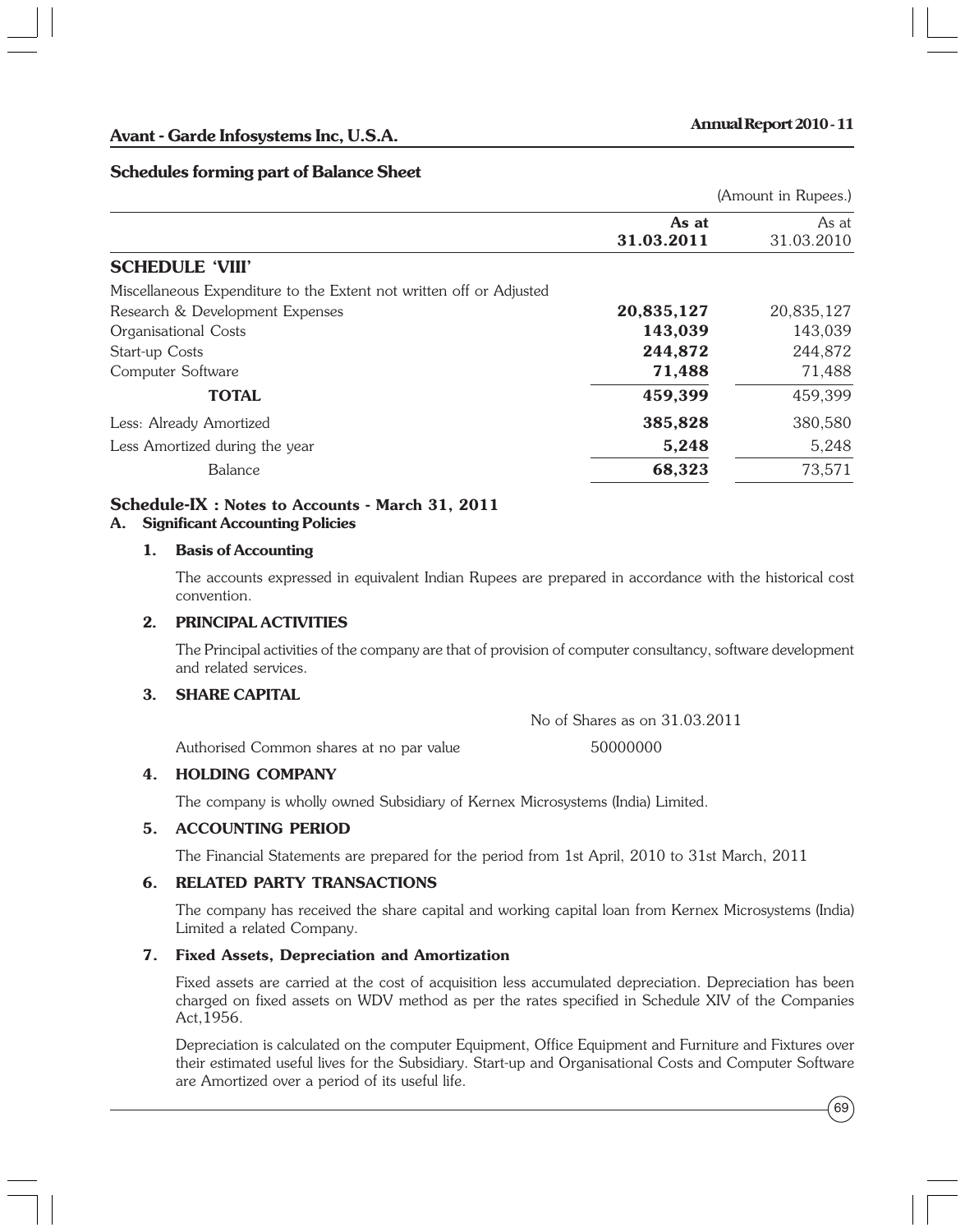# **Kernex Microsystems (India) Limited Avant - Garde Infosystems Inc, U.S.A.**

#### **8. Foreign Currency Transactions :**

Expenditure in foreign currency is accounted at the exchange rate prevalent when such expenditure/ income is incurred/arised. The exchange difference arising on foreign currency transactions are recognized as income or Expenses in the period in which the payment is made/income received.

The financial statements of the foreign subsidiary is translated into Indian rupees as follows :

- a Revenue items, except opening and closing inventories and depreciation are translated at the respective monthly average rates. Depreciation is translated at the rates used for the translation of the values of the assets on which depreciation is calculated.
- b Monetary items are translated using the closing rate.
- c Non-monetary items, other than inventories and fixed assets, are translated using the exchange rate at the date of transaction i.e., the date when they were acquired.
- d Fixed assets are translated using the exchange rate at the date of their acquisition.
- e The net exchange difference resulting from the translation of items in the financial statements of foreign subsidiary is recognized as income or as expense for the year.
- **9.** The accounts are reclassified to confirm as near as to the Schedule VI of the Companies Act, 1956.
- **10.** The Financial Statements are the responsibility of the Company's Management and are not required to be Audited as per the existing US Laws.
- **11.** Previous Years Figures were re-grouped and re-arranged wherever necessary.
- **12.** The Balance Sheet and Pr.ofit & Loss Account for the year ended 31.03.2011 are prepared based on the Financial Statements duly certified by C.P.A

#### **For Avant - Garde Infosystems, Inc.,**

#### **Col. L.V. Raju (Retd.) Director**

Place: Fremont Date : 11th August, 2011

70